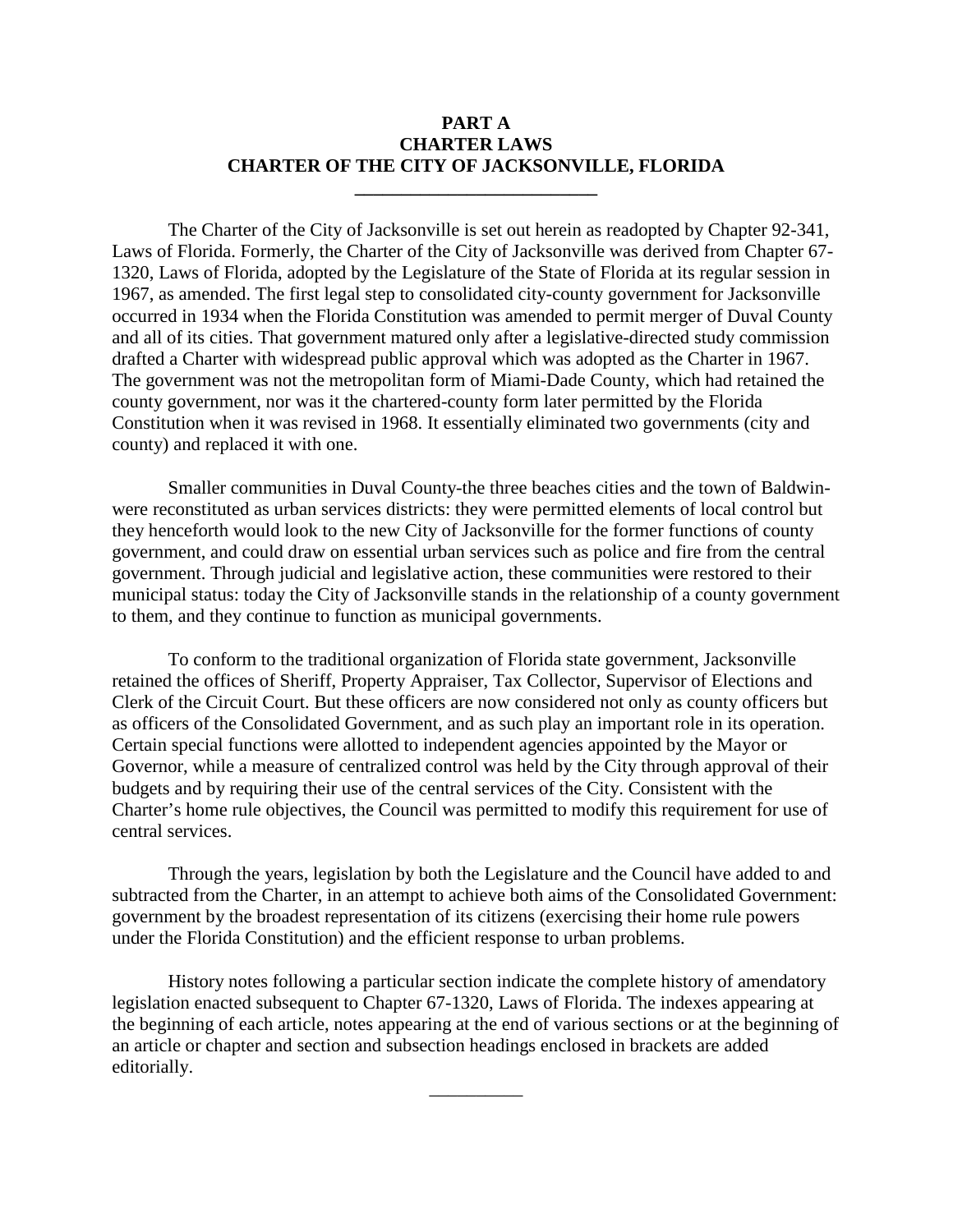# CHAPTER 92-341

## House Bill No. 13-H

- *An act relating to the City of Jacksonville; readopting the Charter of the City of Jacksonville, chapter 67-1320, Laws of Florida, as amended; repealing certain special acts of the Legislature relating to the Charter of the City of Jacksonville; providing directions to the Council of the City of Jacksonville, in the event of home rule or referendum revisions or amendments to the Charter of the City of Jacksonville; providing an effective date.*
- *WHEREAS, the Charter of the City of Jacksonville was created by the Legislature in chapter 67- 1320, Laws of Florida, subject to approval by local referendum, and*
- *WHEREAS, the electorate within Duval County, Florida, approved said charter in a local referendum held for that purpose, and*
- *WHEREAS, provisions of said charter have been amended, repealed, and otherwise revised by the Legislature since adoption after electorate approval, and*
- *WHEREAS, the Legislature, in chapter 78-536, Laws of Florida, amended said charter to provide for broad home rule powers in the Council of the City of Jacksonville, to amend said charter in the same manner as the Legislature, except for certain prohibited subjects, and*
- *WHEREAS, the Council of the City of Jacksonville has, from time to time, exercised such home rule power to amend, repeal, or otherwise revise portions of said charter, and*
- *WHEREAS, by virtue of such actions by the Legislature and city council, said charter should be readopted in its current form, as amended, and all such special acts which have heretofore amended, repealed, or otherwise revised provisions of said charter should be repealed, in order to facilitate the use, review analysis, and other references to said charter, NOW, THEREFORE,*

*Be It Enacted by the Legislature of the State of Florida:*

## **Section 1. Readoption of charter.**

The Charter of the City of Jacksonville, chapter 67-1320, Laws of Florida, as amended, is readopted to read:

## **ARTICLE 1. GOVERNMENT**

[Sec. 1.01. Consolidated government.](http://library4.municode.com/mcc/DocView/12174/1/871/872?hilite=part;parts;a;charter;charters;laws;law;#0-0-0-9903#0-0-0-9903) [Sec. 1.02. Cities of Jacksonville Beach, Atlantic Beach, and Neptune Beach and Town of Baldwin.](http://library4.municode.com/mcc/DocView/12174/1/871/872?hilite=part;parts;a;charter;charters;laws;law;#0-0-0-9905#0-0-0-9905)

## **Section 1.01. Consolidated government.**

(a) The county government of Duval County, the municipal government of the City of Jacksonville, the Duval County Air Improvement Authority, the east Duval County Mosquito Control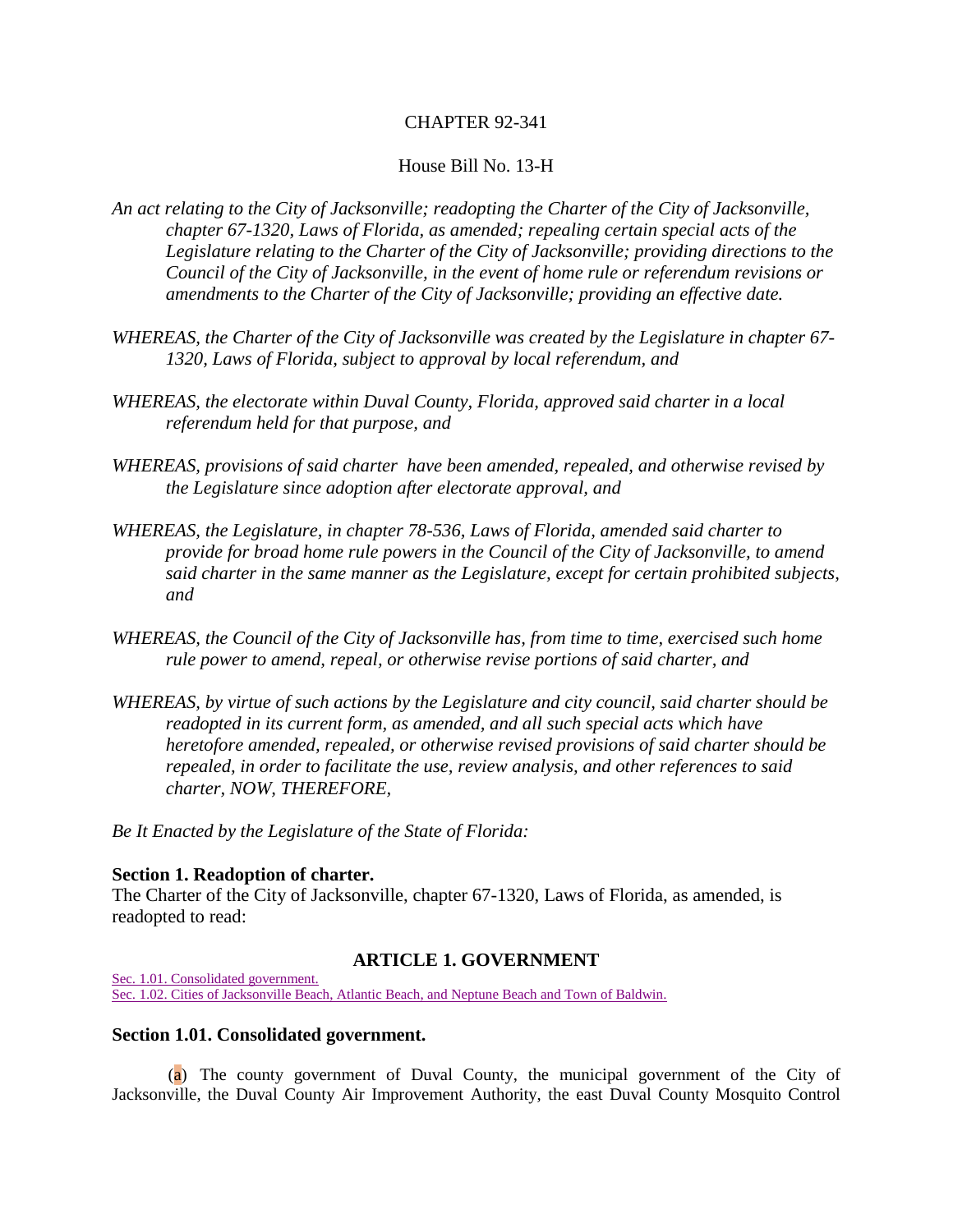District, the northeast Duval County Mosquito Control District, and all boards, bodies, and officers thereof were and are consolidated into a single body politic and corporate pursuant to the power granted by former s. 9 of Article VIII of the Constitution of 1885, as amended, of the State of Florida, which section was continued by and remains in full force and effect under s. of Article VIII of the Constitution of the State of Florida. The name of the consolidated government is City of Jacksonville (herein called "city" or "consolidated government"). The consolidated government succeeds to and possesses all the properties (of whatever nature), rights, capacities, privileges, powers, franchises, immunities, liabilities, obligations, and duties of the former governments and former special districts named in the first sentence of this subsection, without including or affecting the existence, properties, rights, capacities, privileges, powers, franchises, immunities, liabilities, obligations, and duties of the Cities of Jacksonville Beach, Atlantic Beach, and Neptune Beach and the Town of Baldwin. The consolidated government shall have perpetual existence and shall have only such officers, departments, and other agencies as are provided in this charter or as may be established by the council.

(b) The consolidated government has and shall have jurisdiction as a chartered county government and extend territorially throughout Duval County, and has and shall have jurisdiction as a municipality throughout Duval County except in the Cities of Jacksonville Beach, Atlantic Beach, and Neptune Beach and the Town of Baldwin.

(Laws of Fla., Ch. 78-536, § 1; Laws of Fla., Ch. 92-341, § 1)

# **Section 1.02. Cities of Jacksonville Beach, Atlantic Beach, and Neptune Beach and Town of Baldwin.**

(a) The territories of the Cities of Jacksonville Beach, Atlantic Beach, and Neptune Beach and the Town of Baldwin were and are also consolidated into the territory of the consolidated government. The Cities of Jacksonville Beach, Atlantic Beach, and Neptune Beach and the Town of Baldwin shall each continue to exist and have and retain the same local governmental structure, boards, bodies, officers, laws, municipal charters, and special acts which existed in those areas on September 30, 1968, unless changed in accordance with law. The persons who were officers and members of boards and bodies of the Cities of Jacksonville Beach, Atlantic Beach, and Neptune Beach and the Town of Baldwin on September 30, 1968, continued after that date to occupy the same position and were entitled to the same compensation therefor, unless changed in accordance with law. All such boards, bodies, and officers continue since October 1, 1968, to be elected at the times, in the manner, and for the terms which were provided under their respective municipal charters and continue to have the same powers and duties which they had under those charters, unless changed in accordance with law. All municipal charters and special and general laws which applied to the Cities of Jacksonville Beach, Atlantic Beach, and Neptune Beach and the Town of Baldwin on September 30, 1968, continue to apply to the respective governments, boards, bodies, and officers unless changed in accordance with law. These Cities of Jacksonville Beach, Atlantic Beach, and Neptune Beach and the Town of Baldwin each continue to be entitled to own, acquire, encumber, and transfer property in its own name, by the duly authorized action of its boards, bodies, and officers. The Cities of Jacksonville Beach, Atlantic Beach, and Neptune Beach and the Town of Baldwin are continued as municipalities having all governmental, corporate, and proprietary powers to enable them to conduct municipal government, perform municipal functions, and render municipal services, and shall be treated, considered, and dealt with as municipalities under the Constitution and laws of the State of Florida and shall be entitled to exercise the same functions, powers, and duties granted to municipalities under the general laws and Constitution of the State of Florida.

(b) The Cities of Jacksonville Beach, Atlantic Beach, and Neptune Beach and the Town of Baldwin shall not be subject to the provisions of section 5.11, article 14, article 16, article 17, or article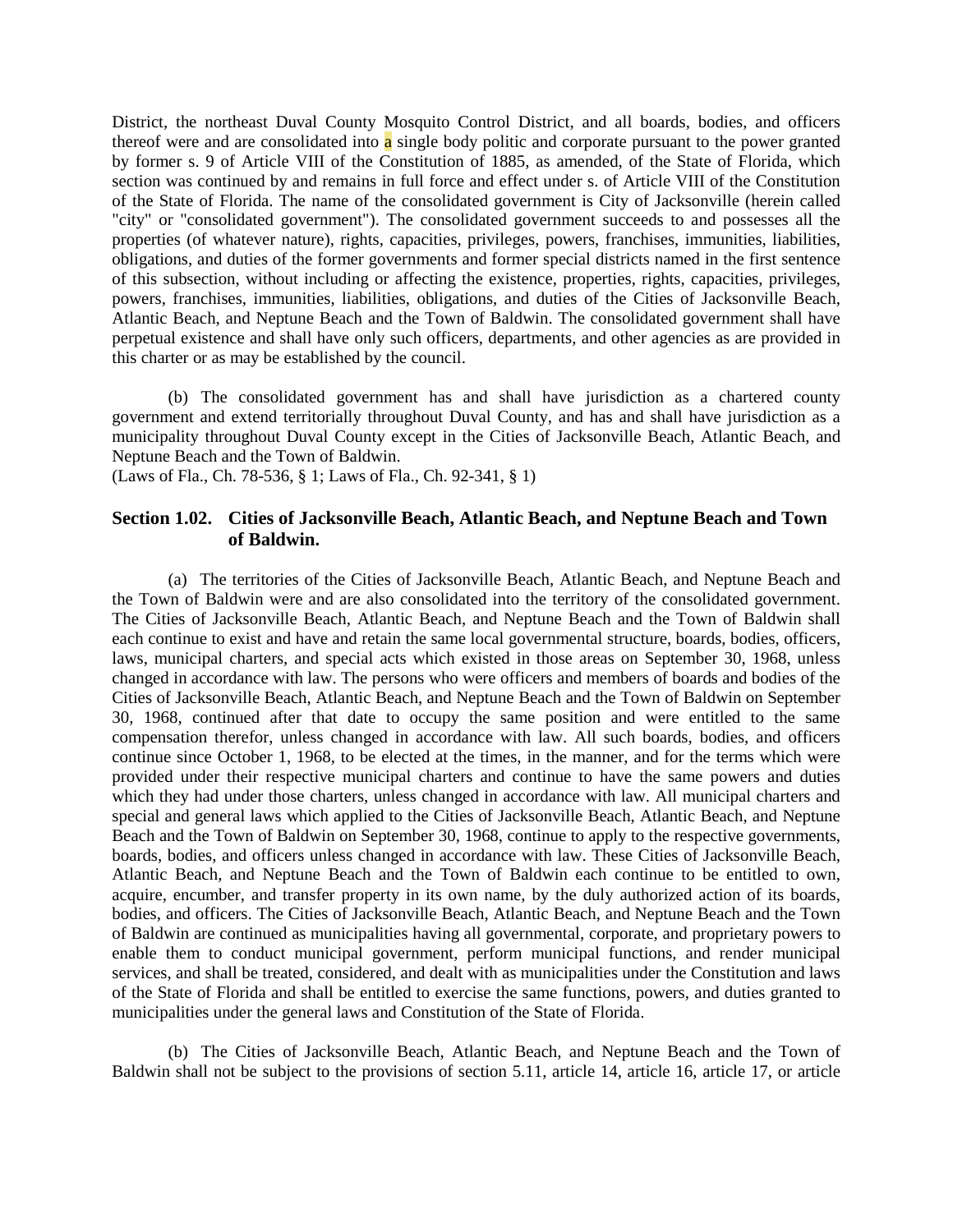19. The council may provide for management or fiscal audits by the council auditor of the second, third, fourth, and fifth urban services districts or their boards, bodies, or officers.

(Laws of Fla., Ch. 78-536, § 1; Laws of Fla., Ch. 92-341, § 1)

**Cross references:** Duval County boundaries, Part B, Art. 1.

# **ARTICLE 2. GENERAL AND URBAN SERVICES DISTRICTS**

[Sec. 2.01. Services districts and their territories.](http://library4.municode.com/mcc/DocView/12174/1/871/873?hilite=part;parts;a;charter;charters;laws;law;#0-0-0-9907#0-0-0-9907)

[Sec. 2.02. Expansion of first urban services district.](http://library4.municode.com/mcc/DocView/12174/1/871/873?hilite=part;parts;a;charter;charters;laws;law;#0-0-0-9909#0-0-0-9909)

[Sec. 2.03. Consolidation of urban services district.](http://library4.municode.com/mcc/DocView/12174/1/871/873?hilite=part;parts;a;charter;charters;laws;law;#0-0-0-9911#0-0-0-9911) [Sec. 2.04. Services in general services district.](http://library4.municode.com/mcc/DocView/12174/1/871/873?hilite=part;parts;a;charter;charters;laws;law;#0-0-0-9913#0-0-0-9913)

[Sec. 2.05. Additional services in first urban services district.](http://library4.municode.com/mcc/DocView/12174/1/871/873?hilite=part;parts;a;charter;charters;laws;law;#0-0-0-9915#0-0-0-9915)

[Sec. 2.06. Homestead law.](http://library4.municode.com/mcc/DocView/12174/1/871/873?hilite=part;parts;a;charter;charters;laws;law;#0-0-0-9917#0-0-0-9917)

#### **Section 2.01. Services districts and their territories.**

The territory of the consolidated government is divided into a general services district and five urban services districts. The general services district consists of the total territory within Duval County. The first urban services district initially consists of the territory which immediately prior to the effective date of the original charter of the consolidated government of the City of Jacksonville [October 1, 1968] was included in the corporate limits of the former City of Jacksonville. The second urban services district initially consists of the territory of the City of Jacksonville Beach. The third urban services district initially consists of the territory of the City of Atlantic Beach. The fourth urban services district initially consists of the territory of the City of Neptune Beach. The fifth urban services district initially consists of the territory of the Town of Baldwin.

(Laws of Fla., Ch. 67-1535; Laws of Fla., Ch. 78-536, § 2; Laws of Fla., Ch. 92-341, § 1)

#### **Section 2.02. Expansion of first urban services district.**

The territory of the first urban services district may, from time to time, be expanded and its territorial limits extended by the council whenever the council determines that a particular territory of the consolidated government outside the urban services district needs urban services and the consolidated government is able to provide such services. No territory may be designated as part of the first urban services district unless the consolidated government provides to such territory all governmental services which the consolidated government is then providing within such first urban services district within a reasonable period of time, which shall not be longer than 1 year after the particular territory is included in the first urban services district. The tax levy on property in territories hereafter becoming part of the first urban services district shall not include any item for the payment of general obligation bonds issued by the first urban services district prior to the date when the particular territory became a part of the first urban services district. No part of the second, third, fourth, or fifth urban services district may be included within the first urban services district under this section.

(Laws of Fla., Ch. 67-1535; Laws of Fla., Ch. 78-536, § 2; Laws of Fla., Ch. 92-341, § 1)

# **Section 2.03. Consolidation of urban services district.**

The five initial urban services districts, or any of them, may be consolidated into one or more other urban services districts by ordinances adopted by two-thirds of the members of each of the legislative bodies of the affected governments. Before any such ordinance shall become effective in either one or more urban services districts, a separate referendum shall be held in each district to be affected by the ordinance, and the ordinance must be approved in each urban services district affected by the ordinance by a majority of those voting. If any of the initial urban services districts are consolidated, the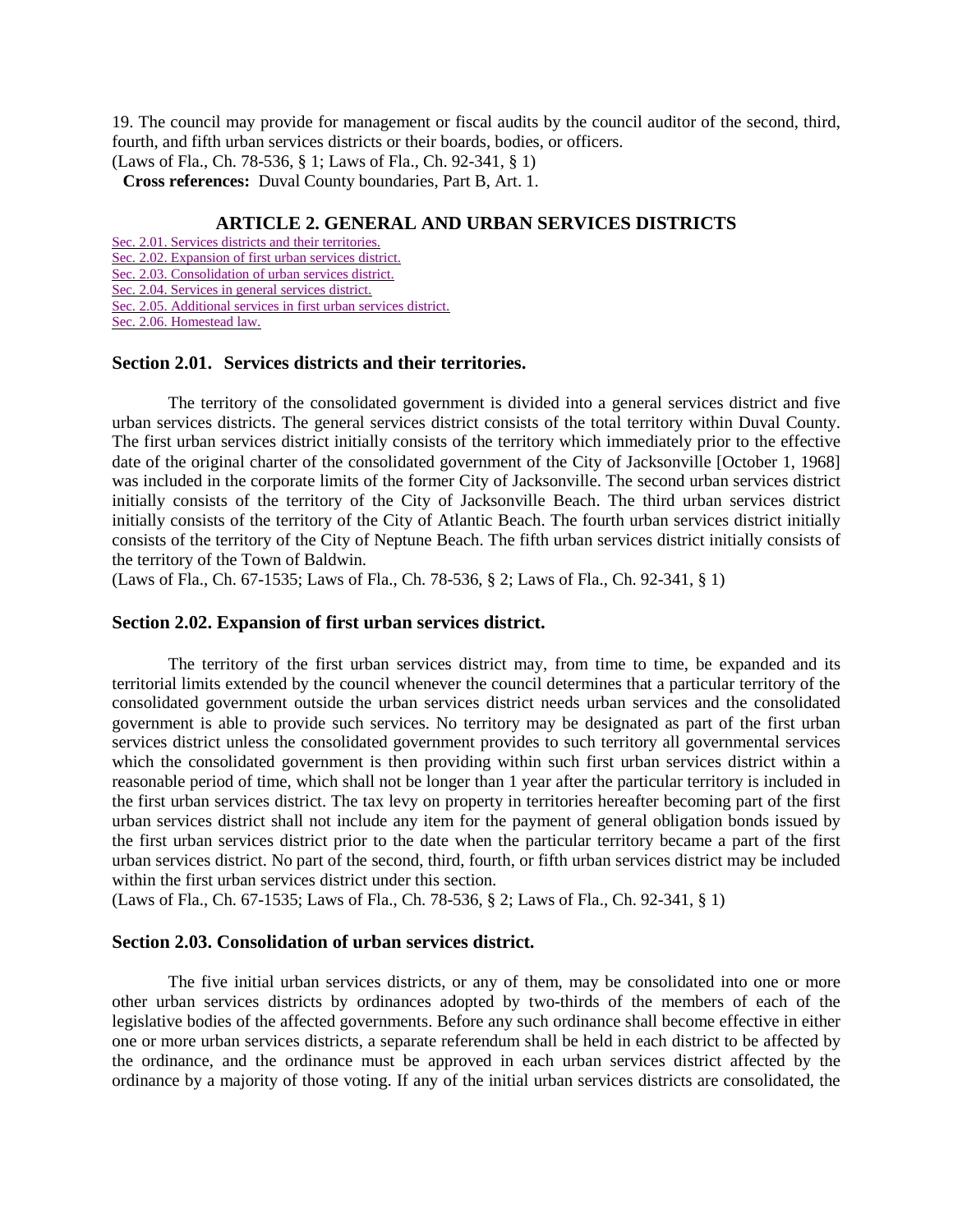tax levy on property formerly included in one of the urban services districts shall not include any item for the payment of general obligation bonds issued by the other former urban services districts. (Laws of Fla., Ch. 67-1535; Laws of Fla., Ch. 78-536, § 2; Laws of Fla., Ch. 92-341, § 1)

# **Section 2.04. Services in general services district.**

Throughout the entire general services district the consolidated government shall furnish the following governmental services; airports, agricultural agent, child care, courts, electricity, fire protection, health, hospitals, library, police protection, recreation and parks, schools, streets and highways, traffic engineering, and welfare services. The foregoing enumeration is intended as a list of those governmental services which shall be performed by the consolidated government within the general services district (except when any of such services is being performed by the second, third, fourth, or fifth urban services district) and is not intended to limit the right of the consolidated government to perform other governmental services within the general services district. In the second, third, fourth, and fifth urban services districts, the consolidated government shall provide only those governmental services that are normally provided by counties to municipalities and are normally considered to be county public functions.

(Laws of Fla., Ch. 67-1535; Laws of Fla., Ch. 78-536, § 2; Laws of Fla., Ch. 92-341, § 1)

# **Section 2.05. Additional services in first urban services district.**

In addition to the services provided to the general services district, the consolidated government shall furnish the following additional services within the first urban services district: water supply, sanitary sewers, street lighting, street cleaning, and garbage and refuse collection. The foregoing enumeration is intended as a list of those governmental services which shall be performed by the consolidated government within the first urban services district and is not intended to limit the right of the consolidated government to perform other governmental services within the first urban services district. (Laws of Fla., Ch. 67-1535; Laws of Fla., Ch. 78-536, § 2; Laws of Fla., Ch. 92-341, § 1)

# **Section 2.06. Homestead law.**

That part of the general services district not included in the urban services district shall be deemed to be a rural area, and a homestead in such rural area shall not be limited as if in a city or town. Whenever any urban services district is altered, created, or expanded pursuant to this charter or legislative act, a homestead within such urban services district shall be limited as if in a city or town. (Laws of Fla., Ch. 67-1535; Laws of Fla., Ch. 78-536, § 2; Laws of Fla., Ch. 92-341, § 1)

# **ARTICLE 3. POWERS OF CONSOLIDATED GOVERNMENT\***

**\*Editor's note:** Section 4 of Ch. 78-536, Laws of Fla., amended Art. 3 hereof and prior to enactment of this legislation, former Art. 3, §§ 3.01--3.03, pertained to similar subject matter and was derived from Laws of Fla., Ch. 67-1320, as amended by Laws of Fla., Chs. 71-707, 72-572, 75-404 and 77-575.

 $\overline{\phantom{a}}$ [Sec. 3.01. General powers.](http://library4.municode.com/mcc/DocView/12174/1/871/874?hilite=part;parts;a;charter;charters;laws;law;#0-0-0-9919#0-0-0-9919) [Sec. 3.02. Construction.](http://library4.municode.com/mcc/DocView/12174/1/871/874?hilite=part;parts;a;charter;charters;laws;law;#0-0-0-9921#0-0-0-9921)

\_\_\_\_\_\_\_\_\_\_

**Section 3.01. General powers.** The consolidated government: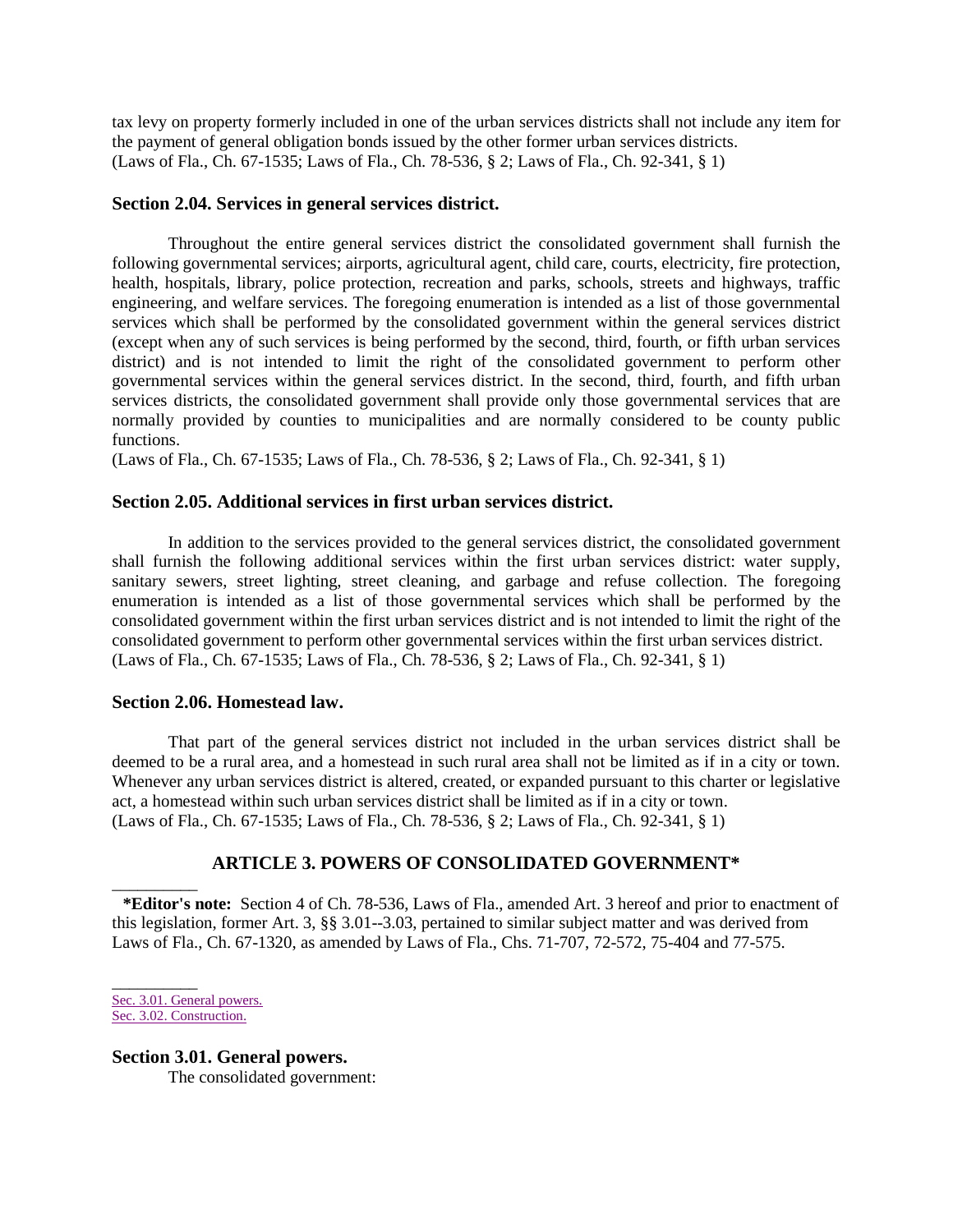- (a) Shall have and may exercise any and all powers which counties and municipalities are or may hereafter be authorized or required to exercise under the Constitution and the general laws of the State of Florida, including, but not limited to, all powers of local self-government and home rule not inconsistent with general law conferred upon counties operating under county charters by s. 1(g) of Article VIII of the State Constitution; conferred upon municipalities by s. 2(b) of Article VIII of the State Constitution; conferred upon consolidated governments of counties and municipalities by section 3 of Article VIII of the State Constitution; conferred upon counties by ss. 125.85 and 125.86, Florida Statutes; and conferred upon municipalities by ss. 166.021, 166.031, and 166.042, Florida Statutes; all as fully and completely as though the powers were specifically enumerated herein.
- (b) With respect to Duval County, except as expressly prohibited by the Constitution or general laws of the State of Florida, may enact or adopt any legislation concerning any subject matter upon which the Legislature of Florida might act; may enact or adopt any legislation that the council deems necessary and proper for the good government of the county or necessary for the health, safety, and welfare of the people; may exercise all governmental, corporate, and proprietary powers to enable the City of Jacksonville to conduct county and municipal functions, render county and municipal services and exercise all other powers of local self-government; all as authorized by the constitutional provisions mentioned in subsection (a) and by ss. 125.86(2), (7), and (8) and 166.021(1) and (3), Florida Statutes.
- (c) May engage in any activity in which the State of Florida or any of its political subdivisions may engage and may exercise any power which may be exercised by the State of Florida or any of its political subdivisions within Duval County, not expressly prohibited by the Constitution or general laws of the State of Florida, as authorized by s. 166.021(1), Florida Statutes.
- (d) Shall have and may exercise any and all powers which any of the former governments and former special districts possessed on September 30, 1968.
- (e) May repeal or amend any provision of this charter, and adopt other provisions of this charter, by ordinance, to the same extent as could be done by the Legislature of the State of Florida, except that:
	- (1) The following subjects may not be so acted upon:
		- (i) Municipal annexation of unincorporated territory, merger of municipalities, and exercise of extraterritorial powers by municipalities.
		- (ii) Any subject expressly prohibited by the Constitution of the State of Florida.
		- (iii) Any subject expressly preempted to state government by the Constitution or general laws of Florida.
		- (iv) Any subject affecting the powers, rights, duties, and abilities of the Cities of Jacksonville Beach, Atlantic Beach, and Neptune Beach and the Town of Baldwin.
	- (2) Any change in this chapter made by ordinance which affects the creation or existence of a municipality, the terms of elected officers and the manner of their election, the distribution of powers among elected officers, matters prescribed by the charter relating to appointive boards, matters prescribed by the charter relating to the office of general counsel, matters prescribed by the charter relating to the council auditor's office, the form of government, or any rights of municipal employees cannot become effective without approval by referendum of the electors as provided in s. 166.031, Florida Statutes. For the purposes of this paragraph, "municipality" includes the county and municipality of the City of Jacksonville but excludes the Cities of Jacksonville Beach, Atlantic Beach, and Neptune Beach and the Town of Baldwin.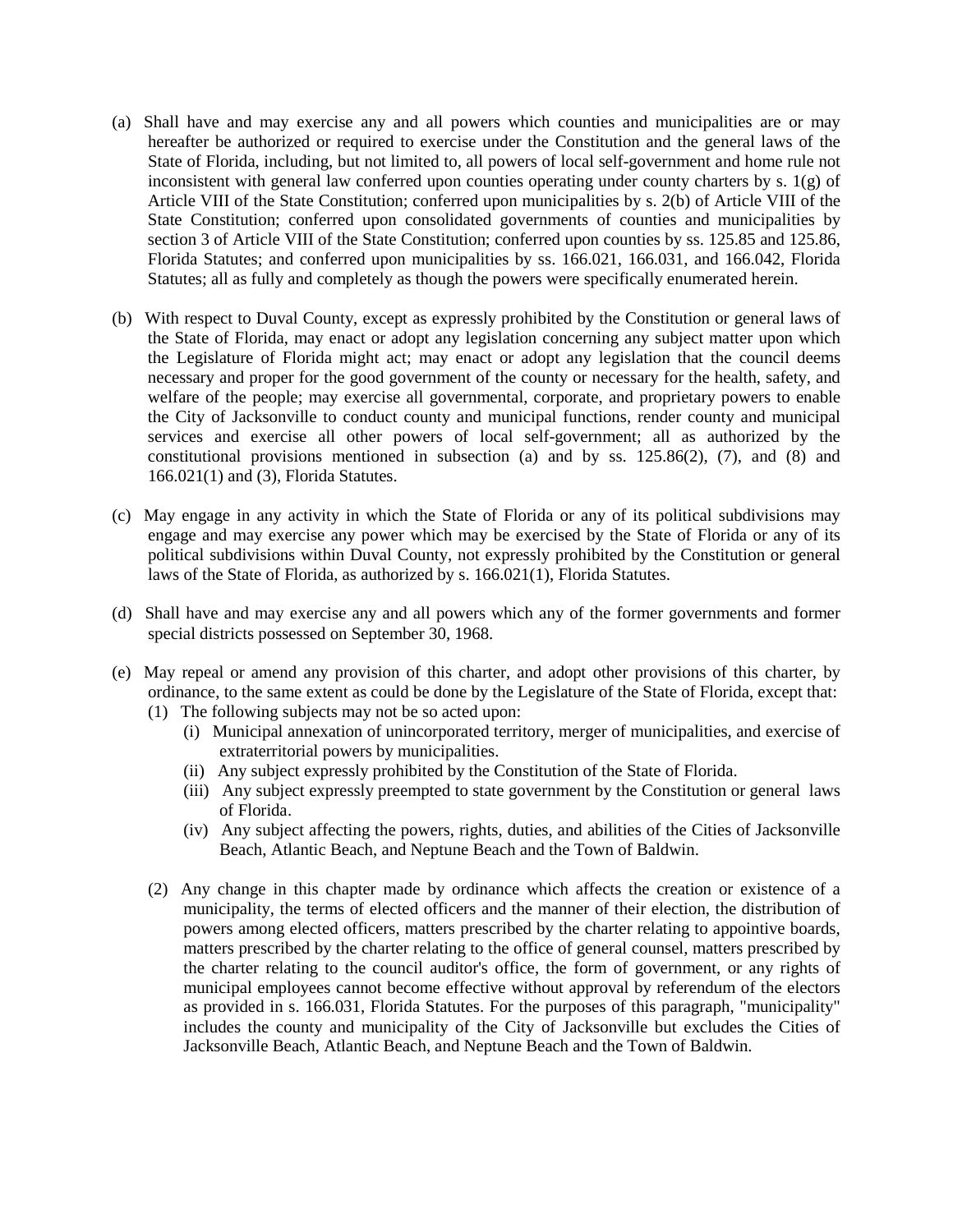- (f) May not exercise any municipal power within the Cities of Jacksonville Beach, Atlantic Beach, or Neptune Beach or the Town of Baldwin, notwithstanding the provisions of subsections (a), (b) and (c) of this section, but may exercise any county power throughout Duval County.
- (g) In addition to any other construction, reconstruction, repair, or renovation projects, authorized by general or special law, may order the construction, reconstruction, repair, and renovation of sanitary sewer force mains and lift stations, all or any part of the costs of which may be paid levying and collecting special assessments on the abutting, adjoining, contiguous, or other properties specially benefitted by such improvements. Such special assessments shall be levied and collected pursuant to procedures provided in chapter 170, Florida Statutes.

(Laws of Fla., Ch. 78-536, § 4; Laws of Fla., Ch. 85-435, § 2; Laws of Fla., Ch. 86-399, § 1; Laws of Fla., Ch. 89-554, § 1; Laws of Fla., Ch. 92-341, § 1)

## **Section 3.02. Construction.**

The powers of the consolidated government shall be construed liberally in favor of the consolidated government. The specific mention of, or failure to mention, particular powers in this charter shall not be construed as limiting in any way the general powers of the consolidated government as stated in section 3.01. It is the intent of this article to grant to the consolidated government full power and right to exercise all governmental authority necessary for the effective operation and conduct of the government of the City of Jacksonville and all of the affairs of the consolidated government and to secure to the consolidated government the fullest extent of county and municipal home rule consistent with the Constitution and general laws of the State of Florida. The consolidated government may not exercise any municipal power within the Cities of Jacksonville Beach, Atlantic Beach, and Neptune Beach and the Town of Baldwin, but it may exercise any county power throughout Duval County. (Laws of Fla., Ch. 78-536, § 4; Laws of Fla., Ch. 92-341, § 1)

# **ARTICLE 4. DIVISION OF POWERS**

[Sec. 4.01. General.](http://library4.municode.com/mcc/DocView/12174/1/871/875#0-0-0-9923#0-0-0-9923) [Sec. 4.02. Allocation of certain powers and duties.](http://library4.municode.com/mcc/DocView/12174/1/871/875#0-0-0-9925#0-0-0-9925)

#### **Section 4.01. General.**

The powers of the consolidated government shall be divided among the legislative, executive, and judicial branches of the consolidated government. No power belonging to one branch of the government shall be exercised by either of the other branches, except as expressly provided in this charter. (Laws of Fla., Ch. 92-341, § 1)

#### **Section 4.02. Allocation of certain powers and duties.**

Where the consolidated government has any power or duty and the responsibility for the exercise of such power or the performance of such duty is not fixed by this charter or by general or special law, the power or duty shall be exercised or performed as follows: All powers and duties of the consolidated government which are legislative in nature shall be exercised and performed by the council. All powers and duties which are executive in nature shall be exercised or performed by the mayor or such other executive officer of the consolidated government as the mayor may designate, except as otherwise specifically provided herein. All powers and duties of the consolidated government which are judicial in nature shall be exercised and performed by the circuit court of the fourth judicial circuit of Florida and such courts as are provided by this charter, the Constitution, and the general laws of the State of Florida. In the event the nature of any power or duty is uncertain, or the law creating such power or duty requires a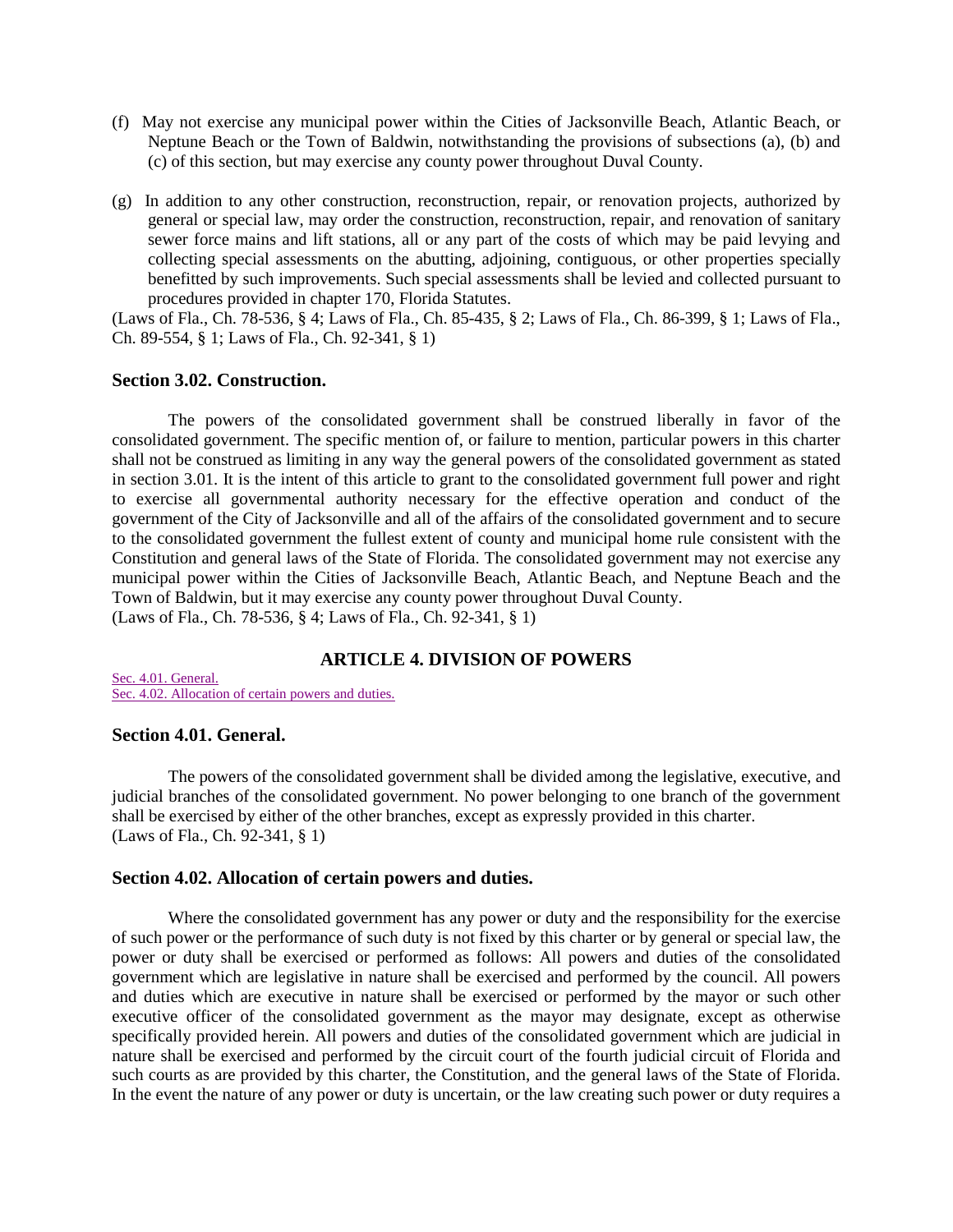combination of branches of the consolidated government, the president of the council, the mayor, and the presiding judge of the circuit court shall affix the responsibility for the exercise of such power or the performance of such duty.

(Laws of Fla., Ch. 92-341, § 1)

# **ARTICLE 5. THE COUNCIL**

[Sec. 5.01. Council membership, residence areas and districts.](http://library4.municode.com/mcc/DocView/12174/1/871/876?hilite=part;parts;a;charter;charters;laws;law;#0-0-0-9927#0-0-0-9927) [Sec. 5.02. Reapportionment of council districts and residence areas.](http://library4.municode.com/mcc/DocView/12174/1/871/876?hilite=part;parts;a;charter;charters;laws;law;#0-0-0-9929#0-0-0-9929) [Sec. 5.03. Terms of councilmen.](http://library4.municode.com/mcc/DocView/12174/1/871/876?hilite=part;parts;a;charter;charters;laws;law;#0-0-0-9931#0-0-0-9931) [Sec. 5.04. Qualifications and compensation of council members.](http://library4.municode.com/mcc/DocView/12174/1/871/876?hilite=part;parts;a;charter;charters;laws;law;#0-0-0-9933#0-0-0-9933) [Sec. 5.041. Limitation of Term of Office.](http://library4.municode.com/mcc/DocView/12174/1/871/876?hilite=part;parts;a;charter;charters;laws;law;#0-0-0-9935#0-0-0-9935) [Sec. 5.05. Elected constitutional officers.](http://library4.municode.com/mcc/DocView/12174/1/871/876?hilite=part;parts;a;charter;charters;laws;law;#0-0-0-9937#0-0-0-9937) [Sec. 5.06. Vacancies; temporary appointments.](http://library4.municode.com/mcc/DocView/12174/1/871/876?hilite=part;parts;a;charter;charters;laws;law;#0-0-0-9939#0-0-0-9939) [Sec. 5.07. Powers.](http://library4.municode.com/mcc/DocView/12174/1/871/876?hilite=part;parts;a;charter;charters;laws;law;#0-0-0-9941#0-0-0-9941) [Sec. 5.08. Procedures.](http://library4.municode.com/mcc/DocView/12174/1/871/876?hilite=part;parts;a;charter;charters;laws;law;#0-0-0-9943#0-0-0-9943) [Sec. 5.09. Investigations.](http://library4.municode.com/mcc/DocView/12174/1/871/876?hilite=part;parts;a;charter;charters;laws;law;#0-0-0-9945#0-0-0-9945) [Sec. 5.10. Auditor.](http://library4.municode.com/mcc/DocView/12174/1/871/876?hilite=part;parts;a;charter;charters;laws;law;#0-0-0-9947#0-0-0-9947) [Sec. 5.11. Independent audit.](http://library4.municode.com/mcc/DocView/12174/1/871/876?hilite=part;parts;a;charter;charters;laws;law;#0-0-0-9949#0-0-0-9949) [Sec. 5.12. Secretary and other council employees.](http://library4.municode.com/mcc/DocView/12174/1/871/876?hilite=part;parts;a;charter;charters;laws;law;#0-0-0-9951#0-0-0-9951) [Sec. 5.13. Reserved.](http://library4.municode.com/mcc/DocView/12174/1/871/876?hilite=part;parts;a;charter;charters;laws;law;#0-0-0-9953#0-0-0-9953) [Sec. 5.14. Repealed.](http://library4.municode.com/mcc/DocView/12174/1/871/876?hilite=part;parts;a;charter;charters;laws;law;#0-0-0-9955#0-0-0-9955)

# **Section 5.01. Council membership, residence areas and districts.**

The council shall consist of 19 members and there shall be 14 council districts and 5 at-large residence areas. Each council district shall elect one council member. The council districts are described in appendix 1 to this charter. Five council members shall be elected at large. One at-large council member shall reside in each at-large residence area. The initial at-large residence areas are described in Appendix 1-A to this charter.

(Ord. 91-1356-600, § 1; Laws of Fla., Ch. 92-341, § 1; Ord. 92-1982-1455, § 2)

# **Section 5.02. Reapportionment of council districts and residence areas.**

(a) Within 8 months after publication of each official federal census of the City of Jacksonville (Duval County), the council shall apportion the 14 council districts and 5 at-large residence areas so that all districts and at-large residence areas are as nearly equal in population and are arranged in a logical and compact geographic pattern to the extent possible. If the council shall be unable to complete the apportionment of the council districts within 8 months after the official publication of the census, the general counsel shall petition the circuit court for the fourth judicial circuit to make such apportionment. Any reapportionment of the council districts or at-large residence areas made pursuant to this section shall not affect any term of office in existence at the date of such reapportionment, but shall be applicable beginning with the next succeeding general consolidated government election which occurs at least 9 months after the effective date of the reapportionment.

(b) The council shall establish the initial 5 at-large residence areas according to the same considerations for reapportioning the existing council and school districts as are established in chapter 18 of the Ordinance Code. Establishment of the initial 5 at-large residence areas by the council shall be accomplished no later than 9 months prior to the opening of the qualifying period for candidates seeking election in the 1995 consolidated government elections. Subsequent reapportionment of the residence areas shall be accomplished in the same manner provided for in the Ordinance Code for the reapportionment of council and school board districts. The 5 council members elected countywide in the general consolidated government election occurring in 1995 and thereafter shall each qualify from 1 of the 5 residence areas.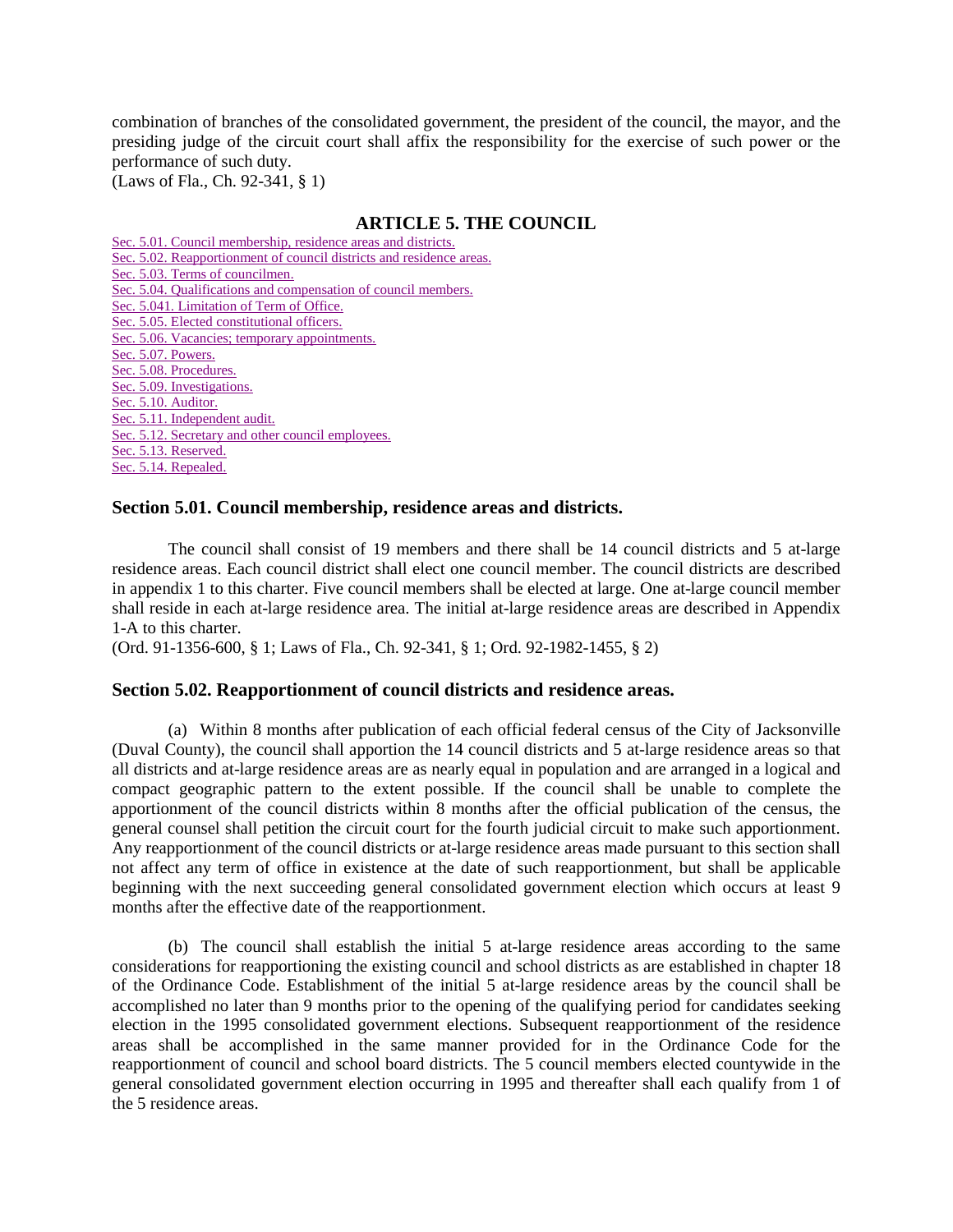(Ord. 90-765-354, § 6; Ord. 91-1356-600, § 2; Laws of Fla., Ch. 92-341, § 1) **Editor's note:** For current reapportionment regulations, see Jacksonville Ordinance Code, Ch. 18.

# **Section 5.03. Terms of councilmen.**

Councilmen shall serve for a term of 4 years beginning on the first day of July after their election, and continuing after such term until their successors are elected and qualified. (Laws of Fla., Ch. 92-341, § 1)

## **Section 5.04. Qualifications and compensation of council members.**

Every member of the council shall be continuously throughout his or her term of office, a resident and qualified elector of Duval County, and of his or her district or residence area. A candidate for the office of member of the council shall have resided in and been a qualified elector of Duval County for at least 183 consecutive days immediately before the date on which the candidate qualifies to run for the office of member of the council; and if the person is a candidate for the office of member of the council from a district or residence area, the candidate must also have resided in and been a qualified elector of that district or residence area for at least 183 consecutive days immediately before the date on which the candidate qualifies to run for the office of member of the council from a district or residence area. Members of the council shall not hold any other public office or public employment except as notary public nor shall any member of the council be an employee of the city or any of its independent agencies except for certificated employees of the Duval County School Board. Members of the council shall receive and annual salary to be fixed by the council.

(Laws of Fla., Ch. 71-698; Laws of Fla., Ch. 73-509; Ord. 79-821-516, § 1; Laaws of Fla., Ch. 90-452, § 1; Ord. 91-1356-600, § 3; Laws of Fla., Ch. 92-341, § 1)

# **Section 5.041. Limitation of Term of Office.**

No person elected for two consecutive full terms as a member of the council shall be eligible for election as a council member in the next succeeding term. A council term ending on or prior to June 30, 1991, shall not be considered a consecutive term for purposes of this section. (Referendum of May 21, 1991; Laws of Fla., Ch. 92-341, § 1)

#### **Section 5.05. Elected constitutional officers.**

Councilmen shall be considered elected constitutional officers for purposes of s. 8, Article II of the State Constitution. (Laws of Fla., Ch. 77-582; Ord. 84-1307-754, § 1; Laws of Fla., Ch. 92-341, § 1)

#### **Section 5.06. Vacancies; temporary appointments.**

The office of a council member shall become vacant upon his or her death, resignation, failure to reside continuously in the district or residence area from which he or she was elected, except in the event redistricting should occur during his or her term of office pursuant to section 5.02, or removal from office in any manner authorized by law. A vacancy in the council shall be filled for the remainder of the unexpired term by election of a council member at a special election to be called pursuant to resolution of the city council and held on a date no sooner than 1 month and no later than 6 months after the vacancy occurs, which special election shall, if possible, be held in conjunction with any other election scheduled to be held within the county. Any resignation by a council member shall be submitted in writing to the supervisor of elections (with a copy to the secretary of the city council), shall specify the date on which it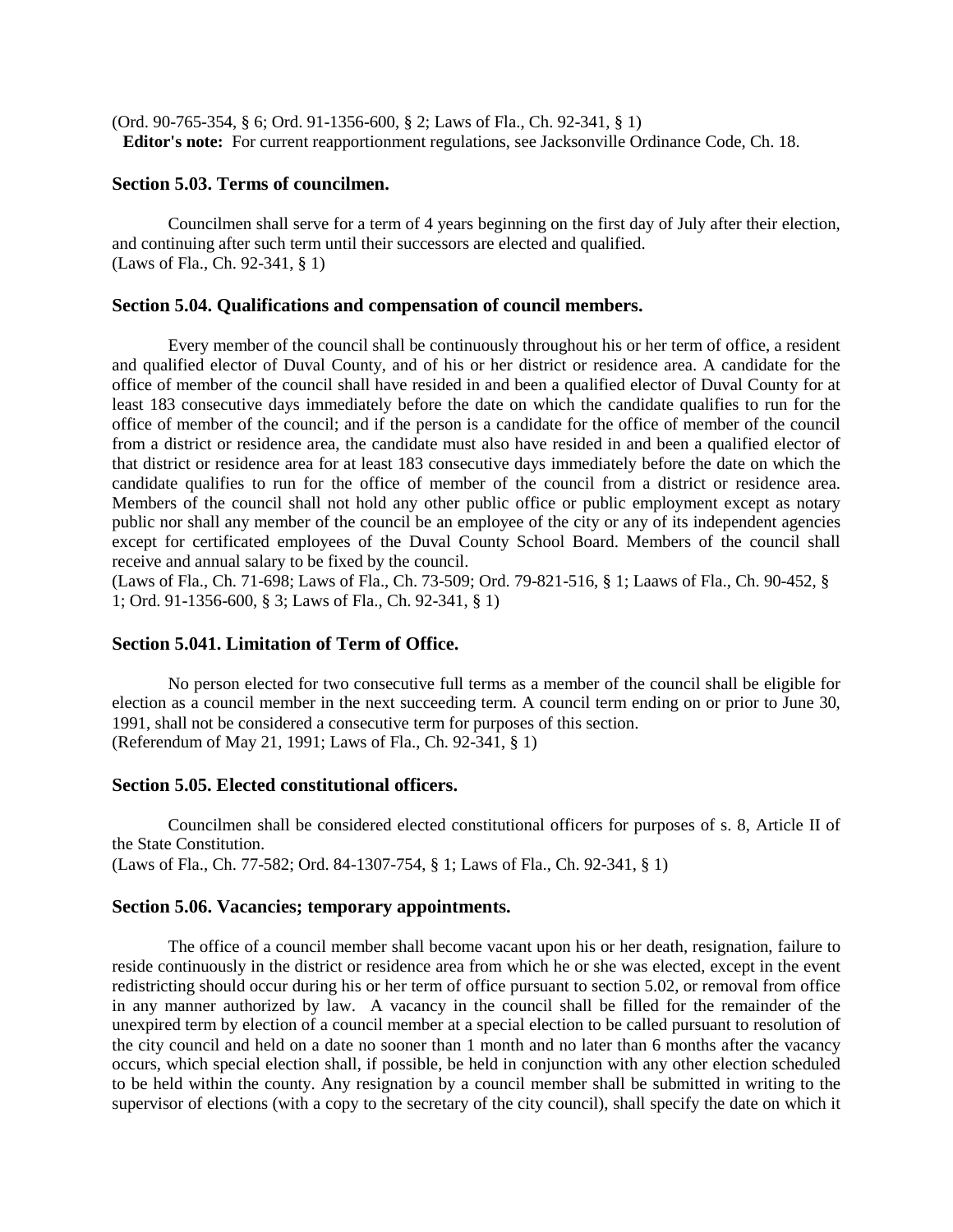is effective, and shall be irrevocable. If any council member submits a resignation which is effective at a date later than that on which it is submitted, the city council may, by resolution, call a special election for the election of a successor, said special election to be held on a date not less than 1 month after the date the resignation is submitted nor more than 6 months prior to the date the resignation is effective; and such special elections shall, if possible, be held in conjunction with any other election scheduled to be held within the county. In those situations in which a vacancy exists in a council district or at-large resident area and such vacancy is filled in the first consolidated government election or in the general consolidated government election, the council member-elect, who has been duly elected in the first consolidated government election, or in the general consolidated government election to represent said vacant district or at-large residence area, shall take office and assume and exercise all duties of office immediately after certification of said election returns, as of the date of said certification, in order to reduce the time the council district or at-large residence area is vacant and without representation.

(Laws of Fla., Ch. 73-509; Laws of Fla., Ch. 77-576; Laws of Fla., Ch. 83-433, § 1; Ord. 84-1307-754, § 1; Ord. 91-1356-600, § 4; Laws of Fla., Ch. 92-341, § 1; Laws of Fla., Ch. 2000-389)

#### **Section 5.07. Powers.**

All legislative powers of the consolidate government (except such as are retained by the second, third, fourth, and fifth urban services districts) are vested in the council, and the council may legislate with respect to any and all matters which are within the powers of the consolidated government. The council shall review the budgets and appropriate money to the consolidated government and any independent agencies which request appropriations from the consolidated government and shall also levy taxes as required to meet the budgets approved by it. The council shall fix the salaries of the property appraiser, the tax collector, the sheriff, the supervisor of elections, and the clerk of the circuit and county court for Duval County, but not lower than the highest salary by the most recent general law as it may be from time to time amended setting a salary for those elected officials in counties similar in population to Duval County. No salary set by the council pursuant to the preceding sentence shall be reduced during the term of office of the elected officer receiving that salary. The council shall be the judge of the elections and qualifications of councilmen. The council shall provide for payment of reasonable per diem and travel expenses incurred in travel and other duties performed for public purpose by officials and employees of the consolidated government and its independent agencies and candidates for such positions, and for payment of relocation expenses for new officers and employees thereof, the provisions and limitations of s. 112.061, Florida Statutes, notwithstanding.

(Laws of Fla., Ch. 69-1175; Laws of Fla., Ch. 71-698; Laws of Fla., Ch. 78-536, § 6; Ord. 84-1307-754, § 1; Ref. of 5-26-87; Laws of Fla., Ch. 89-487, § 1; Laws of Fla., Ch. 92-341, § 1; Ord. 93-179-185, § 1)

#### **Section 5.08. Procedures.**

The council shall meet regularly at least once in every month at such times and places as the council may prescribe. Special meetings may be held on call of the mayor or the president of the council, or seven or more members of the council, upon no less than 24 hours' notice to each member of the council. Fourteen members of the council shall constitute a quorum. The council may take official action only by the adoption of ordinances or resolutions, and no ordinance or resolution shall be passed until it has been read on 3 separate days, unless it is adopted as an emergency measure, or the council authorizes by two-thirds vote of the members to have 2 readings for certain subjects of legislation, so long as the ordinances and resolutions so passed shall be enacted or adopted in the manner provided by general law. The council shall determine its own rules and order of business, keep a journal of its proceedings and annually select a president and a president pro tempore from its members.

(Ord. 84-1307-754, § 3; Laws of Fla., Ch. 92-341, § 1; Ord. 2005-1460-E, § 1)

**Note:** At the City's direction, "President pro tempore" was changed to "Vice President."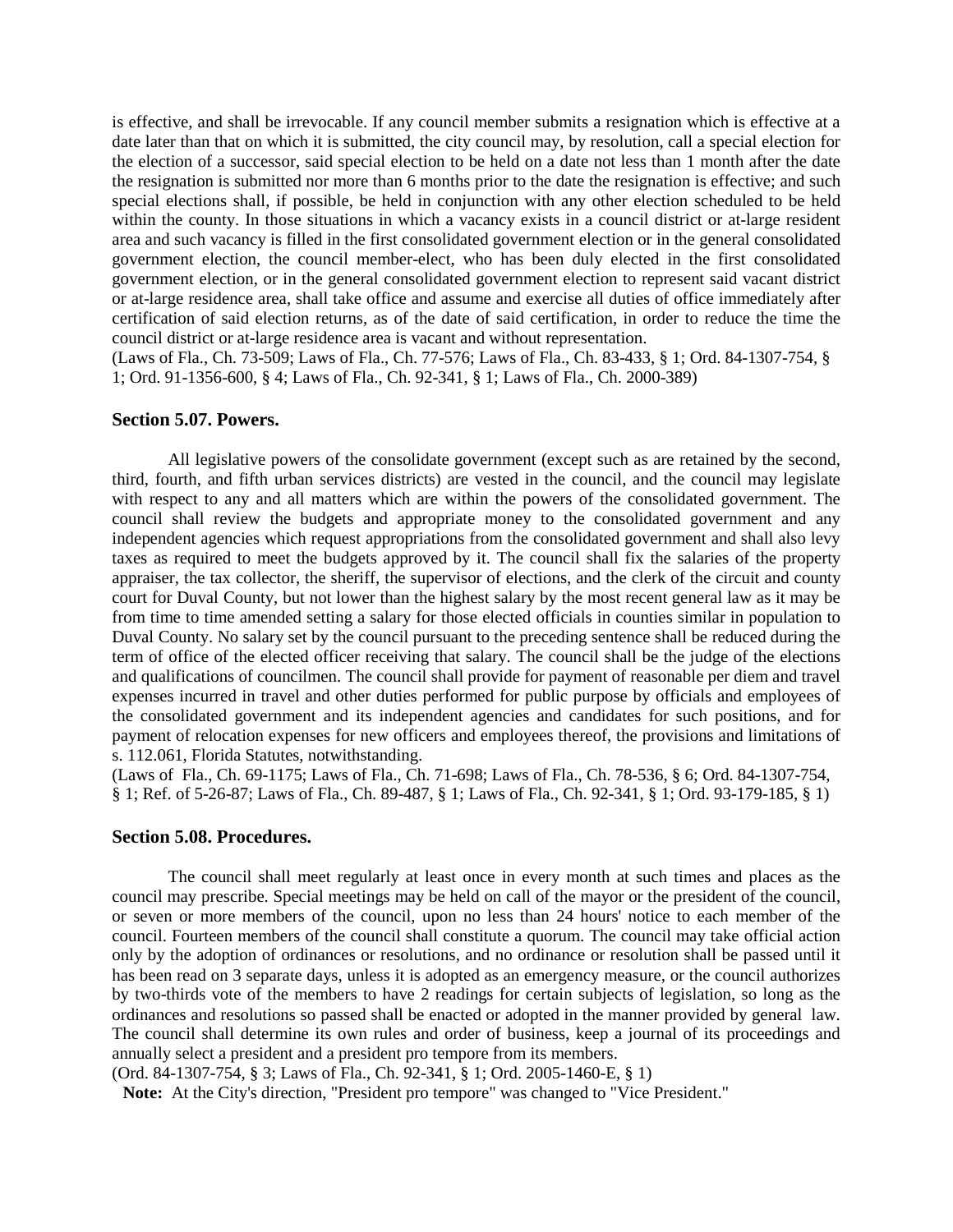## **Section 5.09. Investigations.**

The council or any duly appointed committee of the council may make investigations into the affairs of the consolidated government and the conduct of any department, office, or agency of the consolidated government and for this purpose may subpoena witnesses, administer oaths, take testimony, and require the production of evidence. Any person who fails or refuses to obey a lawful order issued in the exercise of these powers by the council shall be guilty of a misdemeanor and punishable by a fine of not more than \$1,000 or by imprisonment of not more than 60 days, or both. (Ord. 84-1307-754, § 1; Laws of Fla., Ch. 92-341, § 1)

## **Section 5.10. Auditor.**

The council shall appoint an auditor who shall be a certified public accountant or public accountant, as defined under the laws of Florida governing the practice of public accountancy in Florida. This auditor shall be the council auditor and shall be the head of the council auditor's office which shall be a department of the legislative branch of the consolidated government. The auditor shall be responsible for the performance of the duties provided in this Section and such other duties as may be assigned him by the council. The council auditor may be removed by the council and the removal must be concurred in by a majority of the entire membership of the council. The auditor shall:

- (a) Have the authority to examine the accounting systems used by all offices and departments of the consolidated government and all commissions, entities, and independent agencies, and advise the council as to whether all such systems provide for full disclosure of the financial results and adequate information for the management needs and budgetary requests of each such office, department, board, and agency, and any commissions or entities, whether presently in existence or hereinafter created by the mayor, council, or Legislature, including, without limitation, the sheriff, property appraiser, supervisor of elections, tax collector, clerk of the circuit court, Duval County School Board, JEA, Jacksonville Port Authority, Jacksonville Airport Authority, Jacksonville Police and Fire Pension Board of Trustees, Jacksonville Economic Development Commission, Jacksonville Transportation Authority, Duval County Housing Finance Authority, Jacksonville Housing and Community Development Commission, Housing Community Development Finance Authority, and the Jacksonville Children's Commission.
- (b) Have the authority to conduct a continuous internal audit of the fiscal operations of the consolidated government and all commissions, entities, and independent agencies, whether presently in existence or hereinafter created by the mayor, council, or Legislature, including, without limitation, the sheriff, property appraiser, supervisor of elections, tax collector, clerk of the circuit court, Duval County School Board, JEA, Jacksonville Port Authority, Jacksonville Airport Authority, Jacksonville Police and Fire Pension Board of Trustees, Jacksonville Economic Development Commission, Jacksonville Transportation Authority, Duval County Housing Finance Authority, Jacksonville Housing and Community Development Commission, Housing Community Development Finance Authority, and the Jacksonville Children's Commission.
- (c) Submit such reports and financial statements to the council as it may from time to time require.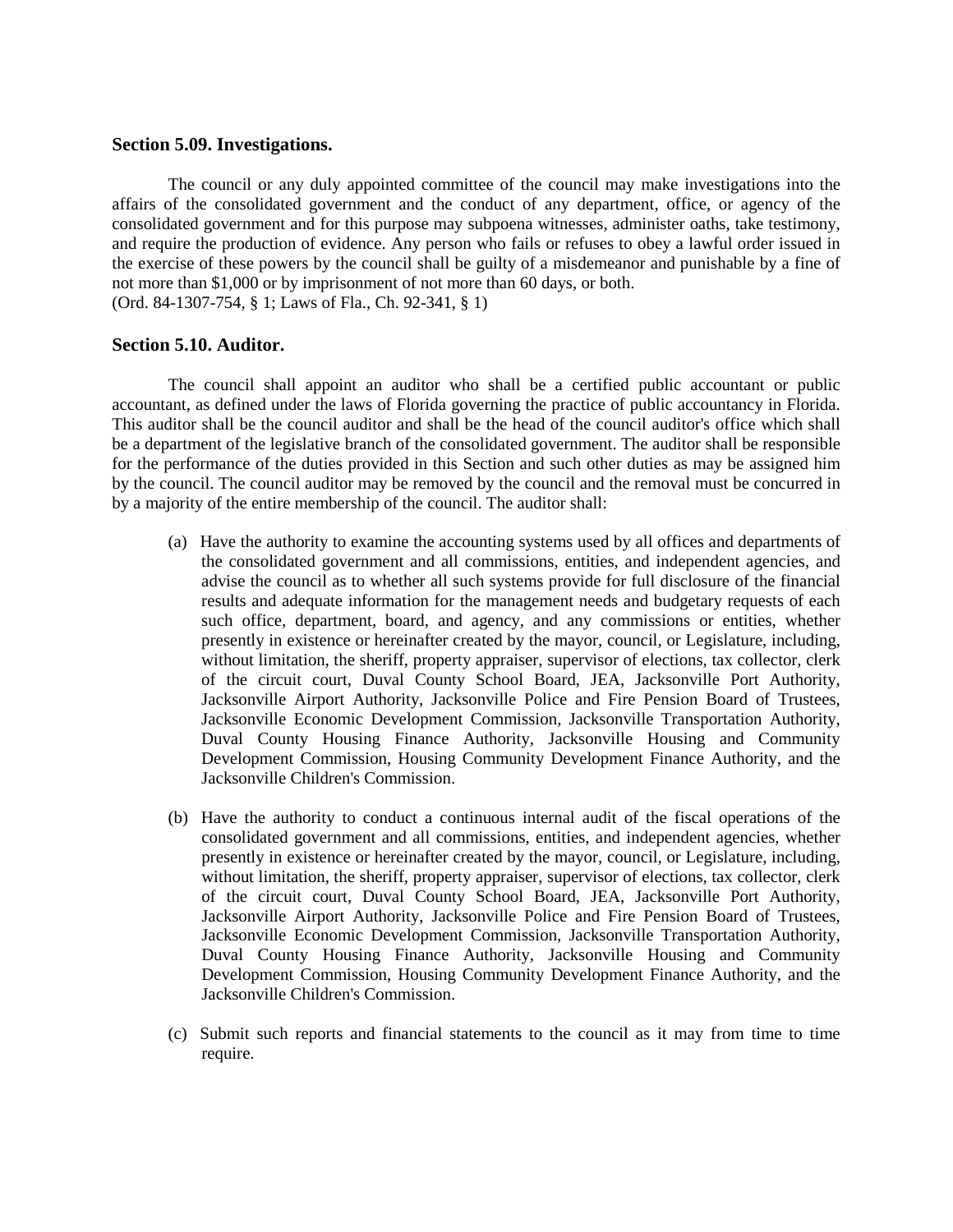- (d) Render assistance to the independent auditor appointed by the council under Section 5.11 as agreed upon between him and the independent auditor. This assistance shall be extended to all special audits or limited examinations ordered by the council under Section 5.11.
- (e) Do such other research as the council president, the committee on finance or individual council member may request concerning the financial or management affairs of the consolidated government or of the agencies to which the council makes miscellaneous appropriations, including any commissions or entities, whether presently in existence or hereinafter created by the mayor, council, or Legislature, including, without limitation, the sheriff, property appraiser, supervisor of elections, tax collector, clerk of the circuit court, Duval County School Board, JEA, Jacksonville Port Authority, Jacksonville Airport Authority, Jacksonville Police and Fire Pension Board of Trustees, Jacksonville Economic Development Commission, Jacksonville Transportation Authority, Duval County Housing Finance Authority, Jacksonville Housing and Community Development Commission, Housing Community Development Finance Authority, and the Jacksonville Children's Commission.

All nongovernmental agencies which receive funds from the City of Jacksonville shall be subject to audit by the council auditor's office in the event such audit is requested by the council and the completion of this audit may be a condition precedent to the release of appropriated funds to any such nongovernmental agency. The term "nongovernmental agency" means an agency that is not part of the legislative, executive, or judicial branches of the government of the City of Jacksonville or any of its independent agencies and includes agencies which are private, public, or a combination of both.

(Laws of Fla., Ch. 86-399, § 2; Laws of Fla., Ch. 92-341, § 1; Laws of Fla., Ch. 2003-369, § 1)

## **Section 5.11. Independent audit.**

The council shall provide for an annual independent audit, certified by an unqualified opinion, of the accounts and financial transactions of the consolidated government. The audit shall be made by an accountant or an accounting firm selected by the council. No such accountant or firm, or member thereof, shall have any personal interest, direct or indirect, in the fiscal affairs of the consolidated government. The independent audit shall be made by a certified public accountant or public accountant, as defined under the laws of Florida governing the practice of public accountancy in Florida, maintaining a regular full-time professional office in the State of Florida.

The final report of the independent audit shall be completed as soon as practicable after the close of the fiscal year and in no event later than 6 months after the close of the fiscal year. The audit report shall be filed with the secretary of the council and shall be available to the public.

In addition to the independent annual audit, the council may at any time order  $\alpha$  limited examination or special audit of any office, department, board, or agency of the consolidated government by an independent accountant having the qualifications described above. (Laws of Fla., Ch. 92-341, § 1; Ord. 94-1145-643, § 1)

## **Section 5.12. Secretary and other council employees.**

The council shall select a secretary who shall keep the records of the council and perform such other duties as may be required of him by the council and this charter. The council may select and employ such employees as are necessary to assist the secretary and the auditor in their duties subject to the civil service provisions of this charter and the rules and regulations enacted pursuant thereto. (Laws of Fla., Ch. 92-341, § 1)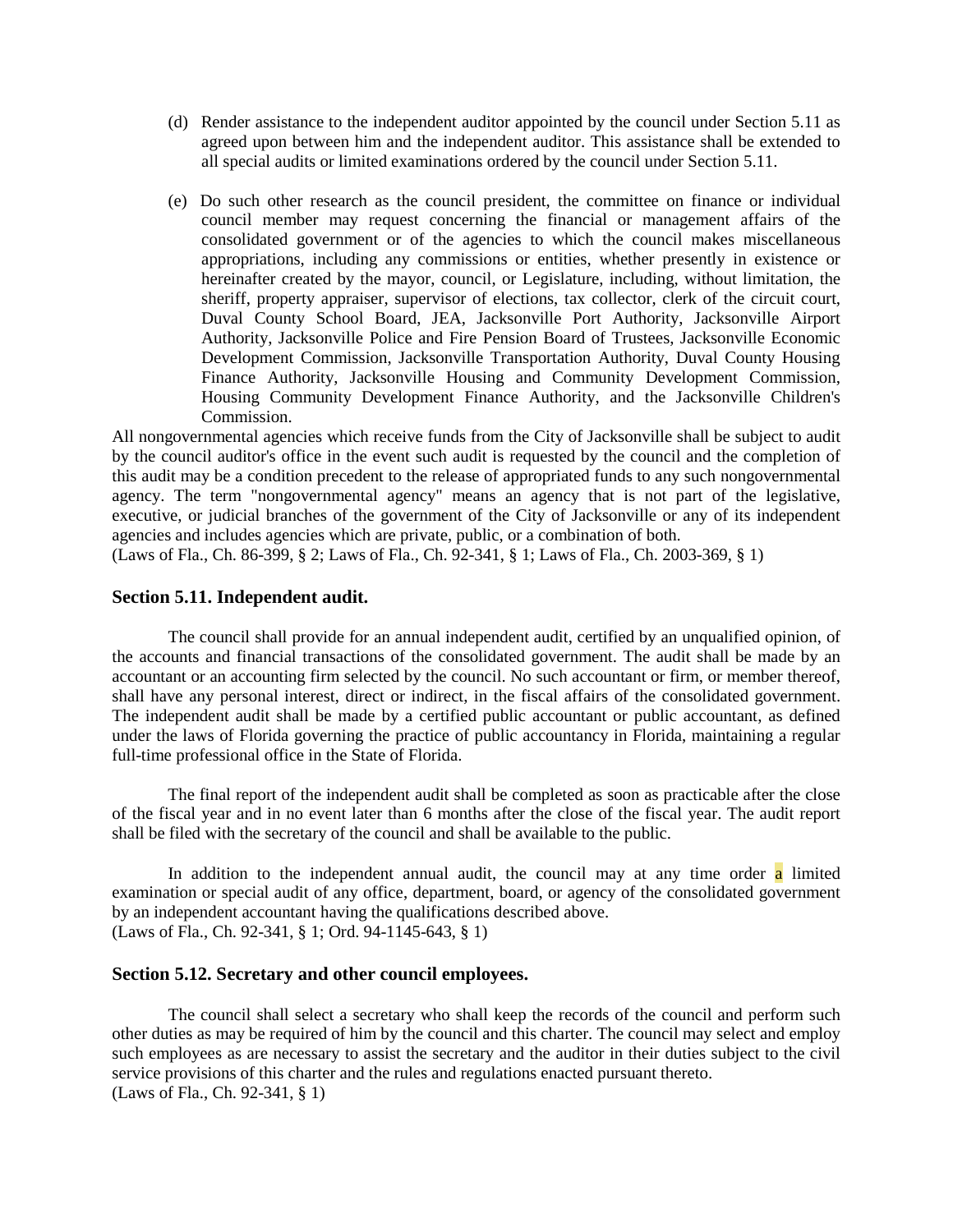#### **Section 5.13. Reserved.**

**Editor's note:** Section 5.13 was renumbered as section 5.09 by § 1 of Ord. 84-1307-754.

# **Section 5.14. Repealed.**

 $\overline{\phantom{a}}$ 

**Editor's note:** Section 5 of Ch. 78-536, Laws of Fla., repealed former § 5.14, pertaining to audits of the Second, Third, Fourth and Fifth Urban Services Districts or their boards or officers, which was derived from Laws of Fla., Ch. 67-1320, as amended by Laws of Fla., Chs. 67-1535 and 73-504.

# **ARTICLE 6. THE MAYOR**

[Sec. 6.01. Qualifications and term of office.](http://library4.municode.com/mcc/DocView/12174/1/871/877?hilite=part;parts;a;charter;charters;laws;law;#0-0-0-9957#0-0-0-9957) [Sec. 6.02. Elected constitutional officer.](http://library4.municode.com/mcc/DocView/12174/1/871/877?hilite=part;parts;a;charter;charters;laws;law;#0-0-0-9959#0-0-0-9959) [Sec. 6.03. Compensation.](http://library4.municode.com/mcc/DocView/12174/1/871/877?hilite=part;parts;a;charter;charters;laws;law;#0-0-0-9961#0-0-0-9961) [Sec. 6.04. Powers and duties of mayor.](http://library4.municode.com/mcc/DocView/12174/1/871/877?hilite=part;parts;a;charter;charters;laws;law;#0-0-0-9963#0-0-0-9963) [Sec. 6.05. Mayor's veto power.](http://library4.municode.com/mcc/DocView/12174/1/871/877?hilite=part;parts;a;charter;charters;laws;law;#0-0-0-9965#0-0-0-9965) Sec. [6.06. Vacancy in the office of mayor.](http://library4.municode.com/mcc/DocView/12174/1/871/877?hilite=part;parts;a;charter;charters;laws;law;#0-0-0-9967#0-0-0-9967) [Sec. 6.07. Mayor's staff.](http://library4.municode.com/mcc/DocView/12174/1/871/877?hilite=part;parts;a;charter;charters;laws;law;#0-0-0-9969#0-0-0-9969) [Sec. 6.08. Mayor's absence, incapacity or suspension.](http://library4.municode.com/mcc/DocView/12174/1/871/877?hilite=part;parts;a;charter;charters;laws;law;#0-0-0-9971#0-0-0-9971)

# **Section 6.01. Qualifications and term of office.\***

\***Case law annotations--** The initial term of office provided for in § 6.01 does not constitute a term of office as set forth in this section, *Vieria* v. *Slaughter,* 318 So.2d 490 (D.C.App., 1975).

 $\overline{\phantom{a}}$ The mayor shall be a qualified elector of Duval County and a resident of Duval County, and shall have resided in and been a qualified elector of Duval County for at least 365 consecutive days immediately before the date on which he or she qualifies to run for the office of mayor. If he or she shall cease to possess any such qualifications during his or her term of office, he or she shall forthwith forfeit the office, and the council shall remove him or her therefrom. He or she shall be elected for a period of 4 years and shall assume office on the first day of July following his or her election and serve until his or her successor is elected and qualified. No mayor elected and qualified for two consecutive terms shall be eligible for election as mayor in the next succeeding term. The mayor shall devote his or her entire time to the performance of the duties of his or her office and shall hold no other public office or public employment.

(Ord. 79-821-516, § 2; Ord. 84-1307-754, § 4; Laws of Fla., Ch. 92-341, § 1)

# **Section 6.02. Elected constitutional officer.**

The mayor shall be considered an elected constitutional officer for purposes of s. 8 of Article II, of the Florida Constitution. (Laws of Fla., Ch. 77-582; Ord. 84-1307-754, § 4; Laws of Fla., Ch. 92-341, § 1)

#### **Section 6.03. Compensation.**

The mayor shall receive a salary fixed by the council, but no ordinance shall be effective to reduce the salary of the mayor during any term of the mayor unless adopted or approved by the council at least 90 days prior to the consolidated government election, immediately preceding such term. If any member of the council shall later be elected to the office of mayor or assume the duties and powers of the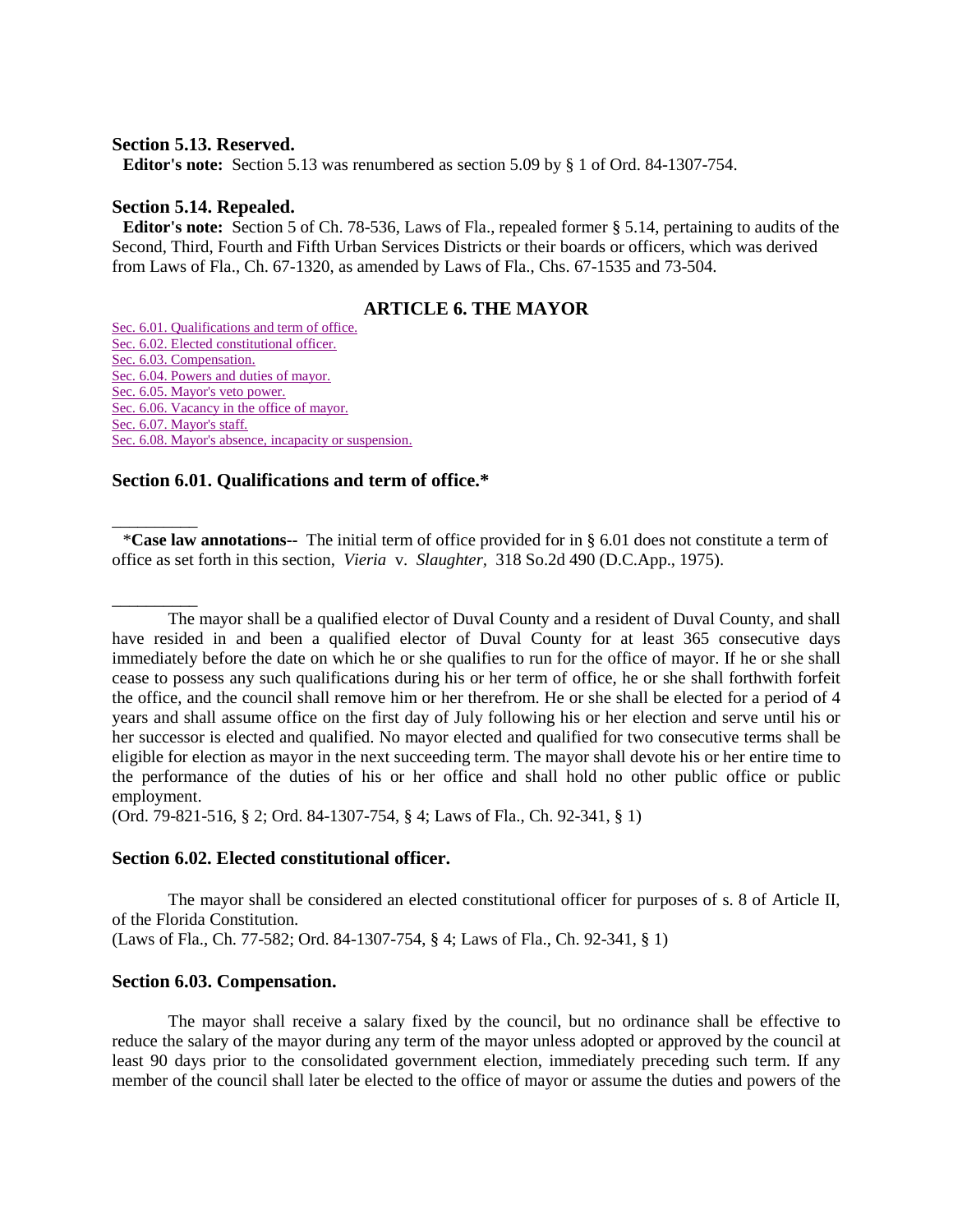office of mayor, said member of the council shall not receive a benefit of any increase in the salary of the mayor which he voted for while serving as a member of the council. (Laws of Fla., Ch. 77-580; Ord. 84-1307-754, § 4; Laws of Fla., Ch. 92-341, § 1)

# **Section 6.04. Powers and duties of mayor.**

The executive power of the consolidated government (except such as is retained by the second, third, fourth, or fifth urban services districts) is vested in the mayor who is the chief executive and administrative officer of the consolidated government. He shall be responsible for the conduct of the executive and administrative departments of the consolidated government. The mayor shall administer, supervise, and control all departments and divisions created by this charter and all departments and divisions created by the council. The mayor shall appoint the directors and authorized deputy directors of each department and the chief of each division within each department, subject to confirmation by the council, and they shall serve at the pleasure of the mayor. The mayor is authorized to require any executive officer of the consolidated government to submit to him written or oral reports and information relating to the business and affairs of the consolidated government. The mayor shall from time to time submit reports and recommendations to the council with respect to the financial condition, business, and general welfare of the consolidated government and all offices, departments, and divisions thereof. The mayor shall submit to the council an annual budget for the consolidated government.

(Laws of Fla., Ch. 78-536, § 8; Ord. 84-1307-754, §§ 4, 5; Laws of Fla., Ch. 92-341, § 1)

# **Section 6.05. Mayor's veto power.**

The mayor may veto any ordinance or resolution adopted by the council except ordinances and resolutions relating to:

- (a) Consolidation of the urban services districts.
- (b) Appointments to the zoning board and the building codes adjustment board.
- (c) Zoning exceptions and variances.
- (d) The auditor, the secretary of the council, or other employees of the council.
- (e) Internal affairs of the council.
- (f) Investigations by the council or any duly appointed committee thereof.
- (g) Quasi-judicial decisions made by the council.

Any ordinance or resolution adopted by the council over which the mayor has a veto power shall be presented to the mayor for his consideration and recommendations. If he approves the ordinance or resolution he shall sign it and it shall become effective according to the terms thereof. If he disapproves he shall return the ordinance or resolution to the council without his signature, accompanied by a message indicating the reasons for his disapproval and recommendations. Any resolution or ordinance so disapproved by the mayor shall become effective only if, subsequent to its return, it shall be adopted by two-thirds of all the members of the council present at any meeting; except that if the mayor vetoes any item in the consolidated budget appropriation, only a majority vote of the members of the council shall be required to adopt the same as law over the mayor's veto. Any resolution or ordinance shall become effective on the date provided therein unless it be disapproved by the mayor and returned to the council at or prior to the next regular meeting of the council occurring 10 days or more after the date when the ordinance or resolution was delivered to the mayor's office for consideration. The mayor may disapprove the sum of money appropriated by any one or more items, or parts of items, in any ordinance appropriating money for the use of the consolidated government or any independent agency, in any manner provided herein. The one or more items or parts of items disapproved or reduced shall be void to the extent that they have been disapproved or reduced, unless they shall be restored to the ordinance and become effective by the vote of a majority of the members of the council.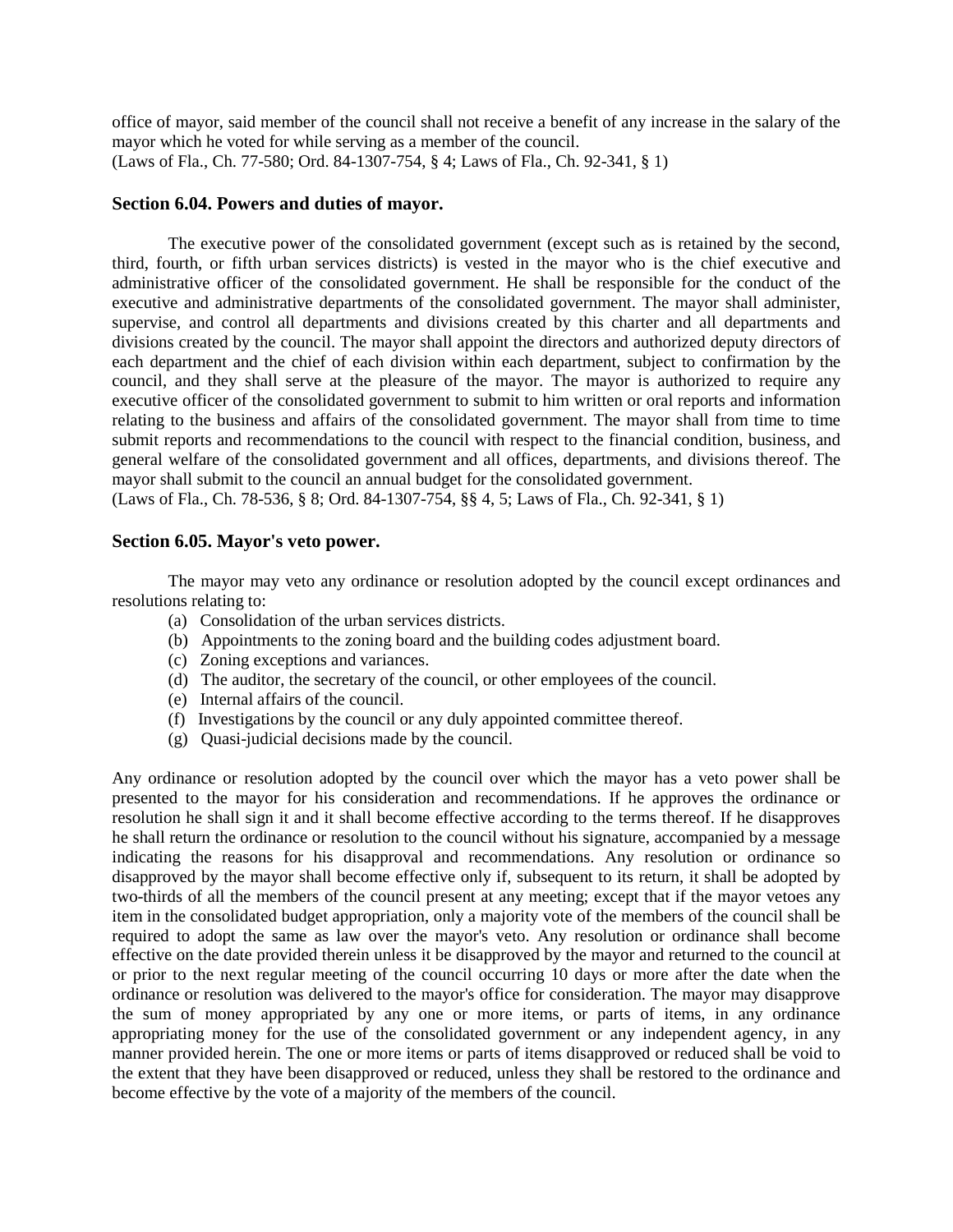(Laws of Fla., Ch. 72-572; Ord. 84-1307-754, § 4; Laws of Fla., Ch. 92-341, § 1; Laws of Fla., Ch. 98- 467, § 1)

#### **Section 6.06. Vacancy in the office of mayor.**

If the mayor should die, resign, or remove his residence from Duval County during his term of office, or be removed from office, the office of mayor shall become vacant. A vacancy in the office of mayor shall be filled in the following manner:

- (a) An incumbent mayor who resigns in order to seek a state or federal office in the general statewide election held in November immediately preceding the last year of his term, shall submit his resignation at least 10 days prior to the first day of the qualifying period for the office to which he seeks election and his resignation shall be effective no later than the date on which the general statewide election is held. A vacancy in the office of mayor shall exist as of the effective date of the resignation. In the event a mayor's resignation should be effective before the date of the general statewide election, then the vacancy in the office of mayor shall be temporarily filled in the following succession. The president of council, the vice president of council, the chairman of the council committee on rules, and the chairman of the council committee on finance are established as successors to the office of mayor for the purpose of filling a vacancy in the office. In the event a vacancy should occur, the president of council shall serve as mayor until a successor mayor is qualified and elected, and, if there is no president of council, then the vice president shall so serve. If there is no vice president, then the chairman of the council committee on rules shall serve, and, if there is no chairman of the council committee on rules, then the chairman of the council committee on finance shall serve. If none of these successors can serve as acting mayor, the council shall by ordinance designate an acting mayor until the office of mayor shall be filled as provided herein. If any elected official in the line of succession should refuse to serve as acting mayor or if any such official who is serving as acting mayor should qualify to run for the office of mayor, then he shall no longer serve as acting mayor and the official next in line of succession shall assume the duties of acting mayor. A candidate seeking election to fill the vacancy created by this resignation of an incumbent mayor seeking other elected office shall qualify to run in a special mayoral election to be held as part of and at the same time as the general statewide election. The time period during which such candidates may qualify to run in this special mayoral election shall commence at the same time as does the qualifying period for candidates seeking office in the general statewide election and shall terminate on noon of the seventh day following the date on which the qualifying period for the general statewide election ends. A mayor elected to fill an unexpired term shall take office and assume and exercise all duties of office immediately as of the date of certification of the election returns by the supervisor of elections as provided by law.
- (b) In the event that a vacancy in the office of mayor occurs other than as provided in subsection (a), then such a vacancy shall be filled for the remainder of the unexpired term by election of a mayor at a special election to be called pursuant to resolution of the city council and held on a date no sooner than 1 month and no later than 6 months after the vacancy occurs. This special election shall, if possible, be held in conjunction with any other election scheduled to be held within the county. A resignation by the mayor shall be submitted to the supervisor of elections (with a copy to the secretary of the city council), shall specify the date on which it is effective, and shall be irrevocable. If a mayor submits a resignation which is effective at a date later than that on which it is submitted, the city council may, by resolution, call a special election for the election of a successor, this special election to be held on a date not less than 1 month after the date the resignation is submitted nor more than 6 months prior to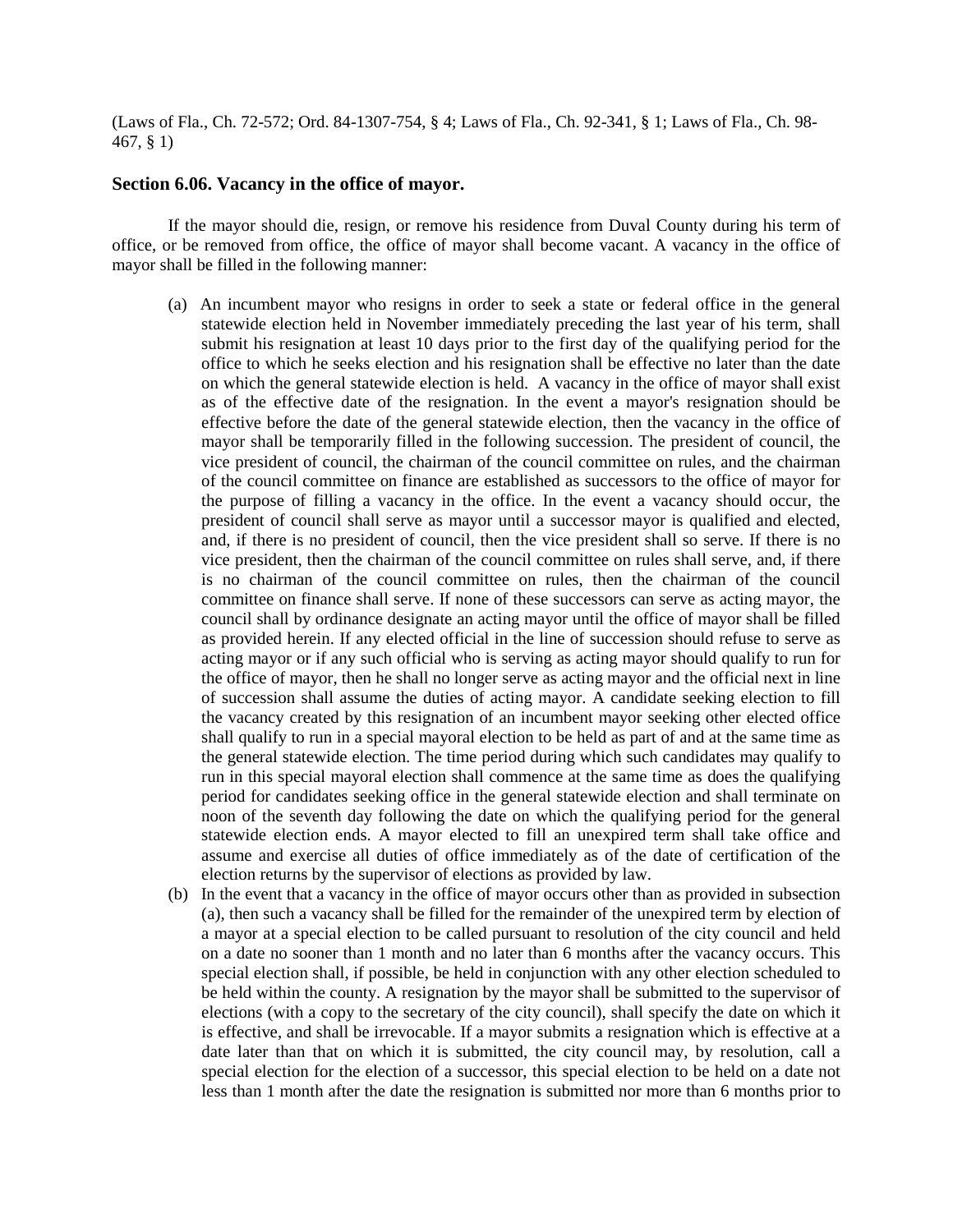the date the resignation is effective; and such special election shall, if possible, be held in conjunction with any other election scheduled to be held within the county. A vacancy in the office of mayor occurring as contemplated in this subsection shall be temporarily filled in the same manner established in subsection (a). The acting mayor shall exercise all the powers of the office of mayor until a successor mayor is qualified, elected, and assumes office. If an acting mayor should qualify to run for the office of mayor at this special election, then he shall no longer serve as acting mayor and the official next in line of succession shall assume the duties of acting mayor. Should a special mayoral election not be held at the same time as any other election scheduled to be held within the county, then the special primary election for nominations of candidates of political parties for the office of mayor to be voted upon in the special election shall be held at the times specified by the council in the resolution calling the special mayoral election, provided that at least 2 weeks shall intervene between the dates set for the first and second primary elections and at least 2 weeks shall intervene between the second special primary election and the special mayoral election. The time period during which candidates may qualify to run in the special primary elections and special mayoral elections shall be specified by the council in the resolution calling the special election, provided that at least 7 calendar days shall be fixed for the qualifying period and that the last date on which candidates may qualify shall occur not less than 3 weeks before the date of the first special primary election.

(Laws of Fla., Ch. 77-576; Ord. 84-1307-754, § 4; Laws of Fla., Ch. 85-433, § 1; Laws of Fla., Ch. 92- 341, § 1)

**Note:** At the City's direction, "President pro tempore" was changed to "Vice President."

# **Section 6.07. Mayor's staff.**

The mayor may appoint administrative aides and one personal secretary to have such duties as he may determine and to serve at his sole pleasure. The mayor's aides and secretary shall be excluded from the civil service provisions of the charter and ordinances of the City of Jacksonville. (Laws of Fla., Ch. 71-694; Ord. 84-1307-754, § 4; Laws of Fla., Ch. 92-341, § 1)

## **Section 6.08. Mayor's absence, incapacity or suspension.**

During any absence of the mayor from Duval County, the president of the council shall automatically become acting mayor, with emergency powers to act only when the public interest requires and with such additional powers to act only when the public interest requires and with such additional powers as the mayor may designate. If the mayor becomes incapable of acting as the mayor and incapable of delegating his duties, or in the event that the mayor is suspended in the exercise of his office, and in either case as long as the incapacity or suspension lasts, the president of the council shall automatically become acting mayor, with all the powers of the office. If the mayor and the president of the council are simultaneously absent from Duval County, or simultaneously incapable of acting as mayor and incapable of delegating the duties of the office of mayor, or simultaneously suspended in the exercise of the office of mayor, the vice president of the council shall automatically become acting mayor with the same powers as the president of the council would have had in like circumstances. The council may by ordinance provide for further succession to the same powers as provided in this section.

(Laws of Fla., Ch. 70-748; Laws of Fla., Ch. 77-576; Ord. 84-1307-754, § 4; Laws of Fla., Ch. 92-341, § 1)

**Note:** At the City's direction, "President pro tempore" was changed to "Vice President."

# **ARTICLE 7. DEPARTMENTS**

Chapter 1. General Provisions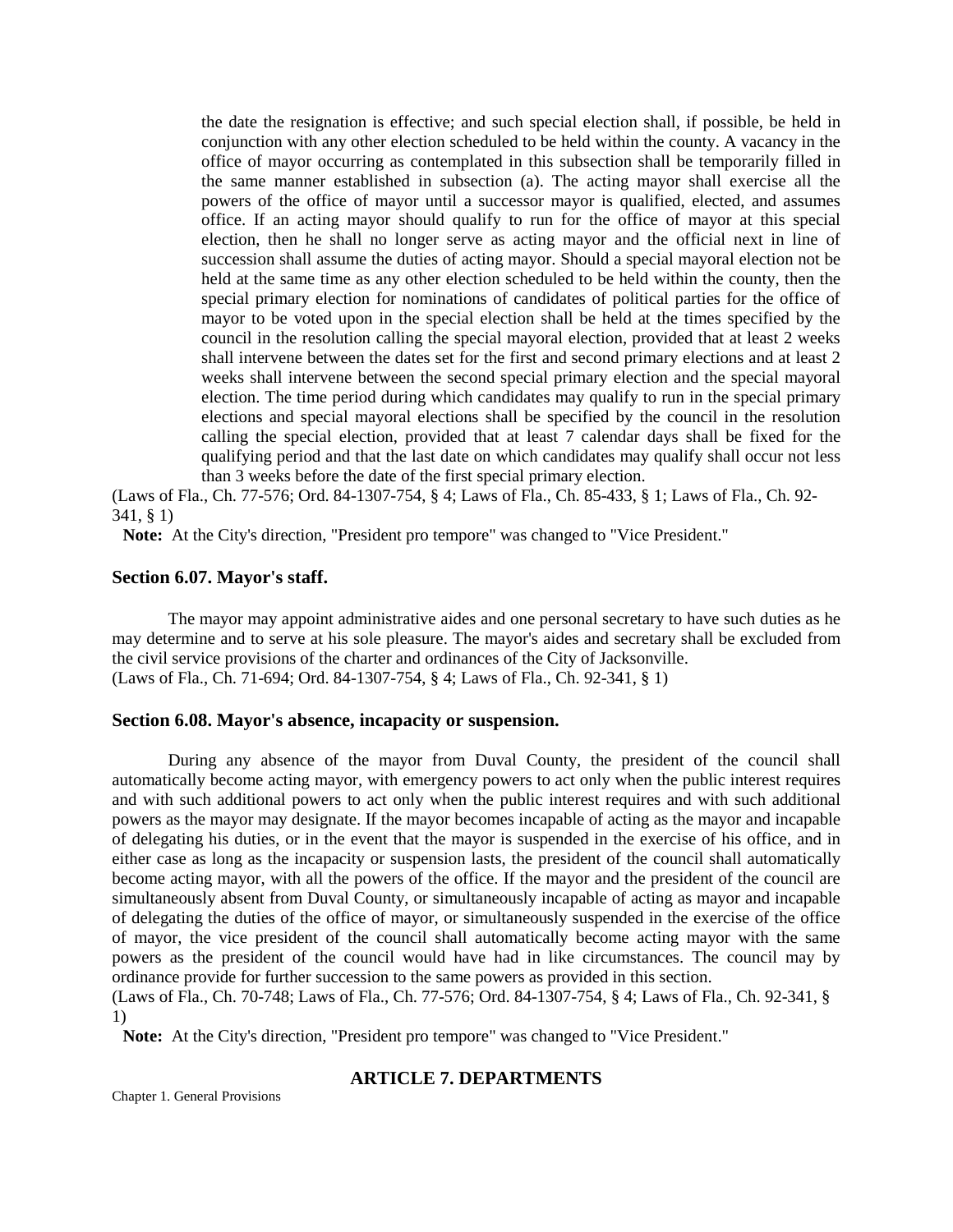[Sec. 7.101. Directors](javascript:parent.setJumpLink(%2212174%22,%22v3zch0.x1-7.101%22,%220-0-0-9973%22);) of departments. [Sec. 7.102. Division and division chiefs.](javascript:parent.setJumpLink(%2212174%22,%22v3zch0.x1-7.102%22,%220-0-0-9975%22);) [Sec. 7.103. Changes in departments.](javascript:parent.setJumpLink(%2212174%22,%22v3zch0.x1-7.103%22,%220-0-0-9977%22);) [Sec. 7.104. Utilization of central services.](javascript:parent.setJumpLink(%2212174%22,%22v3zch0.x1-7.104%22,%220-0-0-9979%22);) [Sec. 7.105. Public health division.](javascript:parent.setJumpLink(%2212174%22,%22v3zch0.x1-7.105%22,%220-0-0-9981%22);)

Chapter 2. Office of General Counsel Part 1. General Provisions [Sec. 7.201. Office established; general responsibility.](javascript:parent.setJumpLink(%2212174%22,%22v3zch0.x1-7.201%22,%220-0-0-9983%22);) [Sec. 7.202. General counsel.](javascript:parent.setJumpLink(%2212174%22,%22v3zch0.x1-7.202%22,%220-0-0-9985%22);) [Sec. 7.203. Selection and term of general counsel.](javascript:parent.setJumpLink(%2212174%22,%22v3zch0.x1-7.203%22,%220-0-0-9987%22);) [Sec. 7.204. Reappointment.](javascript:parent.setJumpLink(%2212174%22,%22v3zch0.x1-7.204%22,%220-0-0-9989%22);) [Sec. 7.205. Vacancy.](javascript:parent.setJumpLink(%2212174%22,%22v3zch0.x1-7.205%22,%220-0-0-9991%22);) [Sec. 7.206. Removal.](javascript:parent.setJumpLink(%2212174%22,%22v3zch0.x1-7.206%22,%220-0-0-9993%22);) [Sec. 7.207. Assistant counsels.](javascript:parent.setJumpLink(%2212174%22,%22v3zch0.x1-7.207%22,%220-0-0-9995%22);) [Sec. 7.208. Corporation secretary.](javascript:parent.setJumpLink(%2212174%22,%22v3zch0.x1-7.208%22,%220-0-0-9997%22);) [Sec. 7.209. Duties of corporation secretary.](javascript:parent.setJumpLink(%2212174%22,%22v3zch0.x1-7.209%22,%220-0-0-9999%22);) [Sec. 7.210. Litigation imprest fund.](javascript:parent.setJumpLink(%2212174%22,%22v3zch0.x1-7.210%22,%220-0-0-10001%22);)

Part 2. Support Enforcement Activity [Sec. 7.211. Establishment.](javascript:parent.setJumpLink(%2212174%22,%22v3zch0.x1-7.211%22,%220-0-0-10003%22);) [Sec. 7.212. Lawful general county purpose; territorial application.](javascript:parent.setJumpLink(%2212174%22,%22v3zch0.x1-7.212%22,%220-0-0-10005%22);) [Sec. 7.213. Functions.](javascript:parent.setJumpLink(%2212174%22,%22v3zch0.x1-7.213%22,%220-0-0-10007%22);) Sec. [7.214. Expansion of activity into other counties authorized.](javascript:parent.setJumpLink(%2212174%22,%22v3zch0.x1-7.214%22,%220-0-0-10009%22);) [Sec. 7.215. Authority to execute contracts.](javascript:parent.setJumpLink(%2212174%22,%22v3zch0.x1-7.215%22,%220-0-0-10011%22);) [Sec. 7.216. Nonpublic assistance cases authorized.](javascript:parent.setJumpLink(%2212174%22,%22v3zch0.x1-7.216%22,%220-0-0-10013%22);)

Part 3. Duval County Legislative Delegation Activity [Sec. 7.217. Establishment; legislative delegation coordinator.](javascript:parent.setJumpLink(%2212174%22,%22v3zch0.x1-7.217%22,%220-0-0-10015%22);) [Sec. 7.218. Legislative delegation secretary.](javascript:parent.setJumpLink(%2212174%22,%22v3zch0.x1-7.218%22,%220-0-0-10017%22);) [Sec. 7.219. Functions.](javascript:parent.setJumpLink(%2212174%22,%22v3zch0.x1-7.219%22,%220-0-0-10019%22);) [Sec. 7.220. Legislative delegation coordinator and secretary to attend sessions of Legislature, etc.](javascript:parent.setJumpLink(%2212174%22,%22v3zch0.x1-7.220%22,%220-0-0-10021%22);)

# **CHAPTER 1. GENERAL PROVISIONS**

# **Section 7.101. Directors of departments.**

There shall be a director of each department who shall be the principal officer of the department and responsible for all of its operations. Each director shall be appointed by the mayor and shall be confirmed by the council and shall serve until removed by the mayor. Each director shall conduct the affairs of his department in accordance with the rules and regulations made by the mayor. Each director shall be subject to the supervision and control of the mayor in all matters and shall be responsible for the conduct of the officers and employees of his department, for the performance of its function, and for the custody of books, records, papers, and property under its control. The mayor may also appoint such deputy directors of each department as he deems advisable and the council may approve. (Laws of Fla., Ch. 92-341, § 1)

# **Section 7.102. Division and division chiefs.**

The work of each department shall be distributed among such divisions thereof as are established by this charter, or hereafter created by ordinance. Each division shall have a division chief who shall be the principal officer of the division and responsible for all its operations. Each division chief shall be appointed by the mayor and confirmed by the council and shall serve at the pleasure of the mayor. (Laws of Fla., Ch. 92-341, § 1)

# **Section 7.103. Changes in departments.**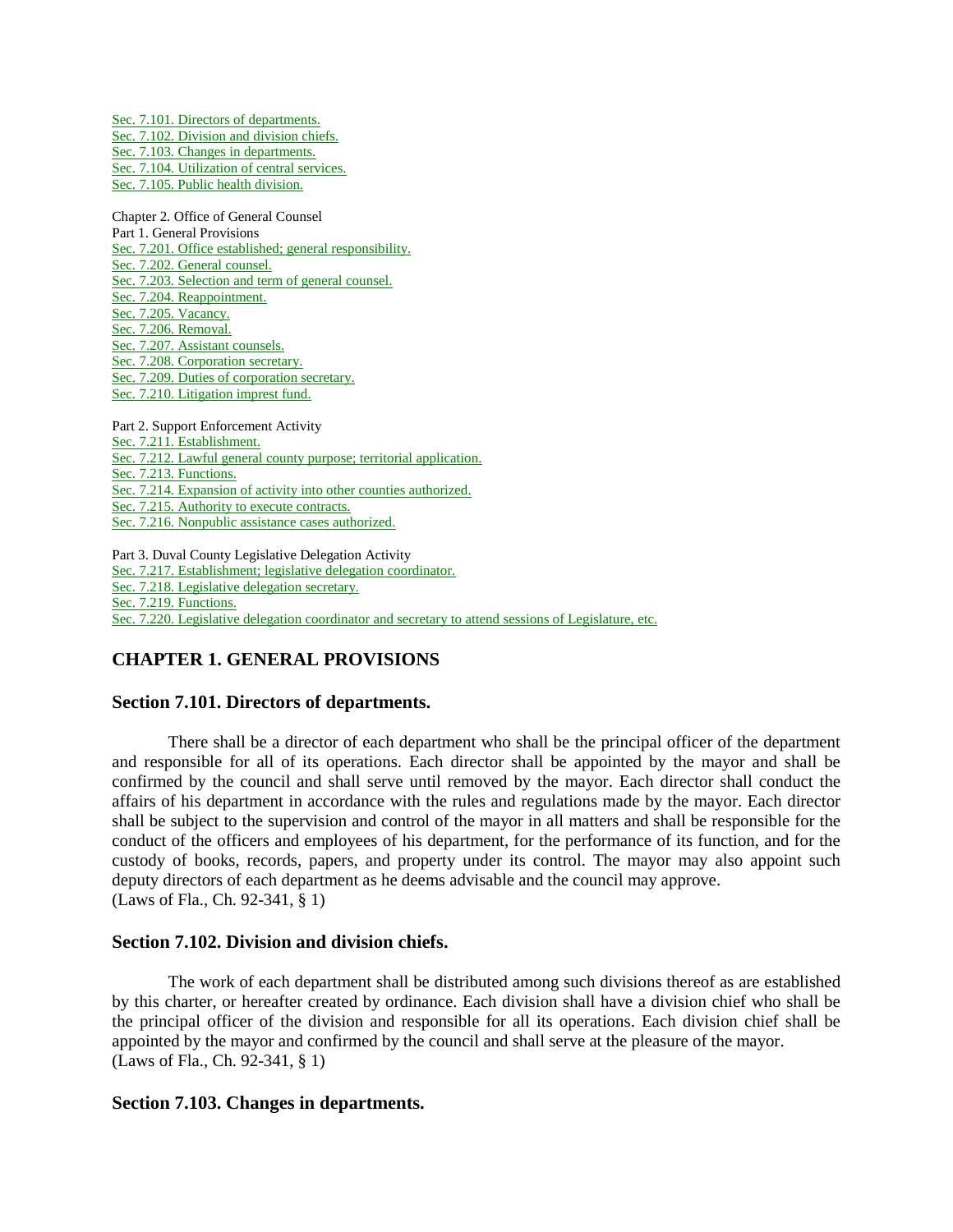Changes in the departmental organization of the consolidated government, including combinations, terminations, or creations of departments or divisions, transfers of responsibility between departments or divisions, or changes in the salaries of department directors or division chief, may be made by ordinance adopted by a majority of the membership of the council. Any such ordinance may vary, alter, or abolish any provision contained in this article, except the provisions of sections 7.101, 7.102, this section, and section 7.201 through section 7.220, inclusive.

(Laws of Fla., Ch. 70-743; Laws of Fla., Ch. 72-578; Laws of Fla., Ch. 85-435, § 3; Laws of Fla., Ch. 92- 341, § 1)

#### **Section 7.104. Utilization of central services.**

All of the services provided by the central services department and the personnel department shall be utilized by all offices, departments, and boards of the consolidated government and by all independent agencies, except when otherwise provided by law or directed by the council or by this chapter. For the purposes of utilization of central services by independent agencies the services of the personnel department shall be deemed to be services of the central services department of the city. Independent agencies shall compensate the consolidated government for all services provided to the independent agencies.

(Laws of Fla., Ch. 70-743; Ord. 84-1307-754, § 6; Laws of Fla., Ch. 92-341, § 1)

#### **Section 7.105. Public health division.**

A public health unit under chapter 154, Florida Statutes:

- (a) The public health division shall be a full-time public health unit under the provisions of chapter 154, Florida Statutes. The public health officer shall be the director of the public health unit. He shall be a doctor of medicine or a doctor of osteopathy who is trained in public health administration eligible for licensure to practice in the State of Florida. The director and personnel of the public health unit shall be employed and their duties and compensation fixed and determined in accordance with the provisions of s. 154.04 and chapter 110, Florida Statutes. The functions of the board of county commissioners under chapter 154, Florida Statutes, shall be performed by the director of the health, welfare and bioenvironmental services department.
- (b) In order to effectuate the orderly conversion of the public health division into and its establishment as a full-time public health unit:
	- (1) Election to become state employees.--All personnel employed in the public health division who are under the civil service system of the city and who so elect shall be employees of the public health unit under the State Career Service System provided by chapter 110, Florida Statutes, with salary and pension rights as determined in accordance with the following:
		- (i) Classification and salaries.--The state Department of Administration shall cause said employees becoming members of the State Career Service System to be classified and placed in the appropriate class of position therein. Such action shall cause no decrease in salary even though a change in class title may result and such action will result in a salary increase if the position occupied by the employee is allocated to a class assigned to a pay range the minimum of which is above his city salary. If the maximum salary for the appropriate class is less than that which had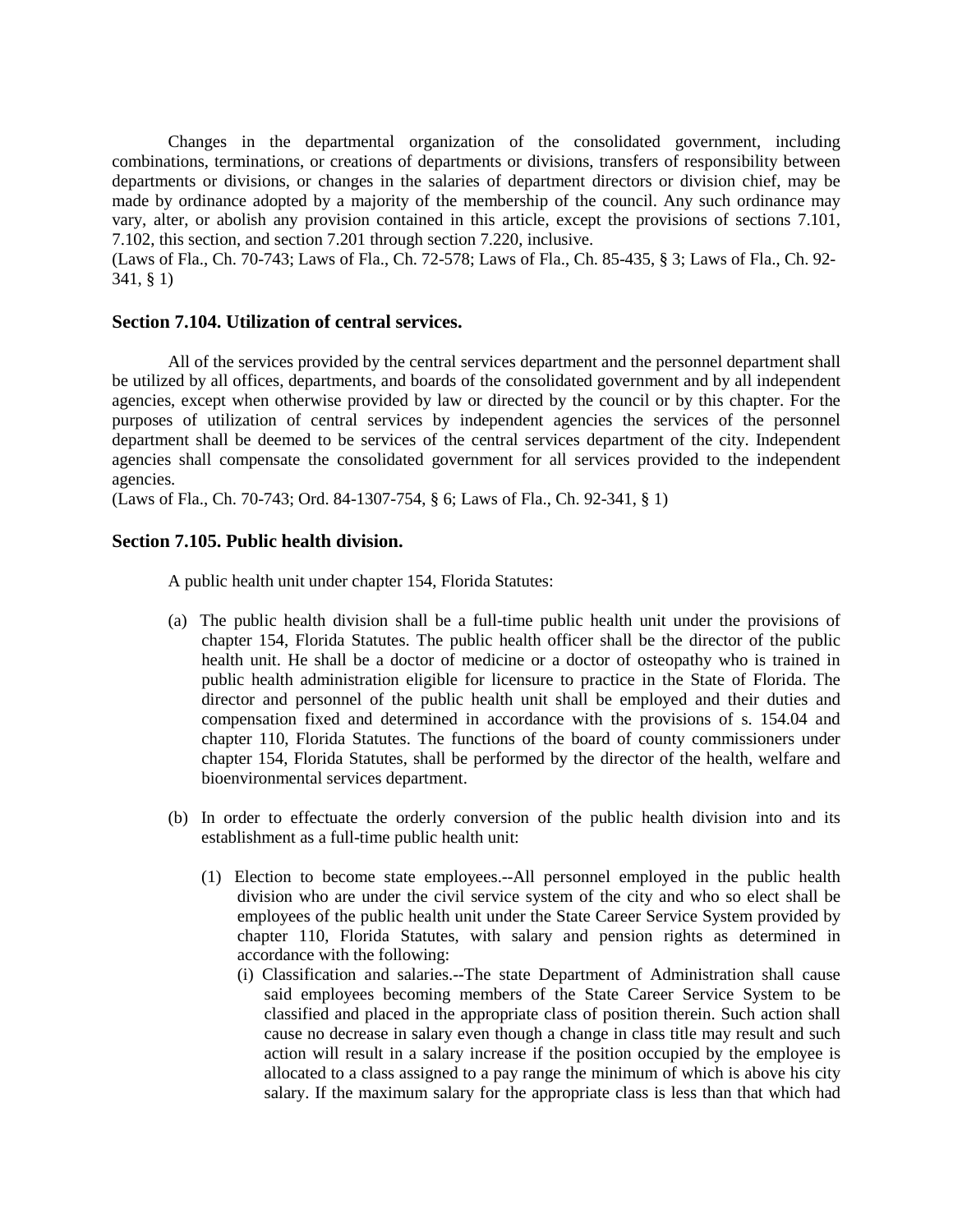been paid by the city to the employee, there shall be no reduction in salary, but the employee's salary shall be frozen until such time as the employee is eligible for salary increases in accordance with the State Career Service System.

(ii) Pensions.--The said employees becoming members of the State Career Service System who are members of the 1937 pension fund as amended, for employees of the City of Jacksonville, under the provisions of chapter 18610, **Laws** of Florida, acts of 1937, on the effective date of this act, may remain and continue as members of said fund and nothing contained herein shall impair or diminish the rights and benefits of said employees under said pension plan. However, any of said employees may elect to discontinue membership in said pension fund of the city and become **a** member of the Florida Retirement System provided for by chapter 121, Florida Statutes, but may not have membership in both of said pension and retirement plans or systems at the same time. Those city employees who elect to transfer to the Florida Retirement System shall be brought under said Florida Retirement System as a "covered group" as defined by s. 121.021(34), Florida Statutes, 1970 Supplement, shall participate in said retirement system as provided in s. 121.051, Florida Statutes, 1970 Supplement, shall participate in said retirement system as provided in s. 121.051, Florida Statutes, 1970 Supplement, and may receive credit for past municipal service as provided in s. 121.081, Florida Statutes, 1970 Supplement. The number of years or portions thereof of membership in said 1937 employees' pension fund shall be as certified by the trustees of said pension fund. After such transfer, said employee shall earn retirement credit in accordance with the provisions of the Florida Retirement System. The city will cause to be remitted from its pension fund to the Florida Retirement System upon the transfer of any employee,  $\alpha$  sum equal to 100 percent of the employee's total contributions into the city pension fund, and  $\overline{a}$  like amount as the employer's matching contributions, not to exceed the total contributions plus interest required for past services by chapter 121, Florida Statutes. After such conversion, the regular deduction for the Florida Retirement System will be made in accordance with chapter 121, Florida Statutes. Deductions shall be made from the salaries of employees who continue their membership in the city pension fund, in the full amount as may be required from time to time by law. The amount of said pension deductions shall be remitted forthwith by the state to the city which shall place said sums of money in said pension fund. Matching contributions to said pension fund during said period of time shall be made by the state and the city as follows: the state shall be liable for and pay into said pension fund  $\alpha$  matching contribution equal to that which is required to be made from time to time for employees who are members of the 1937 pension fund, provided that such matching contributions by the state shall not exceed the total matching contributions required for state employees under the Florida Retirement System including social security contributions.

(iii) Other benefits.

a. On the effective date of this act, said employees' accumulated vacation (annual) leave and sick leave credits, hereinafter referred to as transferable leave credits accrued while under the consolidated City of Jacksonville shall be transferred to the Department of Health and Rehabilitative Services and shall be handled separate and distinct from future leave accounting under the Career Service System. Said employees' transferable leave credits accrued while under the consolidated City of Jacksonville shall be certified by that city's personnel manager and forwarded to the Department of Health and Rehabilitative Services. Accrual leave rates under the personnel rules and regulations of the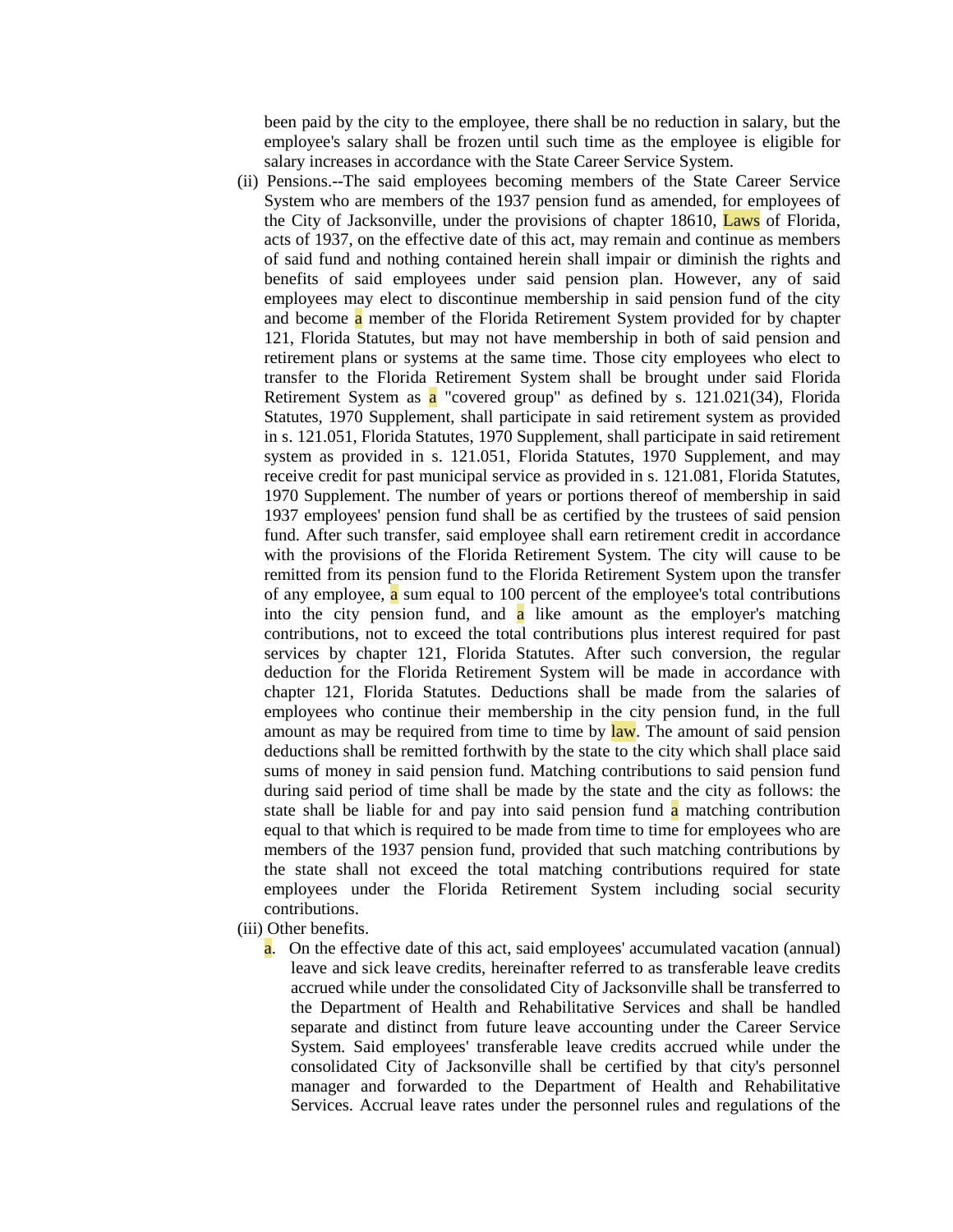consolidated City of Jacksonville shall cease and said employees' new leave accrual rates under the Career Service System shall commence on the date of transfer. Said employees' continuous and creditable service with the consolidated City of Jacksonville shall be used in determining leave accrual rates under the Career Service System. Said employees may expend transferable leave credits accrued while under the consolidated City of Jacksonville only after leave accumulated under the Career Service System has been expended. Upon retirement, termination, or death, the Department of Health and Rehabilitative Services will provide the consolidated City of Jacksonville with an affidavit regarding the recorded and unused transferable leave credits accrued by the employee while under the consolidated City of Jacksonville. The city will compensate the employee or their survivors or estate for all unused leave credit according to the provisions of law which prevailed on the effective date of this act and computed on the basis of said employees' salary at the time of said retirement, termination or death.

- b. On transfer, the pay schedule of each employee shall reflect an increase in salary of  $\alpha$  sum equal to the cost of hospitalization, medical, life, and professional liability insurance benefits provided by the city for said employees. Thereafter, said employees transferred to the state Department of Health and Rehabilitative Services may receive hospitalization, medical, and life insurance benefits in such group plan and on the same basis as is from time to time provided for other employees of the Department of Health and Rehabilitative Services.
- (iv)The said employees shall be paid their salaries by state voucher from which shall be deducted items required by law, and such deductions as are being made by the city for said employees on the effective date of this act.
- (2) Nothing herein shall affect the status, right, and privileges of city employees who do not elect to transfer to the State Career System, except as provided in paragraph (3). No position held by any employee of the city division of public health, who remains a city employee under this act shall be abolished by the city without prior approval by the city civil service board. The positions or classifications of such employees electing to remain city employees in the health, welfare, and bioenvironmental services department shall not be impaired or reduced and they shall retain such positions or classifications with the same rights, privileges, and guarantees as provided by the civil service system of the City of Jacksonville for employees who are subject to said system, except as provided in paragraph (3).
- (3) All employees hired on or after the effective date of this act in the public health unit herein created shall be members of the State Career Service System and the Florida Retirement System without any election. In addition, whenever any position in the city division of public health which is subject to the civil service system of the city becomes vacant by reason of the promotion, transfer, resignation, discharge, death, retirement, or otherwise of the employee holding the same, and the state Department of Administration creates an equivalent position in the local health unit herein created under the State Career Service System, the city civil service system position shall be automatically abolished without the necessity for approval by the city civil service board and the position shall thereafter be  $\alpha$  part of and subject to the State Career Service System. Notwithstanding the transfer of said position from the civil service system of the city to the State Career Service System, all employees, whether city employees or state employees, who meet the eligibility requirements of either the city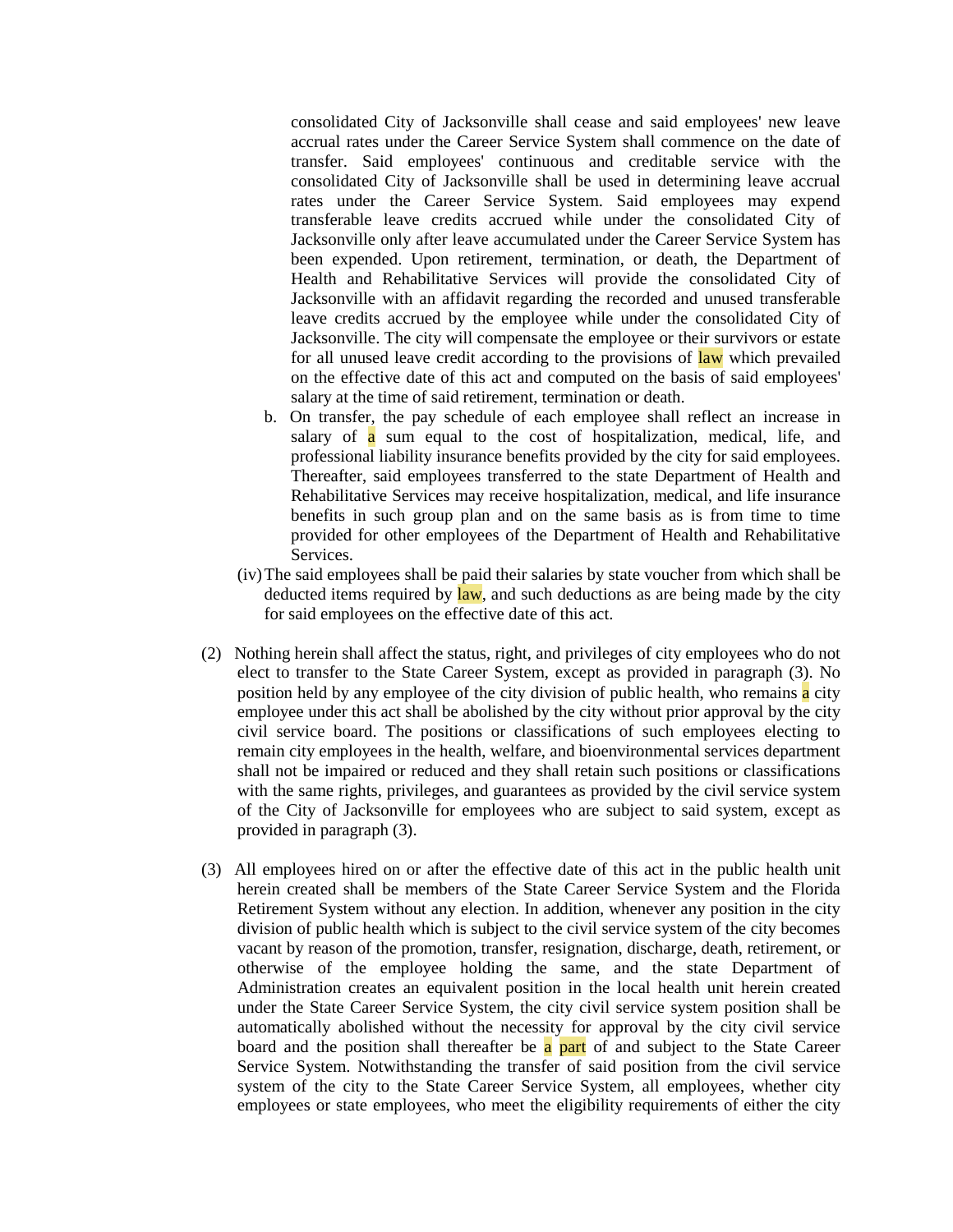civil service system or the State Career Service System for taking the promotional examination to be held with 60 days after said position becomes vacant, shall be eligible to take said examination; but any person who is appointed to fill said vacant position shall be or become a member of the State Career Service System without any election, whether or not he was a member thereof before said appointment. Any city employee who is appointed to  $\alpha$  vacant state position under the provisions of this paragraph shall be deemed to have transferred to the State Career Service System and the transfer provisions of subparagraphs  $(b)(1)(ii)$  and  $(iii)$  shall apply thereto.

- (c) All moneys appropriated by the city for the operation and maintenance of the public health unit, under the provisions of chapter 154, Florida Statutes, including the amounts required to provide the benefits preserved by this act to employees becoming members of the State Career Service System, and all fees collected for services of the public health unit shall be paid to the Department of Health and Rehabilitative Services, or any successor state agency, for deposit with the State Treasurer in the full-time public health unit trust fund of the consolidated government of the City of Jacksonville for the uses and purposes of said fund. The city shall receive credit in the full-time public health unit trust fund for the amounts paid by the city for salaries and other benefits of employees of the city who elect to remain employees of the city under the provisions of this act, and for all other benefits paid by the city required by this act, for matching credit, and all other purposes, as if such funds are actually deposited into the full-time public health unit trust fund.
- (d) The council may not vary, alter, or abolish any provisions contained in this section, notwithstanding the provisions of section 7.103 repealed of this chapter.

Administrative and logistical support to the public unit will normally be provided by the state but, on specific agreement by both parties, various logistical support as agreed upon may be supplied by the central services department of the City of Jacksonville and costs billed to the public health unit trust fund. (Laws of Fla., Ch. 71-703; Laws of Fla., Ch. 71-709; Laws of Fla., Ch. 74-515; Ord. 84-1307-754, § 6; Laws of Fla., Ch. 85-437, § 1; Laws of Fla., Ch. 92-341, § 1)

#### **CHAPTER 2. OFFICE OF GENERAL COUNSEL**

# **Part 1. General Provisions**

#### **Section 7.201. Office established; general responsibility.**

There is established a department of the City of Jacksonville to be known as the office of general counsel, which shall have the responsibility for furnishing legal services to the city and its independent agencies, except that the council may create an office of legislative counsel within the legislative branch whose purpose shall be to advise and assist the council and its committees and members in the achievement of a clear, faithful and coherent expression of legislative policies and to perform such other related duties for the council as the council may by ordinance direct. For purposes of utilization of central services by the city and its independent agencies, the services of the office of general counsel shall be deemed to be central services or services of the central service department, as the case may be. The general counsel shall provide to any member of the Duval County legislative delegation who resides in Duval County upon request an opinion on any matter relative to the government of the City of Jacksonville or any of its independent agencies.

(Laws of Fla., Ch. 85-435, § 1; Laws of Fla., Ch. 92-341, § 1)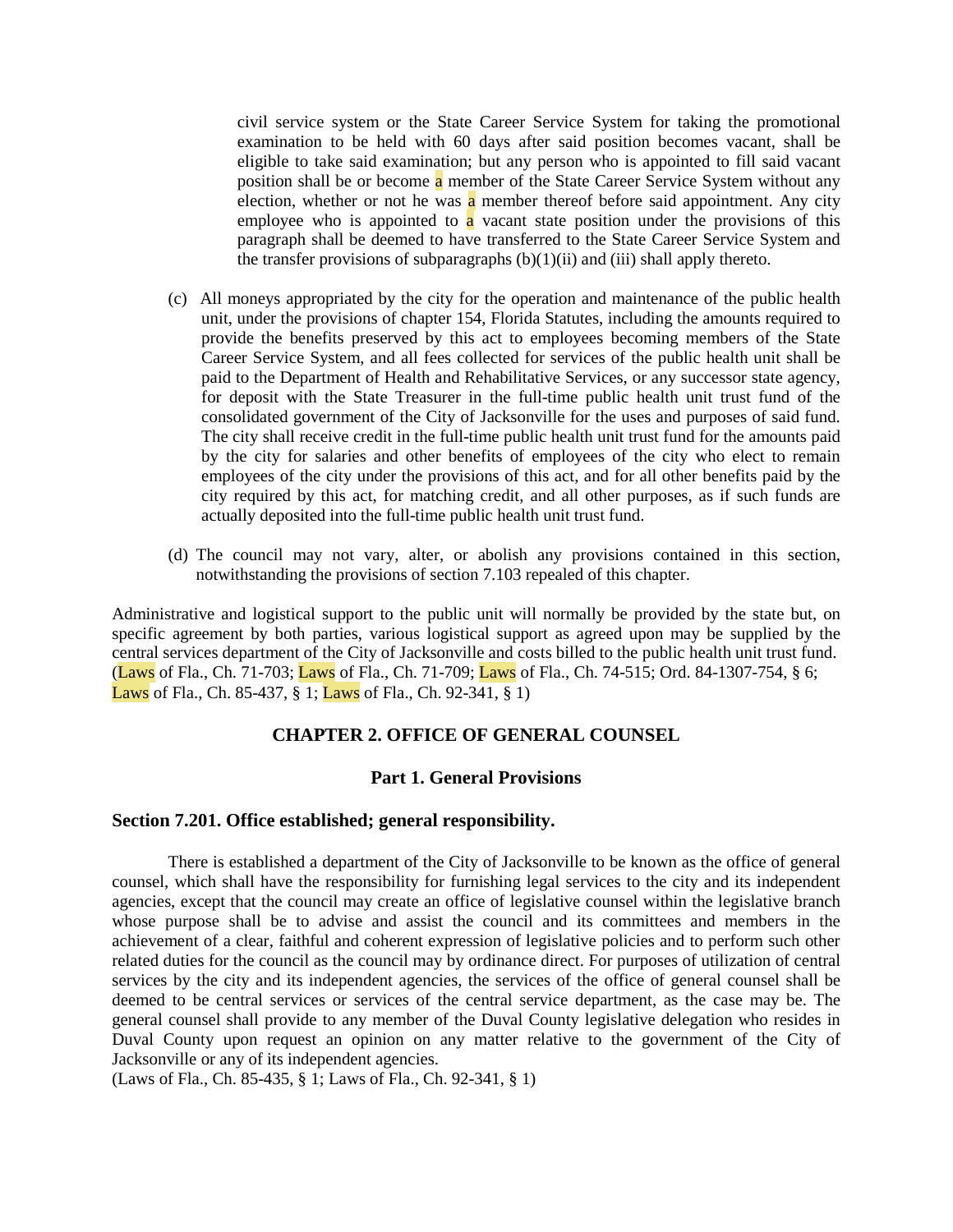#### **Section 7.202. General counsel.**

The head of the office of general counsel shall be the general counsel who shall be the chief legal officer for the entire consolidated government, including its independent agencies. The general counsel shall devote his entire time and attention to the business of the office and shall not engage in the private practice of law. Any legal opinion rendered by the general counsel shall constitute the final authority for the resolution or interpretation of any legal issue relative to the entire consolidated government and shall be considered valid and binding in its application unless and until it is overruled or modified by a court of competent jurisdiction or an opinion of the Attorney General of the State of Florida dealing with a matter of state involvement or concern.

(Laws of Fla., Ch. 85-435, § 1; Laws of Fla., Ch. 86-400, § 1; Laws of Fla., Ch. 92-341, § 1)

#### **Section 7.203. Selection and term of general counsel.**

The general counsel shall be an attorney licensed to practice law in the State of Florida and shall have at least 5 years' experience in the practice of law. The general counsel shall be selected according to the following procedure. Upon the commencement of each mayoral term of office, the mayor shall appoint a selection committee comprised of five attorneys licensed to practice in the State of Florida. No more than two of the members of this committee shall be former general counsels of the city. The mayor shall endeavor to appoint two former general counsels to the committee, but in the event either or both refuse to serve, then the mayor shall appoint an attorney licensed to practice in the State of Florida to serve in the stead of either or both. The selection committee shall receive applications and may consider applicants of its own choosing. The committee shall select three qualified and available candidates to serve as general counsel and shall recommend these three to the mayor who shall select one to serve as general counsel. In the event that the mayor refuses to select one of the three as recommended, then the committee shall conduct another search and recommend an additional three candidates to the mayor. This procedure shall continue until the mayor has made his selection. The person selected to serve as general counsel by the mayor shall be confirmed by the council. The term of the general counsel shall coincide with the term of the mayor that appointed him.

(Laws of Fla., Ch. 85-435, § 1; Laws of Fla., Ch. 92-341, § 1)

## **Section 7.204. Reappointment.**

A general counsel may be reappointed by a newly elected mayor or by a mayor elected to serve a succeeding term of office. The reappointment of a general counsel shall be confirmed by the council. Any general counsel who is reappointed by the mayor but who fails to receive the confirmation of council may, at the option of the mayor, continue to serve for a period of 6 months subsequent to the refusal of the council to confirm him. The mayor may resubmit the general counsel to the council for confirmation at any time during this 6-month period. In the event the general counsel is not confirmed by the council, then the position of general counsel shall become vacant and shall be filled according to the provisions of section 7.203.

(Laws of Fla., Ch. 85-435, § 1; Laws of Fla., Ch. 92-341, § 1)

# **Section 7.205. Vacancy.**

A vacancy occurring 1 year or less before the expiration of the mayoral term shall be filled by an acting general counsel appointed by the mayor and confirmed by the council. A vacancy occurring more than 1 year before the expiration of the mayoral term shall be filled in the manner provided in section 7.203.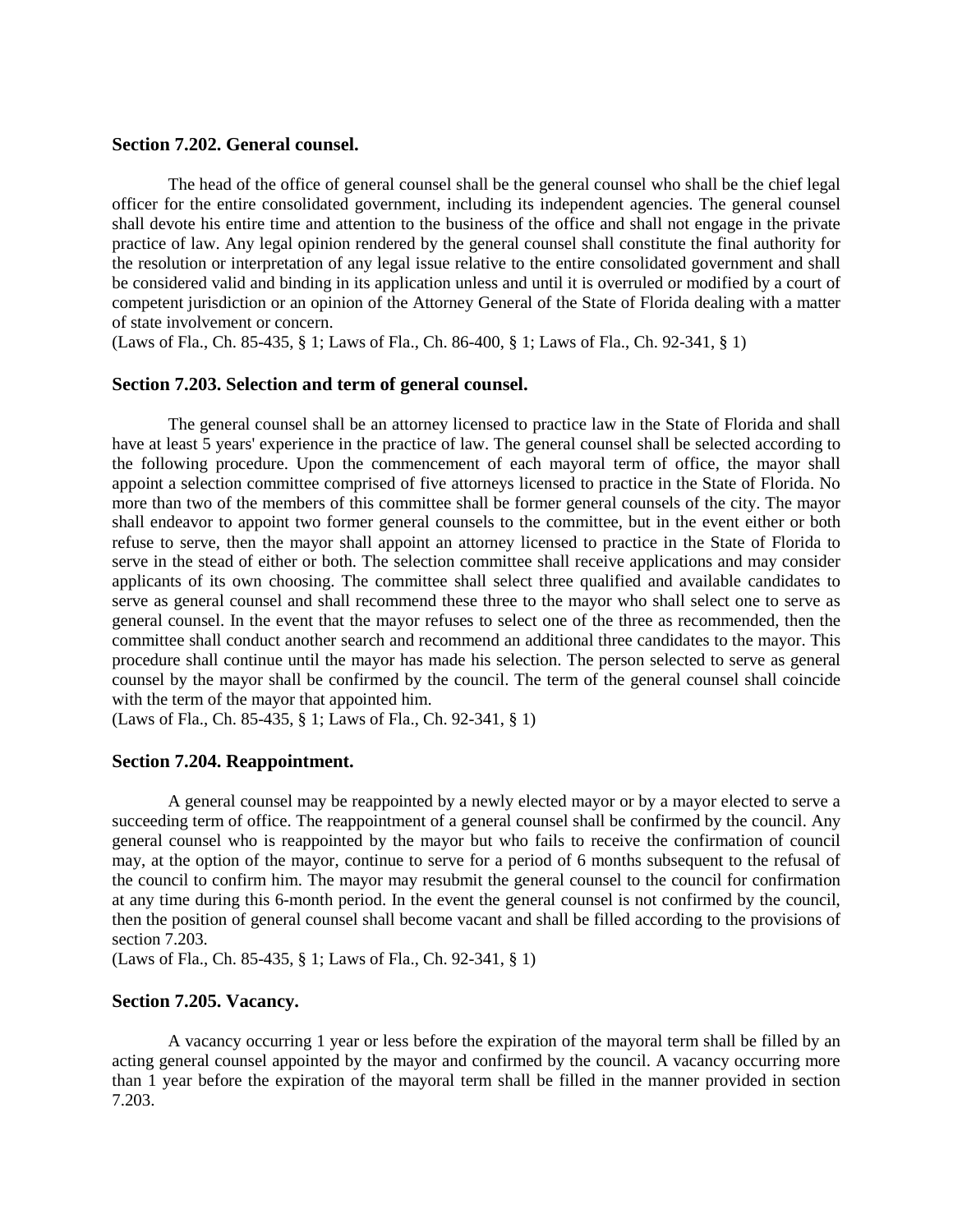(Laws of Fla., Ch. 85-435, § 1; Laws of Fla., Ch. 92-341, § 1)

# **Section 7.206. Removal.**

The general counsel may be removed by the mayor, but such removal shall be only for cause. The removal of a general counsel by the mayor for cause shall be concurred in by a majority of the membership of the council.

(Laws of Fla., Ch. 85-435, § 1; Laws of Fla., Ch. 92-341, § 1)

#### **Section 7.207. Assistant counsels.**

The general counsel shall appoint assistant counsels and fix their compensation, subject to the approval of the mayor. The assistant counsels shall devote their entire time and attention to the business of the office and shall not engage in the private practice of law.

(Laws of Fla., Ch. 85-435, § 1; Laws of Fla., Ch. 86-400, § 2; Laws of Fla., Ch. 92-341, § 1)

## **Section 7.208. Corporation secretary.**

Subject to applicable civil service laws and rules, the general counsel shall designate one of his employees as corporation secretary.

(Laws of Fla., Ch. 85-435, § 1; Laws of Fla., Ch. 92-341, § 1)

# **Section 7.209. Duties of corporation secretary.**

The corporation secretary shall be responsible for the custody and safekeeping of such records of the executive office of the mayor as the mayor shall designate and for the performance of such additional duties as may be delegated to him by the mayor. The corporation secretary is authorized and entitled to keep in his possession a duplicate official seal of the city and to affix the seal on all papers and documents necessary to be executed by the mayor and on all certified copies of public records of which he has custody.

(Laws of Fla., Ch. 85-435, § 1; Laws of Fla., Ch. 92-341, § 1)

#### **Section 7.210. Litigation imprest fund.**

There is authorized to be established in the office of general counsel, in the custody of the general counsel, a litigation imprest fund of not exceeding \$500, which shall be available, without regard to fiscal years, for the expenses of litigation conducted or defended by the office of general counsel, including filing fees for actions commenced by the city or an independent agency in a state or federal court and for appeals taken by the city or an independent agency, witness fees required to be tendered to persons subpoenaed on behalf of the city or an independent agency, fees for service of process for designated agents within the city and for the several sheriffs of designated agents in other counties of the state or elsewhere, the reproduction or acquisition of necessary documentary evidence not in the official possession of the city or an independent agency to be used at a deposition, hearing, or trial, and similar expenses directly related to cases in litigation, but not including fees for special counsels or the payment of a monetary judgment against the city or an independent agency. The litigation imprest fund shall be maintained as a checking account in a bank located in the city and the general counsel shall prescribe rules for the withdrawal of funds from this checking account, including a requirement that checks be signed by at least two individuals in the office of general counsel. Periodically, as determined by the general counsel, a statement of the disbursements from the litigation imprest fund shall be presented to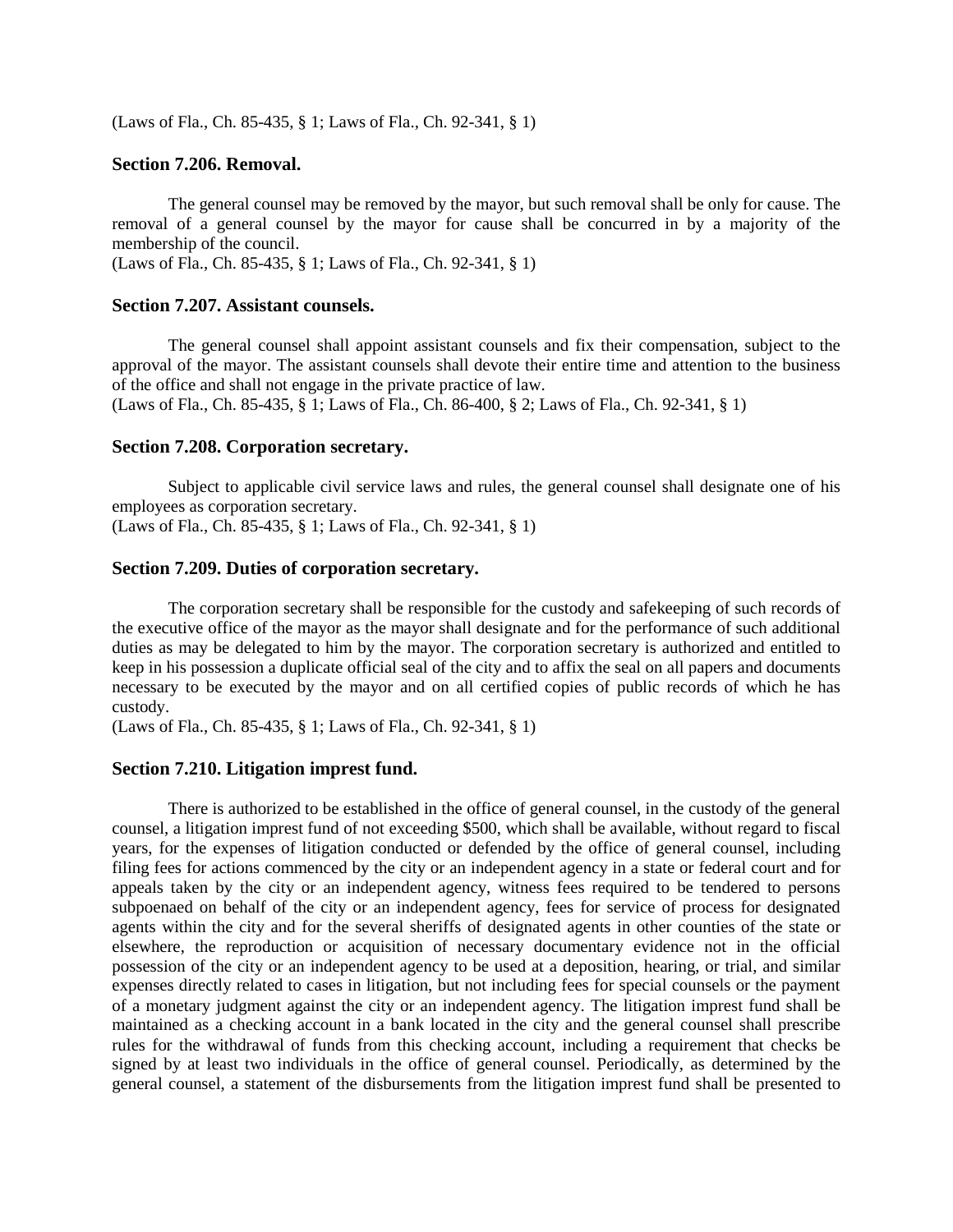the city accountant, with such supporting documents as the city accountant requires, for reimbursements of the fund. Bank service charges shall be a proper expense item of the litigation imprest fund. (Laws of Fla., Ch. 85-435, § 1; Laws of Fla., Ch. 92-341, § 1)

# **Part 2. Support Enforcement Activity**

# **Section 7.211. Establishment.**

There is established within the office of general counsel an activity to be known as the support enforcement activity. This activity shall be under the supervision of an assistant counsel, who shall be appointed by the general counsel at a rate of compensation to be fixed from time to time by the general counsel, subject to the approval of the mayor. This assistant counsel shall be a member in good standing of The Florida Bar and shall devote his entire time and attention to the performance of his duties. (Laws of Fla., Ch. 85-435, § 1; Laws of Fla., Ch. 92-341, § 1)

# **Section 7.212. Lawful general county purpose; territorial application.**

The establishment and maintenance of the support enforcement activity is a public need and is hereby declared to be a lawful general county purpose. The support enforcement activity shall have authority throughout the general services district and it may exercise like authority in any other county as provided in section 25.204 of the Ordinance Code of the City of Jacksonville. (Laws of Fla., Ch. 85-435, § 1; Laws of Fla., Ch. 92-341, § 1)

# **Section 7.213. Functions.**

Subject to the general supervision of the general counsel, the support enforcement activity shall investigate and enforce all cases referred to it by the child support enforcement unit, state Department of Health and Rehabilitative Services, and more particularly:

- (a) Institute paternity actions and child support actions unconnected with dissolutions of marriage.
- (b) Establish and enforce any existing child support orders of any state or jurisdiction.
- (c) Seek commencement of child support payments in which prior orders failed to provide for such payment.
- (d) Seek increases in previously ordered child support, where warranted by circumstances.
- (e) Seek collection of public debt as set forth in s. 409.2561(1), Florida Statutes.
- (f) Represent persons pursuant to a contract with the state and its agencies for the purpose of implementing Title IV(D) of the Social Security Act (42 U.S.C. ss. 651--662) and chapter 409, Florida Statutes.
- (g) Handle such ancillary matters connected with the foregoing functions as shall be necessary to effect the purposes set forth in this part.

(Laws of Fla., Ch. 85-435, § 1; Laws of Fla., Ch. 92-341, § 1)

#### **Section 7.214. Expansion of activity into other counties authorized.**

(a) The expansion of the support enforcement activity into any other county contiguous to Duval County is hereby authorized. If an office is established in another county, the provisions of section 116.910 of the Ordinance Code of the City of Jacksonville shall not be applicable with respect to the assistant counsels and other employees of the support enforcement activity who work in the other county, so long as their principal place of work is outside Duval County.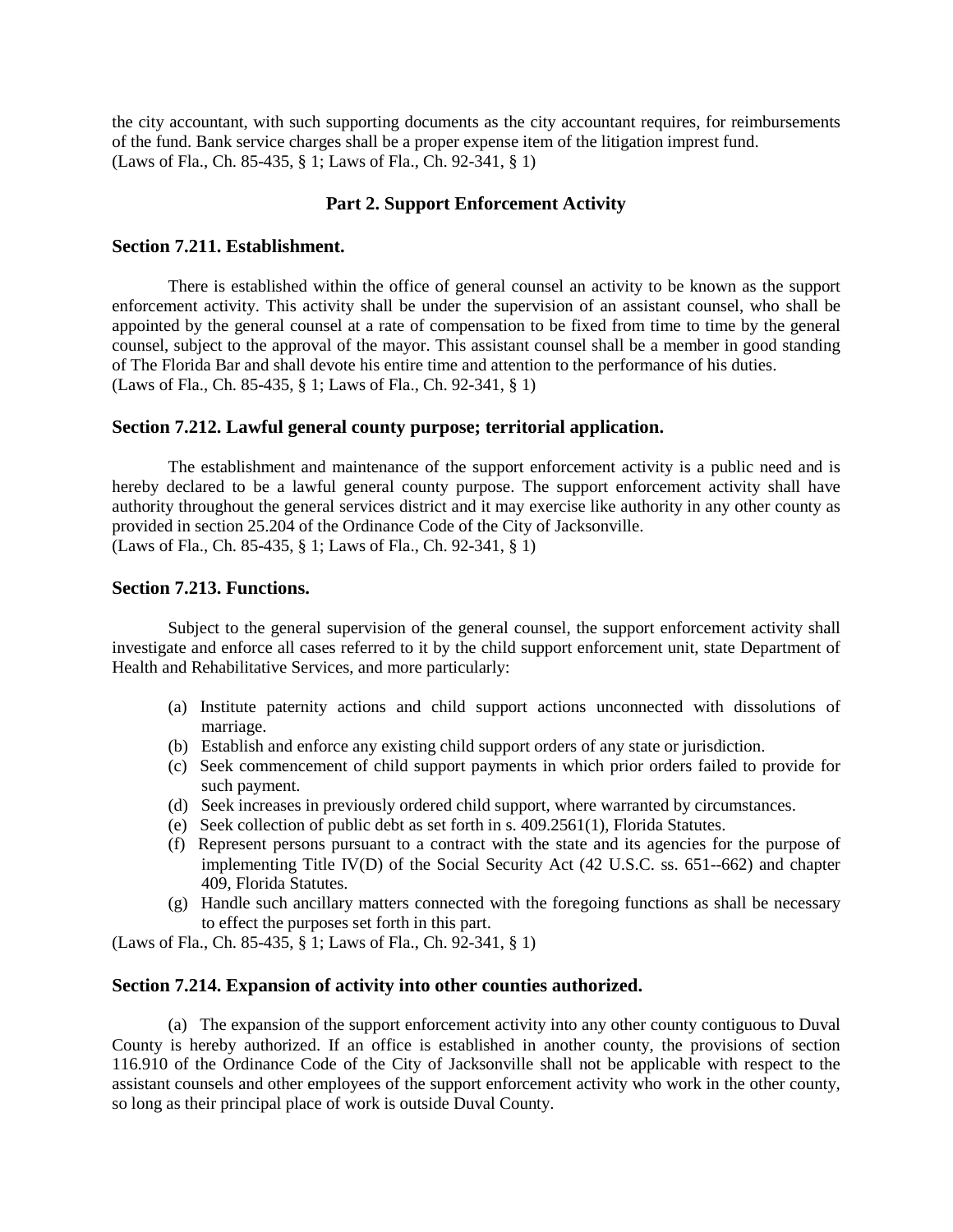(b) Before the support enforcement activity begins operations in a county into which expansion has been authorized, the board of county commissioners of that county shall execute an interlocal agreement with the city to provide necessary funding, sufficient office space, clerical and stenographic assistance, and investigations as are deemed necessary by the general counsel and approved by the board of county commissioners of that county. This interlocal agreement shall provide that funds made available for financial support of such office shall be paid to the city.

(Laws of Fla., Ch. 85-435, § 1; Laws of Fla., Ch. 92-341, § 1)

#### **Section 7.215. Authority to execute contracts.**

The mayor and corporation secretary shall have the authority to enter into contracts between the city and the State of Florida and its agencies and also with other counties to provide for financial and other support that may be made available by the state or the counties for the operation of the support enforcement activity. A contract which would obligate the city financially may not be executed without prior approval from the council.

(Laws of Fla., Ch. 85-435, § 1; Laws of Fla., Ch. 92-341, § 1)

## **Section 7.216. Nonpublic assistance cases authorized.**

The support enforcement activity is authorized to accept cases not referred to it under section 25.204 of the Ordinance Code of the City of Jacksonville in which there already exist court orders for child support entered by the courts of this state or any other jurisdiction and may, with respect to these cases, request the circuit court to enforce the orders, using contempt proceedings only. The general counsel, assistant general counsel, or an assistant counsel assigned to the support enforcement activity may represent private individuals for the purpose of seeking enforcement of court orders for child support as provided in this section and the general counsel shall establish a schedule of fees to be charged in these cases, which schedule may provide for the charging of no fee in appropriate instances and a requirement that public assistance moneys being furnished to a client be used to pay a fee so charged. The support enforcement activity may conduct investigations and handle ancillary matters connected with the cases hereby authorized to be accepted as shall be necessary to effect the purpose expressed in this section. The authority granted under sections 25.204 and 25.206 of the Ordinance Code of the City of Jacksonville shall apply to the cases authorized under this section.

(Laws of Fla., Ch. 85-435, § 1; Laws of Fla., Ch. 92-341, § 1)

# **Part 3. Duval County Legislative Delegation Activity**

#### **Section 7.217. Establishment; legislative delegation coordinator.**

There is established within the office of general counsel an activity to be known as the Duval County legislative delegation activity. This activity shall be under the supervision of a legislative delegation coordinator, who shall be exempt from the classified civil service system of the city and who shall be appointed by the general counsel at a rate of compensation to be fixed from time to time by the general counsel, subject to the approval of the mayor and the chairman of the Duval County delegation to the Legislature. The legislative delegation coordinator shall serve at the pleasure of the chairman of the Duval County delegation to the Legislature and shall devote his entire time and attention to the performance of his duties.

(Laws of Fla., Ch. 85-435, § 1; Laws of Fla., Ch. 92-341, § 1)

# **Section 7.218. Legislative delegation secretary.**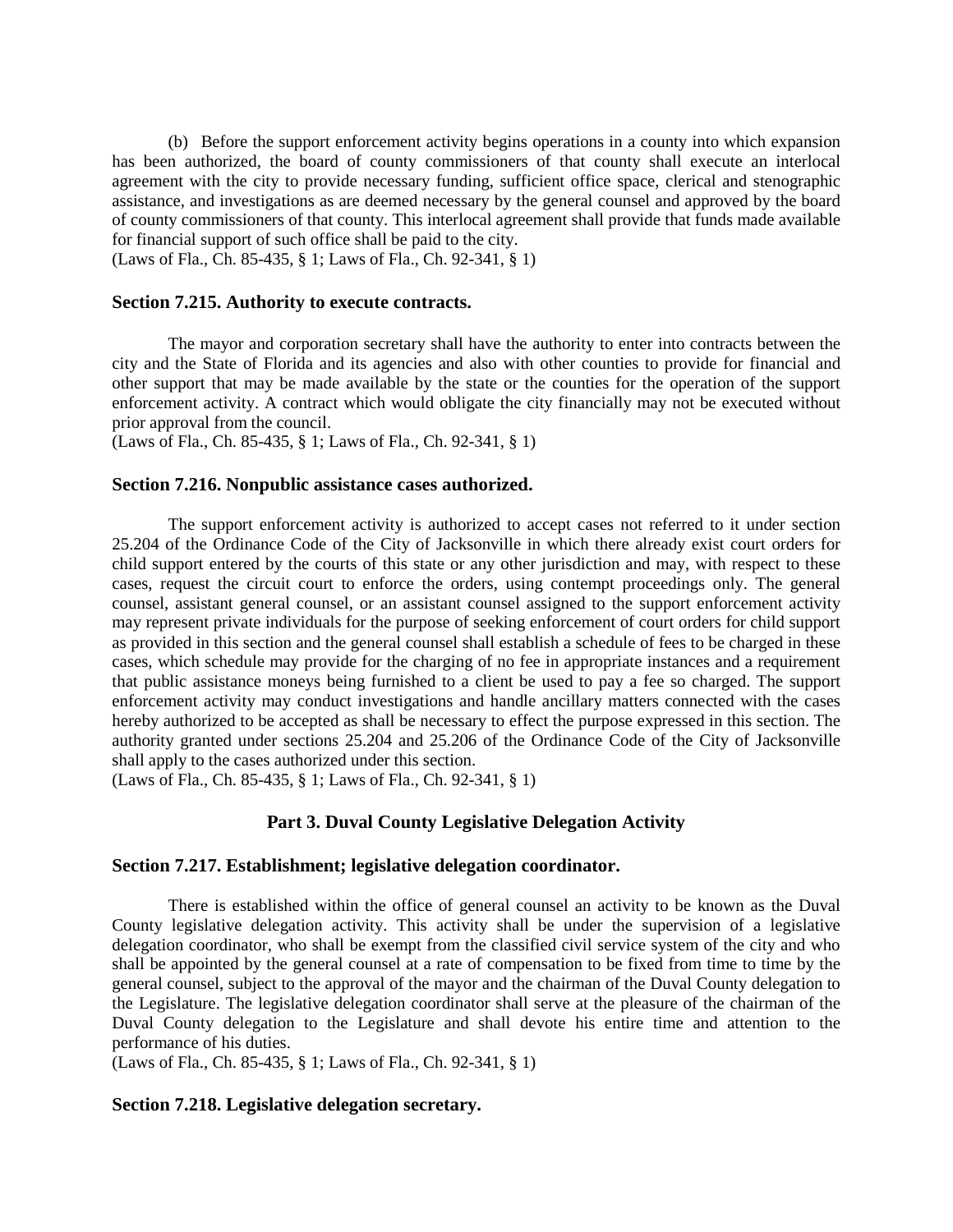The general counsel is authorized to appoint a legislative delegation secretary, who shall be exempt from the classified civil service system of the city, at a rate of compensation to be fixed from time to time by the general counsel, subject to the approval of the chairman of the Duval County delegation to the Legislature. The legislative delegation secretary shall devote his entire time and attention to the performance of his duties.

(Laws of Fla., Ch. 85-435, § 1; Laws of Fla., Ch. 92-341, § 1)

# **Section 7.219. Functions.**

Subject to the general supervision of the general counsel, the Duval County legislative delegation activity shall have the following functions:

- (a) To provide a local office at which to maintain the records and files of the Duval County delegation to the Legislature.
- (b) To assist the chairman and members of the Duval County legislative delegation in preparation for sessions of the Legislature, meetings of committees and subcommittees of the Legislature, and meetings of and hearings by the delegation itself.
- (c) To serve as a liaison office between the Duval County legislative delegation and the units of local government represented by the members of the Duval County legislative delegation. (Laws of Fla., Ch. 85-435, § 1; Laws of Fla., Ch. 92-341, § 1)

# **Section 7.220. Legislative delegation coordinator and secretary to attend sessions of Legislature, etc.**

The legislative delegation coordinator and legislative delegation secretary shall attend sessions of the Legislature, meetings of committees and subcommittees of the Legislature, and meetings of and hearings by the Duval County legislative delegation itself, as directed by the chairman of the Duval County legislative delegation. While attending the sessions of the Legislature and meetings of committees and subcommittees in the Legislature and meetings of committees and subcommittees in Tallahassee and elsewhere in the state (except in the city), the legislative delegation coordinator and legislative delegation secretary shall receive travel expense reimbursement as authorized by section 106.716 of the Ordinance Code of the City of Jacksonville.

(Laws of Fla., Ch. 85-435, § 1; Laws of Fla., Ch. 92-341, § 1)

#### **ARTICLE 8. SHERIFF**

[Sec. 8.01. Duties.](http://library4.municode.com/mcc/DocView/12174/1/871/881#0-0-0-10023#0-0-0-10023) [Sec. 8.02. Qualifications, election, terms, compensation.](http://library4.municode.com/mcc/DocView/12174/1/871/881#0-0-0-10025#0-0-0-10025) [Sec. 8.03. Vacancy.](http://library4.municode.com/mcc/DocView/12174/1/871/881#0-0-0-10027#0-0-0-10027) [Sec. 8.04. Two term limit.](http://library4.municode.com/mcc/DocView/12174/1/871/881#0-0-0-10029#0-0-0-10029)

#### **Section 8.01. Duties.**

The sheriff shall be responsible for the performance of duties imposed upon the sheriff of Duval County by the Constitution or by the general or special laws of Florida and shall be responsible for the management, operation, and control of law enforcement and traffic safety in the consolidated government. When deemed necessary, the sheriff may contract for traffic engineering services to be provided by an independent engineer or engineering firm, with the approval of the council. He shall administer the prison farm and jails, and shall be responsible for service of civil process.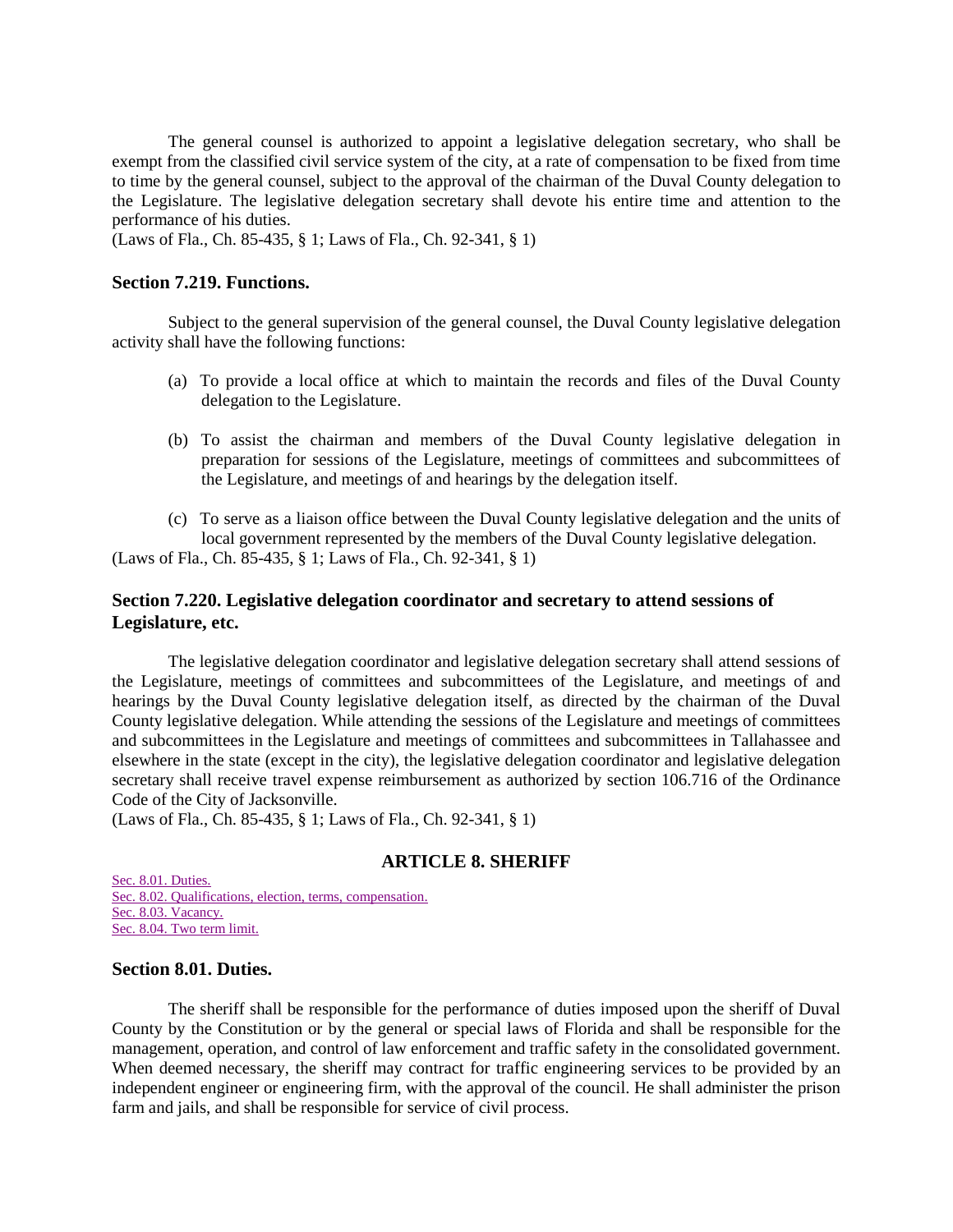(Laws of Fla., Ch. 80-512, § 1; Laws of Fla., Ch. 92-341, § 1)

#### **Section 8.02. Qualifications, election, terms, compensation.**

The sheriff shall be a qualified elector of and reside in Duval County, and shall have resided in and been a qualified elector of Duval County for at least 183 consecutive days immediately before the date on which he or she qualifies to run for the office of sheriff. The sheriff shall be elected by the qualified electors of Duval County for a period of 4 years and shall assume office on the first day of July following his or her election and serve until his or her successor is elected and qualified. The sheriff shall devote his or her entire time to the performance of the duties of his or her office and shall hold no other public office or public employment except that he or she may be a notary public or a member of the armed forces. The compensation of the sheriff shall be fixed by the city council. (Laws of Fla., Ch. 69-1175; Ord. 79-821-516, § 3; Laws of Fla., Ch. 92-341, § 1)

#### **Section 8.03. Vacancy.**

If the sheriff should die, resign, or remove his residence from Duval County during his term of office, or be removed from office, the office of sheriff shall become vacant. A vacancy in the office of sheriff shall be filled in the following manner:

- (a) An incumbent sheriff who resigns in order to seek a state or federal office in the general statewide election held in November immediately preceding the last year of his term, shall submit his resignation at least 10 days prior to the first day of the qualifying period for the office to which he seeks election and his resignation shall be effective no later than the date on which the general statewide election is held. A vacancy in the office of sheriff shall exist as of the effective date of the resignation. In the event a sheriff's resignation should be effective before the date of the general statewide election, then the vacancy in the office of sheriff shall be temporarily filled with an acting sheriff who shall be appointed by the Governor and who shall serve until a successor sheriff is qualified and elected. A candidate seeking election to fill the vacancy created by this resignation of an incumbent sheriff seeking other elected office shall qualify to run in a special election to be held as a part of and at the same time as the general statewide election. The time period during which such candidates may qualify to run in this special election shall commence at the same time as does the qualifying period for candidates seeking office in the general statewide election and shall terminate on noon of the seventh day following the date on which the qualifying period for the general statewide election ends. A sheriff elected to fill an unexpired term shall take office and assume and exercise all duties of office immediately as of the date of certification of the election returns by the supervisor of elections as provided by law.
- (b) In the event that a vacancy in the office of sheriff occurs other than as provided in subsection (a), then such a vacancy shall be filled for the remainder of the unexpired term by election of a sheriff at a special election to be called pursuant to resolution of the city council and held on a date no sooner than 1 month and no later than 6 months after the vacancy occurs. This special election shall, if possible, be held in conjunction with any other election scheduled to be held within the county. A resignation by the sheriff shall be submitted to the supervisor of elections (with a copy to the secretary of the city council), shall specify the date on which it is effective, and shall be irrevocable. If a sheriff submits a resignation which is effective at a date later than that on which it is submitted, the city council may, by resolution, call a special election for the election of a successor, this special election to be held on a date not less than 1 month after the date the resignation is submitted normore than 6 months prior to the date the resignation is effective; and such special election shall, if possible, be held in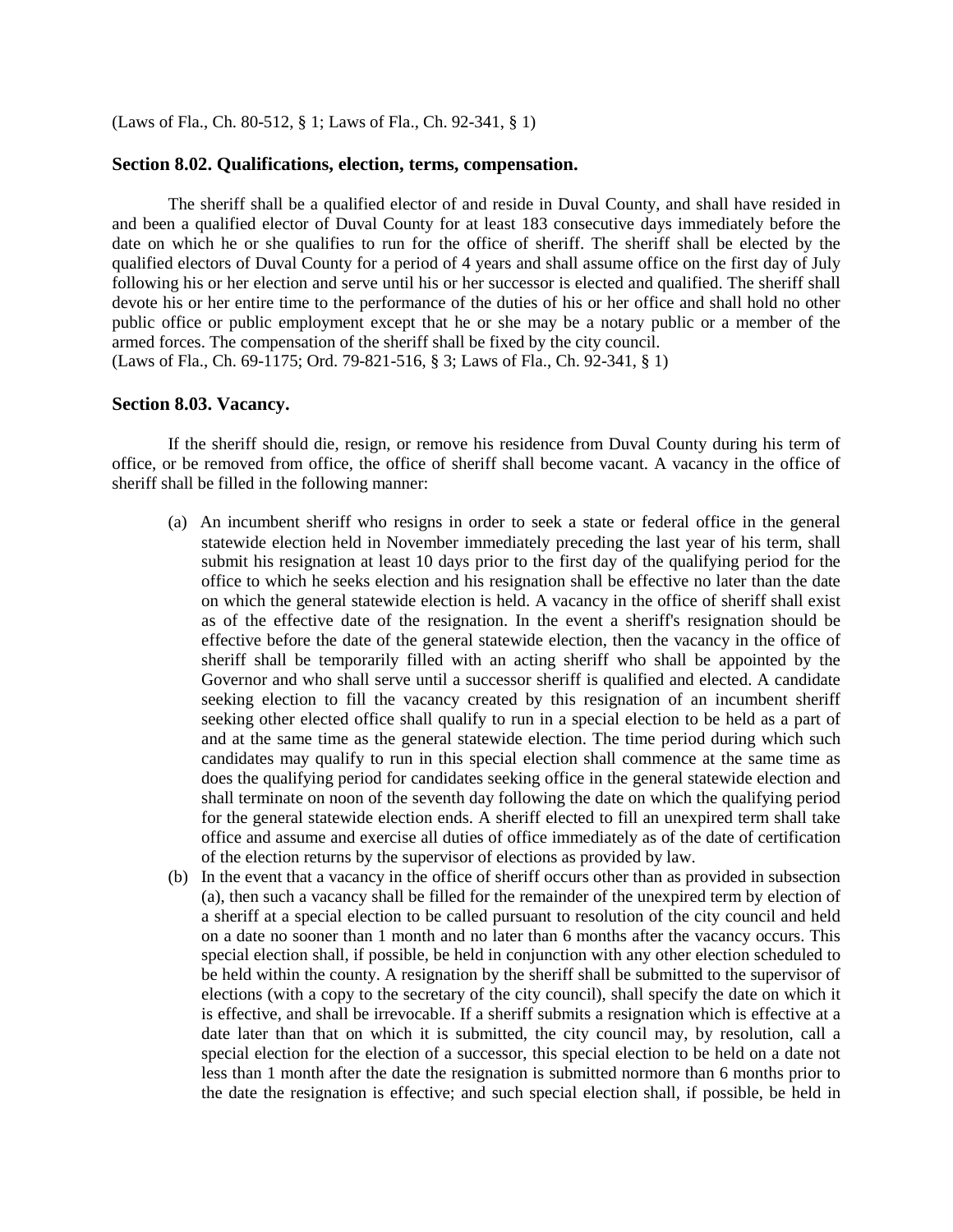conjunction with any other election scheduled to be held within the county. A vacancy in the office of sheriff occurring as contemplated in this subsection shall be temporarily filled in the same manner established in subsection (a). The acting sheriff shall exercise all the powers of the office of sheriff until a successor sheriff is qualified, elected, and assumes office. Should a special election not be held at the same time as any other election scheduled to be held within the county, then the special primary election for nominations of candidates of political parties for the office of sheriff to be voted upon in the special election shall be held at the times specified by the council in the resolution calling the special election, provided that at least 2 weeks shall intervene between the dates set for the first and second primary elections and at least 2 weeks shall intervene between the second special primary election and the special election. The time period during which candidates may qualify to run in the special primary elections and special elections shall be specified by the council in the resolution calling the special election, provided that at least 7 calendar days shall be fixed for the qualifying period and that the last date on which candidates may qualify shall occur not less than 3 weeks before the date of the first special primary election.

(Laws of Fla., Ch. 77-576; Ord. 84-1307-754, § 7; Laws of Fla., Ch. 85-432, § 1; Laws of Fla., Ch. 92- 341, § 1)

#### **Section 8.04. Two term limit.**

No person elected and qualified for two consecutive full terms as Sheriff shall be eligible for election as Sheriff for the next succeeding term. The two-term limitation shall apply to any full term which began in 1992 or thereafter.

(Ord. 91-533-606, § 1 (Referendum of November 3, 1992))

# **ARTICLE 9. SUPERVISOR OF ELECTIONS**

[Sec. 9.01. Duties, compensation.](http://library4.municode.com/mcc/DocView/12174/1/871/882?hilite=part;parts;a;charter;charters;laws;law;#0-0-0-10031#0-0-0-10031) [Sec. 9.02. Qualifications, election, term.](http://library4.municode.com/mcc/DocView/12174/1/871/882?hilite=part;parts;a;charter;charters;laws;law;#0-0-0-10033#0-0-0-10033) [Sec. 9.03. Vacancy.](http://library4.municode.com/mcc/DocView/12174/1/871/882?hilite=part;parts;a;charter;charters;laws;law;#0-0-0-10035#0-0-0-10035) [Sec. 9.04. Two term limit.](http://library4.municode.com/mcc/DocView/12174/1/871/882?hilite=part;parts;a;charter;charters;laws;law;#0-0-0-10037#0-0-0-10037)

#### **Section 9.01. Duties, compensation.**

The supervisor of elections shall have responsibility for maintaining rolls of qualified voters of the consolidated government and for the conduct of all elections. It shall be his duty to perform all duties which are imposed by general or special law on the supervisor of elections for Duval County, to conduct all consolidated government elections, and such other duties as are prescribed by this charter or by the council. The compensation of the supervisor of elections shall be fixed by the city council. (Laws of Fla., Ch. 69-1175; Laws of Fla., Ch. 92-341, § 1)

#### **Section 9.02. Qualifications, election, term.**

The supervisor of elections shall be a qualified elector of Duval County and a resident of Duval County, and shall have resided in and been a qualified elector of Duval County for at least 183 consecutive days immediately before the date on which he or she qualified to run for the office of supervisor of elections. He or she shall be elected for  $\alpha$  term of 4 years and shall assume office on the first day of July following his or her election. He or she shall devote his or her entire time to the performance of the duties of his or her office and shall hold no other public office or public employment. (Laws of Fla., Ch. 74-504; Ord. 79-821-516, § 4; Laws of Fla., Ch. 92-341, § 1)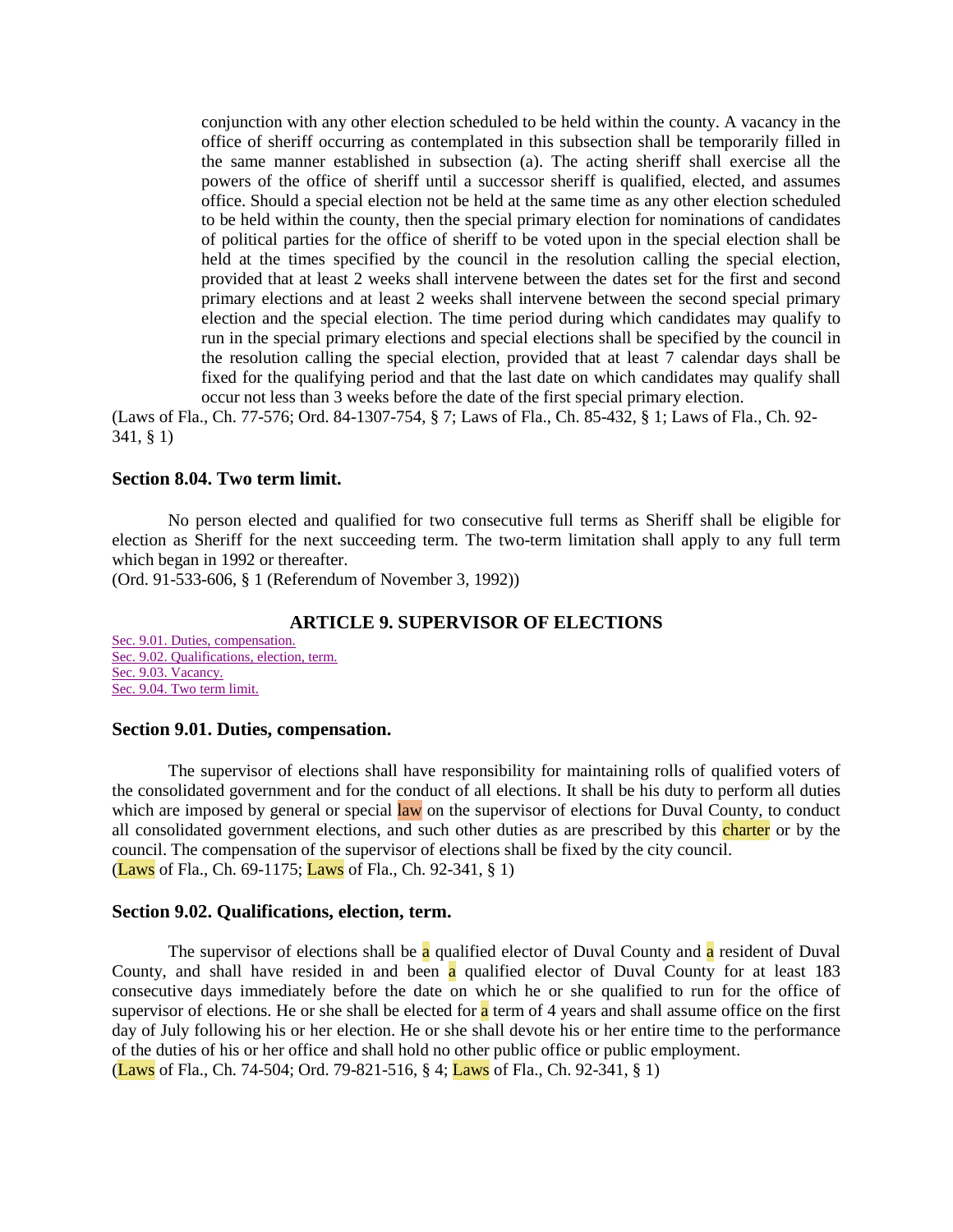## **Section 9.03. Vacancy.**

If the supervisor of elections should die, resign, or remove his residence from Duval County during his term of, or be removed from office, the office of supervisor of elections shall become vacant. A vacancy in the office of supervisor of elections shall be filled in the following manner:

- (a) An incumbent supervisor of elections who resigns in order to seek a state or federal office in the general statewide election held in November immediately preceding the last year of his term, shall submit his resignation at least 10 days prior to the first day of the qualifying period for the office to which he seeks election and his resignation shall be effective no later than the date on which the general statewide election is held. A vacancy in the office of supervisor of elections shall exist as of the effective date of the resignation. In the event **a** supervisor of elections' resignation should be effective before the date of the general statewide election, then the vacancy in the office of supervisor of elections shall be temporarily filled with an acting supervisor of elections who shall be appointed by the Governor and who shall serve until **a** successor supervisor of elections is qualified and elected. A candidate seeking election to fill the vacancy created by this resignation of an incumbent supervisor of elections seeking other elected office shall qualify to run in a special election to be held as a part of and at the same time as the general statewide election. The time period during which such candidates may qualify to run in this special election shall commence at the same time as does the statewide election and shall terminate on noon of the seventh day following the date on which the qualifying period for the general statewide election ends. A supervisor of elections elected to fill an unexpired term shall take office and assume and exercise all duties of office immediately as of the date of certification of the election returns as provided by law.
- (b) In the event that **a** vacancy in the office of supervisor of elections occurs other than as provided in subsection  $(a)$ , then such a vacancy shall be filled for the remainder of the unexpired term by election of  $\alpha$  supervisor of elections at  $\alpha$  special election to be called pursuant to resolution of the city council and held on a date no sooner than 1 month and no later than 6 months after the vacancy occurs. This special election shall, if possible, be held in conjunction with any other election scheduled to be held within the county. A resignation by the supervisor of elections shall be submitted to the assistant supervisor of elections (with a copy to the secretary of the city council), shall specify the date on which it is effective, and shall be irrevocable. If a supervisor of elections submits a resignation which is effective at a date later than that on which it is submitted, the city council may, by resolution, call a special election for the election of  $\alpha$  successor, this special election to be held on  $\alpha$  date not less than 1 month after the date the resignation is submitted nor more 6 months prior to the date the resignation is effective; and such special election shall, if possible, be held in conjunction with any other election scheduled to be held within the county. A vacancy in the office of supervisor of elections occurring as contemplated in this subsection shall be temporarily filled in the same manner established in subsection  $(a)$ . The acting supervisor of elections shall exercise all the powers of the office of supervisor of elections until a successor supervisor of elections is qualified, elected and assumes office. Should  $\alpha$  special election not be held at the same time as any other election scheduled to be held within the county, then the special primary election for nominations of candidates of political parties for the office of supervisor of elections to be voted upon in the special election shall be held at the times specified by the council in the resolution calling the special election, provided that at least 2 weeks shall intervene between the dates set for the first and second primary elections and at least 2 weeks shall intervene between the second special primary election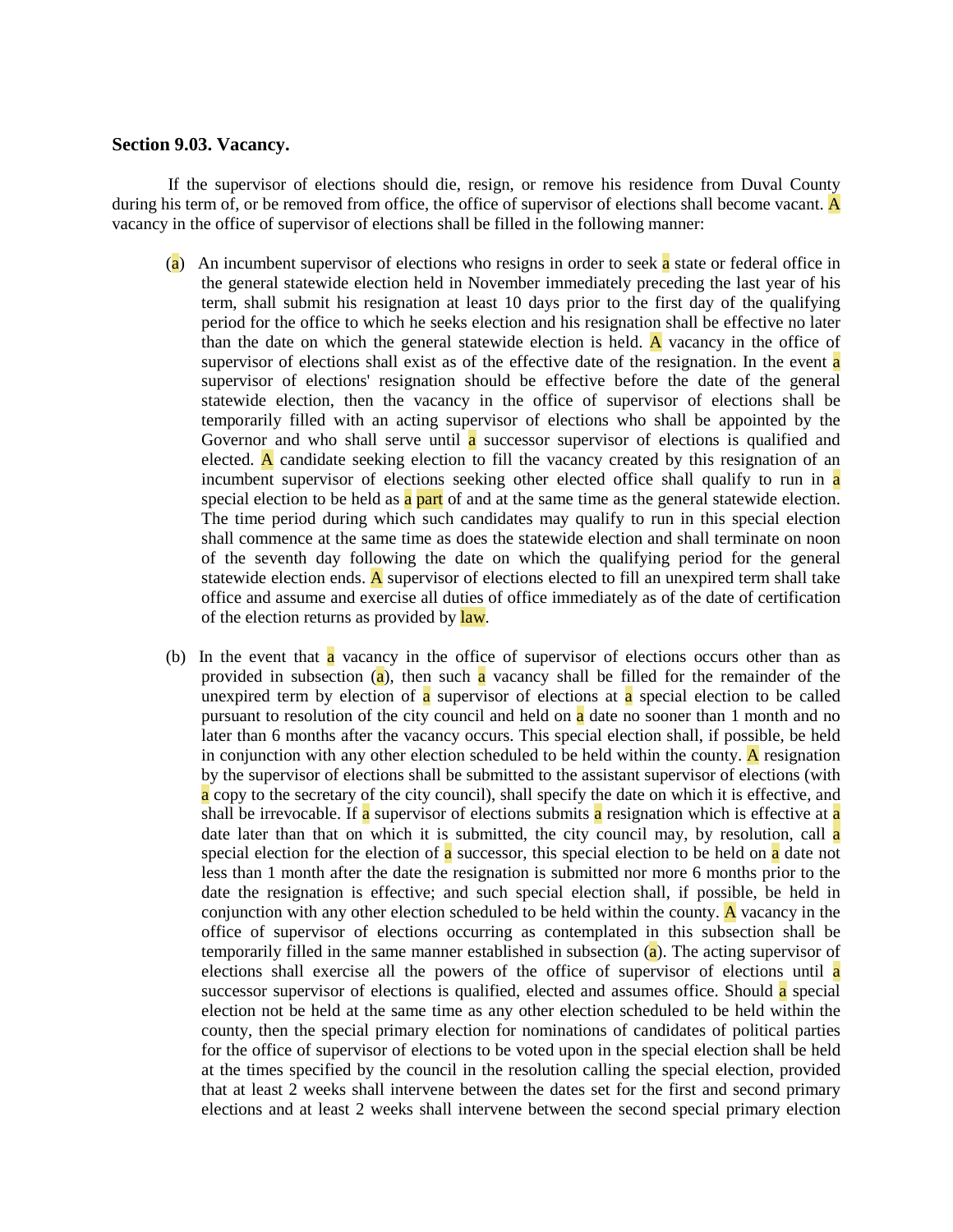and the special election. The time period during which candidates may qualify to run in the special primary elections and special elections shall be specified by the council in the resolution calling the special election, provided that at least 7 calendar days shall be fixed for the qualifying period and that the last date on which candidates may qualify shall occur not less than 3 weeks before the date of the first special primary election.

(Laws of Fla., Ch. 77-576; Laws of Fla., Ch. 85-432, § 2; Laws of Fla., Ch. 92-341, § 1)

## **Section 9.04. Two term limit.**

No person elected and qualified for two consecutive full terms as Supervisor of Elections shall be eligible for election as Supervisor of Elections for the next succeeding term. The two-term limitation shall apply to any full term which began in 1992 or thereafter. (Ord. 91-533-606, § 2 (Referendum of November 3, 1992))

# **ARTICLE 10. PROPERTY APPRAISER**

[Sec. 10.01. Duties, compensation.](http://library4.municode.com/mcc/DocView/12174/1/871/883#0-0-0-10039#0-0-0-10039) [Sec. 10.02. Qualifications, elections, term.](http://library4.municode.com/mcc/DocView/12174/1/871/883#0-0-0-10041#0-0-0-10041) [Sec. 10.03. Vacancy.](http://library4.municode.com/mcc/DocView/12174/1/871/883#0-0-0-10043#0-0-0-10043) [Sec. 10.04. Two term limit.](http://library4.municode.com/mcc/DocView/12174/1/871/883#0-0-0-10045#0-0-0-10045)

#### **Section 10.01. Duties, compensation.**

The property appraiser shall be responsible for assessing all real and personal property in Duval County. It shall be the duty of the property appraiser to perform all functions or duties which are imposed by general law or special laws on the property appraiser of Duval County. The compensation of the property appraiser shall be fixed by the city council.

(Laws of Fla., Ch. 69-1175; Ord. 79-821-516, § 5; Laws of Fla., Ch. 92-341, § 1)

#### **Section 10.02. Qualifications, elections, term.**

The property appraiser shall be a qualified elector of and reside in Duval County, and shall have resided in and been a qualified elector of Duval County for at least 183 consecutive days immediately before the date on which he or she qualified to run for the office of property appraiser. He or she shall be elected for a period of 4 years and shall assume office on the first day of July following his or her election and serve until his or her successor is elected and qualified. The property appraiser shall devote his or her entire time to the performance of the duties of his or her office and shall hold no other public office or public employment.

(Laws of Fla., Ch. 78-821-516, § 5; Laws of Fla., Ch. 92-341, § 1)

#### **Section 10.03. Vacancy.**

If the property appraiser should die, resign, or remove his residence from Duval County during his term of office, or be removed from office, the office of property appraiser shall become vacant. A vacancy in the office of property appraiser shall be filled in the following manner:

(a) An incumbent property appraiser who resigns in order to seek a state or federal office in the general statewide election held in November immediately preceding the last year of his term, shall submit his resignation at least 10 days prior to the first day of the qualifying period for the office to which he seeks election and his resignation shall be effective no later than the date on which the general statewide election is held. A vacancy in the office of property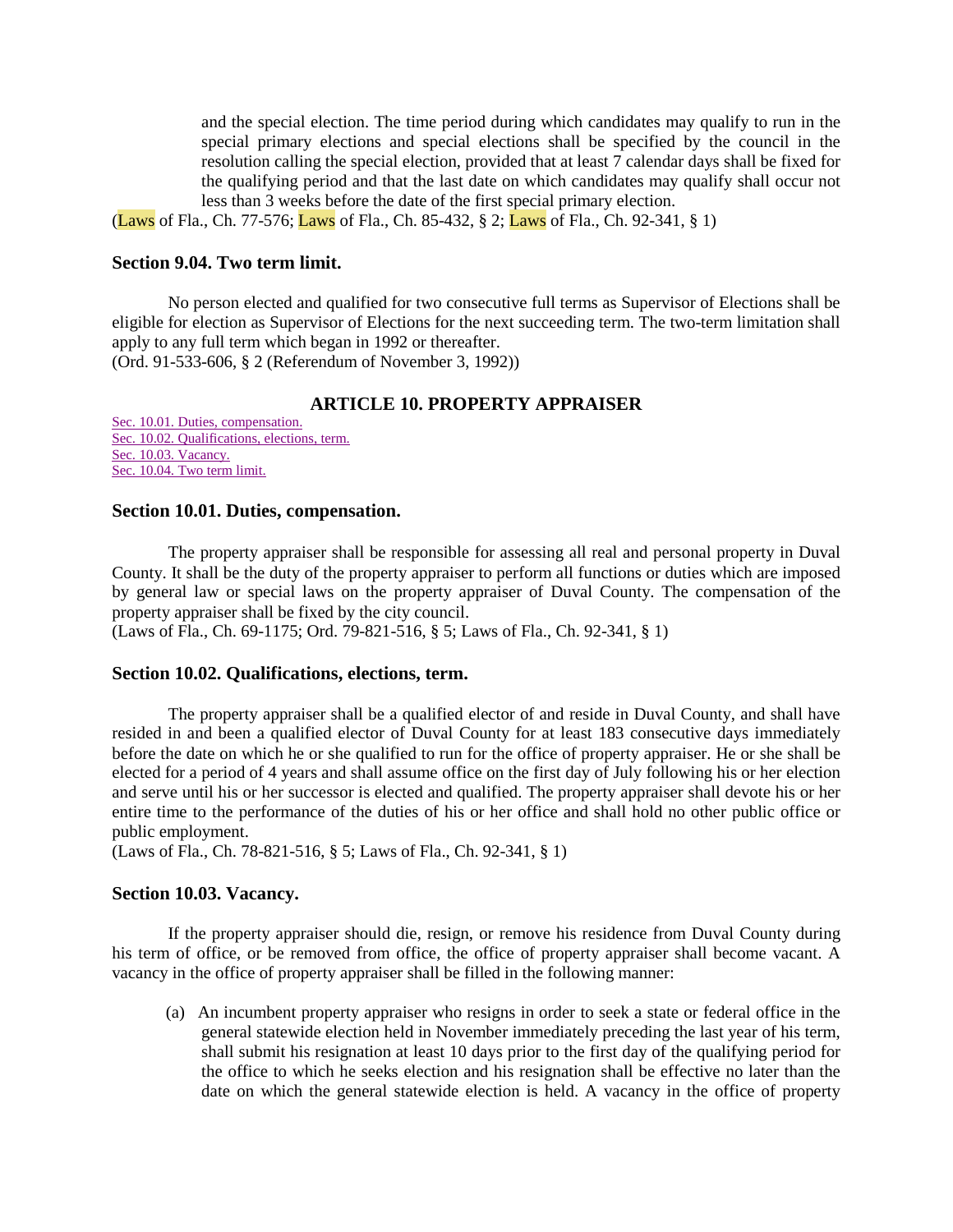appraiser shall exist as of the effective date of the resignation. In the event a property appraiser's resignation should be effective before the date of the general statewide election, then the vacancy in the office of property appraiser shall be temporarily filled with an acting property appraiser who shall be appointed by the Governor and who shall serve until a successor property appraiser is qualified and elected. A candidate seeking election to fill the vacancy created by this resignation of an incumbent property appraiser seeking other elected office shall qualify to run in a special election to be held as a part of and at the same time as the general statewide election. The time period during which such candidates may qualify to run in this special election shall commence at the same time as does the qualifying period for candidates seeking office in the general statewide election and shall terminate on noon of the seventh day following the date on which the qualifying period for the general statewide election ends. A property appraiser elected to fill an unexpired term shall take office and assume and exercise all duties of office immediately as of the date of certification of the election returns by the supervisor of elections as provided by law.

(b) In the event that a vacancy in the office of property appraiser occurs other than as provided in subsection (a), then such a vacancy shall be filled for the remainder of the unexpired term by election of a property appraiser at a special election to be called pursuant to resolution of the city council and held on a date no sooner than 1 month and no later than 6 months after the vacancy occurs. This special election shall, if possible, be held in conjunction with any other election scheduled to be held within the county. A resignation by the property appraiser shall be submitted to the supervisor of elections (with a copy to the secretary of the city council), shall specify the date on which it is effective, and shall be irrevocable. If a property appraiser submits a resignation which is effective at a date later than that on which it is submitted, the city council may, by resolution, call a special election for the election of a successor, this special election to be held on a date not less than 1 month after the date the resignation is submitted nor more than 6 months prior to the date the resignation is effective; and such special election shall, if possible, be held in conjunction with any other election scheduled to be held within the county. A vacancy in the office of property appraiser occurring as contemplated in this subsection shall be temporarily filled in the same manner established in subsection (a). The acting property appraiser shall exercise all the powers of the office of property appraiser until a successor property appraiser is qualified, elected, and assumes office. Should a special election not be held at the same time as any other election scheduled to be held within the county, then the special primary election for nominations of candidates of political parties for the office of property appraiser to be voted upon in the special election shall be held at the times specified by the council in the resolution calling the special election, provided that at least 2 weeks shall intervene between the dates set for the first and second primary elections and at least 2 weeks shall intervene between the second special primary election and the special election. The time period during which candidates may qualify to run in the special primary elections and special elections shall be specified by the council in the resolution calling the special election, provided that at least 7 calendar days shall be fixed for the qualifying period and that the last date on which candidates may qualify shall occur not less than 3 weeks before the date of the first special primary election.

(Laws of Fla., Ch. 77-576; Laws of Fla., Ch. 85-432, § 3; Ord. 84-1307-754, § 7; Laws of Fla., Ch. 92- 341, § 1)

## **Section 10.04. Two term limit.**

No person elected and qualified for two consecutive full terms as Property Appraiser shall be eligible for election as Property Appraiser for the next succeeding term. The two-term limitation shall apply to any full term which began in 1992 or thereafter.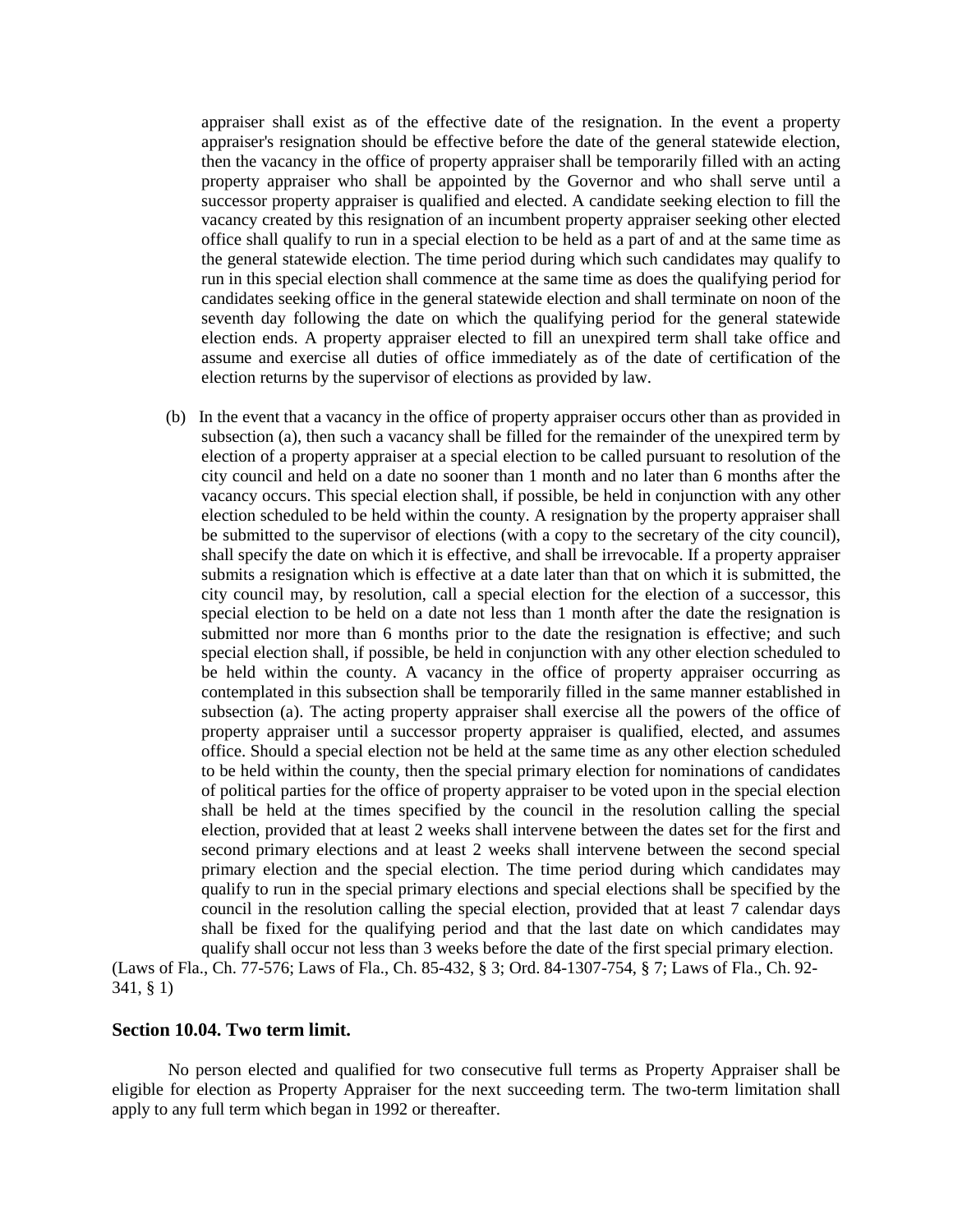(Ord. 91-533-606, § 3 (Referendum of November 3, 1992))

# **ARTICLE 11. TAX COLLECTOR**

[Sec. 11.01. Duties, compensation.](http://library4.municode.com/mcc/DocView/12174/1/871/884#0-0-0-10047#0-0-0-10047) [Sec. 11.02. Qualifications, election, term.](http://library4.municode.com/mcc/DocView/12174/1/871/884#0-0-0-10049#0-0-0-10049) [Sec. 11.03. Vacancy.](http://library4.municode.com/mcc/DocView/12174/1/871/884#0-0-0-10051#0-0-0-10051) [Sec. 11.04. Two term limit.](http://library4.municode.com/mcc/DocView/12174/1/871/884#0-0-0-10053#0-0-0-10053)

#### **Section 11.01. Duties, compensation.**

The tax collector shall be responsible for the collection of all taxes, fees, service charges, and all other revenues of any type due the consolidated government except as the council may otherwise provide with respect to the collection of charges for water and sewer services and any public service tax on the purchase of such services. It shall be his duty to collect and receive all real, personal, and intangible property taxes due the consolidated government in accordance with such ordinances pertaining to same as the council may from time to time enact. The tax collector shall perform all duties which are imposed by general or special laws on the tax collector of Duval County. The compensation of the tax collector shall be fixed by the city council.

(Laws of Fla., Ch. 69-1175; Laws of Fla., Ch. 77-577; Laws of Fla., Ch. 92-341, § 1)

# **Section 11.02. Qualifications, election, term.**

The tax collector shall be a qualified elector of and reside in Duval County, and shall have resided in and been a qualified elector of Duval County for at least 183 consecutive days immediately before the date on which he or she qualifies to run for the office of tax collector. He or she shall be elected for a term of 4 years and shall assume office on the first day of July following his or her election. He or she shall devote his or her entire time to the performance of the duties of his or her office and shall hold no other public office or public employment.

(Laws of Fla., Ch. 74-503; Ord. 79-821-516, § 6; Laws of Fla., Ch. 92-341, § 1)

# **Section 11.03. Vacancy.**

If the tax collector should die, resign, or remove his residence from Duval County during his term of office, or be removed from office, the office of tax collector shall become vacant. A vacancy in the office of tax collector shall be filled in the following manner:

(a) An incumbent tax collector who resigns in order to seek a state or federal office in the general statewide election held in November immediately preceding the last year of his term, shall submit his resignation at least 10 days prior to the first day of the qualifying period for the office to which he seeks election and his resignation shall be effective not later than the date on which the general statewide election is held. A vacancy in the office of tax collector shall exist as of the effective date of the resignation. In the event a tax collector's resignation should be effective before the date of the general statewide election, then the vacancy in the office of tax collector shall be temporarily filled with an acting tax collector who shall be appointed by the Governor and who shall serve until a successor tax collector is qualified and elected. A candidate seeking election to fill the vacancy created by the resignation of an incumbent tax collector seeking other elected office shall qualify to run in a special election to be held as a part of and at the same time as the general statewide election. The time period during which such candidates may qualify to run in this special election shall commence at the same time as does the qualifying period for candidates seeking office in the general statewide election and shall terminate on noon of the seventh day following the date on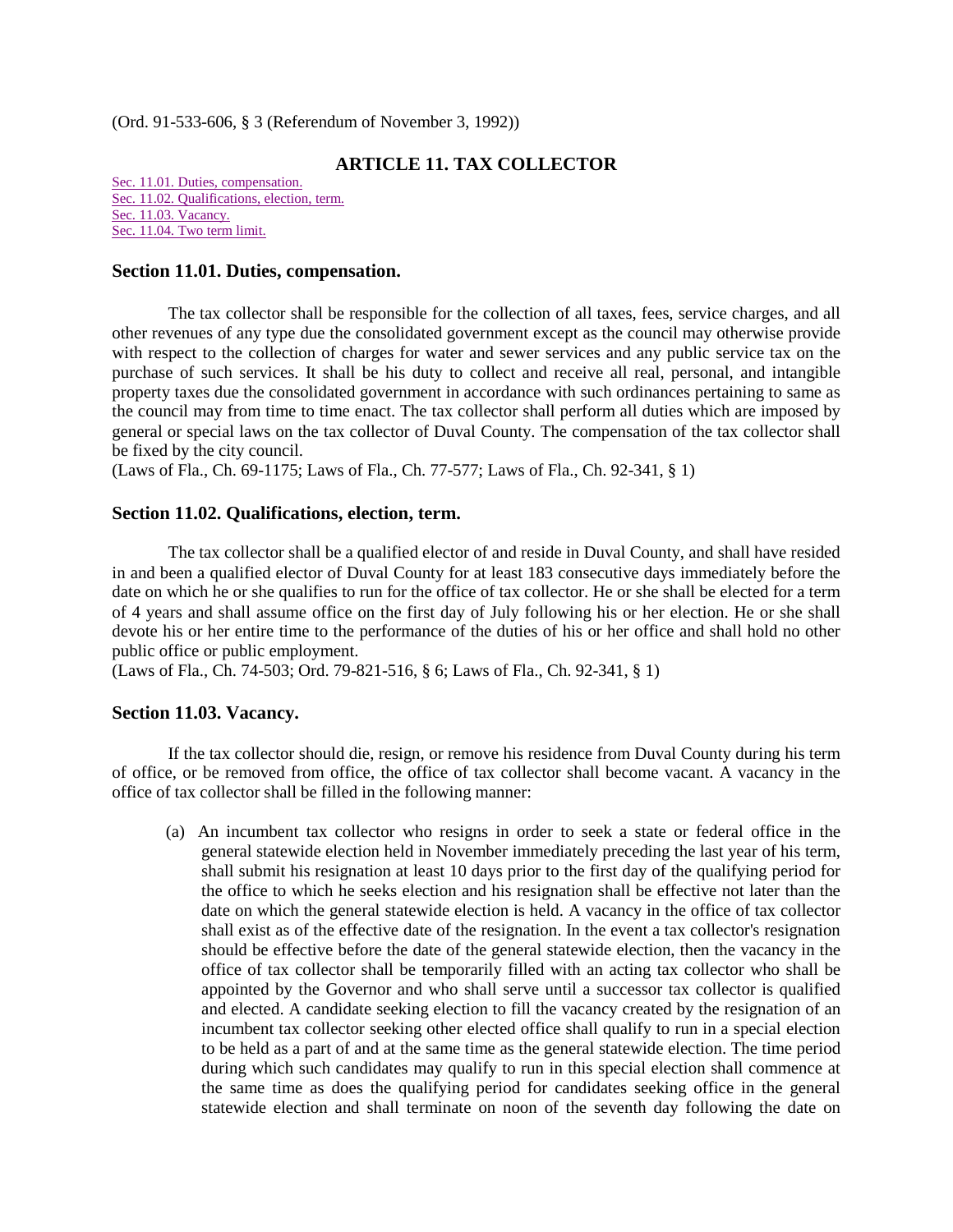which the qualifying period for the general statewide election ends. A tax collector elected to fill an unexpired term shall take office and assume and exercise all duties of office immediately as of the date of certification of the election returns by the supervisor of elections as provided by law.

(b) In the event that a vacancy in the office of tax collector occurs other than as provided in subsection (a), then such a vacancy shall be filled for the remainder of the unexpired term by election of a tax collector at a special election to be called pursuant to resolution of the city council and held on a date no sooner than 1 month and no later than 6 months after the vacancy occurs. This special election shall, if possible, be held in conjunction with any other election schedule to be held within the county. A resignation by the tax collector shall be submitted to the supervisor of elections (with a copy to the secretary of the city council), shall specify the date on which it is effective, and shall be irrevocable. If a tax collector submits a resignation which is effective at a date later than that on which it is submitted, the city council may, by resolution, call a special election for the election of a successor, this special election to be held on a date not less than 1 month after the date the resignation is submitted nor more than 6 months prior to the date the resignation is effective; and such special election shall, if possible, be held in conjunction with any other election scheduled to be held within the county. A vacancy in the office of tax collector occurring as contemplated in this subsection shall be temporarily filled in the same manner established in subsection (a). The acting tax collector shall exercise all the powers of the office of tax collector until a successor tax collector is qualified, elected, and assumes office. Should a special election not be held at the same time as any other election scheduled to be held within the county, then the special primary election for nominations of candidates of political parties for the office of tax collector to be voted upon in the special election shall be held at the times specified by the council in the resolution calling the special election, provided that at least 2 weeks shall intervene between the dates set for the first and second primary elections and at least 2 weeks shall intervene between the second primary election and the special election. The time period during which candidates may qualify to run in the special primary elections and special elections shall be specified by the council in the resolution calling the special election, provided that at least 7 calendar days shall be fixed for the qualifying period and that the last date on which candidates may qualify shall occur not less than 3 weeks before the date of the first special primary election.

(Laws of Fla., Ch. 77-576; Laws of Fla., Ch. 85-432, § 4; Ord. 84-1307-754, § 7; Laws of Fla., Ch. 92- 341, § 1)

#### **Section 11.04. Two term limit.**

No person elected and qualified for two consecutive full terms as Tax Collector shall be eligible for election as Tax Collector for the next succeeding term. The two-term limitation shall apply to any full term which began in 1992 or thereafter.

(Ord. 91-533-606, § 4 (Referendum of November 3, 1992))

# **ARTICLE 12. JUDICIARY**

[Sec. 12.01. Certain courts continued.](http://library4.municode.com/mcc/DocView/12174/1/871/885#0-0-0-10055#0-0-0-10055)

[Sec. 12.02. Elections.](http://library4.municode.com/mcc/DocView/12174/1/871/885#0-0-0-10057#0-0-0-10057)

[Sec. 12.03. Duties of council in respect to](http://library4.municode.com/mcc/DocView/12174/1/871/885#0-0-0-10059#0-0-0-10059) courts.

[Sec. 12.04. County judges not to issue licenses.](http://library4.municode.com/mcc/DocView/12174/1/871/885#0-0-0-10061#0-0-0-10061)

[Sec. 12.05. Certain duties of circuit court eliminated.](http://library4.municode.com/mcc/DocView/12174/1/871/885#0-0-0-10063#0-0-0-10063)

[Sec. 12.06. Clerk of the circuit and county court.](http://library4.municode.com/mcc/DocView/12174/1/871/885#0-0-0-10065#0-0-0-10065)

[Sec. 12.07. State attorney.](http://library4.municode.com/mcc/DocView/12174/1/871/885#0-0-0-10067#0-0-0-10067)

[Sec. 12.08. Public defender.](http://library4.municode.com/mcc/DocView/12174/1/871/885#0-0-0-10069#0-0-0-10069)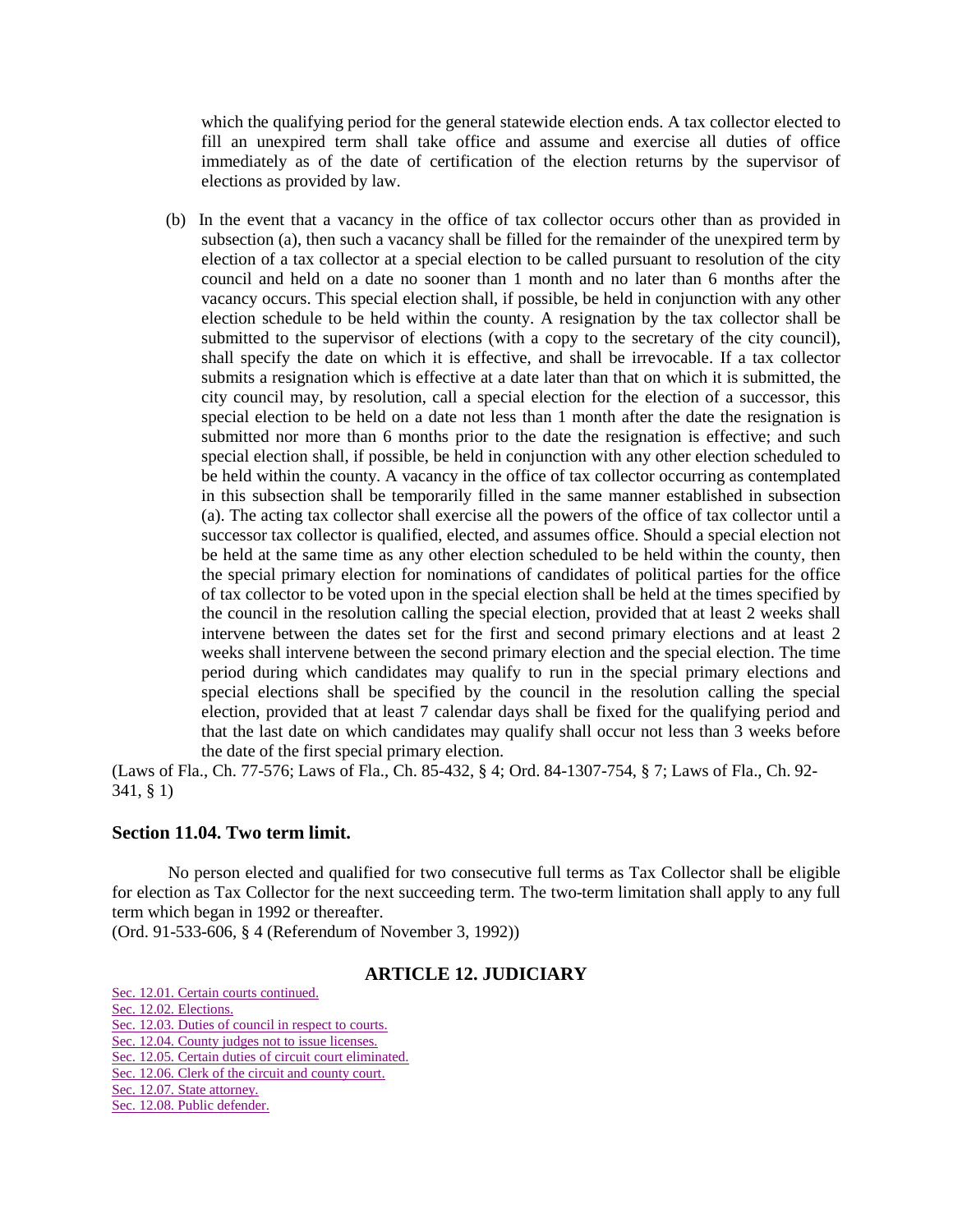```
Sec. 12.09. Time deposits by clerk of circuit and county court.
Sec. 12.10. Disposition of funds by clerk.
Sec. 12.11. Two term limit.
```
## **Section 12.01. Certain courts continued.**

The circuit court of the fourth judicial circuit of Florida in and for Duval County and the county court of Duval County, as presently constituted under general law, shall continue in full force and effect; and all general and special laws applicable thereto shall continue in full force and effect, except as herein expressly provided to the contrary.

(Ord. 84-1307-754, § 9; Laws of Fla., Ch. 92-341, § 1)

#### **Section 12.02. Elections.**

The clerk of the circuit and county court, the states attorney and the public defender shall be elected under the provisions of general law. The judges of the county court of Duval County shall be elected in nonpartisan elections under the provisions of general law applying to the nonpartisan election of judicial officers.

(Laws of Fla., Ch. 71-710; Laws of Fla., Ch. 72-572; Ord. 84-1307-754, § 9; Laws of Fla., Ch. 92-341, § 1)

# **Section 12.03. Duties of council in respect to courts.**

The council shall have the powers and duties with respect to the county court of Duval County, and the circuit court of the fourth judicial circuit in and for Duval County, and their judges, clerks, and employees, which by general or special law the board of county commissioners of Duval County had with respect to those courts or to any predecessor courts prior to the effective date of this charter; however, where any of the courts or their judges, clerks, or employees are required to pay any amounts to the board of county commissioners, all such payments shall be made to the tax collector, who shall account to the council. The council shall have the power and the duty to appropriate funds for the maintenance and operation of the administrative offices of the circuit and county courts in Duval County. (Laws of Fla., Ch. 69-717; Ord. 84-1307-754, § 9; Laws of Fla., Ch. 92-341, § 1)

#### **Section 12.04. County judges not to issue licenses.**

The county judges shall have no authority or duty to issue licenses required by law, except marriage licenses. (Ord. 84-1307-754, § 9; Laws of Fla., Ch. 92-341, § 1)

# **Section 12.05. Certain duties of circuit court eliminated.**

The circuit court sitting as the juvenile court of Duval County shall have no duties or powers over the operation of child care programs of the consolidated government and shall not appoint a county board of visitors for Duval County. (Ord. 84-1307-754, § 9; Laws of Fla., Ch. 92-341, § 1)

#### **Section 12.06. Clerk of the circuit and county court.**

The office of the clerk of the circuit and county court shall continue, and all general and special laws applicable thereto and not in conflict with this act shall continue in full force and effect except that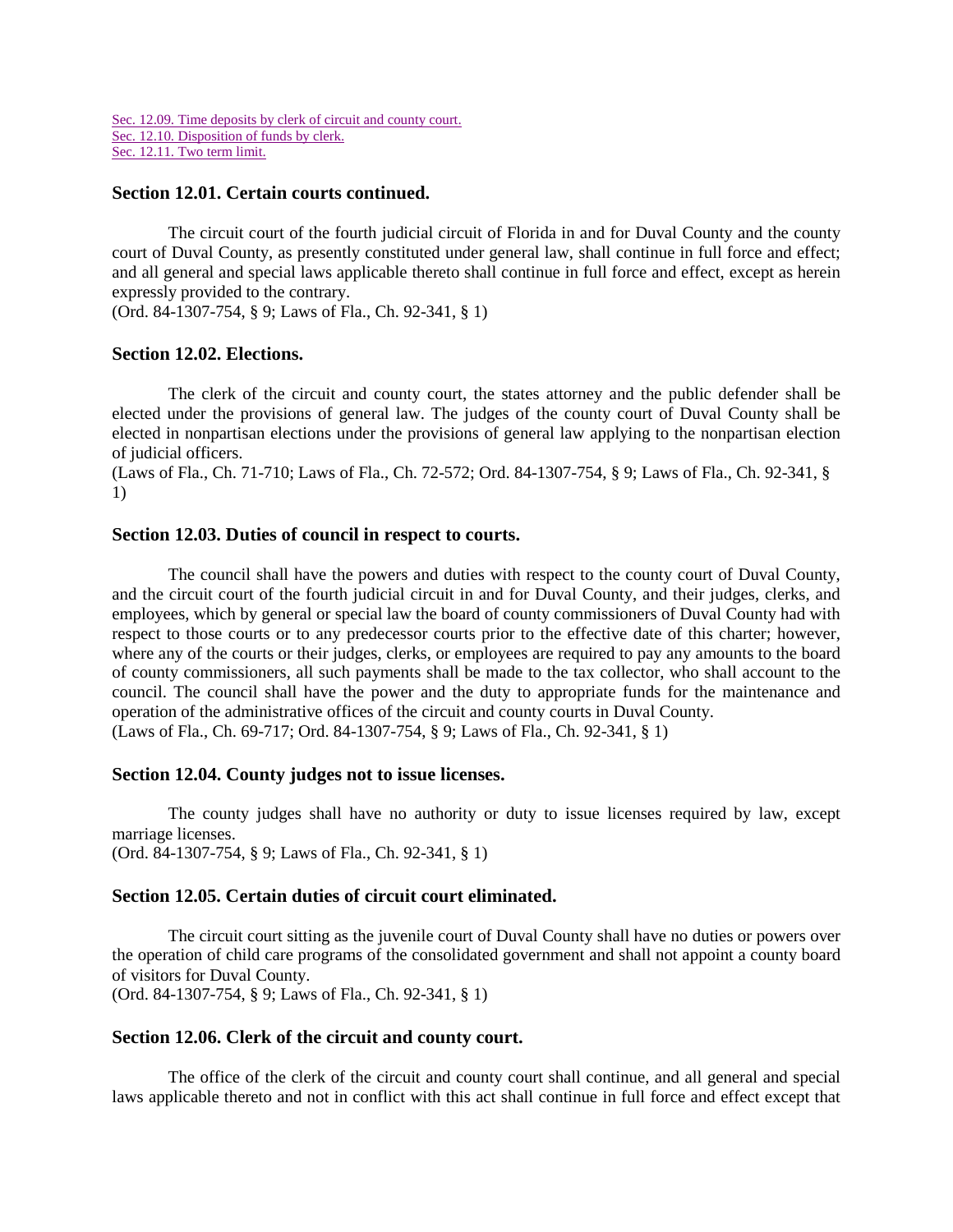the clerk of the circuit and county court shall be elected as herein provided and shall no longer have any duty or right to act as clerk of the board of county commissioners or the ex officio auditor of the county. The salary of the clerk of the circuit and county court shall be fixed by the council. (Laws of Fla., Ch. 69-1175; Ord. 84-1307-754, § 9; Laws of Fla., Ch. 92-341, § 1)

# **Section 12.07. State attorney.**

The office of state attorney of the fourth judicial circuit in and for Duval County shall continue, and all general and special laws applicable thereto shall continue in full force and effect, except as herein expressly provided to the contrary.

(Ord. 84-1307-754, § 9; Laws of Fla., Ch. 92-341, § 1)

# **Section 12.08. Public defender.**

The office of public defender of the fourth judicial circuit in and for Duval County shall continue, and all general and special laws applicable thereto shall continue in full force and effect, except as herein expressly provided to the contrary.

(Ord. 84-1307-754, § 9; Laws of Fla., Ch. 92-341, § 1)

# **Section 12.09. Time deposits by clerk of circuit and county court.**

The clerk of the circuit and county court is authorized, without court order, to deposit any and all moneys paid into the registry of the court in interest-bearing time deposit in any designated depository as provided by chapter 43, Florida Statutes. All interest accruing from registry of court moneys while on time deposit shall be deemed income of the office of the clerk of the circuit and county court and shall be deposited in the same account as are other fees and commissions of said clerk's office. (Laws of Fla., Ch. 72-572; Ord. 84-1307-754, § 9; Laws of Fla., Ch. 92-341, § 1)

# **Section 12.10. Disposition of funds by clerk.**

Except as otherwise provided in the 1968 Florida Constitution, all public funds, except all funds in custody of the court pursuant to chapter 43, Florida Statutes, coming into the possession of the clerk of the circuit and county court of the fourth judicial circuit in and for Duval County which are due the consolidated government shall be promptly turned over to the tax collector on a daily basis. The city treasurer is authorized to promulgate regulations implementing this section, which may include provision for extension of time under such reasonable circumstances as the city treasurer may determine. (Laws of Fla., Ch. 73-511; Ord. 84-1307-754, § 9; Laws of Fla., Ch. 92-341, § 1)

# **Section 12.11. Two term limit.**

No person elected and qualified for two consecutive full terms as Clerk of the Court shall be eligible for election as Clerk of the Court for the next succeeding term. The two-term limitation shall apply to any full term which began in 1992 or thereafter. (Ord. 91-533-606, § 5 (Referendum of November 3, 1992))

# **ARTICLE 13. DUVAL COUNTY SCHOOL BOARD**

[Sec. 13.01. Duval County Board of Public Instruction continued and renamed.](http://library4.municode.com/mcc/DocView/12174/1/871/886?hilite=part;parts;a;charter;charters;laws;law;#0-0-0-10077#0-0-0-10077) [Sec. 13.02. School board districts.](http://library4.municode.com/mcc/DocView/12174/1/871/886?hilite=part;parts;a;charter;charters;laws;law;#0-0-0-10079#0-0-0-10079) [Sec. 13.03. Apportionment of school board districts.](http://library4.municode.com/mcc/DocView/12174/1/871/886?hilite=part;parts;a;charter;charters;laws;law;#0-0-0-10081#0-0-0-10081) [Sec. 13.04. Qualifications of board members.](http://library4.municode.com/mcc/DocView/12174/1/871/886?hilite=part;parts;a;charter;charters;laws;law;#0-0-0-10083#0-0-0-10083) Sec. [13.05. Vacancies.](http://library4.municode.com/mcc/DocView/12174/1/871/886?hilite=part;parts;a;charter;charters;laws;law;#0-0-0-10085#0-0-0-10085)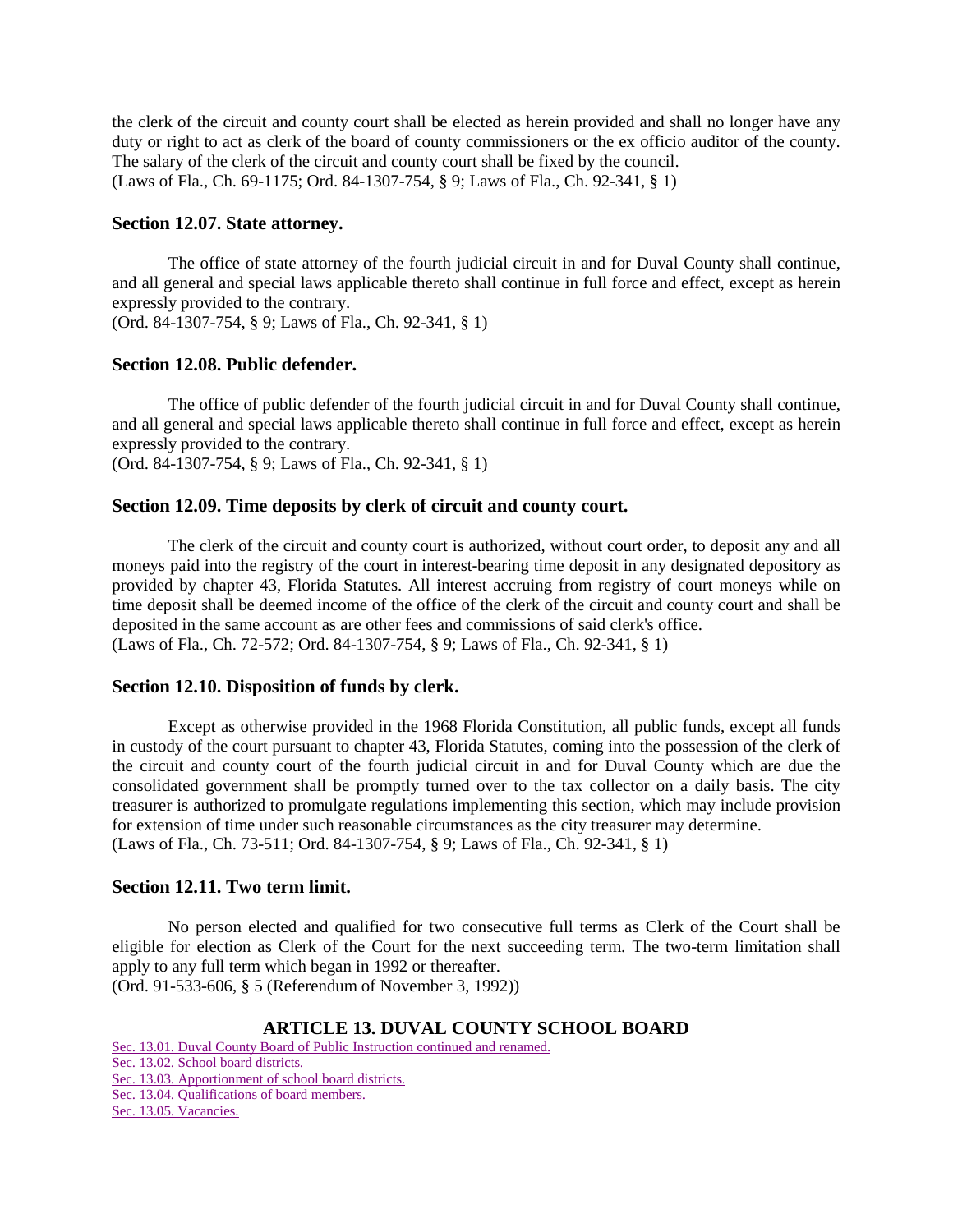[Sec. 13.06. Compensation.](http://library4.municode.com/mcc/DocView/12174/1/871/886?hilite=part;parts;a;charter;charters;laws;law;#0-0-0-10087#0-0-0-10087) [Sec. 13.07. Superintendent of schools.](http://library4.municode.com/mcc/DocView/12174/1/871/886?hilite=part;parts;a;charter;charters;laws;law;#0-0-0-10089#0-0-0-10089) [Sec. 13.08. Powers and duties of superintendent.](http://library4.municode.com/mcc/DocView/12174/1/871/886?hilite=part;parts;a;charter;charters;laws;law;#0-0-0-10091#0-0-0-10091) [Sec. 13.09. Use of internal services of the city.](http://library4.municode.com/mcc/DocView/12174/1/871/886?hilite=part;parts;a;charter;charters;laws;law;#0-0-0-10093#0-0-0-10093) [Sec. 13.10. School board budget.](http://library4.municode.com/mcc/DocView/12174/1/871/886?hilite=part;parts;a;charter;charters;laws;law;#0-0-0-10095#0-0-0-10095) [Sec. 13.11. Group insurance for members and employees of board.](http://library4.municode.com/mcc/DocView/12174/1/871/886?hilite=part;parts;a;charter;charters;laws;law;#0-0-0-10097#0-0-0-10097) [Sec. 13.12. Transfer of property.](http://library4.municode.com/mcc/DocView/12174/1/871/886?hilite=part;parts;a;charter;charters;laws;law;#0-0-0-10099#0-0-0-10099) [Sec. 13.13. Provision for legal holidays in calculation of compensation.](http://library4.municode.com/mcc/DocView/12174/1/871/886?hilite=part;parts;a;charter;charters;laws;law;#0-0-0-10101#0-0-0-10101) [Sec. 13.14. Participation in the City of Jacksonville's](http://library4.municode.com/mcc/DocView/12174/1/871/886?hilite=part;parts;a;charter;charters;laws;law;#0-0-0-10103#0-0-0-10103) risk management program. [Sec. 13.15. Two term limit.](http://library4.municode.com/mcc/DocView/12174/1/871/886?hilite=part;parts;a;charter;charters;laws;law;#0-0-0-10105#0-0-0-10105)

# **Section 13.01. Duval County Board of Public Instruction continued and renamed.**

The Duval County Board of Public Instruction is renamed the Duval County School Board, a body corporate, hereinafter called "school board." The school board shall consist of seven members elected in a nonpartisan district election. The school board shall be responsible for the public school system in Duval County, and all general and special laws applicable thereto shall continue in full force and effect, except as herein expressly provided to the contrary. (Ord. 84-1307-754, § 10; Laws of Fla., Ch. 92-341, § 1)

#### **Section 13.02. School board districts.**

Members of the school board shall be elected from one of the seven school board districts hereby created and established. Each school board district shall be composed of two adjoining council districts as set forth in appendix 2 of this charter.

(Ord. 84-1307-754, § 10; Laws of Fla., Ch. 92-341, § 1)

#### **Section 13.03. Apportionment of school board districts.**

Within 6 months after publication of each official federal census of Duval County, the council shall apportion the seven school board districts so that all districts are as nearly equal in population as practicable. In the event that the council shall be unable to complete the apportionment of the school board districts within 6 months after the publication of that census, the city's general council shall petition the circuit court for the judicial circuit having jurisdiction over Duval County to make such apportionment. Any apportionment of the school board districts made pursuant to this section shall not affect any term of office in existence at the date of such apportionment but shall be applicable only to the next succeeding school board election.

(Ord. 84-1307-754, §§ 10, 26; Laws of Fla., Ch. 92-341, § 1)

**Editor's note:** For current reapportionment regulations, see Jacksonville Ordinance Code, Ch. 18.

#### **Section 13.04. Qualifications of board members.**

Members of the Duval County School Board shall be electors of and residents of the school board districts in which they are elected, and each shall have resided in and been a qualified elector of the school board district in which he or she runs for office for at least 183 consecutive days immediately before the date on which he or she qualifies to run for the office of member of the school board. Members shall not hold any other public office or public employment except as notary public, member of the armed services, or federal office or employment.

(Ord. 79-821-516, § 7; Ord. 80-741-580, § 1; Ord. 84-1307-754, § 10; Laws of Fla., Ch. 92-341, § 1)

# **Section 13.05. Vacancies.**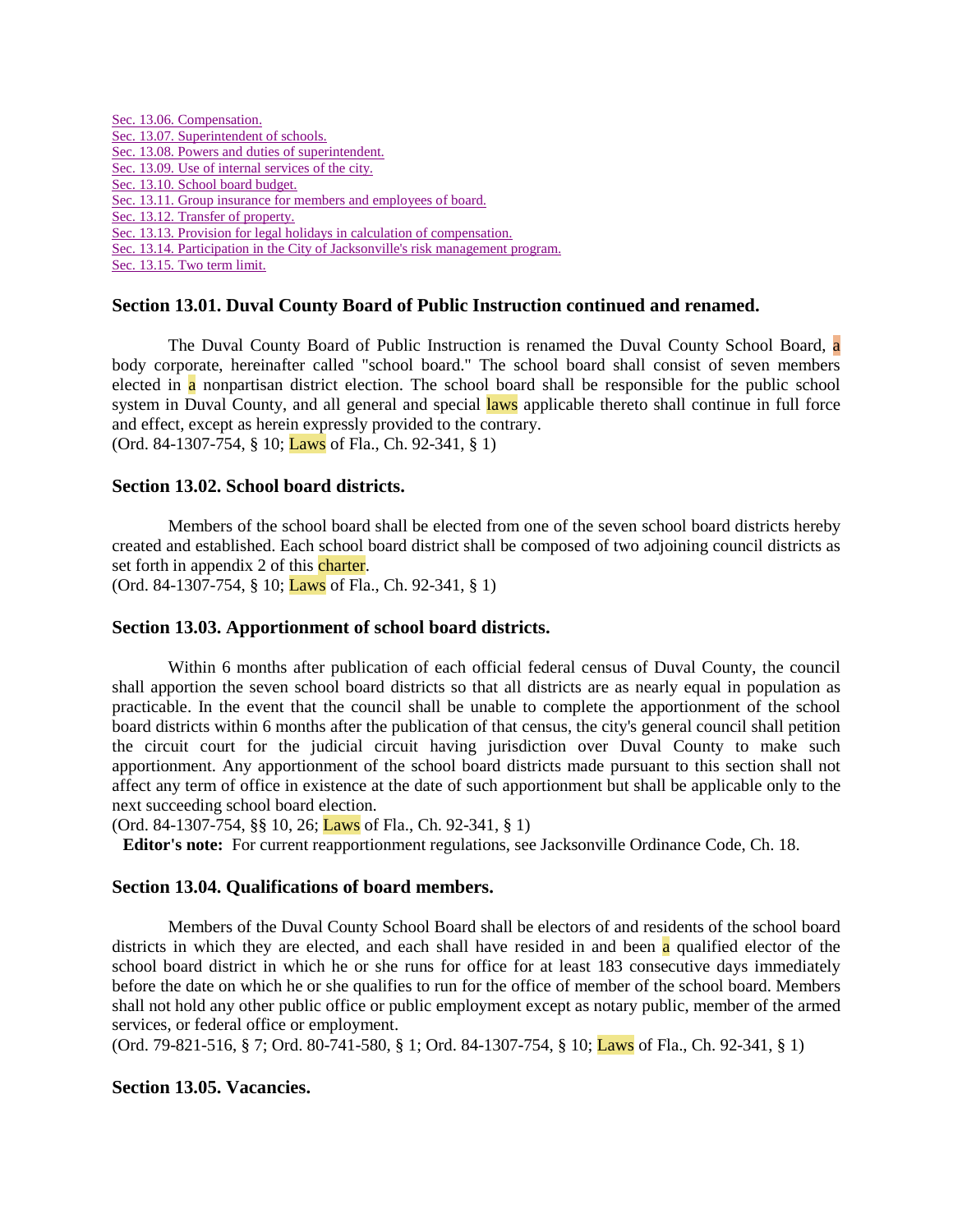A school board member shall forfeit his office if at any time during his term of office he lacks any qualification for the office prescribed by this charter. In the event that a vacancy in the school board occurs, the vacancy shall be filled for the remainder of the unexpired term by election of  $\alpha$  school board member at  $\alpha$  special election to be called pursuant to resolution of the city council and held on  $\alpha$  date no sooner than 1 month and no later than 6 months after the vacancy occurs. This special election shall, if possible, be held in conjunction with any other election scheduled to be held within the county. Any resignation by a school board member shall be submitted in writing to the supervisor of elections, with a copy to the secretary of the city council, shall specify the date on which it is effective, and shall be irrevocable. If any school board member submits  $\frac{1}{a}$  resignation which is effective at  $\frac{1}{a}$  date later than that on which it is submitted, the city council may, by resolution, call  $\alpha$  special election for the election of  $\alpha$ successor, this special election to be held on  $\alpha$  date not less than 1 month after the date the resignation is submitted nor more than 6 months prior to the date the resignation is effective; and such special election shall, if possible, be held in conjunction with any other election scheduled to be held within the county. In the event that this special election cannot be held within the 1 to 6-month period prior to the qualifying period for the next general statewide election at which such office would be filled for a full term, then no special election shall be held and the office shall remain vacant until filled at the next general statewide election for the full term. Should it be possible to hold the special election to fill a vacancy in the school board at the same time that another election is being held in the county, then this special election shall take place on the date of the first primary of the other election and if a runoff election is required, it shall be held on the date that the other election is held whether it be another special election, a general statewide election or a consolidated general government election. A vacancy in the school board shall not be temporarily filled in any manner and shall continue until filled in the manner provided in this section. (Laws of Fla., Ch. 72-572; Ord. 73-326-303; Ord. 84-1307-754, § 10; Laws of Fla., Ch. 85-430, § 1; Laws of Fla., Ch. 92-341, § 1)

#### **Section 13.06. Compensation.**

Members of the school board shall receive such salary as set by city council ordinance, but when any member in connection with his official duties travels outside Duval County, he may receive compensation for his expenses from county school funds as provided in s. 112.061, Florida Statutes. (Laws of Fla., Ch. 70-752; Ord. 84-1307-754, § 10; Laws of Fla., Ch. 92-341, § 1)

#### **Section 13.07. Superintendent of schools.**

The Duval County School Board shall designate a person with experience in school management and supervision as the superintendent of schools who shall be the chief administrative employee of the board. The superintendent of schools shall be considered an elected constitutional officer for purposes of section 8 of article II of the State Constitution.

(Laws of Fla., Ch. 77-582; Ord. 84-1307-754, § 10; Laws of Fla., Ch. 92-341, § 1)

#### **Section 13.08. Powers and duties of superintendent.**

The superintendent shall have the power and duties assigned to the Duval County Superintendent of Schools by general or special laws and such other powers and duties as are assigned by this charter or by the rules, regulations, and instruction of the school board. (Ord. 84-1307-754, § 10; Laws of Fla., Ch. 92-341, § 1)

#### **Section 13.09. Use of internal services of the city.**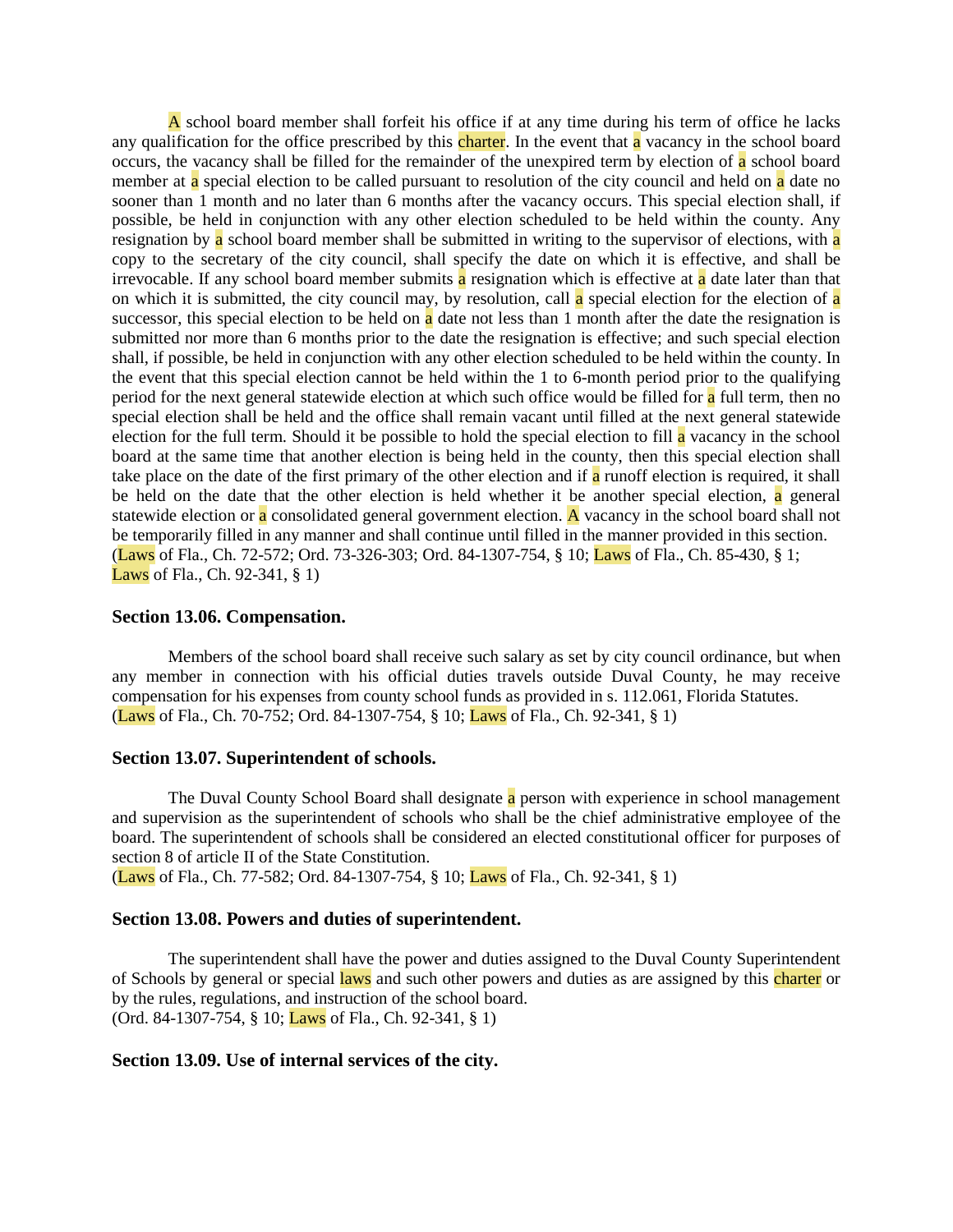Unless otherwise directed by the council, the Duval County School Board shall utilize the internal services of the city except that the Duval County School Board shall not be required to use the services of the city's Division of Procurement and Supply and the City's Division of Human Resources. (Laws of Fla., Ch. 70-745; Ord. 81-28-13, § 1; Ord. 84-1307-754, § 10; Laws of Fla., Ch. 92-341, § 1; Ord. 98-624-E, § 3)

#### **Section 13.10. School board budget.**

The Duval County School Board shall be exempt from the budgetary requirements of article 14. However, the Duval County School Board shall include in its budget sufficient funds to pay the City of Jacksonville for such central services of the city as the board shall be required to use and shall use, on a cost accounted basis.

(Laws of Fla., Ch. 73-508; Ord. 83-591-400, § 1; Ord. 84-1307-754, § 10; Laws of Fla., Ch. 92-341, § 1) **Editor's note:** See Jacksonville Ordinance Code, § 102.112 for the requirement that the council auditor conduct a performance audit.

#### **Section 13.11. Group insurance for members and employees of board.**

(a) The Duval County School Board is authorized to provide for life, accidental death and dismemberment, and hospital, medical, and surgical insurance for members and employees of said board and their families, with  $\alpha$  group insurance plan, and to that end to enter into agreements with insurance companies to provide such insurance.

(b) The Duval County School Board is authorized to pay out of district school funds the cost of all or any **part** of the premium for such group life, accidental death and dismemberment, and hospital, medical, and surgical insurance and to deduct from the compensation of such members or employees, who in writing make request for such insurance, the remaining balance of such costs, if any, and to pay the same directly to the insurance company issuing such group insurance.

(Laws of Fla., Ch. 77-543; Ord. 84-1307-754, § 10; Laws of Fla., Ch. 92-341, § 1)

## **Section 13.12. Transfer of property.**

Whenever the Duval County School Board, a body corporate, shall determine by formal resolution spread upon the minutes of a regular or special meeting of said body corporate that any real or personal property is unsuited for school purposes because of its size, location, and/or condition and is therefore surplus to the needs and uses of the school system of the consolidated City of Jacksonville, Florida, then in such event, the said Duval County School Board, a body corporate, is authorized to transfer the title to any such property to the consolidated City of Jacksonville, and/or any of its independent agencies, with or without consideration, provided that the said Duval County School Board determines that the such transfer would be in the best interest of the school system of the City of Jacksonville, Florida.

(Laws of Fla., Ch. 71-620; Ord. 84-1307-754, § 10; Laws of Fla., Ch. 92-341, § 1)

#### **Section 13.13. Provision for legal holidays in calculation of compensation.**

The Duval County School Board,  $\alpha$  body corporate, is authorized in its discretion to provide for the inclusion of legal holidays during the school year in the calculation of compensation to be paid to instructional personnel as if said holidays were to be compensated, all for the purpose of providing biweekly or monthly pay periods for said instructional personnel, with such payments being nearly equal as practicable. Including such legal holidays in calculating such periodic pay periods and treating such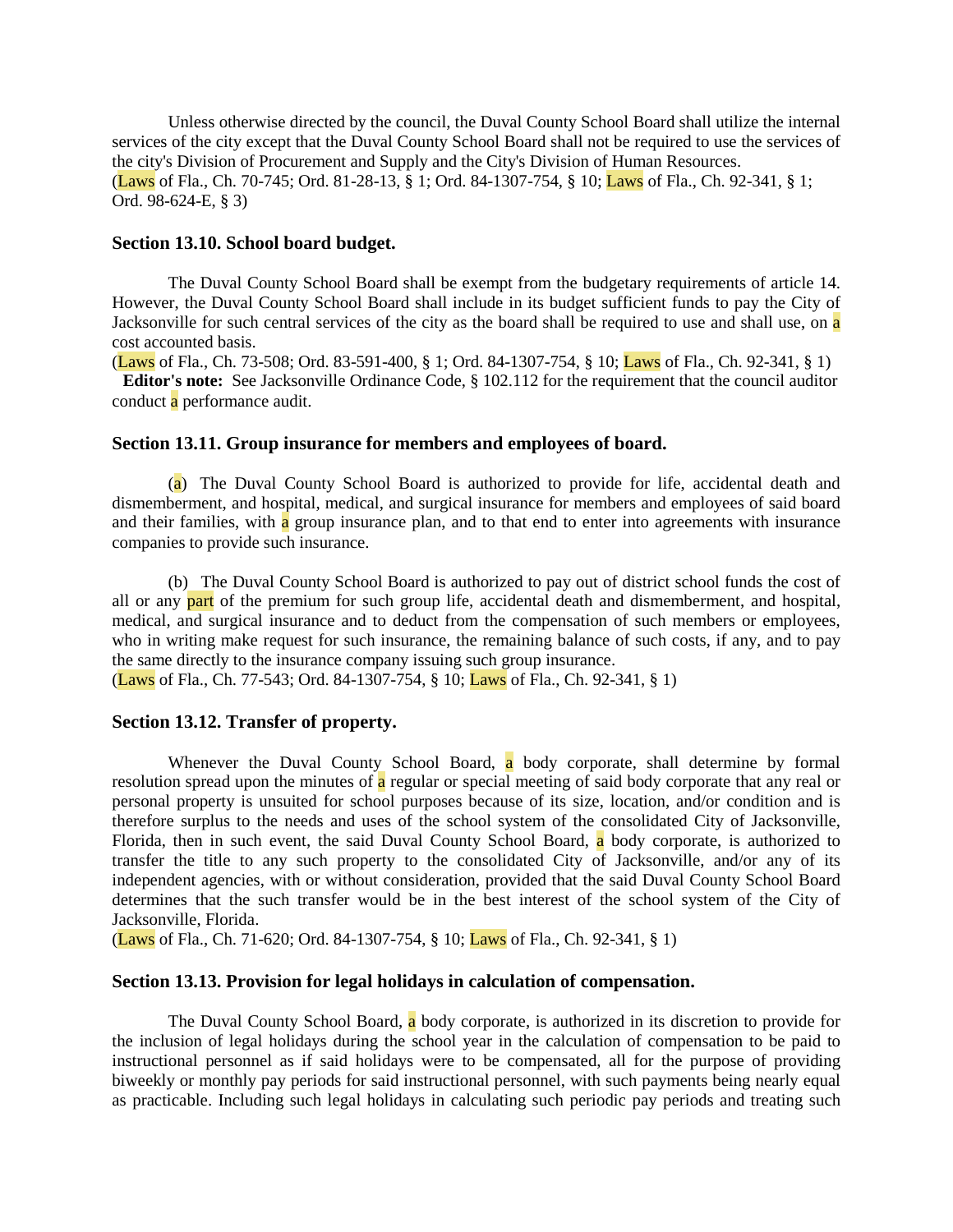legal holidays as if they were actually paid holidays shall not require the Duval County School Board to actually pay for such holidays. Inclusion of such legal holidays in calculating said periodic pay periods for instructional personnel shall not be deemed to be payment to any employee in advance of service being rendered.

(Laws of Fla., Ch. 71-619; Ord. 84-1307-754, § 10; Laws of Fla., Ch. 92-341, § 1)

## **Section 13.14. Participation in the City of Jacksonville's risk management program.**

Notwithstanding any general or special law to the contrary, the Duval County School Board is authorized, at its option, to participate, with the concurrence of the city council and in accordance with the provisions of chapter 128, Ordinance Code, in the risk management program operated and managed by the City of Jacksonville.

(Laws of Fla., Ch. 87-474, § 1; Laws of Fla., Ch. 92-341, § 1)

#### **Section 13.15. Two term limit.**

No person elected and qualified for two consecutive full terms as a Member of the Duval County School Board shall be eligible for election as a Member of the Duval County School Board for the next succeeding term. The two-term limitation shall apply to any full term which began in 1992 or thereafter. (Ord. 91-533-606, § 6 (Referendum of November 3, 1992))

## **ARTICLE 14. FINANCE AND TAXATION**

[Sec. 14.01. Proposed budgets of independent agencies.](http://library4.municode.com/mcc/DocView/12174/1/871/887?hilite=part;parts;a;charter;charters;laws;law;#0-0-0-10107#0-0-0-10107)

- [Sec. 14.02. Adoption of budgets.](http://library4.municode.com/mcc/DocView/12174/1/871/887?hilite=part;parts;a;charter;charters;laws;law;#0-0-0-10109#0-0-0-10109)
- [Sec. 14.03. Transfer of appropriations.](http://library4.municode.com/mcc/DocView/12174/1/871/887?hilite=part;parts;a;charter;charters;laws;law;#0-0-0-10111#0-0-0-10111)

[Sec. 14.04. Consolidated government's power to issue bonds.](http://library4.municode.com/mcc/DocView/12174/1/871/887?hilite=part;parts;a;charter;charters;laws;law;#0-0-0-10113#0-0-0-10113)

- [Sec. 14.05. Ad valorem bonds of independent agencies.](http://library4.municode.com/mcc/DocView/12174/1/871/887?hilite=part;parts;a;charter;charters;laws;law;#0-0-0-10115#0-0-0-10115)
- [Sec. 14.06. Definitions.](http://library4.municode.com/mcc/DocView/12174/1/871/887?hilite=part;parts;a;charter;charters;laws;law;#0-0-0-10117#0-0-0-10117)

[Sec. 14.07. Millage limitations.](http://library4.municode.com/mcc/DocView/12174/1/871/887?hilite=part;parts;a;charter;charters;laws;law;#0-0-0-10119#0-0-0-10119)

[Sec. 14.08. Increases and decreases in millage limitations.](http://library4.municode.com/mcc/DocView/12174/1/871/887?hilite=part;parts;a;charter;charters;laws;law;#0-0-0-10121#0-0-0-10121)

[Sec. 14.09. Limitation on ad valorem taxes.](http://library4.municode.com/mcc/DocView/12174/1/871/887?hilite=part;parts;a;charter;charters;laws;law;#0-0-0-10123#0-0-0-10123)

#### **Section 14.01. Proposed budgets of independent agencies.**

Each independent agency entitled to receive appropriations from the council shall also prepare and submit a proposed budget for its operations for its fiscal year to the council. (Ord. 84-1307-754, § 11; Laws of Fla., Ch. 92-341, § 1)

#### **Section 14.02. Adoption of budgets.**

After the conclusion of the public hearings, the council shall adopt and approve the budgets submitted to it, with such changes as the council may deem appropriate, subject to the following: The proposed consolidated government budget may be altered by the council on a line-by-line basis or on a total basis, as the council may elect. The council may increase or decrease the appropriation requested by any independent agency on  $\alpha$  line-by-line basis or on  $\alpha$  total basis. (Ord. 84-1307-754, § 11; Laws of Fla., Ch. 92-341, § 1)

#### **Section 14.03. Transfer of appropriations.**

The mayor may transfer any amount appropriated to any consolidated government division within such division but may not: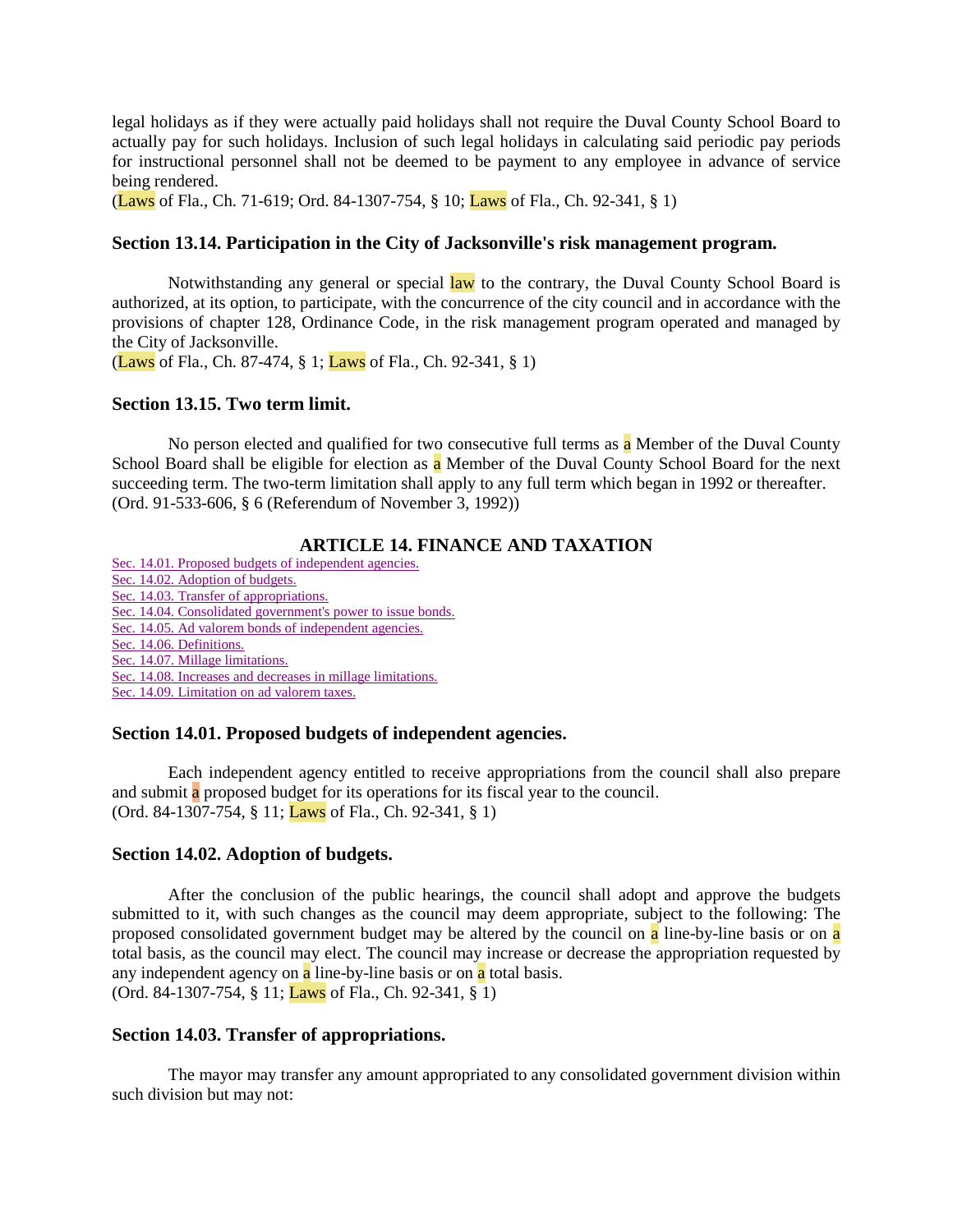(a) Transfer funds appropriated to any consolidated government division to any other division; or

(b) Transfer funds appropriated to any services district to any other services district. (Ord. 84-1307-754, § 11; Laws of Fla., Ch. 92-341, § 1)

## **Section 14.04. Consolidated government's power to issue bonds.**

The consolidated government may issue any bonds which:

- $(a)$  Cities are or may hereafter be authorized to issue under the Constitution or general laws of the State of Florida.
- (b) Counties are or may hereafter be authorized to issue under the Constitution or the general laws of the State of Florida.
- (c) Any of the former governments were authorized to issue immediately prior to the effective date of this *charter* [October 1, 1968].

(Ord. 84-1307-754, § 12; Laws of Fla., Ch. 92-341, § 1)

#### **Section 14.05. Ad valorem bonds of independent agencies.**

If any independent agency desires to issue ad valorem bonds which will be obligations of the consolidated government, such independent agency shall request the council to authorize the issuance of such bonds. If the issuance of such bonds is authorized by the council and approved in  $\alpha$  bond election as hereinabove provided, the consolidated government shall thereafter issue each ad valorem bond on behalf of such independent agency, and the council shall thereafter levy annual taxes sufficient to meet the debt service requirement of such bonds. Taxes so levied by the council to meet the debt service requirements of bonds of independent agencies shall be paid to the independent agencies for application to such debt service promptly on the collection of such taxes.

(Ord. 84-1307-754, § 12; Laws of Fla., Ch. 92-341, § 1)

## **Section 14.06. Definitions.**

For the purpose of this article, the word "bonds" shall mean ad valorem bonds, revenue bonds, certificates of indebtedness, special assessment bonds and certificates, and other evidences of indebtedness. The words "revenue bonds" shall mean bonds payable solely from the revenues derived from sources of revenue other than ad valorem taxes on real and personal property. The words "ad valorem bonds" means bonds and the interest thereon which are payable from the proceeds of ad valorem taxes levied on real and personal property situated in Duval County or any part thereof. (Ord. 84-1307-754, § 12; Laws of Fla., Ch. 92-341, § 1)

#### **Section 14.07. Millage limitations.**

(a) The council is authorized to levy taxes upon all of the real and personal property assessed for taxes, annually, for the payment of debt service requirements of ad valorem bonds as authorized and required by law, and for all other debt service requirements of ad valorem bonds as purposes of the consolidated government:

> (1) Within the entire general services district, at such millage rate as is authorized by the Constitution and general law for counties to levy.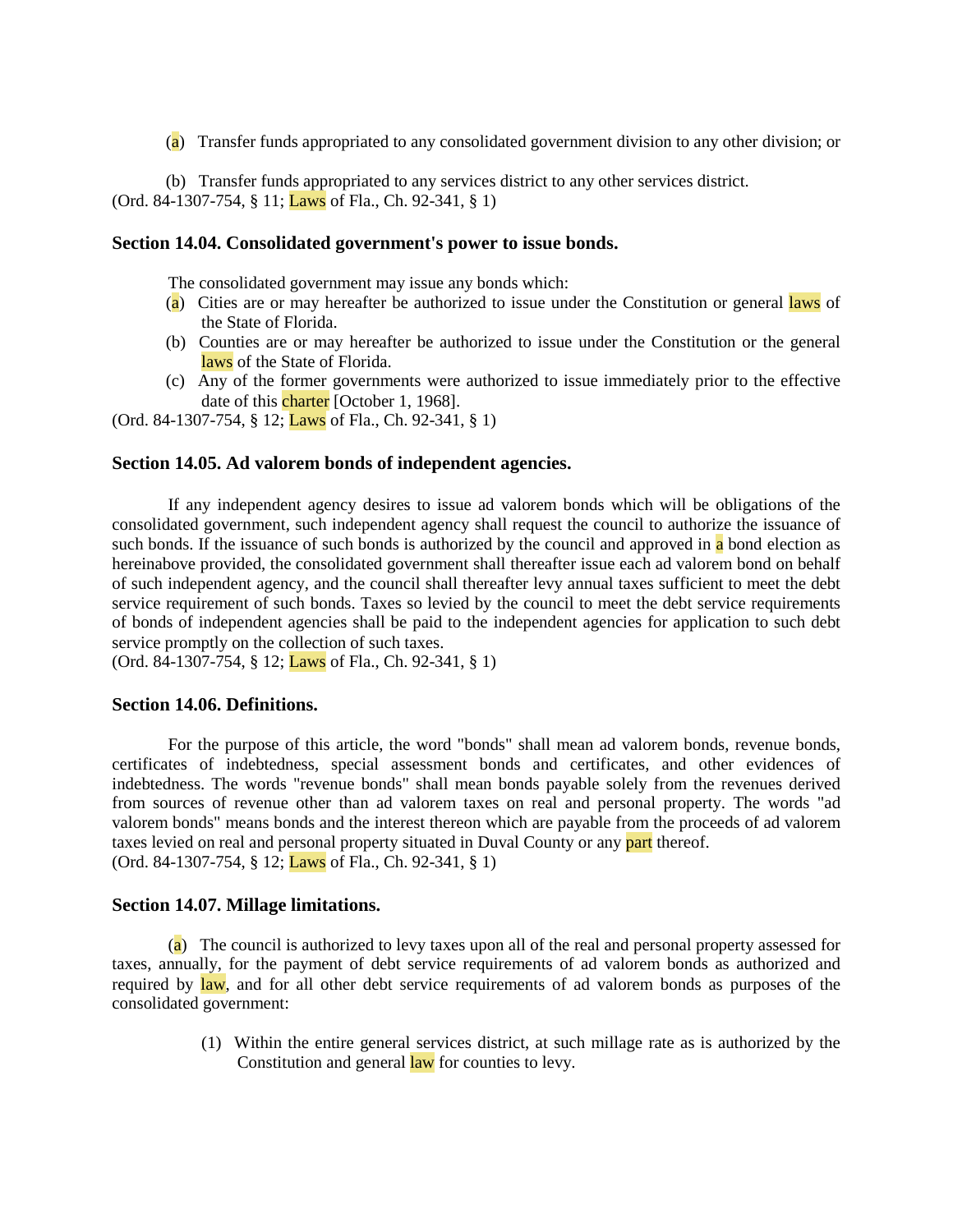(2) Within that part of the general services district not included within the second, third, fourth, and fifth urban services districts, at such millage rate as is authorized by the Constitution and general law for municipalities to levy.

(b) The second, third, fourth, and fifth urban services districts are each authorized to levy taxes upon all of the real and personal property within their respective districts assessed for taxes, annually, for the payment of debt service requirements of ad valorem bonds as authorized and required by law, and for all other purposes of the governments of each of said urban services districts, at such millage rate as is authorized by the Constitution and general law for municipalities to levy. (Laws of Fla., Ch. 78-536, § 14; Ord. 84-1307-754, § 21; Laws of Fla., Ch. 92-341, § 1)

# **Section 14.08. Increases and decreases in millage limitations.**

No increase shall be allowed in any of the millage limitations provided in section 14.07 unless first approved by a majority vote of those qualified electors voting in a special referendum in the district to be affected by any such proposed increase in such millage limitations. No such increase shall be effective for  $a$  period longer than 2 years. On the written petition or petitions of qualified electors representing not less than 20 percent in number of such electors voting in the last such special referendum in the general services district or 20 percent of such electors voting in the last such special referendum in an urban services district, a special referendum shall be held to consider  $\alpha$  reduction in any millage limitation which has been previously increased under the provisions of this section. Not more than one such special referendum shall be held in any calendar year.

(Laws of Fla., Ch. 71-695; Ord. 84-1307-754, § 21; Laws of Fla., Ch. 92-341, § 1)

#### **Section 14.09. Limitation on ad valorem taxes.**

The Council shall not adopt any millage rate which would result in more than  $\alpha$  three (3) percent increase in total ad valorem taxes levied on the preliminary taxable value (adjusted to exclude ad valorem taxes generated from new construction added in the current year) over the previous year's ad valorem tax levy. The Council shall not fail to reduce the millage rate should such action be necessary to ensure that this limitation on the ad valorem tax levy takes affect.

(Ord. 92-1073-753, § 1 (Referendum of November 3, 1992))

## **ARTICLE 15. REMOVAL OF OFFICERS**

[Sec. 15.01. Recall by voters.](http://library4.municode.com/mcc/DocView/12174/1/871/888#0-0-0-10125#0-0-0-10125) [Sec. 15.02. General and special elections.](http://library4.municode.com/mcc/DocView/12174/1/871/888#0-0-0-10127#0-0-0-10127)

#### **Section 15.01. Recall by voters.**

Any officer elected in any consolidated government or school board election may be removed from office in the following manner:

- (a) A petition demanding an election of a successor of the elected official sought to be removed shall be filled with the supervisor of elections.
- (b) In the petition for recall of a person elected in the city at large, there shall be included the signatures of qualified voters equal to 10 percent of the number of voters registered in that district at the time of the election of the person sought to be removed.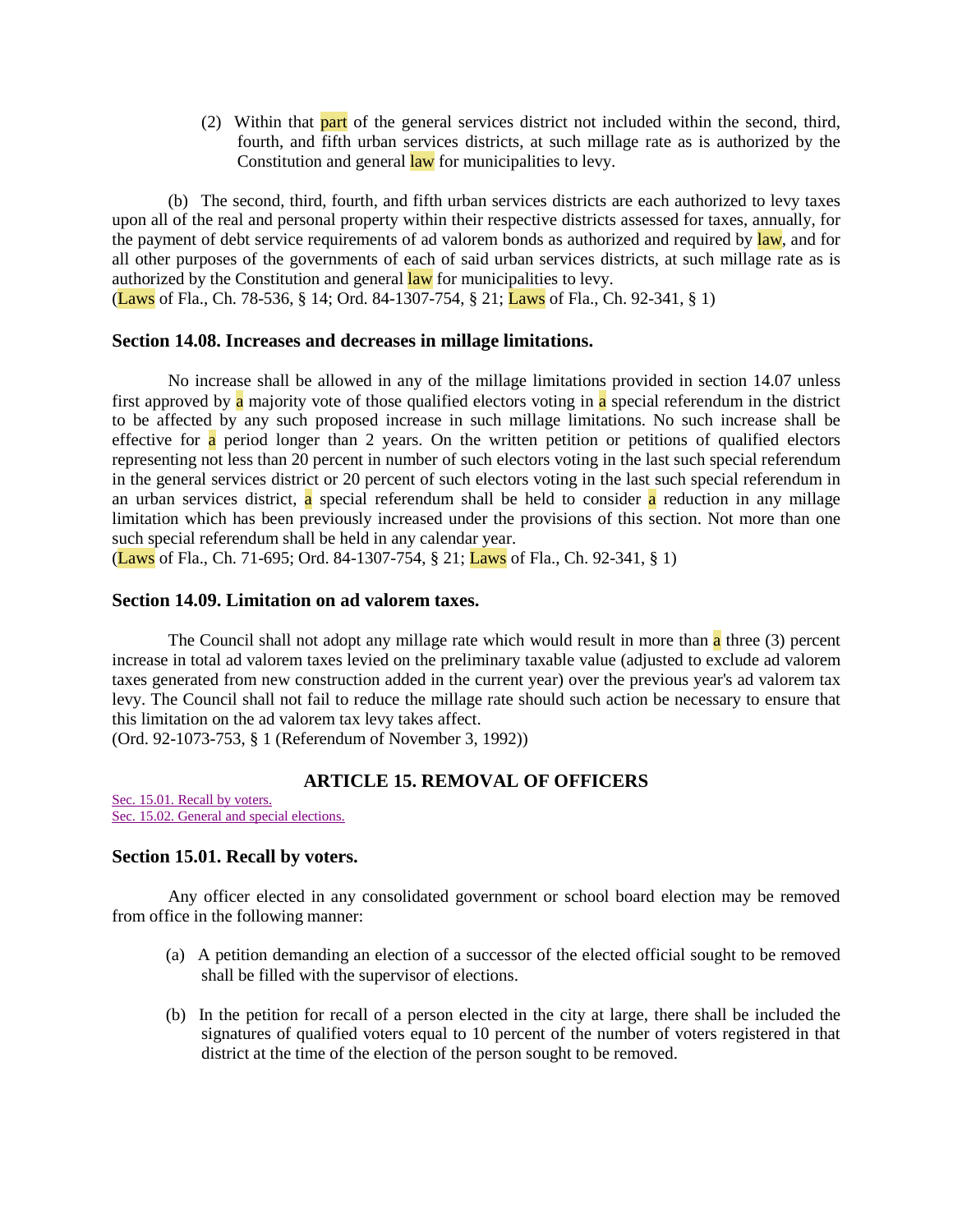(c) In the petition for recall of a person elected in a district election, there shall be included the signatures of voters qualified to vote in that district equal to 10 percent of the number of voters registered in that district at the time of the election of the person sought to be removed.

The petition shall contain a general statement of the grounds for which the removal is sought. Copies of petitions may be executed, but one of the signers of each copy shall affirm under oath before an officer competent to administer oaths that he believes that each signature to the copy is the genuine signature of the person whose name it purports to be. Within 15 normal working days from the date of filing such petition, the supervisor of elections shall examine the petition and ascertain whether the petition is signed by the required number of persons and whether such persons are qualified voters as shown by the registration books. He shall attach to the petition his certificate showing the result of such examination. If the supervisor of elections determines that the petition is insufficient, it may be amended within 15 days from the date of said certificate. The supervisor of elections shall, within 15 days after such amendment, make like examination of the amended petition. If he again determines that the petition is insufficient, it shall be returned to the person filing the same, without prejudice, however, to the filing of a new petition to the same effect. If the supervisor of elections shall determine that any petition is duly executed and in proper form, he shall at once order and fix a date for holding a recall election not less than 30 days or more than 60 days from the date on which he determines the petition to be sufficient. The supervisor of elections shall make or cause to be made publication of notice of such recall election. A majority of the votes cast in such election shall be required to remove the officer. Upon such removal, a vacancy shall exist in the office.

(Laws of Fla., Ch. 69-1173; Laws of Fla., Ch. 72-572; Ord. 84-1307-754, § 13; Laws of Fla., Ch. 92-341, § 1)

## **Section 15.02. General and special elections.**

(a) The city shall conduct elections for the offices of Council Member, Mayor, Sheriff, Tax Collector, Property Appraiser, Supervisor of Elections and Civil Service Board Member pursuant to the procedures set forth herein. Elections shall be by majority vote.

(b) The names of all persons who qualify as candidates for election to an office referred to in subsection (a) shall be placed on the general election ballot. If one candidate in such election receives a majority of the votes for an office, that candidate shall be elected. If no candidate in such election receives a majority of the votes for an office, the names of the two (2) candidates receiving the highest number of votes for such office shall be placed on a run off election ballot. The Council by ordinance shall provide for procedures in the event of a tie. The party affiliation, if any, of each candidate shall be noted on the election ballot for each election. Special elections shall follow the procedures set forth in this section. (Ord. 91-178-146, § 1 (Referendum of November 3, 1992))

# **ARTICLE 16. RETIREMENT AND PENSION BENEFITS**

[Sec. 16.01. Retirement and pension system authorized.](http://library4.municode.com/mcc/DocView/12174/1/871/889?hilite=part;parts;a;charter;charters;laws;law;#0-0-0-10129#0-0-0-10129)

[Sec. 16.02. Existing plans continued.](http://library4.municode.com/mcc/DocView/12174/1/871/889?hilite=part;parts;a;charter;charters;laws;law;#0-0-0-10131#0-0-0-10131)

[Sec. 16.03. Amendment of prior plans in certain respects.](http://library4.municode.com/mcc/DocView/12174/1/871/889?hilite=part;parts;a;charter;charters;laws;law;#0-0-0-10133#0-0-0-10133)

[Sec. 16.04. Election of membership by certain employees](http://library4.municode.com/mcc/DocView/12174/1/871/889?hilite=part;parts;a;charter;charters;laws;law;#0-0-0-10135#0-0-0-10135) and membership of handicapped employees.

[Sec. 16.05. Police and correctional officers; special provisions](http://library4.municode.com/mcc/DocView/12174/1/871/889?hilite=part;parts;a;charter;charters;laws;law;#0-0-0-10137#0-0-0-10137) relative to disability.

[Sec. 16.06. Funding and enhanced pension benefits for correctional officers.](http://library4.municode.com/mcc/DocView/12174/1/871/889?hilite=part;parts;a;charter;charters;laws;law;#0-0-0-10139#0-0-0-10139)

#### **Section 16.01. Retirement and pension system authorized.**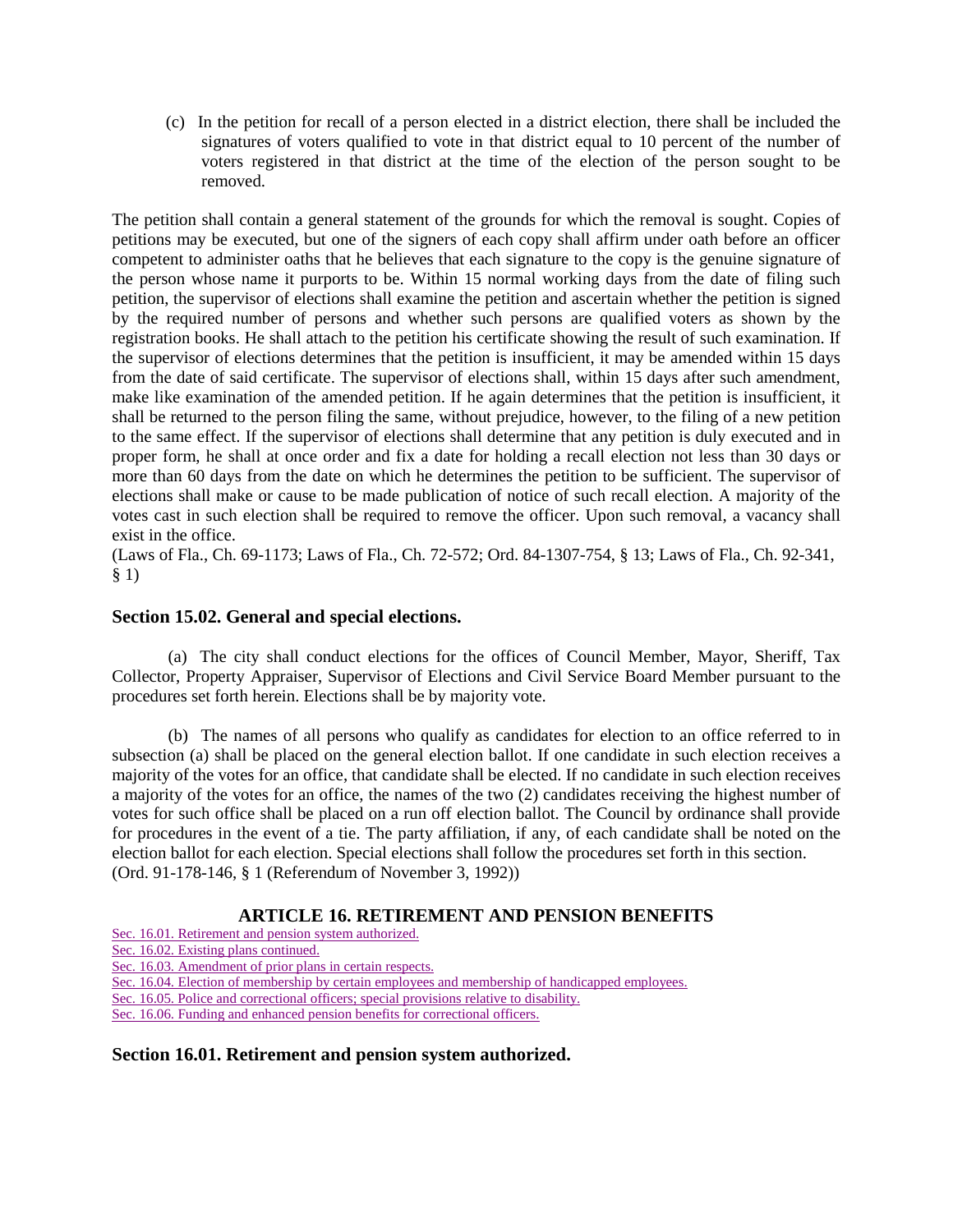All officers and employees of the consolidated government employed after the effective date of this charter shall be members of the 1937 police and fire department pension fund of the City of Jacksonville, under the provisions of chapter 18615, Acts of 1937, as amended, or the 1937 pension fund for employees of the City of Jacksonville, under the provisions of chapter 18610, Acts of 1937, as amended, and such system shall be the retirement and pension system for the consolidated government. The council shall have the authority to amend said retirement and pension system to provide  $\alpha$  separate classification or classifications, including provisions relating to eligibility, contributions, required services, retirement age and benefits thereunder, for officers and employees becoming members of said retirement and pension system after the effective date of this charter. Nothing in this section shall impair or diminish the rights and privileges, including rights and privileges of social security coverage, to which employees of former governments may be entitled under retirement and pension plans of or under former governments on the effective date of this charter.

(Laws of Fla., Ch. 69-1172; Ord. 84-1307-754, § 14; Laws of Fla., Ch. 92-341, § 1)

#### **Section 16.02. Existing plans continued.**

Retirement and pension plans of former governments existing immediately prior to the effective date of this charter shall continue as retirement and pension systems of the consolidated government and all benefits and rights under such plans shall continue unimpaired for the same duration provided in such plans and shall constitute an obligation and liability of the consolidated government. The council may increase rights and benefits under any retirement or pension plan of  $\alpha$  former government but may not decrease such rights and benefits. All officers and employees of former governments entitled to benefits under any such plan shall continue to be entitled to such benefits, and for the purpose of all such plans service with the consolidated government shall constitute service under the plans. An officer or employee entitled to benefits under a retirement or pension plan of a former government may elect instead to be covered by the system authorized by section 16.01 but may not be required to make such election. Officers and employees of former governments not covered by existing pension plans on the effective date of this charter who becomes employees of the consolidated government shall not be eligible to enter the plans of the former government but may be eligible for participation in the system authorized by section 16.01, to the extent qualified by the appropriate pension advisory committee. (Ord. 84-1307-754, § 14; Laws of Fla., Ch. 92-341, § 1)

## **Section 16.03. Amendment of prior plans in certain respects.**

The council shall have the power to amend any plans of former governments and to establish which officers of the consolidated government are responsible for the administration of the plans and the handling and investment of funds under such plans. The council shall also have the discretionary power to determine that interrupted service of any officer or employee of former governments shall be treated as continuous service for the purpose of any retirement or pension plan of a former government. (Ord. 84-1307-754, § 14; Laws of Fla., Ch. 92-341, § 1)

## **Section 16.04. Election of membership by certain employees and membership of handicapped employees.**

Notwithstanding the provisions of section 16.01:

(a) Any employee of the City of Jacksonville who is not in the civil service system of the city nor any elected or appointed officer of the city shall be required to become a member of the retirement and pension system of the City of Jacksonville, but any noncivil service employee or elected or appointed officer may elect to become  $\alpha$  member of the retirement and pension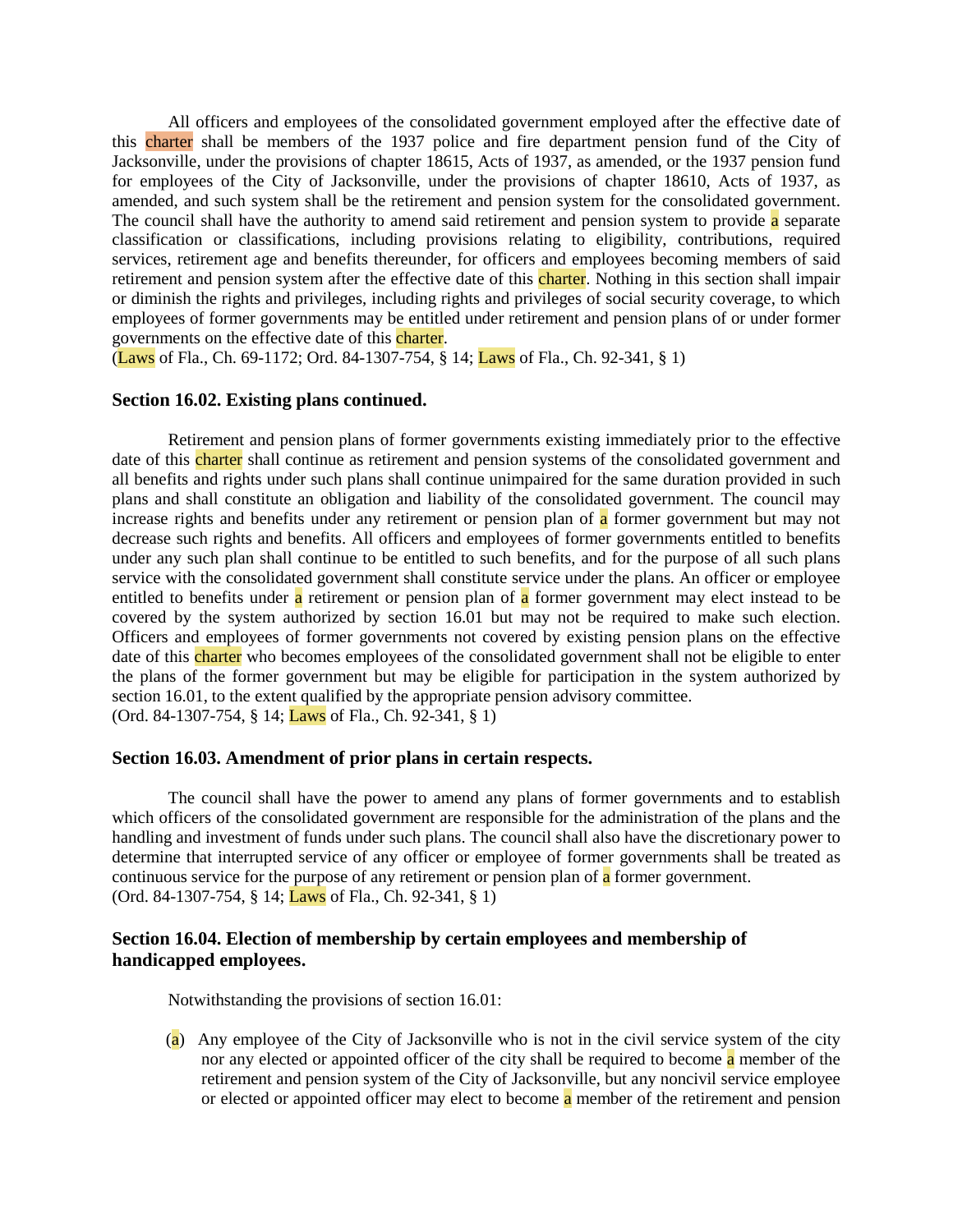system of the City of Jacksonville by filing a written notice of election with the trustees of the pension funds of the city retirement and pension system. Upon the filing of the notice of election, the membership of the officer or employee in any other public pension fund of which he may be  $\alpha$  member shall terminate.

- (b) Any person employed by the City of Jacksonville in the health and welfare department on or after October 1, 1968, who was or shall be a member of the State and County Officers and Employees Retirement System provided for in chapter 122, Florida Statutes, at the time of such employment, shall not be required to become  $\alpha$  member of the retirement and pension system of the City of Jacksonville, but may elect to discontinue membership in the State and County Officers and Employees Retirement System and to become a member of the retirement system and pension system of the City of Jacksonville by filing a written notice of election with the trustees of the pension funds of the retirement and pension systems concerned.
- (c) Excluding those employed in fire  $\&$  rescue and law enforcement, any person previously employed by the Jacksonville Port Authority and employed by the Jacksonville Seaport Authority or Jacksonville Airport Authority on October 1, 2001, who was a member of the State and County Officers and Employees Retirement System provided for in Chapter 122, Florida Statutes, at the time of such employment, shall not be required to become  $\alpha$  member of the general employees retirement and pension system of the City of Jacksonville, but, on a one-time basis, may elect to discontinue membership in the State and County Officers and Employees Retirement System and to become  $\alpha$  member of the general employees retirement system and pension system of the City of Jacksonville by filing (no later than November 1,  $2001$ ) a written notice of such election with the trustees of said pension fund. Likewise, any person employed by the Jacksonville Seaport Authority or Jacksonville Airport Authority (and not previously employed, as of September30, 2001, by the Jacksonville Port Authority) on or after October 1, 2001, who otherwise meets eligibility requirements, shall be required to become a member of the retirement and pension system of the City of Jacksonville, subject to the limitations contained in the next sentence. Provided, however, any person who became employed by either the Jacksonville Seaport Authority or the Jacksonville Airport Authority on or after April 1, 2002, or who hereafter becomes so employed, shall be ineligible to become a member of the 1937 General Employees Pension Plan, and instead must join the Florida Retirement System; and provided further, anything above in this subsection to the contrary notwithstanding, that any person who became employed by either the Seaport Authority or the Airport Authority between October 1, 2001 and March 31, 2002 and joined the fund as required under Ordinance 2001-838-E, shall have a one-time option, as described further in Section 120.105(e) of the Jacksonville Municipal Code, to elect within a 60-day period to cease being a member of the fund and to join the FRS. Credited service under the general employees retirement and pension system of the City of Jacksonville shall commence for all Jacksonville Seaport Authority or Jacksonville Airport Authority employees on October 1, 2001 or their date of employment (whichever is later), for those employees who elected to join that plan prior to November 1, 2001 or who became employed prior to April 1, 2002, and no employment service prior to October1, 2001 with the Jacksonville Port Authority may be credited or otherwise eligible for service purchase under the general employees retirement and pension system of the City of Jacksonville.
- (d) Any member of  $\alpha$  retirement and pension system of the City of  $\alpha$  former government who subsequent to being made **a** member of said system is employed to fill **a** position which is not in the civil service system of the City may elect in writing to terminate his membership in said retirement and pension system to be effective no earlier than the date such written election is filed with the trustees of said retirement and pension system and thereupon being entitled to receive the applicable refund, if any. However, any employee electing to withdraw from said retirement or pension system shall not be granted any credit for prior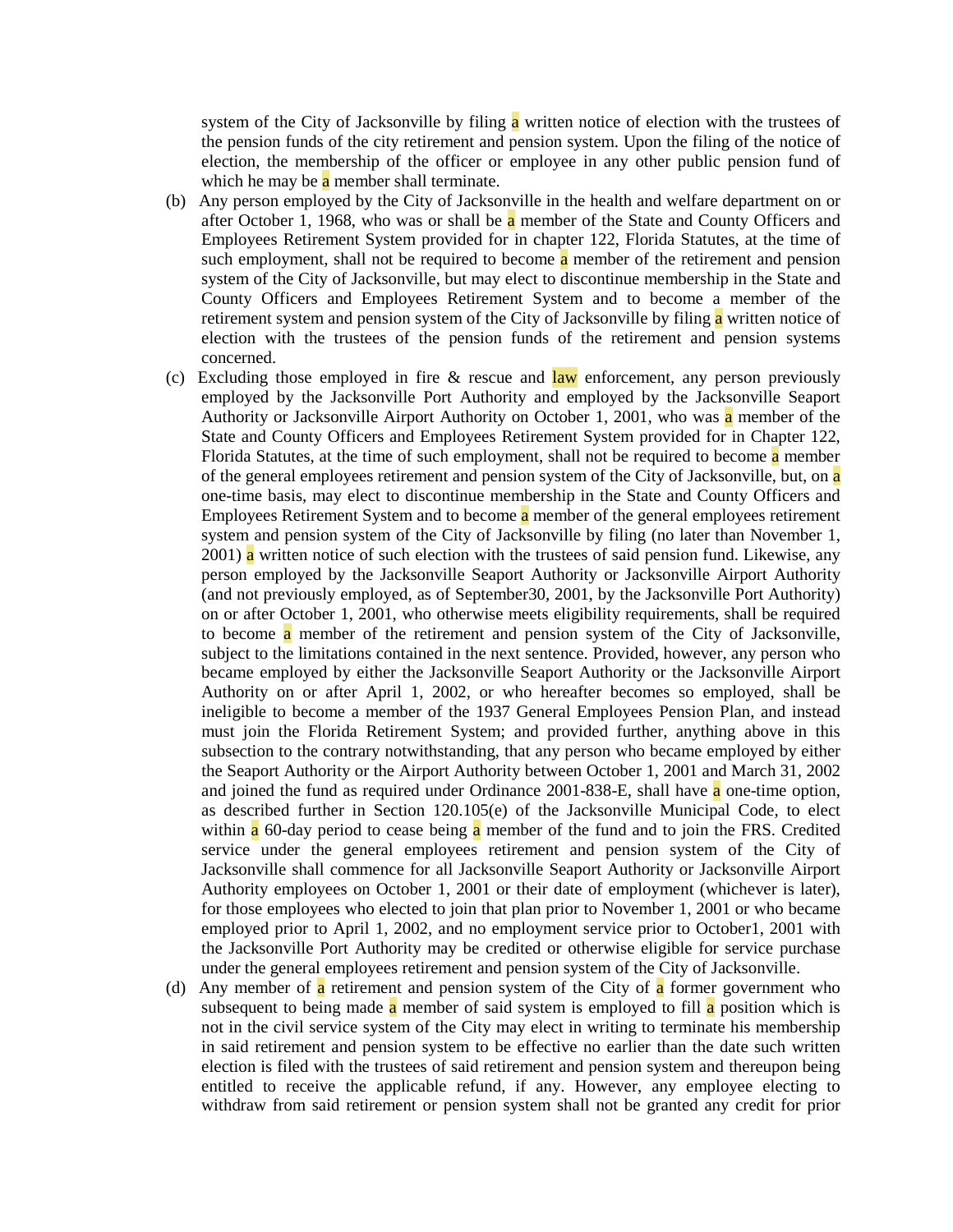periods of service for the purpose of pension benefits in the system from which he has withdrawn his membership.

- (e) A handicapped person shall be eligible to participate in any retirement and pension plans described in this article. However, said handicapped person, who shall be defined as having any disability, infirmity, malformation, or disfigurement which is caused by bodily injury, birth defect, or illness, including epilepsy, shall be examined by a panel of two or more medical physicians, who are specialists in the handicapped applicant's particular disability. The examination shall be conducted through the Division of Vocational Rehabilitation of the Department of Health and Rehabilitative Services and paid for by same. The panel shall determine the applicant's ability to perform the duties required pertaining to the applied position for  $\alpha$  period of time not less than that required to obtain minimum time service benefits with the City of Jacksonville. The handicapped applicant shall be considered on the same basis as any other applicant without discrimination or prejudice. If the handicapped applicant, in the opinion of the medical panel aforementioned, could not logically be expected to carry out the requirements of the applied for position for  $\alpha$  period of time not less than that required to obtain minimum time service benefits, he may be employed under the old age and survivors insurance provisions, and shall not be required to be a member of said retirement and pension system of the City of Jacksonville.
- (f) No handicapped applicant shall be entitled to benefits under the retirement and pension system due to a disability arising out of the handicapped applicant's existing condition either directly or indirectly, which condition existed at the time the handicapped applicant became a member of the retirement and pension system. However, any contributions paid by the handicapped employee into the retirement and pension fund shall be refunded to said employee if the employee becomes disabled.
- (g) Any employee of the City of Jacksonville on or before June 30, 2004, who is a member of the general employees retirement and pension system of the City of Jacksonville and becomes employed by the First Coast Metropolitan Planning Organization on or before July 1, 2004, may elect to remain a member of the general employees retirement and pension system of the City of Jacksonville by filing a written notice of election with the trustees of the general employees retirement and pension system of the City of Jacksonville not later than July 1, 2004. The First Coast Metropolitan Planning Organization shall make all appropriate employer contributions.

(Laws of Fla., Ch. 69-117; Laws of Fla., Ch. 73-510; Laws of Fla., Ch. 74-514; Ord. 84-1307-754, § 14; Laws of Fla., Ch. 92-341, § 1; Ord. 2001-838-E, § 2; Ord. 2002-971-E, § 2; Laws of Fla., Ch. 2004-429, § 1)

#### **Section 16.05. Police and correctional officers; special provisions relative to disability.**

(1) Any condition or impairment of health of any police or correctional officer caused by heart disease or hypertension resulting in total or partial disability or death shall be presumed to have been accidental and to have been suffered in the line of duty unless the contrary be shown by competent evidence. However, any such police or correctional officer shall have successfully passed a physical examination upon entering into any such service as a police or correctional officer, which examination failed to reveal any evidence of any such condition. Such presumption shall not apply to benefits payable under or granted in  $\alpha$  policy of life insurance or disability insurance, unless the insurer and insured have negotiated for such additional benefits to be included in the policy contract.

(2) This section shall be construed to authorize the City of Jacksonville to negotiate policy contracts for life and disability insurance to include accidental death benefits or double indemnity coverage which shall include the presumption that any condition or impairment of health of any police or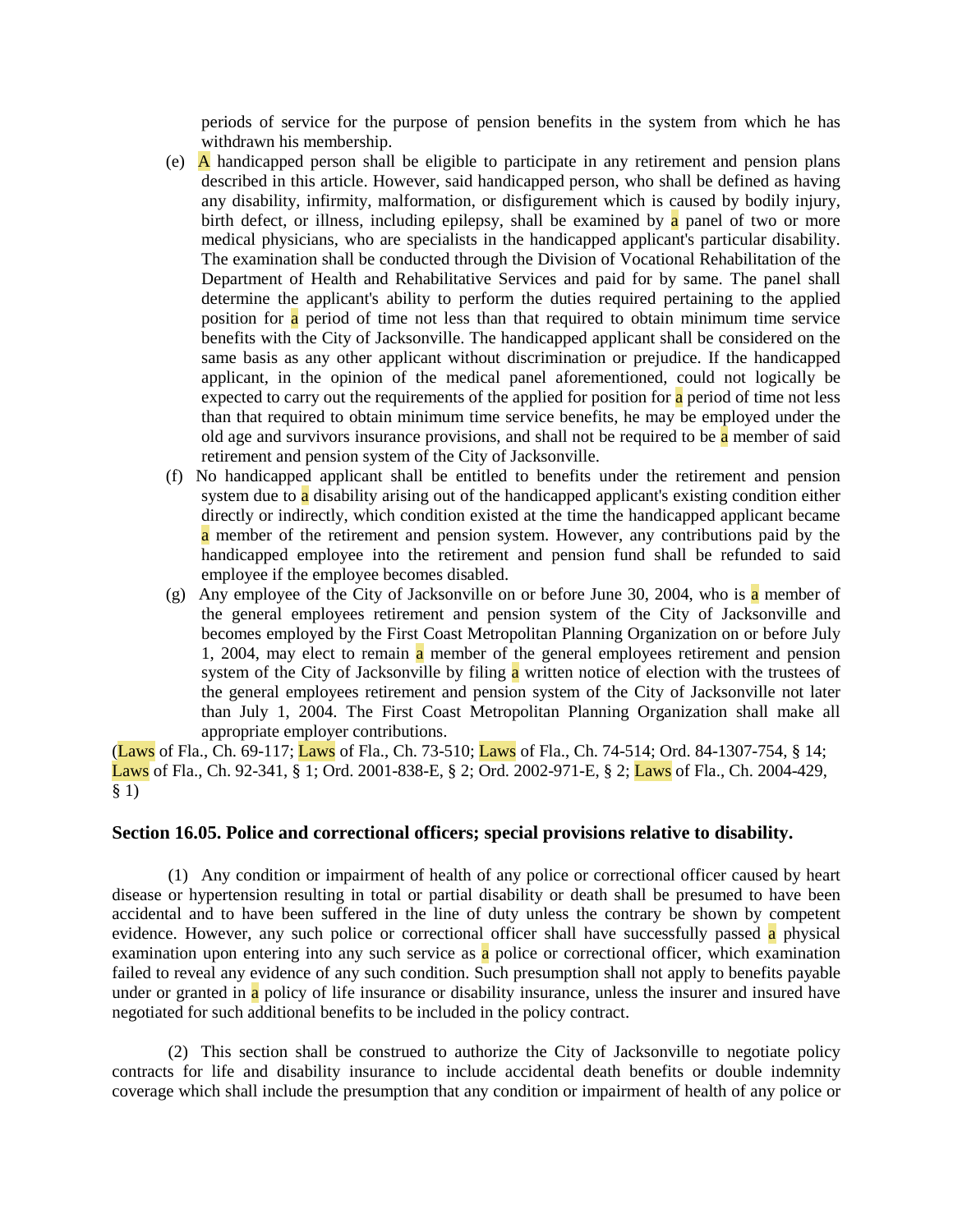correctional officer caused by heart disease or hypertension resulting in total or partial disability or death was accidental and suffered in the line of duty, unless the contrary be shown by competent evidence.

(3) The Legislature finds that a proper and legitimate state purpose is served when employees and retirees of the state and its political subdivisions, and the dependents, survivors, and beneficiaries of such employees and retirees, are extended the basic protections afforded by governmental retirement systems which provide fair and adequate benefits and which are managed, administered, and funded in an actuarially sound manner as required by s. 14, Art. X of the State Constitution and part VII of chapter 112 of the Florida Statutes. Therefore, the Legislature hereby determines and declares that the provisions of this act fulfill an important state interest.

(4) To fund the provisions of this act, the Board of Trustees of the Police Officer and Firefighter Pension Fund is directed to obtain an actuarial impact statement and file it with the City Council. Upon receipt of this impact statement, the council shall determine any change in contributions which will be required to fund this additional benefit, effective January 1, 1993. Any increased cost required to fund any additional pension benefit or any benefit arising from a worker's compensation claim relating to the presumption created in subsection (1) shall be paid solely from contributions of the affected police and correctional officers. Said increases shall be in addition to all other changes to such contribution rates which may be enacted into  $\frac{law}{law}$  to take effect on said date.

(Laws of Fla., Ch. 92-341,  $\S 1$ ; Laws of Fla., Ch. 93-356,  $\S 1$ )

#### **Section 16.06. Funding and enhanced pension benefits for correctional officers.**

(1) There is hereby created within the 1937 General Employees Pension Fund of the City of Jacksonville a separate Correctional Officers Pension Fund for all correctional officers employed by the City of Jacksonville on the effective date of this act and for those to be hired in the future. All assets and accrued benefits, employee contributions, and employer contributions, including interest, for all affected correctional officers in the 1937 Pension Fund for the Employees of the City of Jacksonville shall be transferred to the Correctional Officers Pension Fund, which shall be administered separately by the Board of Pension Trustees administering the 1937 General Employees Pension Fund, except that a separate three-member Correctional Officers Advisory Committee shall be established to perform the same functions for this fund as are performed by the General Employees Pension Advisory Committee. The chair of the Correctional Officers Advisory Committee shall serve on the Board of Pension Trustees for all matters directly related to the Correctional Officers Pension Fund in lieu of the chair of the General Employees Advisory Committee. The City Council of the City of Jacksonville shall be responsible for implementing this act and for establishing benefits for participants in the Correctional Officers Pension Fund. The benefits for current participants and future retirees of the Correctional Officers Pension Fund shall be identical to those presently provided to participants and retirees in the 1937 General Employees Pension Fund, subject to those improvements deemed necessary by the city council to address inadequacies in current benefits and funding.

(2) In support of remediating the cost of housing, boarding, and caring for detainees held in the City of Jacksonville's pretrial and posttrial detention facilities by providing separate and additional funds for the enhancement of pension benefits of the correctional officers of the City of Jacksonville, Office of the Sheriff, each person who is arrested and booked into  $\alpha$  consolidated City of Jacksonville corrections facility shall pay an administrative surcharge of \$20, which sum shall be deposited into the City of Jacksonville's Correctional Officers Pension Fund. Such surcharge funds shall be accounted for separately and used only to supplement the pension benefits for those members who are classified as correctional officers of the City of Jacksonville, Office of the Sheriff, and are members of said fund. The city shall provide procedures for refunds or waivers of the administrative surcharge for those detainees: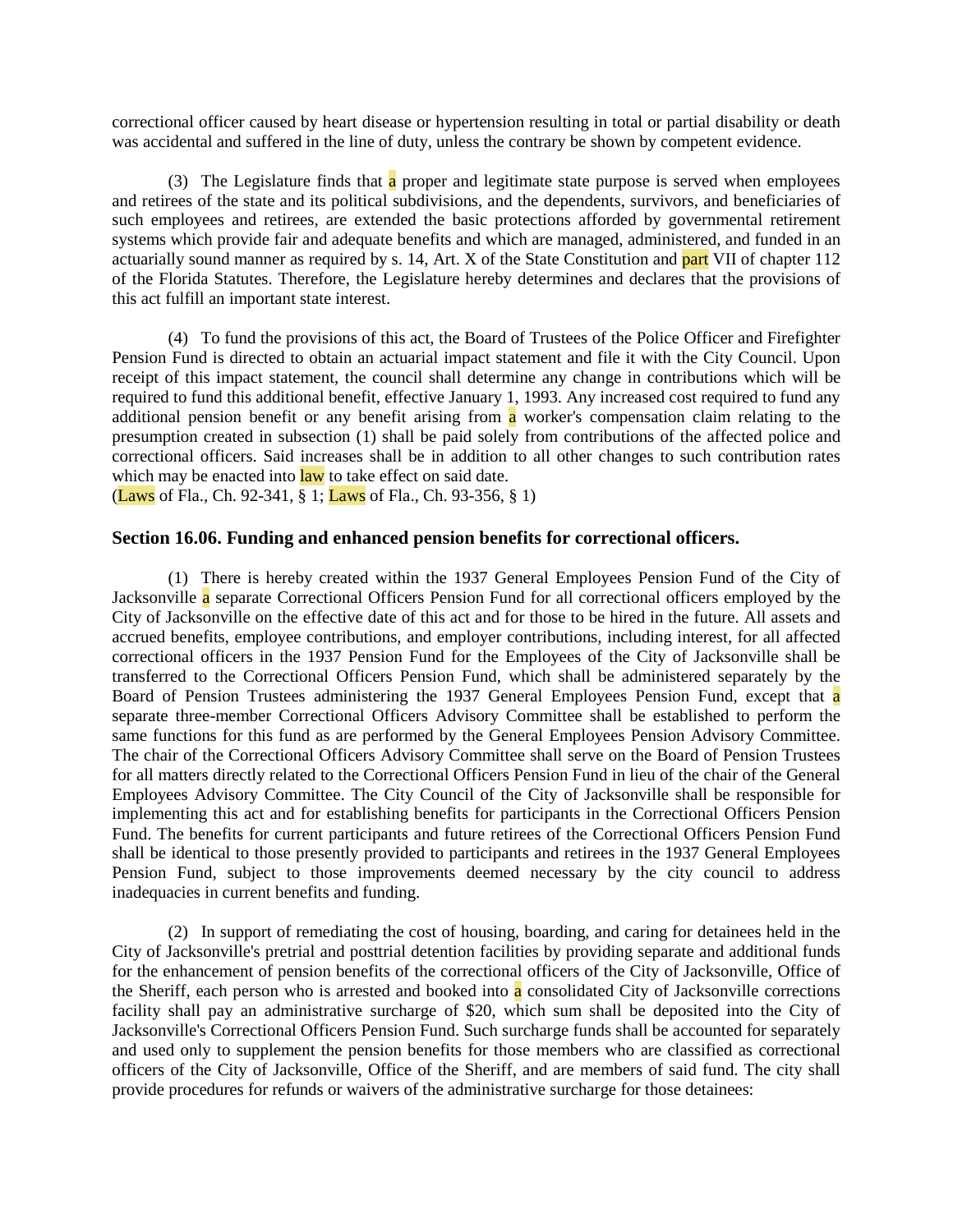- $(a)$  Against whom charges are dropped or not pursued;
- (b) Who are acquitted of the charges;
- (c) Who are unable to pay due to indigency; or
- (d) Who demonstrate  $\alpha$  legal basis for relief from such payment.

No detainee shall be subject to continued detention, be denied access to judicial process or legal counsel, or be subject to penalty solely because of nonpayment of the administrative surcharge. (Laws of Fla., Ch. 2004-411, § 1)

## **ARTICLE 17. CIVIL SERVICE**

[Sec. 17.01. Civil service system established.](http://library4.municode.com/mcc/DocView/12174/1/871/890#0-0-0-10141#0-0-0-10141) [Sec. 17.02. Civil service board.](http://library4.municode.com/mcc/DocView/12174/1/871/890#0-0-0-10143#0-0-0-10143) [Sec. 17.03. Employment policy.](http://library4.municode.com/mcc/DocView/12174/1/871/890#0-0-0-10145#0-0-0-10145) [Sec. 17.04. Duties and powers of civil service board.](http://library4.municode.com/mcc/DocView/12174/1/871/890#0-0-0-10147#0-0-0-10147) [Sec. 17.05. Duties of personnel department.](http://library4.municode.com/mcc/DocView/12174/1/871/890#0-0-0-10149#0-0-0-10149) [Sec. 17.06. Applicability of civil service system to employees of consolidated government.](http://library4.municode.com/mcc/DocView/12174/1/871/890#0-0-0-10151#0-0-0-10151) [Sec. 17.07. Administration.](http://library4.municode.com/mcc/DocView/12174/1/871/890#0-0-0-10153#0-0-0-10153) [Sec. 17.08. Judicial review.](http://library4.municode.com/mcc/DocView/12174/1/871/890#0-0-0-10155#0-0-0-10155) [Sec. 17.09. Cooperation of employing agencies.](http://library4.municode.com/mcc/DocView/12174/1/871/890#0-0-0-10157#0-0-0-10157) [Sec. 17.10. Ex parte communication.](http://library4.municode.com/mcc/DocView/12174/1/871/890#0-0-0-10159#0-0-0-10159) [Sec. 17.11. Disciplinary actions.](http://library4.municode.com/mcc/DocView/12174/1/871/890#0-0-0-10161#0-0-0-10161) [Sec. 17.12. Two term limit.](http://library4.municode.com/mcc/DocView/12174/1/871/890#0-0-0-10163#0-0-0-10163)

#### **Section 17.01. Civil service system established.**

There shall be a civil service system for the employees of the consolidated government which shall promote the effective, efficient, and fair conduct of the public business. The council shall have authority to enact such ordinances as are necessary to further implement the civil service system so long as such ordinances are not inconsistent with the provisions of this charter. (Laws of Fla., Ch. 81-402, §§ 7, 12; Laws of Fla., Ch. 82-292, § 1; Ord. 84-1307-754, § 15; Laws of Fla.,

Ch. 92-341, § 1)

## **Section 17.02. Civil service board.**

(a) There shall be a civil service board of the consolidated government which shall consist of nine members. Each member shall be a resident and qualified elector of the City of Jacksonville.

(b) The members of the board shall serve without compensation and shall be appointed for 3 year overlapping terms. Five members shall be appointed by the Mayor, one of whom shall be a member of a union, two members shall be appointed by JEA, one member shall be appointed by the Duval County School Board, and the ninth member shall be chosen by the other eight, with all appointments subject to confirmation by the City Council. Members shall be appointed for staggered terms. The board shall elect annually one of its members as chair and one as vice chair. Five members of the board shall constitute a quorum.

(c) No member of the Civil Service Board shall be an agent of or employed by the City of Jacksonville, the JEA, the Duval County School Board, or any collective bargaining organization representing employees of the City of Jacksonville, the JEA, or the Duval County School Board.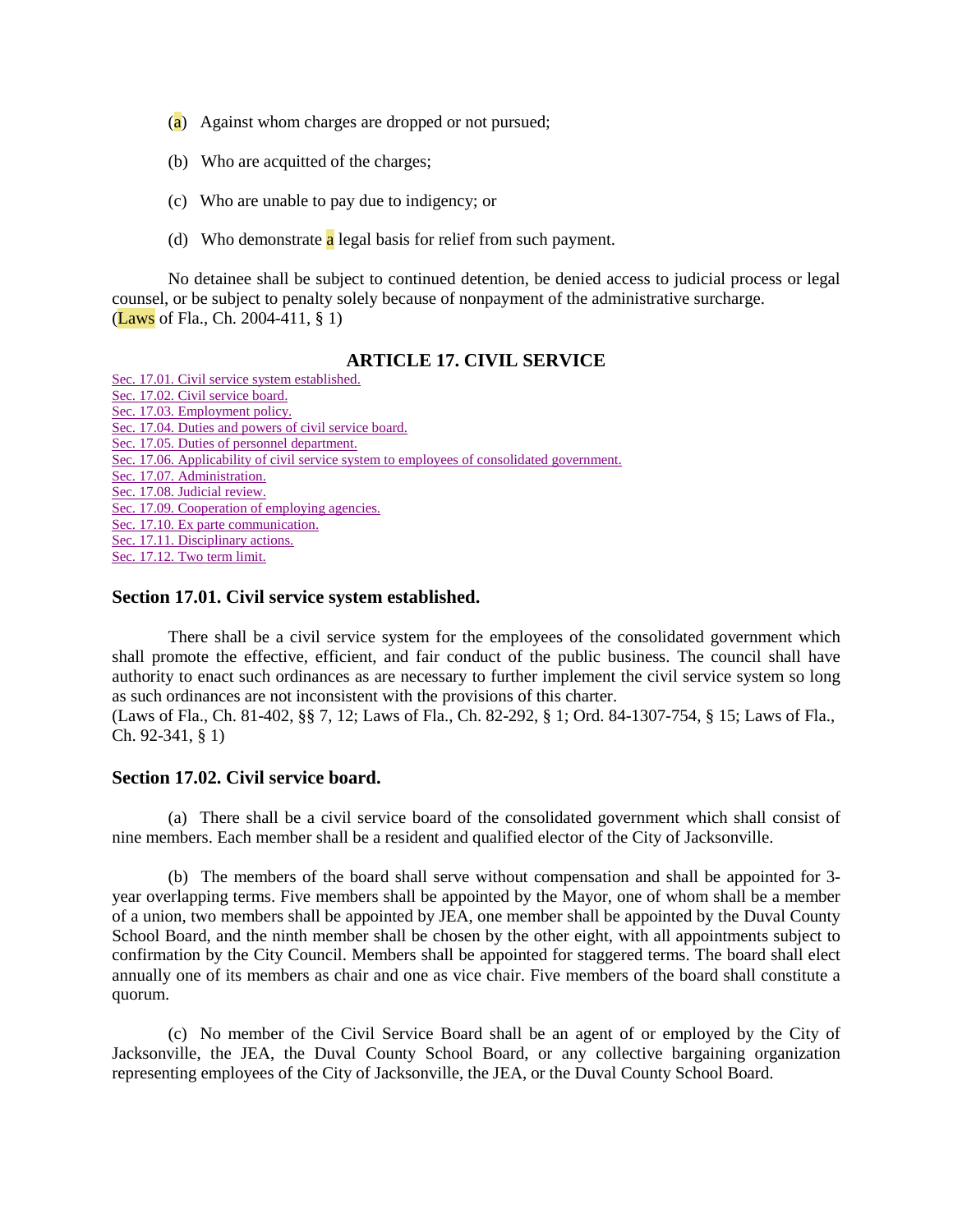(d) Each member of the board shall continue to hold office until the member's successor is chosen and qualified.

The office of a board member shall become vacant upon the member's death, resignation, relocating outside the boundaries of the City of Jacksonville, or removal from office in any manner provided by law. If any member of the board fails to attend three consecutive meetings or fails to attend 50 percent of the meetings in a calendar year, the chair shall make a recommendation of retention or removal to the Mayor, who may declare the member's office vacant and notify the appointing body of the Mayor's recommendation. The vacancy shall be filled as provided in this act. The City Council shall also be empowered to remove members of the board for cause under due process of law.

(e) A board member appointed before or on the effective date of this act shall serve through the end of his or her respective term. Thereafter, the first two of the current positions appointed by the Duval County School Board to become vacant shall be filled by the Mayor and the JEA, respectively, and confirmed by the City Council. The Mayor and JEA shall each immediately appoint a member to one of the two new positions created by this act, whose terms shall expire on June 30, 2005, and June 30, 2006, respectively. Thereafter, all vacancies shall be filled in the same manner as provided in this act. (Laws of Fla., Ch. 72-572; Laws of Fla., Ch. 74-513; Laws of Fla., Ch. 77-583; Ord. 79-821-516, § 8; Laws of Fla., Ch. 80-514, § 1; Laws of Fla., Ch. 81-402, § 1; Laws of Fla., Ch. 84-455, § 1; Ord. 84- 1307-754, § 15; Laws of Fla., Ch. 92-341, § 1; Ref. of 5-9-95; Laws of Fla., Ch. 2004-437, § 1)

#### **Section 17.03. Employment policy.**

The personnel department shall prescribe qualifications and certify personnel for employment, promotion, demotion, transferal, dismissal, and compensation solely on the basis of merit and qualification, without regard to race, color, religion, political affiliation, sex, national origin, or any other circumstances than merit and qualification. The civil service board of the consolidated government shall ensure the enforcement of this employment policy.

(Ord. 84-1307-754, § 15; Laws of Fla., Ch. 92-341, § 1)

#### **Section 17.04. Duties of civil service board.**

The civil service board shall:

- (a) Periodically review the operation and effect of the personnel provisions of this charter, the classification plan, and the pay plan, and report their findings to the council and the mayor.
- (b) Hear and determine appeals initiated by employees who are charged with violations of the personnel provisions of this chapter and the civil service regulations authorized by ordinance or civil service rules adopted pursuant to section 17.05. If after review the civil service board determines that the disciplinary action is inconsistent with such provisions, rules, or regulations, or concludes that the disciplinary action is manifestly unjust under the circumstances, it shall order the reduction or increase of the disciplinary action or provide such other action as it deems appropriate. Should the board order a reduction, increase, or other action with respect to the disciplinary action, then the specific reasons for the board's actions shall be set forth in the board's final order rendered at the appeal hearing.
- (c) Hear and determine complaints by employees and prospective employees concerning alleged violations of civil service rules or regulations with respect to hiring and promotion. If after review the civil service board determines that such a violation exists, it shall order such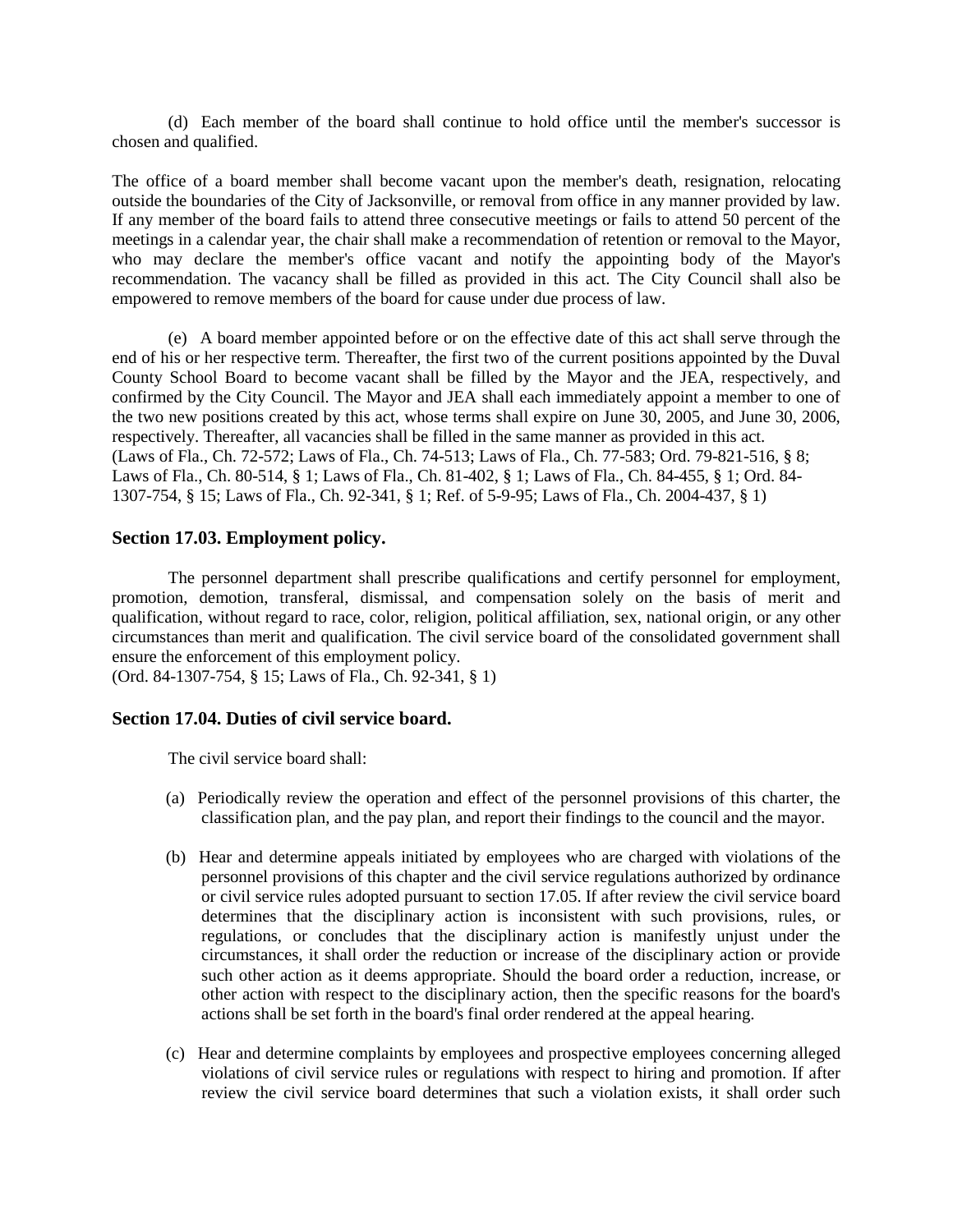action as it deems appropriate in order to ensure compliance with such rules or regulations pertaining to hiring and promotion.

- (d) Hear and determine the grievance of any person covered by the civil service rules or regulations of the consolidated government or the grievance of any person who may be entitled to be covered by such civil service rules or regulations concerning any action taken in the administration of such rules and regulations which pertains to his employment or employment rights. If after review the civil service board determines the action taken to be inconsistent with the rules or regulations, it shall order the modification of action taken by the appropriate office, department, board, or independent agency in order to ensure consistency and compliance with such rules and regulations.
- (e) Issue subpoenas to compel the attendance of witnesses and the production of books, papers and records at hearings before the Civil Service Board. By Civil Service Board procedure, the Board may delegate the power to issue subpoenas to the Chairperson of the Civil Service Board, the Chief Administrative Officer or other such Civil Service Board employee as the Board may specifically designate.

(f) Perform such further duties and responsibilities as may be hereafter prescribed by ordinance. (Laws of Fla., Ch. 70-743; Ord. 70-959-428; Laws of Fla., Ch. 81-402, § 3; Laws of Fla., Ch. 84-455, § 2; Ord. 84-1307-754, § 15; Ord. 98-956-E, § 1)

## **Section 17.05. Duties of personnel department.**

The personnel department, or its successor shall:

- (a) Alter, amend, modify, or adopt in total or in part the job classification plan for the consolidated government, including job specifications for positions under civil service.
- (b) Provide for a career system based on merit and qualification, including, but not limited to, the following factors: written examination, job performance evaluations of employees, tests of physical fitness, where appropriate, and interview evaluations of prospective employees, where appropriate.
- (c) Certify persons as qualified for hiring or promotion when they meet the qualification requirements, with provisions for probationary hiring or promotions for a period of not less than 6 months nor more than 1 year to afford the employing department an opportunity to determine if the employee can adequately perform the duties of his employment, as specified in the rules or regulations adopted by the personnel department.
- (d) Establish the personnel policy of the consolidated government by civil service and personnel rules and regulations adopted by the personnel department in accordance with this charter and the ordinances of the city. The personnel department shall forward all proposed rules and regulations before they take effect to the civil service board for review and comment. The civil service board shall have a period of 30 days within which to review and comment upon a proposed rule or regulation and either approve or object to it. If approved, the rule or regulation shall take effect on the date of board approval, unless it takes effect at a later date according to its own provisions. If the civil service board objects to the proposed rule or regulation, the rule or regulation and the objection shall be transmitted to the council, which shall either approve or disapprove the proposed rule or regulation within 60 days following the date of receipt from the civil service board. If the rule or regulation is approved, it shall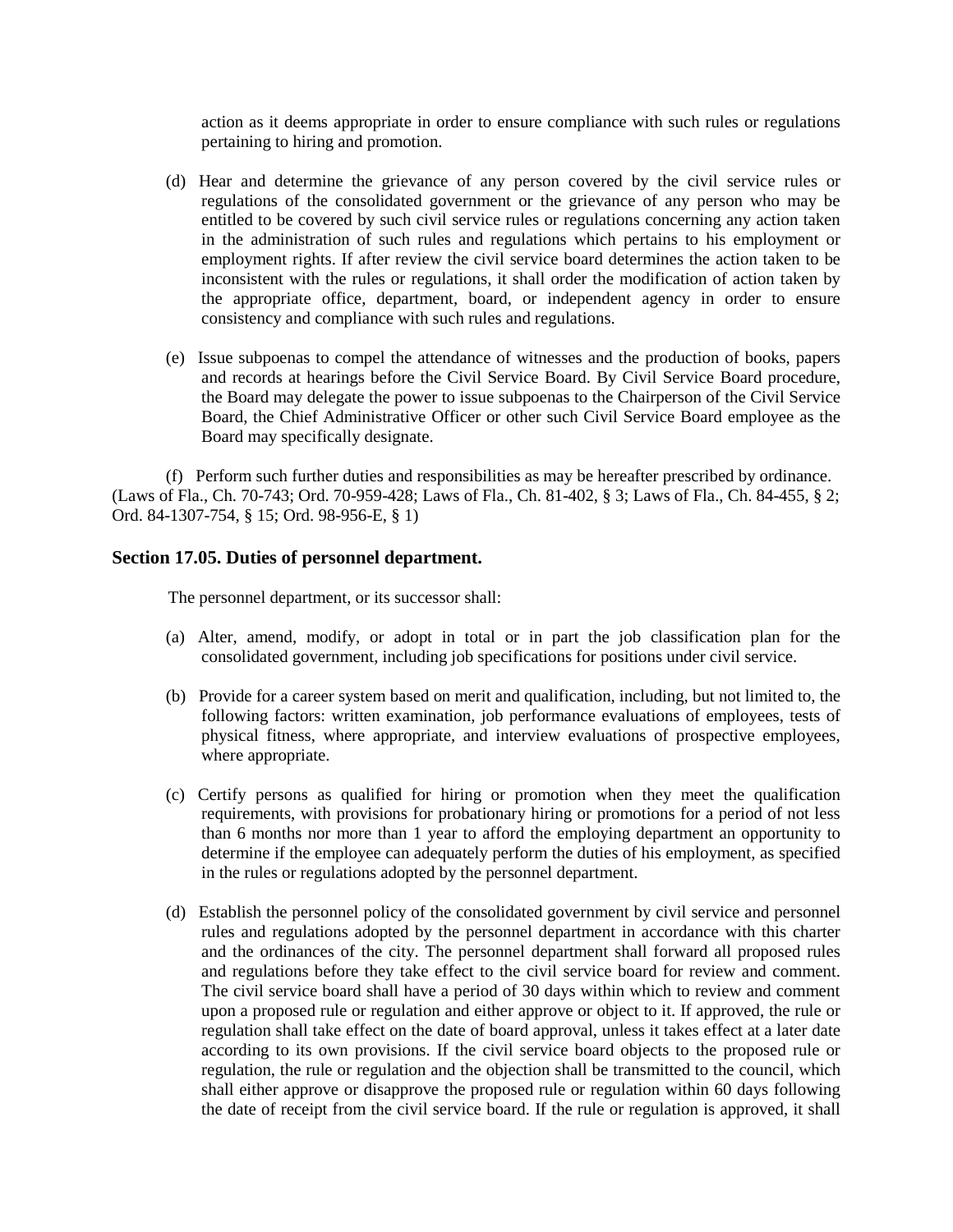take effect on the date of approval, unless it takes effect at a later date according to its own provisions; if the proposed rule or regulation is disapproved, by the council, it shall not become effective.

(e) Develop and implement a performance evaluation system to be used in evaluating employee performance and in making employment decisions, which system shall be adopted by the department and shall be required to be used by the consolidated government within 2 years from the effective date of this section. The system shall include mandatory annual performance evaluations of all civil service employees. A copy of the written performance evaluation shall be provided to each employee and discussed with the employee. The employee may make any written comments concerning the evaluation and the comments shall be made part of the employee's employment record. The Duval County School Board is exempted from this subsection. The Duval County School Board shall be responsible for developing and implementing its own performance evaluation system for its employees.

(f) Perform such other duties and responsibilities as may be hereafter prescribed by ordinance. (Laws of Fla., Ch. 81-402, § 4; Laws of Fla., 88-490, § 1; Ord. 84-1307-754, § 15; Laws of Fla., Ch. 92- 341, § 1)

## **Section 17.06. Applicability of civil service system to employees of consolidated government.**

The civil service provisions of this charter shall be applicable to all employees of the consolidated government except:

- (a) Officers elected by popular vote and persons appointed to fill vacancies in such elected offices.
- (b) Directors of departments, deputy directors, chiefs of divisions, the chief administrative officer, the undersheriff, and the council auditor.
- (c) Members of boards and commissions.
- (d) The following persons employed by the Duval County School Board, provided that those persons holding these positions on the effective date of this act shall continue under the civil service system until removed in accordance with the law and applicable civil service regulations:
	- (1) Superintendent of schools, chief of staff, regional superintendents, associate and assistant superintendents, chief information officer, administrative assistants to the superintendent, directors, supervisors and coordinators, specialists in administrative or educational services, and secretary to superintendent.
	- (2) All persons employed in positions which are required under general state law and implementing regulations which apply uniformly throughout the state to be filled by persons holding a teacher's certificate.
	- (3) Teachers aides as defined by s. 231.141, Florida Statutes, or as they may hereafter be defined, and who are employed by the Duval County School Board.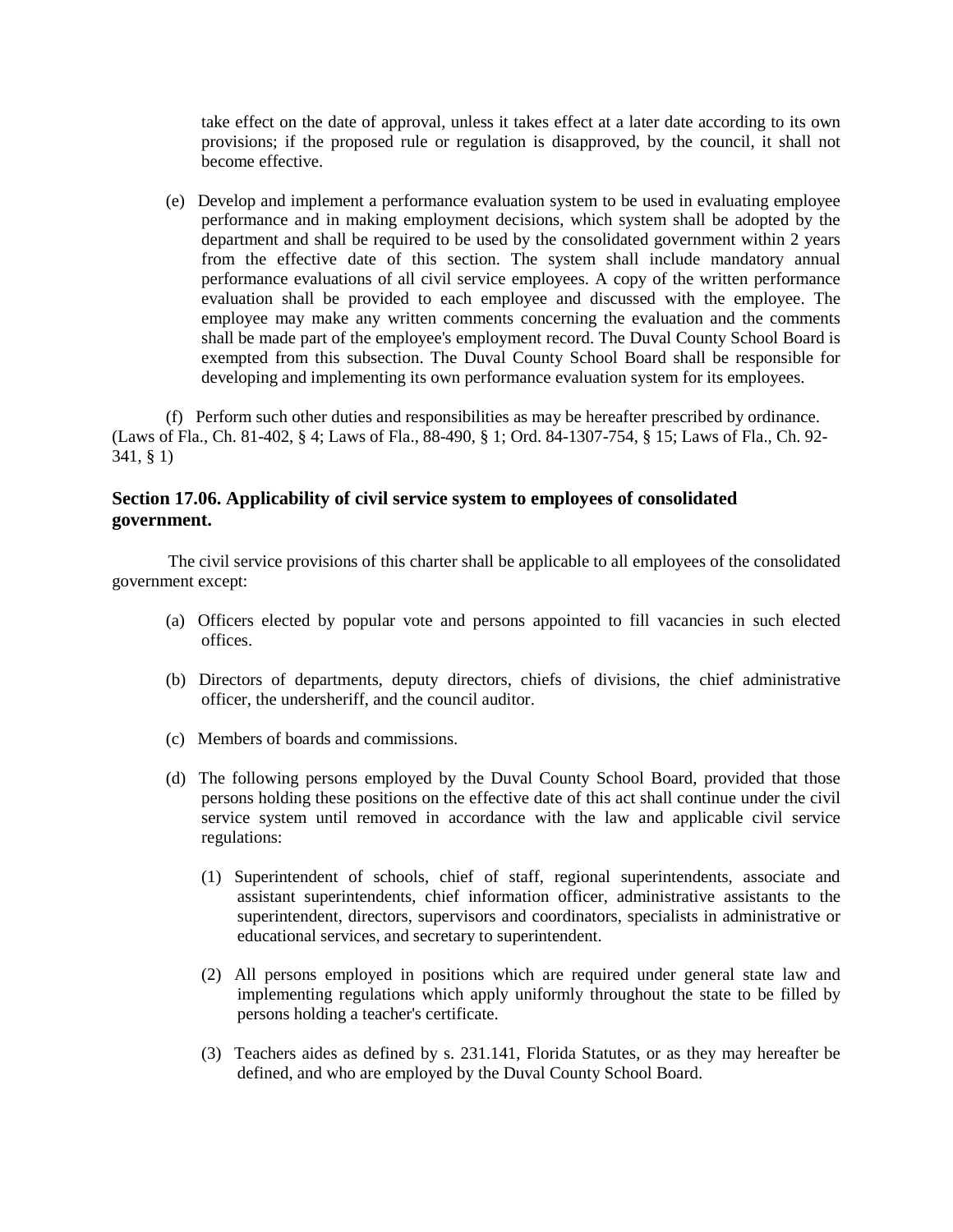- (4) Certified public accountants, and employees of the Duval County School Board divisions of finance or business affairs who are accountants holding a college degree or equivalent certificate in accounting, unless otherwise requested by such employee. Notwithstanding the provisions of subsection (d), employees subject to this paragraph on the effective date of this act may elect to discontinue their civil service status, without prejudice to requesting reinstatement at a later date.
- (e) Persons employed to conduct special inquiries or surveys or to perform special services.
- (f) Part-time and temporary employees.
- (g) The executive director of the Commission on Human Rights and the Director of Equal Opportunity/Equal Access.
- (h) Doctors, lawyers, legal assistants, and investigators employed in the Office of General Counsel, certified public accountants, and employees of the council auditor who are accountants holding a college degree or equivalent certificate in accounting, unless otherwise requested by such employee. The request shall be addressed to the civil service board and the employees shall receive protection from dismissal without cause as provided in the civil service and personnel rules and regulations. Upon approval of the request such employees are required to apply for membership in the city's pension plan.
- (i) The chief administrative officer of the civil service board.
- (j) Mayor's aides and secretaries appointed under section 6.07.
- (k) Assistant council auditor, an administrative assistant to the council auditor, chief of legislative services, director/council secretary, assistant chiefs of legislative services, a records management officer, an information systems administrator, the secretary to the president of the council, chief of research, research assistant, the chief of public information, public information assistant, the chief of administrative services, the executive administrator, the administrative assistant to the director/council secretary, administrative assistant I to the chief of administrative services, administrative assistant II to the chief of administrative services, legislative assistant I, legislative assistant II, and executive council assistants appointed by council members.
- (l) Assistant information technology officers and information technology analysts provided that a person holding such position at the time of exemption from civil service may elect to retain civil service status for the duration of continuous employment in the position.
- (m) The following persons employed within the employee assistance programs (EAP):
	- (1) EAP administrators.
	- (2) Secretary to EAP administrator.
- (n) The following persons employed by the JEA, in addition to employees appointed under section 21.07 and other persons as may be provided from time to time by any special act of the Legislature:
	- (1) One secretary to the managing director.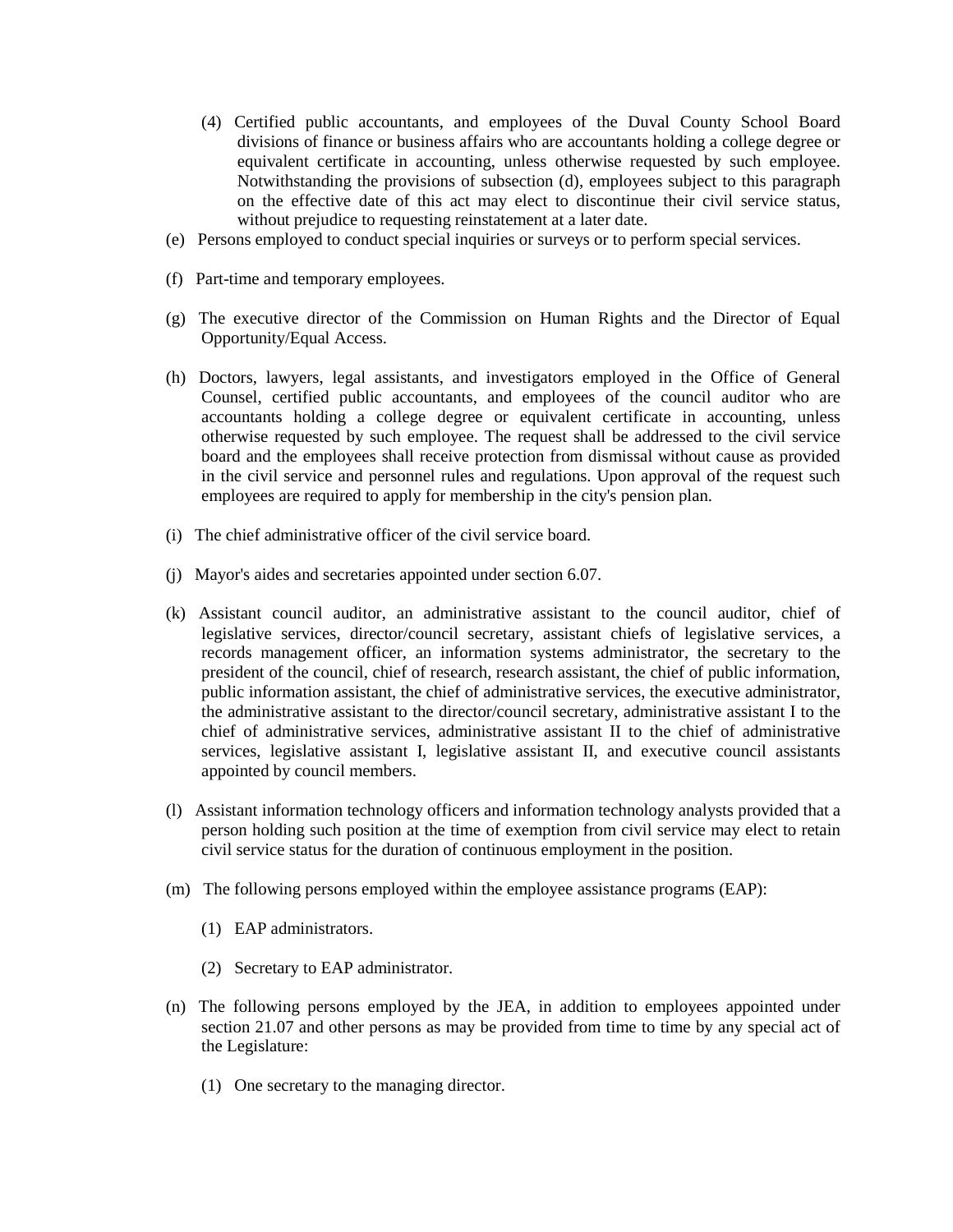- (2) One secretary to the chairman of the authority.
- (o) Legislative delegation secretary and coordinator.
- (p) The secretary to the general counsel.
- (q) All persons employed by the Jacksonville Economic Development Commission (JEDC); except for those employees of organizations who were transferred into the JEDC on July 1, 1997 as a result of Section 24.08 of the Charter, and who elected to retain civil service status.
- (r) The following persons employed by the Duval County Housing Finance Authority:
	- (1) The executive director.
	- (2) One administrative assistant to the executive director.
	- (3) Housing finance specialists.
	- (4) Finance director.
- (s) The following persons employed by the clerk of the circuit and county court, provided that the persons holding these positions on October 1, 1989, will retain civil service status until removed in accordance with law and applicable civil service rules:
	- (1) The chief assistant clerk of the circuit and county court.
	- (2) The assistants to the clerk of the circuit and county court.
	- (3) The executive assistant to the clerk of the circuit and county court.
- (t) The following persons employed within the judicial branch of government:
	- (1) Mediators.
	- (2) Director Law Library.
	- (3) Volunteer coordinator.
	- (4) Court administrator's secretaries.
	- (5) Assistant court administrators.
	- (6) Project Director, Foster Care Citizen Review.
- (u) The following persons employed within the department of administration and finance:
	- (1) Minority business coordinator.
	- (2) Managers of purchasing services.
	- (3) Internal auditors.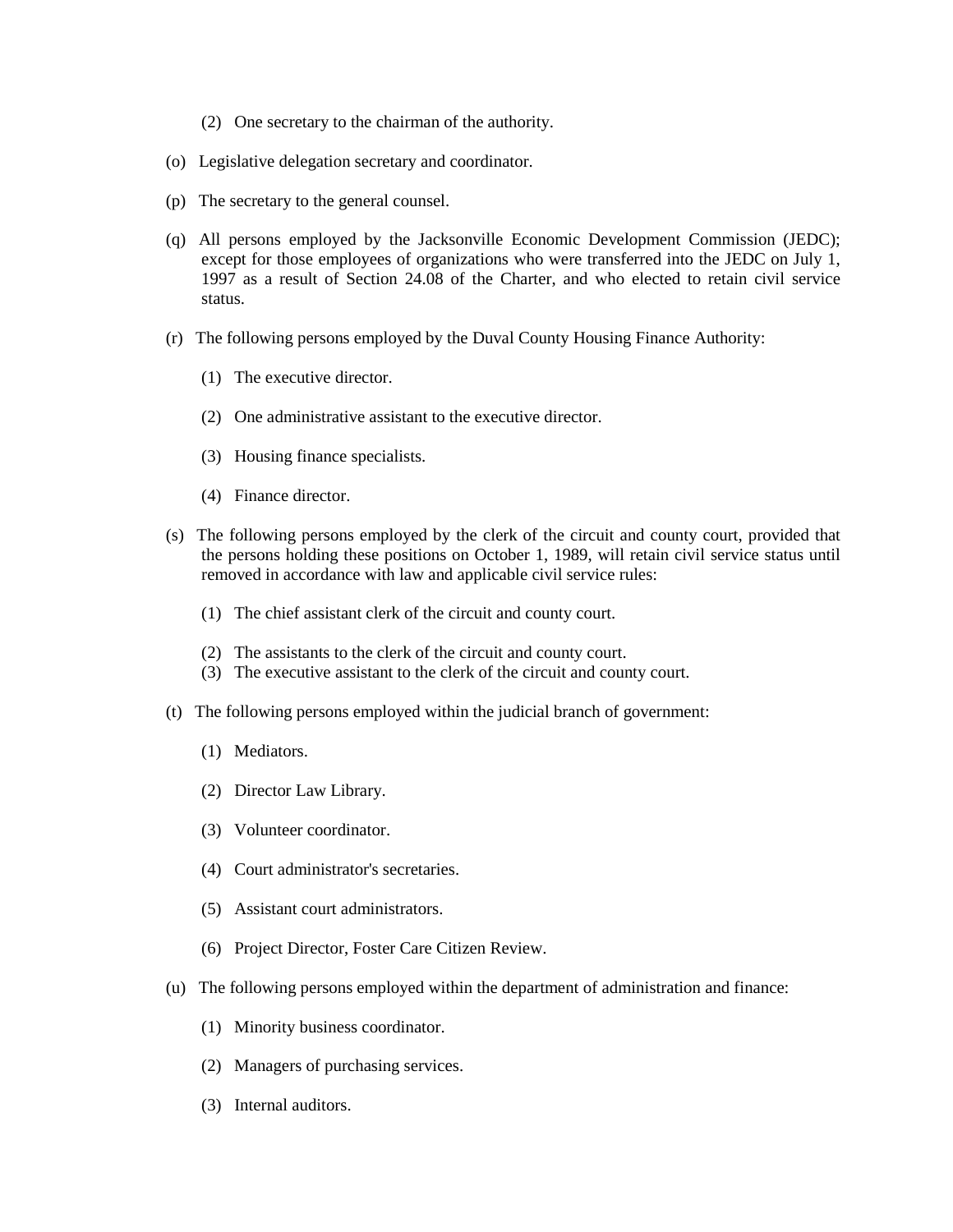- (4) Industrial psychologist and managers of personnel services employed in the human resources division.
- (5) Managers of accounting services.
- (v) The following persons employed by the tax collector, provided that the persons holding these positions on the effective date of this section may elect to retain civil service status in the position until removed in accordance with law and applicable civil service rules or may elect to waive continued civil service status in the position while retaining all other civil service rights to which they have become entitled as a person in the classified civil service:
	- (1) The deputy assistants to the tax collector.
	- (2) The executive assistants to the tax collector.
	- (3) Chief assistant tax collector.
	- (4) Assistants to the tax collector.
- (w) The executive director of the construction trades qualifying board.
- (x) The following persons employed within the parks, recreation and entertainment department:
	- (1) Internal auditor.
	- (2) Tennis professionals.
	- (3) Manager of Metropolitan Park and Riverwalk.
	- (4) Manager of electrical maintenance.
- (y) Assistant management improvement officers.
- (z) The director of libraries of the library board of trustees, assistant director of libraries, and executive assistants of library services.
- (aa) The following persons employed by the office of the sheriff:
	- (1) One secretary to the sheriff.
	- (2) One secretary to the undersheriff.
	- (3) Up to four (4) secretaries to directors.
	- (4) Up to one sheriff's aide.
	- (5) Chaplains, except that any person serving as a chaplain on January 1, 1997, may remain in the classified civil service.
	- (6) Up to twenty (20) assistant division chiefs.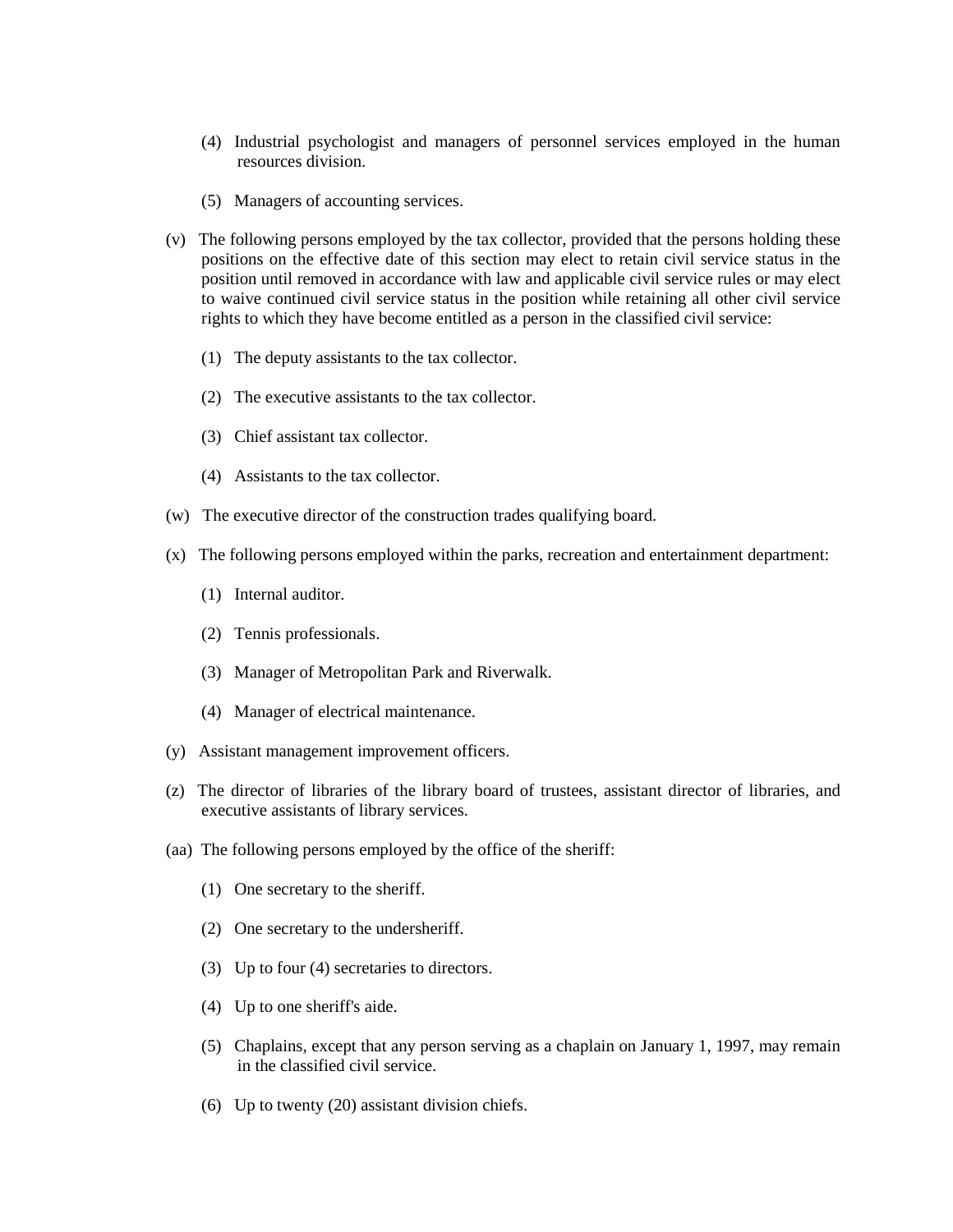- (bb) The following persons employed by the Jacksonville Children's Commission:
	- (1) The executive director.
	- (2) Heads of activities.
	- (3) Professional employees.
- (cc) Employees holding the position of county extension faculty and employees holding the position of extension adjunct agent in the Agriculture Department.
- (dd) The executive director and administrator of the tourist development council.
- (ee) The following persons employed by the supervisor of elections, provided that the persons holding these positions on July 1, 1996, shall receive protection from dismissal without cause as provided in the civil service and personnel rules and regulations:
	- (1) Chief elections assistant.
	- (2) The executive assistant to the supervisor of elections.
	- (3) Three assistant elections officers.
- (ff) Any position which may be exempted by a majority plus one vote of the Council, provided that a position may be so exempted only if, because of restructuring, it replaces or renames a position which was previously exempt or only if, the position so exempted is newly established.
- (gg) All persons employed by the Housing and Community Development Commission (HCDC) and the Housing and Community Development Finance Commission (HCDFC), except those employees of organizations who were transferred into the HCDC or the HCDFC on July 1, 2003, as a result of the creation of the HCDC and the HCDFC pursuant to the City Ordinance Code and who elected to retain civil service status.
- (hh) All persons employed in the Office of the Property Appraiser, except those employees who elected to retain civil service status prior to January 1, 2000.

Any person in the classified civil service who is appointed to a position exempted from the civil service system by this Section shall be entitled to return to the same or a comparable civil service classification, with the same rights and status as held immediately prior to such appointment. Compensation for an employee returning to a civil service classification under this provision will be based upon the rate that he or she would have been receiving had the appointment not been made. This paragraph shall not apply to employees exempted from civil service provisions by subsections (a), (c), (e), (f), (i), or (q).

(Laws of Fla., Ch. 69-1171; Laws of Fla., Ch. 69-1179; Laws of Fla., Ch. 69-1181; Laws of Fla., Ch. 71- 712; Laws of Fla., Ch. 72-572; Laws of Fla., Ch. 72-573; Laws of Fla., Ch. 73-503; Laws of Fla., Ch. 73- 507; Laws of Fla., Ch. 74-505; Laws of Fla., Ch. 74-506; Laws of Fla., Ch. 74-509; Laws of Fla., Ch. 76- 392; Laws of Fla., Ch. 78-536, § 9; Laws of Fla., Ch. 79-486, § 1; Laws of Fla., Ch. 81-401, §§ 1, 4; Laws of Fla., Ch. 82-310, § 1; Laws of Fla., Ch. 83-427, §§ 1, 2; Laws of Fla., Ch. 83-431, § 1; Ord. 84- 1307-754, § 15; Laws of Fla., Ch. 87-470, § 1; Laws of Fla., Ch. 87-475, § 1; Laws of Fla., Ch. 88-498, § 1; Laws of Fla., Ch. 89-411, § 1; Laws of Fla., Ch. 90-441, § 1; Laws of Fla., Ch. 90-443, §§ 1, 2; Laws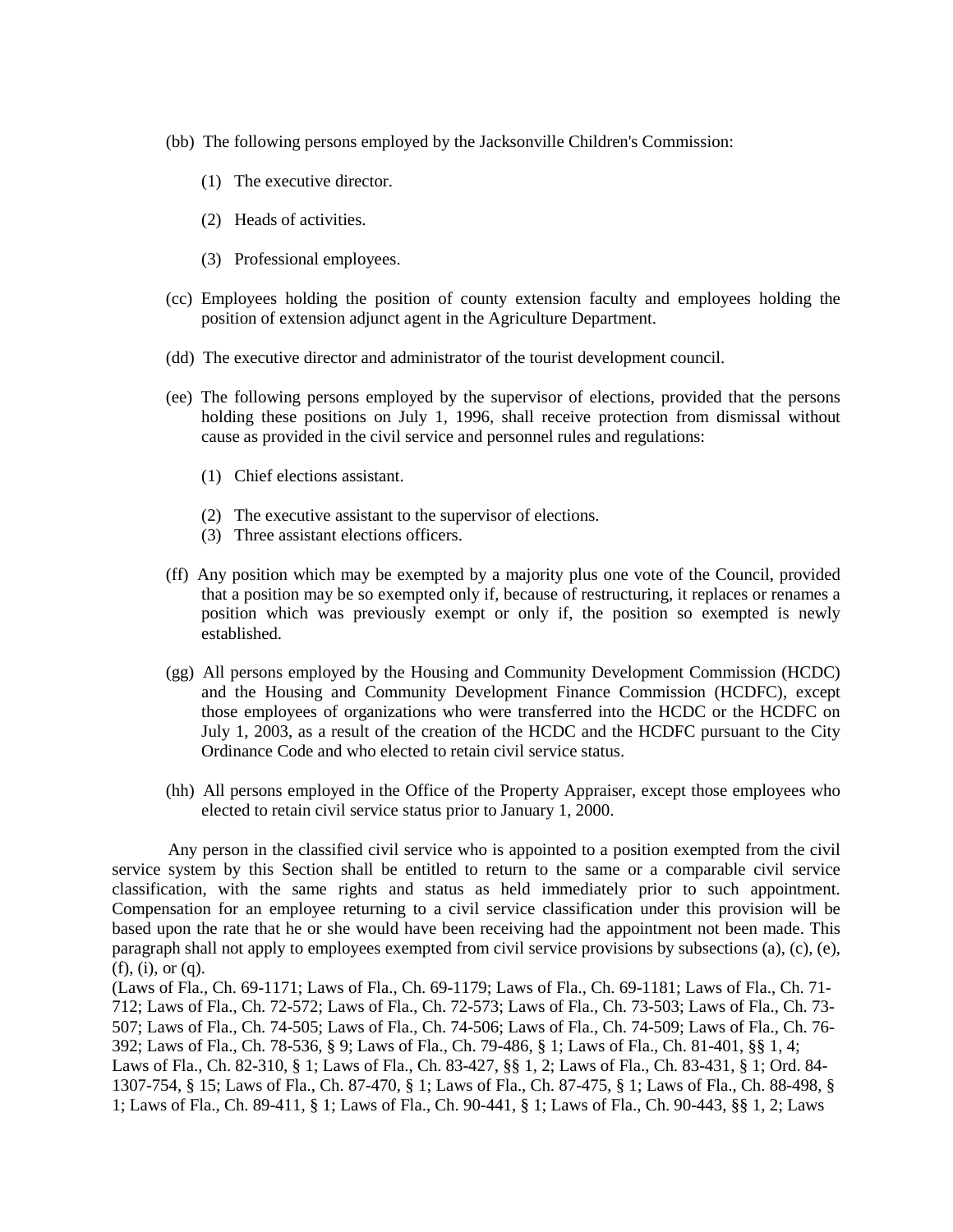of Fla., Ch. 92-341, § 1; Laws of Fla., Ch. 93-355, § 1; Laws of Fla., Ch. 94-468, § 1; Laws of Fla., Ch. 95-518, § 1; Laws of Fla., Ch. 96-504, § 1; Laws of Fla., Ch. 97-337, § 1; Laws of Fla., Ch. 97-339, § 3; Ord. 98-136-E, § 1; Ord. 98-625-E, § 1; Ord. 98-719-E, § 1; Ord. 1999-418-E, § 4; Ord. 2000-793-E, § 4; Laws of Fla., Ch. 2001-329, § 1; Ord. 2001-1022-E, § 5; Laws of Fla., Ch. 2003-321, § 1; Ord. 2004-100- E, § 1; Ord. 2004-464-E, § 4)

#### **Section 17.07. Administration.**

(a) The civil service board may appoint a chief administrative officer to the board. The civil service board shall establish the duties and responsibilities of the chief administrative officer, which responsibilities shall include ensuring that the personnel policy of the consolidated government, as promulgated by the civil service board, is implemented by the human resources division. The civil service board shall also establish the qualifications for the chief administrative officer position.

(b) The salary of the chief administrative officer shall be fixed by the civil service board within the approved salary range and subject to available budgetary funding. The salary range shall be fixed by the civil service board with the approval of the chief of the human resource division. The chief administrative officer position is an appointed employee position and, as such, shall be governed by the city's Appointed Official and Employees Salary and Employment Plan, as amended.

(c) The civil service board shall be empowered to employ, subject to available budgetary funding, such other personnel as may be necessary to assist the chief administrative officer and the board in the performance of their respective duties.

(Laws of Fla., Ch. 70-743; Laws of Fla., Ch. 81-402, § 4; Ord. 84-1307-754, § 15; Laws of Fla., Ch. 92- 341, § 1; Ord. 98-957-E, § 1)

#### **Section 17.08. Judicial review.**

The judgments and findings of the civil service board shall be subject to review by the circuit court of the State of Florida having jurisdiction within Duval County. (Ord. 84-1307-754, § 15; Laws of Fla., Ch. 92-341, § 1)

#### **Section 17.09. Cooperation of employing agencies.**

The employing agencies, departments, and authorities of the consolidated government shall furnish to the board such reports and information as are required in the board's opinion for the administration of this article.

(Ord. 84-1307-754, § 15; Laws of Fla., Ch. 92-341, § 1)

#### **Section 17.10. Ex parte communication.**

Board members shall not have any ex parte communications regarding complaints, grievances, and appeals that are pending or are reasonably anticipated to be considered by the board. In the event a board member receives a prohibited ex parte communication, the board member shall place on the record of the pending matter all written communications received, all written responses to such communications, and a memorandum stating the substance of all oral communications received and all oral responses made, and shall also advise all parties that such matters have been placed on the record. Any party desiring to rebut the ex parte communication shall be allowed to do so, if such party requests the opportunity for rebuttal in writing within 10 days after notice of such communication. The board member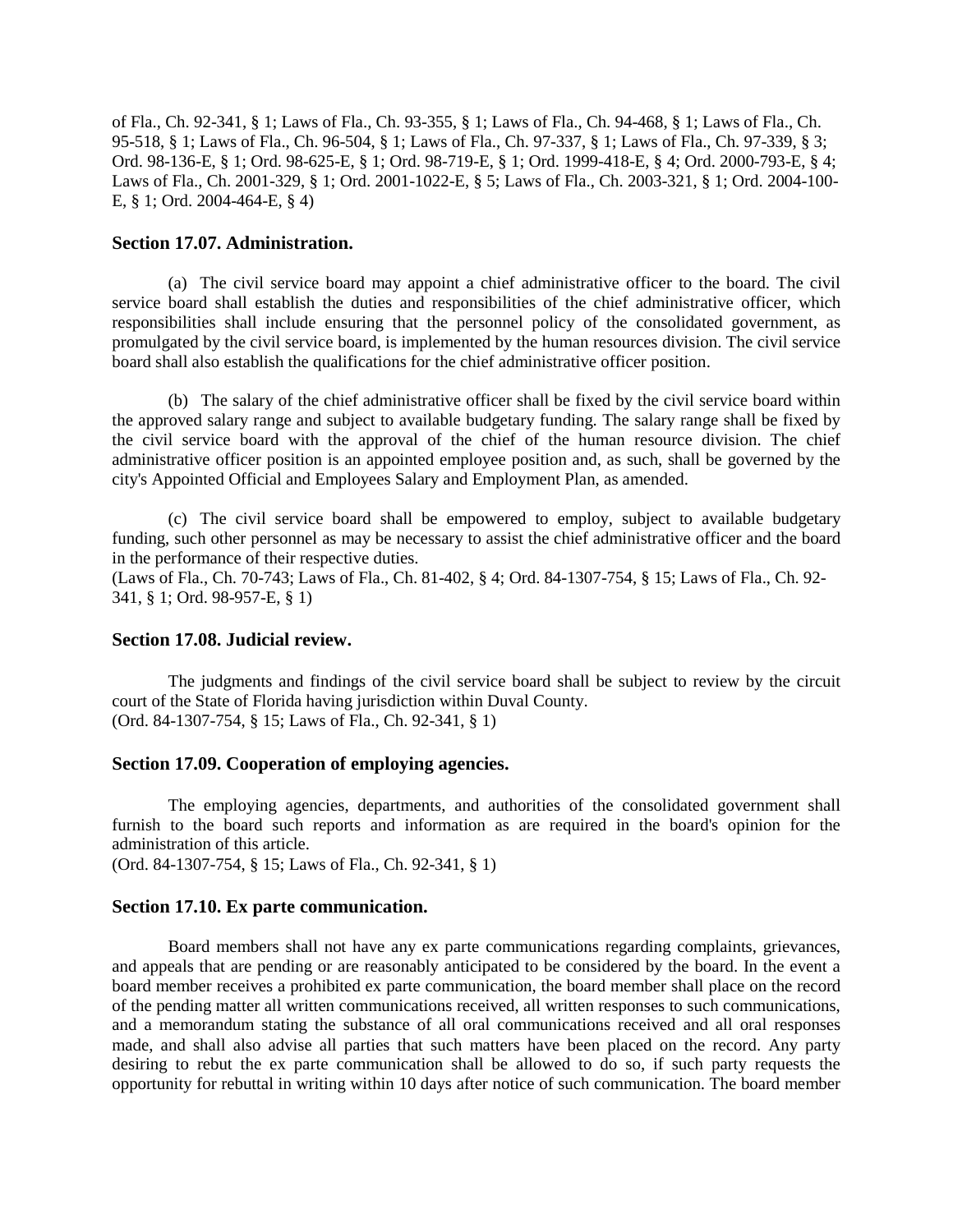may, if deemed necessary to eliminate the effect of an ex parte communication received, recuse himself or herself from the proceeding.

(Laws of Fla., Ch. 81-402, § 5; Ord. 84-1307-754, § 15; Laws of Fla., Ch. 92-341, § 1; Laws of Fla., Ch. 2004-437, § 1)

## **Section 17.11. Disciplinary actions.**

- (a) Disciplinary actions by the employing department may include:
	- (1) Suspension without pay.
	- (2) Dismissal.
	- (3) Demotion.
	- (4) Reprimand given orally or in writing.
	- (5) Reduction in compensation without change of classification or grade but not below the entrance rate for the classification.

(b) An employee, other than an employee whose status is provisional or probationary, may not be suspended without pay, demoted, or dismissed except for cause and after a hearing has been held. However, an employee may be immediately suspended without pay, without prior hearing, in extraordinary situations, as described and limited by the civil service rules and regulations. The civil service and personnel rules and regulations adopted pursuant to this section shall include a definition of cause for disciplinary action against an employee, and shall also include a procedure by which an employee may be disciplined for any violation of these rules or regulations whereby his conduct constitutes cause for disciplinary action.

(c) Each employing department shall be responsible for taking disciplinary action in a manner that evidences fairness, consistency, and the promotion of the aims and goals of that department. (Laws of Fla., Ch. 81-402, § 6; Laws of Fla., Ch. 84-455, § 3; Ord. 84-1307-754, § 15; Laws of Fla., Ch. 92-341, § 1)

#### **Section 17.12. Two term limit.**

No person appointed and qualified for two consecutive full terms as a member of the Civil Service Board shall be eligible for appointment as a member of the Civil Service Board for the next succeeding term. The two-term limitation shall apply to any full term which began in 1992 or thereafter. (Ord. 91-533-606, § 7 (Referendum of November 3, 1992); Laws of Fla., Ch. 2004-437, § 1)

#### **ARTICLE 18. MISCELLANEOUS PROVISIONS**

[Sec. 18.01. Authority to issue subpoenas and administer oaths.](http://library4.municode.com/mcc/DocView/12174/1/871/891?hilite=part;parts;a;charter;charters;laws;law;#0-0-0-10165#0-0-0-10165)

[Sec. 18.02. Consolidated government to constitute county and municipality.](http://library4.municode.com/mcc/DocView/12174/1/871/891?hilite=part;parts;a;charter;charters;laws;law;#0-0-0-10167#0-0-0-10167)

[Sec. 18.03. Authority to deal with state and federal agencies.](http://library4.municode.com/mcc/DocView/12174/1/871/891?hilite=part;parts;a;charter;charters;laws;law;#0-0-0-10169#0-0-0-10169)

[Sec. 18.04. Employees continued.](http://library4.municode.com/mcc/DocView/12174/1/871/891?hilite=part;parts;a;charter;charters;laws;law;#0-0-0-10171#0-0-0-10171)

[Sec. 18.05. Method of amendment of charter.](http://library4.municode.com/mcc/DocView/12174/1/871/891?hilite=part;parts;a;charter;charters;laws;law;#0-0-0-10173#0-0-0-10173)

[Sec. 18.06. Intent of charter and separability of provisions.](http://library4.municode.com/mcc/DocView/12174/1/871/891?hilite=part;parts;a;charter;charters;laws;law;#0-0-0-10175#0-0-0-10175)

[Sec. 18.07. Definitions.](http://library4.municode.com/mcc/DocView/12174/1/871/891?hilite=part;parts;a;charter;charters;laws;law;#0-0-0-10177#0-0-0-10177)

[Sec. 18.08. Effective date of charter.](http://library4.municode.com/mcc/DocView/12174/1/871/891?hilite=part;parts;a;charter;charters;laws;law;#0-0-0-10179#0-0-0-10179)

[Sec. 18.09. Short title.](http://library4.municode.com/mcc/DocView/12174/1/871/891?hilite=part;parts;a;charter;charters;laws;law;#0-0-0-10181#0-0-0-10181)

[Sec. 18.10. Ethics education and application of ethics laws.](http://library4.municode.com/mcc/DocView/12174/1/871/891?hilite=part;parts;a;charter;charters;laws;law;#0-0-0-10183#0-0-0-10183)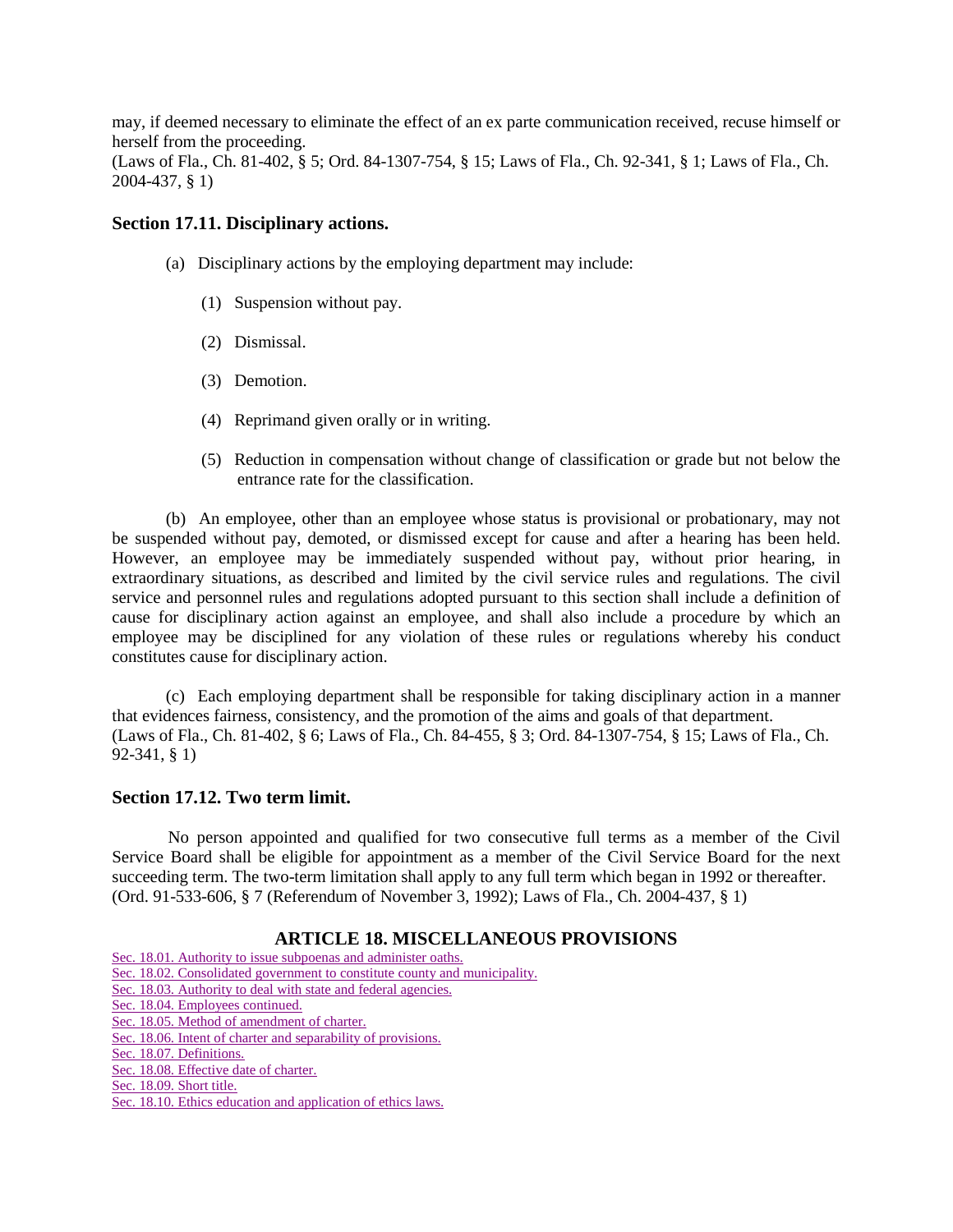[Sec. 18.11. Waiver of payment and performance bonds on construction contracts.](http://library4.municode.com/mcc/DocView/12174/1/871/891?hilite=part;parts;a;charter;charters;laws;law;#0-0-0-10185#0-0-0-10185)

#### **Section 18.01. Authority to issue subpoenas and administer oaths.**

The council, the civil service board, the building codes adjustment board and every other officer and agency of the consolidated government authorized by the council to conduct investigations or to hold hearings shall have the power to compel the attendance of witnesses and production of books, papers and records pertinent to the investigation or hearing, and to administer oaths to witnesses. Any person who fails or refuses to obey a reasonable order for attendance or for the production of books and papers shall be guilty of a misdemeanor and punishable by a fine of not more than \$1,000 or by imprisonment for not more than 90 days, or both.

(Laws of Fla., Ch. 72-572; Ord. 84-1307-754, § 18; Laws of Fla., Ch. 92-341, § 1)

#### **Section 18.02. Consolidated government to constitute county and municipality.**

For all purposes of general law, the consolidated government shall constitute a county and a municipality. If the general laws applicable to counties and municipalities conflict in any respect, the council may elect and determine whether the consolidated government shall be considered a county or a municipality for the purpose of such conflicting laws and, in making such election, may determine in any case that the first urban services districts shall be considered to be a municipality and the general services district considered to be a county. The second, third, fourth, and fifth urban services districts shall, for all intents and purposes, be considered as separate municipalities.

(Laws of Fla., Ch. 78-536, § 10; Ord. 84-1307-754, §§ 17, 19; Laws of Fla., Ch. 92-341, § 1)

#### **Section 18.03. Authority to deal with state and federal agencies.**

The mayor and the council shall have the power and the authority to participate in, cooperate in and take all necessary action with respect to any and all projects, programs and undertakings of any nature whatsoever authorized by any statute, rule, or regulation of the United States or the State of Florida, or any federal or state instrumentality, including, but not limited to, highways, aviation terminals, airports, airport facilities, river development or river terminals, municipal area or regional development, schools, colleges or any other area of education, sewers and sewage disposal, public housing, housing for the aged, and transportation or mass transit; to borrow money and issue promissory notes, general obligation bonds, or revenue bonds, or a combination thereof, for any such purposes, and to execute mortgages or deeds of trust in favor of any federal agency, secured by property of which the consolidated government is the legal or beneficial or equitable owner, or in favor of any private agency when the loan is guaranteed by a federal agency. With respect to the second, third, fourth, and fifth urban services districts, the power and the authority described in this section shall repose in the respective mayors and legislative bodies of those urban services districts and not in the consolidated government.

(Laws of Fla., Ch. 78-536, § 11; Ord. 84-1307-754, § 17; Laws of Fla., Ch. 92-341, § 1)

#### **Section 18.04. Employees continued.**

(a) All employees of former governments shall, on the effective date of this charter, become employees of the consolidated government without any loss of benefits on account of the adoption of this charter. All such employees of former governments shall be entitled to at least the same salary and the same rights which they had under the civil service provisions of former governments. Notwithstanding the two preceding sentences, no employee of a former government shall have promotion rights in the consolidated government solely by virtue of any rule or law of any such former government. To the contrary, the promotion rights of all employees of the consolidated government shall be governed by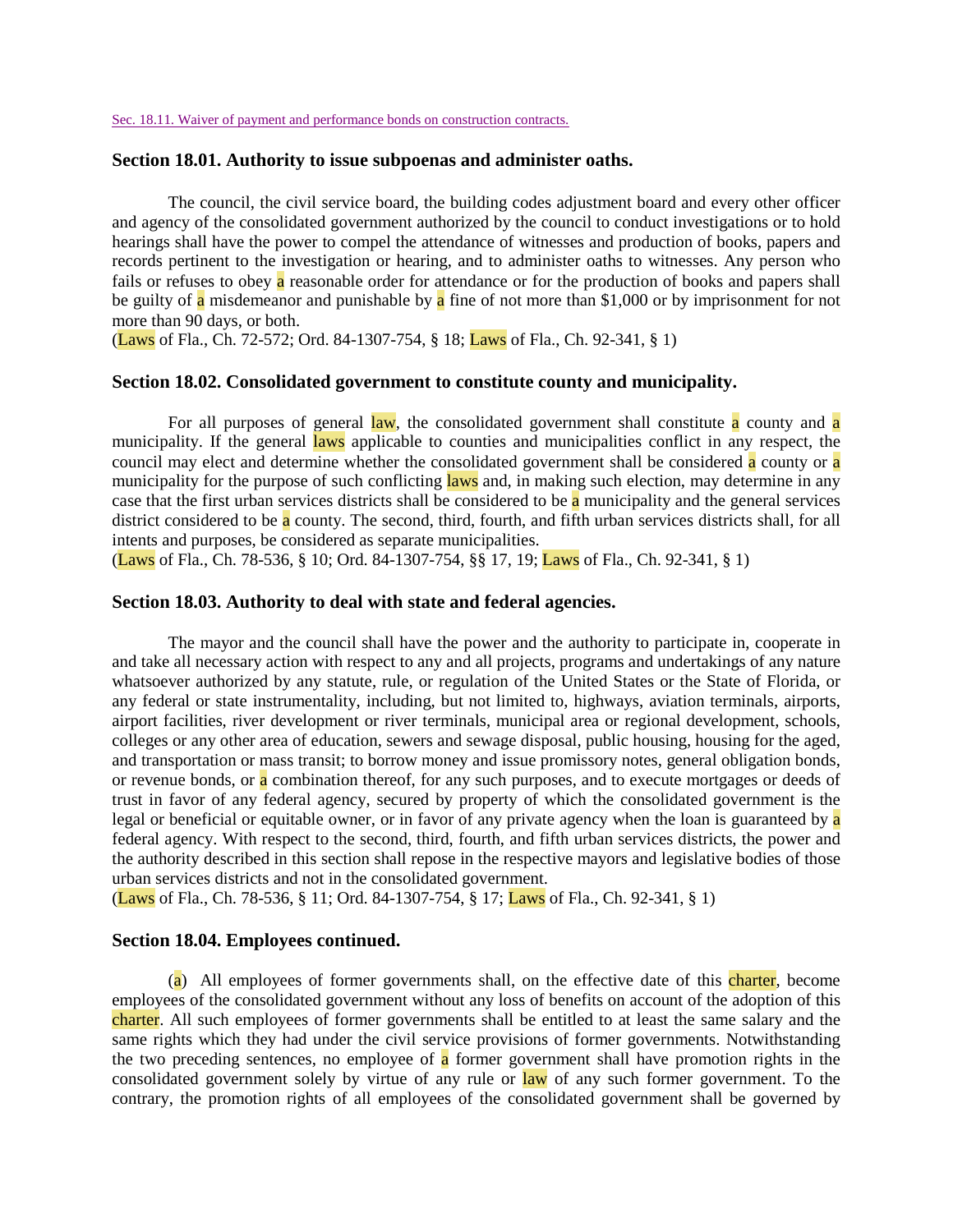ordinance passed by the legislative body of the consolidated government and by the implementing rules adopted by the civil service board of the consolidated government. Employees, as used in this section, shall include those full-time paid personnel contemplated in section  $1(a)$ , chapter 62-1294, Laws of Florida, hereafter called paid personnel. All such paid personnel shall, on the effective date of this charter, become employees under the second fire protection division. When paid personnel are not under civil service provisions immediately prior to the effective date of this charter, they shall be entitled to at least the same salaries and rights they had immediately prior to the effective date of this charter. All such employees of former governments shall be entitled to all rights which they had under any retirement or pension plans of former governments in accordance with section 16.02. Employees of former governments who become employees of the consolidated government on the effective date of this charter may thereafter be discharged by the consolidated government only for cause, it being the intention hereof to assure the employees of all former governments that unification of governments by this **charter** will not cause any loss of employment opportunities to any employee of a former government. No fireman employed by the City of Jacksonville immediately prior to the effective date of this charter shall be required to work more time in his position under the consolidated government than he was required to work in his employment by said city immediately prior to the effective date of this charter.

(b) Where an agency of any former government is abolished or consolidated by this charter, all employees and officers thereof shall continue as employees of the agency to which the rights, powers, duties, and obligations of such abolished or consolidated agency are transferred. The employees and officers shall continue to perform their usual duties on the same terms and conditions as heretofore until transferal with the same status as held under the former government or one of equal rank, job value, or class, to other agencies of the consolidated government. The civil service board, however, shall determine, in questions arising under the preceding sentence, the rank and position of heads of departments and of personnel transferred to service in the consolidated government.

(c) Where the rights, powers, duties, and obligations of an agency of any of the former governments are divided between two or more agencies of the consolidated government, each of them shall receive the employees which prior to the effective date of this charter were regularly occupied in connections with the functions which are by this **charter** transferred to such agency. Every employee to whom this section applies shall as soon as practical acquire and retain the same status, rank, job value or position, or one of equal class that he held in the former government except that in cases of conflict between heads of departments and also between personnel of former governments, the civil service board shall determine the organization and rank structure of the new department of the consolidated government, and the rank and relative position to be held by such transferred personnel or department heads.

(d) All other questions and conflicts arising under this section shall be decided or resolved by the civil service board, which shall, except in the determination of rank and relative positions to be held in the consolidated government, not impair or diminish the rights and privileges of employees under any civil service system of the former governments on the effective date of this charter. (Ord. 84-1307-754, § 16; Laws of Fla., Ch. 92-341, § 1)

## **Section 18.05. Method of amendment of charter.**

Subject to the provisions of section  $3.01(e)$  and section 7.103, this charter may be amended only in the following manner:

(a) An amendment to this charter by referendum may be proposed by ordinance or by a petition signed by qualified voters of Duval County equal in number to at least five (5) percent of the total number of registered voters in the city at the time of the last preceding general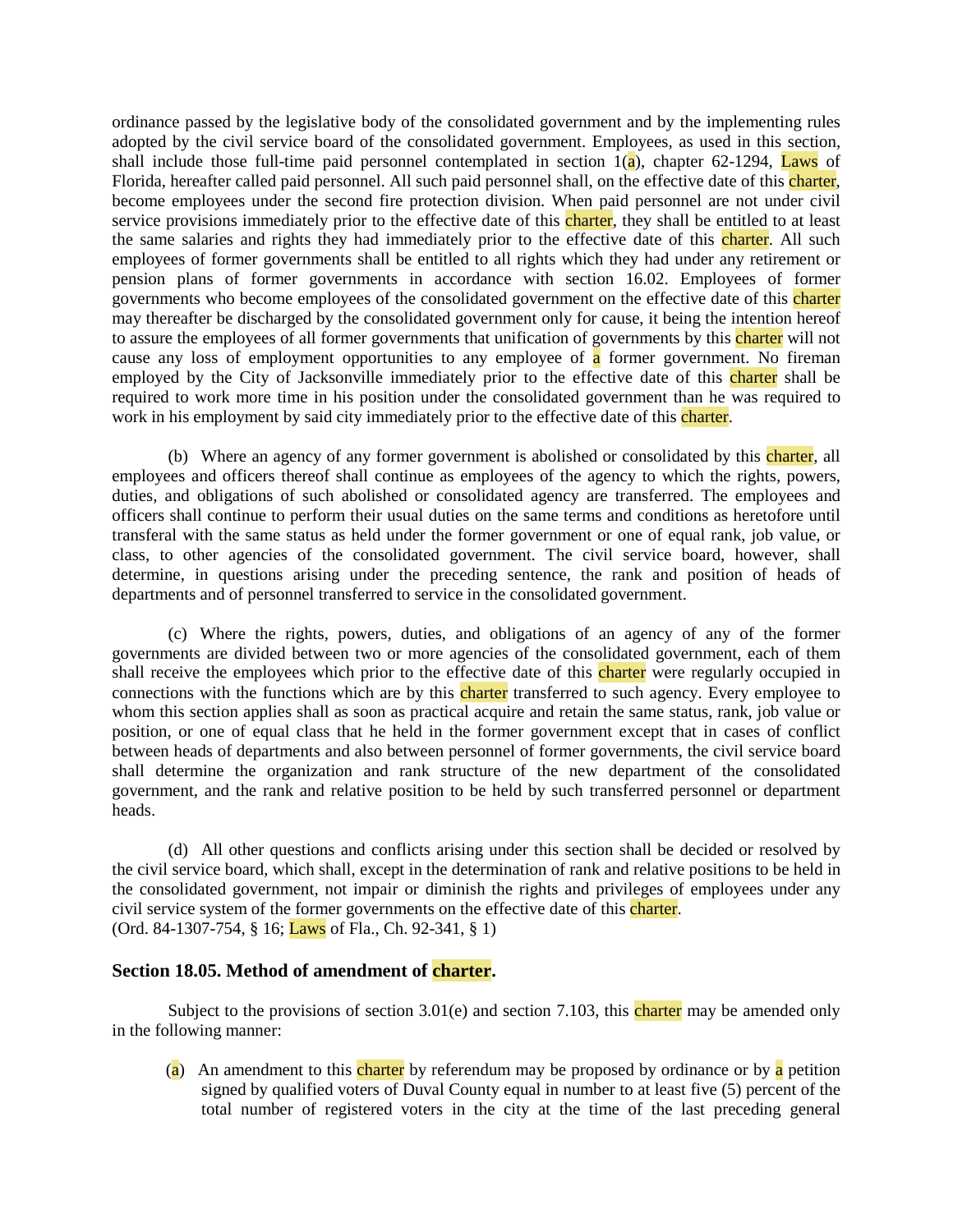consolidated government election; provided, the same referendum to this **charter** may not be proposed more than one time in any twelve-month period unless any petition subsequent to the first petition shall be signed by qualified voters of Duval County equal in number to at least ten (10) percent of the total number of registered voters in the city at the time of the last preceding general consolidated government election. Petition proceedings to place a referendum on the ballot shall be commenced by any five (5) qualified voters who shall file with the supervisor of elections an affidavit stating that they will constitute the petitioners' committee and be responsible for circulating the petition and filing it in proper form, stating their names and addresses and specifying the address to which all notices to the committee are to be sent, and setting out in full the proposed petition referendum.

- (b) Promptly after the affidavit of the petitioners' committee is filed, the supervisor of elections shall issue the appropriate petition blanks to the petitioners' committee.
- (c) A petition which proposes a referendum to be placed on the ballot shall and must be circulated and executed as provided in this section.
- (d) Any proposed referendum shall be circulated only on a petition form which shall be issued by the supervisor of elections. This petition form may be duplicated for purposes of circulation for signatures but every circulated petition shall conform to the following criteria.
- (e) All papers of a petition shall be uniform in size and style and shall be assembled as one instrument for filing with the supervisor of elections. Each petition shall contain the full text of the proposed referendum and each page thereof which bears the signatures of registered voters must contain an affidavit executed by the circulator thereof stating that he/she personally circulated the petition, the number of signatures appearing on the page, that all signatures on the page were affixed in his/her presence, that he/she believes them to be the genuine signature of the person's name each purports to be. Each signature shall be executed in ink or indelible pencil and must be followed by the address of the person signing.
- (f) In order to have a petition validated, petitioners' committee shall file the petition with the supervisor of elections.
- (g) Within fifteen (15) normal working days from the date of the receipt of any petition, the supervisor of elections shall validate or invalidate the petition in the following manner. The supervisor of elections shall examine the petition and ascertain whether subsections  $(a)$ ,  $(b)$ , (c), (d), (e) and (f) [have been followed] with respect to the petition. The supervisor shall attach to the petition  $\alpha$  certificate showing the result of such examination. If the supervisor of elections determines that the petition is insufficient, the supervisor of elections shall promptly send a copy of the certificate to the petitioners' committee by registered mail. The certificate shall specify the particulars wherein the petition is defective. The petition may be amended within fifteen (15) normal working days from the date said certificate is received by the petitioners' committee. The supervisor of elections shall, within fifteen (15) normal working days after such amendment, make like examination of the amended petition. If the supervisor again determines that the petition is insufficient, it shall be returned to the person filing the same, without prejudice, however, to the filing  $\lceil \frac{a}{a} \rceil$  new petition to the same effect.
- (h) If the supervisor of elections shall find and determine that subsections  $(a)$ ,  $(b)$ ,  $(c)$ ,  $(d)$ ,  $(e)$ and (f) have been followed with respect to any petition, then the supervisor shall validate the petition. Once the supervisor has validated the petition a public referendum shall be held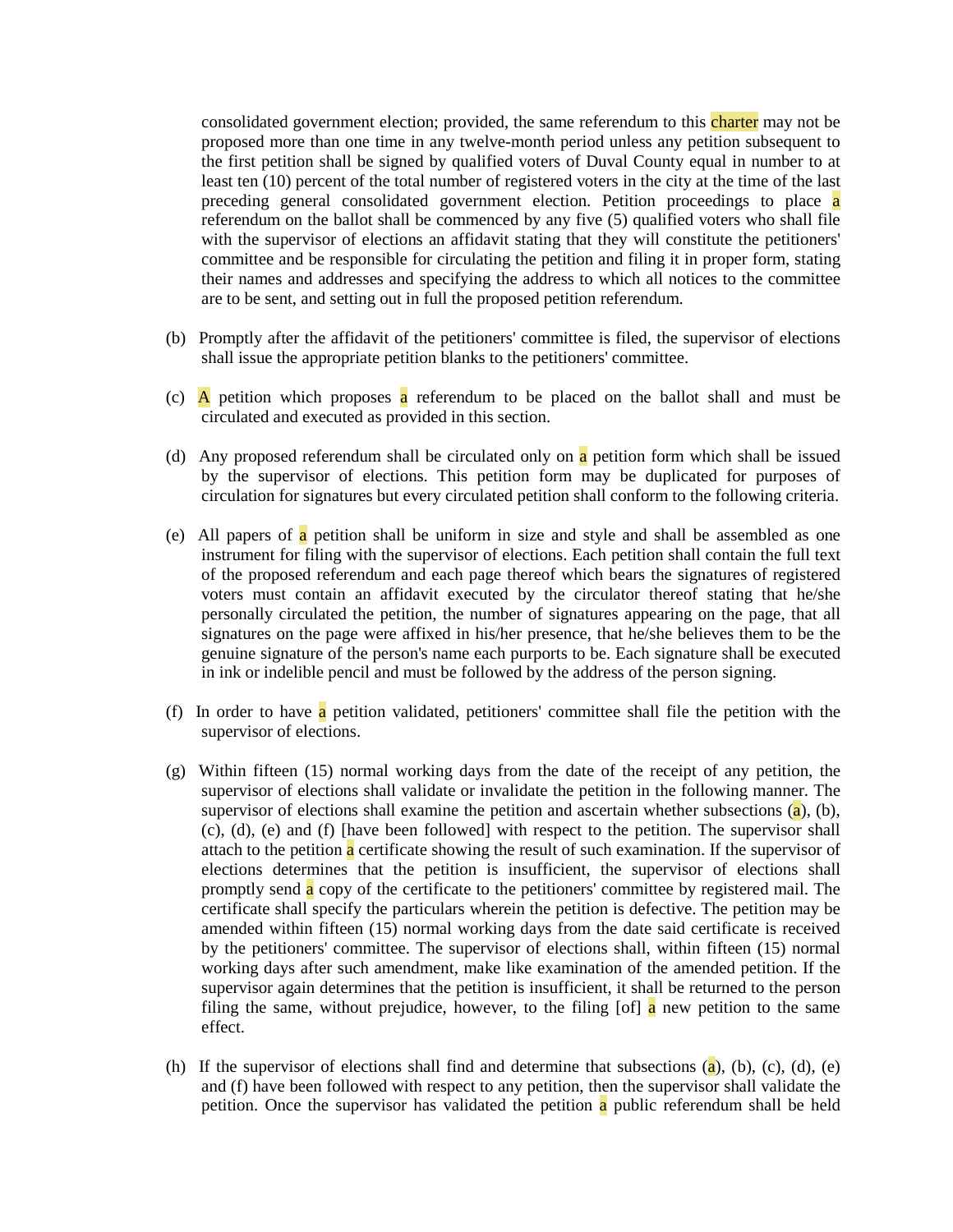even if the supervisor has erroneously validated the petition. As  $\alpha$  condition to challenging the supervisor's validation,  $\bf{a}$  notice of contest shall be filed with the supervisor within ten (10) days of validation. Unless otherwise scheduled by the Council, the referendum shall be held as  $\alpha$  part of and at the same time as the next consolidated government, school board, state or federal election in which all qualified voters of Duval County are entitled to participate; provided, however, that such referendum shall not be held in any election held less than thirty (30) days from the date that the supervisor of elections validates the petition as being sufficient.

- (i) Notice of the referendum shall be published at least twice in a newspaper published in and having a general circulation in Duval County, and the first publication shall be made at least thirty (30) days prior to the date of the referendum. Notice of  $\alpha$  referendum shall set forth the date of the election and, where charter amendments are proposed, the exact language of the proposed charter amendment as it will appear on the ballot.
- (j) The ballot for the referendum shall be prepared so as to set forth the exact language of each proposed charter amendment. In addition, the ballot shall also comply with ballot summary requirements in the Florida Statutes. Each proposed charter amendment shall be ratified when **a** majority of the votes cast at the referendum election shall be in favor of ratification and each proposed charter amendment shall be rejected when a majority of said votes shall be against ratification.
- (k) If any proposed charter amendment is ratified by a majority of the electors voting thereon, it shall become effective at the time fixed in the amendment; and if no time is fixed therein, then it shall become effective when the results of the official canvass of such election are announced. No amendment of this charter reducing the salary of any elective officer shall become effective until after the expiration of the current term of the incumbent official elected to such office.
- (1) In the event a referendum proposes a charter amendment which is determined by a court of competent jurisdiction to be invalid for any reason, the proposed referendum shall be placed on the ballot and shall be considered a straw ballot.

(Laws of Fla., Ch. 69-1180; Laws of Fla., Ch. 72-572; Ord. 84-1307-754, § 17; Laws of Fla., Ch. 92-341, § 1; Ord. 92-411-1457, § 1; Ord. 2002-1033-E, § 1)

#### **Section 18.06. Intent of charter and separability of provisions.**

The people residing within Duval County declared and determined that by the adoption of the original charter of the consolidated government it was their intent to exercise the constitutional power granted by s. 9 of Article VIII of the Constitution of 1885, as amended, which section was continued by and remains in full force and effect under s. 6 of Article VIII of the present Constitution of the State of Florida, and, in so doing, to consolidate all of the governmental and corporate functions of the County of Duval, the City of Jacksonville, the Duval County Air Improvement Authority, the east Duval County Mosquito Control District, and the northeast Duval County Mosquito Control District (but not the governmental and corporate functions of the Cities of Jacksonville Beach, Atlantic Beach, and Neptune Beach and the Town of Baldwin), so that, in the interest of modern, efficient, and economical government, the same should constitute one governmental entity (but not including the local governments of the Cities of Jacksonville Beach, Atlantic Beach, and Neptune Beach and the Town of Baldwin). The people further thereby declared that to achieve this objective and to aid in the solution of the public problems of Duval County, it was their purpose and intent that the original charter should continue in full force and effect even if any of its separable provisions or **parts** should be held unconstitutional or void.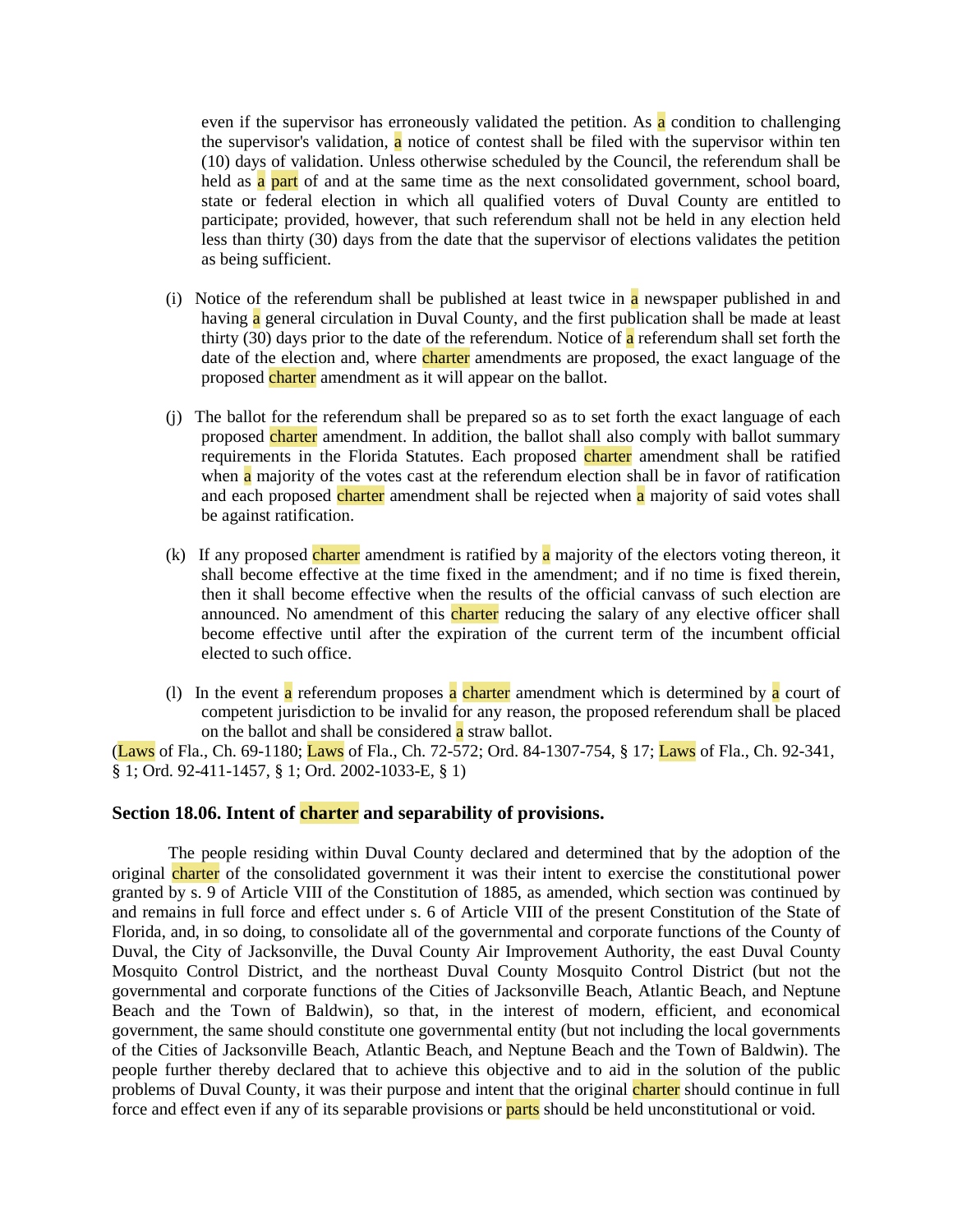(Laws of Fla., Ch. 78-536, § 12; Ord. 84-1307-754, § 17; Laws of Fla., Ch. 92-341, § 1)

## **Section 18.07. Definitions.**

For all purposes of this charter the following terms shall have the following meanings:

- (a) "Consolidated government" means the City of Jacksonville as established by this charter, as amended from time to time.
- (b) "Executive officer" means the mayor, the chief administrative officer, directors of departments, deputy directors of departments, and chiefs of divisions.
- (c) "Former governments" means the former county government of Duval County, the former municipal government of the City of Jacksonville, the former Duval County Air Improvement Authority, the former east Duval County Mosquito Control District, and the former northeast Duval County Mosquito Control District, and all boards, bodies, officers, and agencies of any of them.
- (d) "Independent agencies" means the Duval County School Board, the the Jacksonville Port Authority, the Jacksonville Transportation Authority, the JEA, the Jacksonville Downtown Development Authority, and the Jacksonville Police and Fire Pension Board of Trustees.

(Laws of Fla., Ch. 70-749; Laws of Fla., Ch. 78-536, § 13; Ord. 84-1307-754, § 20; Laws of Fla., Ch. 90- 442, § 1; Laws of Fla., Ch. 90-451, § 1; Laws of Fla., Ch. 92-341, § 1; Laws of Fla., Ch. 2001-319, § 2; Laws of Fla., Ch. 2003-341, § 3; Laws of Fla., Ch. 2004-464, § 4; Laws of Fla. Ch. 2004-465, § 4)

## **Section 18.08. Effective date of charter.**

This **charter** shall become effective on October 1, 1968, except as herein otherwise expressly provided.

(Ord. 84-1307-754, § 16; Laws of Fla., Ch. 92-341, § 1)

## **Section 18.09. Short title.**

This act may be cited as "Charter of the City of Jacksonville." (Ord. 84-1307-754, § 22; Laws of Fla., Ch. 92-341, § 1)

## **Section 18.10. Ethics education and application of ethics laws.**

Within 90 days after taking office, every elected official within the consolidated government shall complete ethics training as required by Section 602.1001, Jacksonville Ordinance Code. This requirement shall apply to all elected officials within the consolidated government, including, without limitation, the Mayor, all City Council Members, all Duval County School Board Members, the Sheriff, the Supervisor of Elections, the Property Appraiser, the Tax Collector, and the Clerk of the Circuit and County Court. Additionally, all such elected officials shall be included in the definition of the term "officer" in Section  $602.201(x)$ , Jacksonville Ordinance Code, and all such elected officials shall comply with all laws applicable to officers in Chapter 602, Jacksonville Ordinance Code. (Laws of Fla., Ch. 2003-340, § 1)

## **Section 18.11. Waiver of payment and performance bonds on construction contracts.**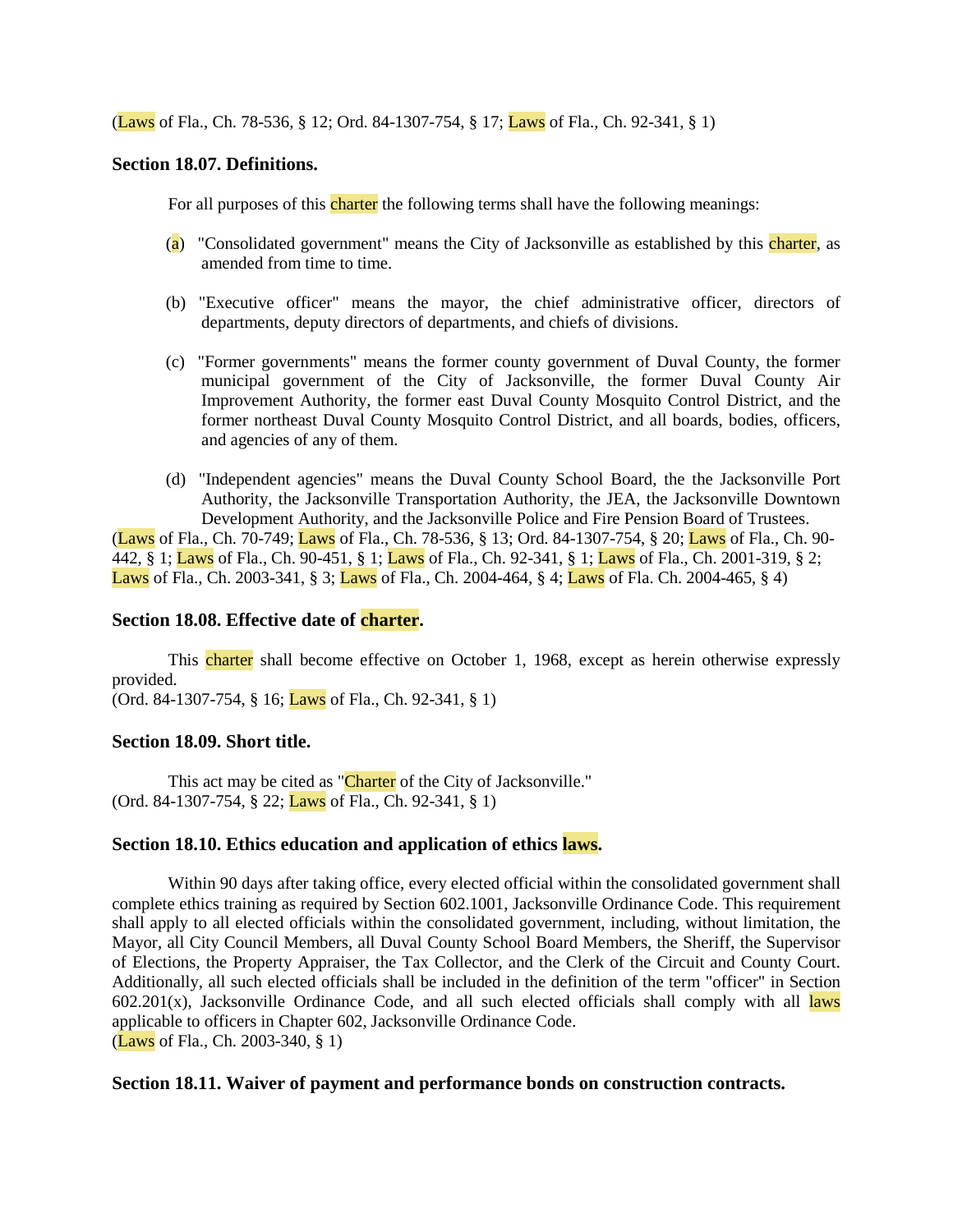Notwithstanding anything to the contrary in section 255.05, Florida Statutes, the City of Jacksonville may waive payment and performance bonds on a construction contract for the construction of a public building, for the prosecution and completion of a public work, or for the repair of a public building or public work when the cost of such project is \$500,000 or less and the contract is awarded pursuant to a race-neutral and gender-neutral economic development program for the encouragement of local small businesses that has been adopted by the Council of the City of Jacksonville by resolution or ordinance. For any contract for which a payment or performance bond has been waived pursuant to the authority of this section, the City of Jacksonville shall pay all persons defined in section 713.01, Florida Statutes, who furnish labor, services, or materials for the prosecution of the work provided for in the contract to the same extent and upon the same conditions that  $\alpha$  surety on the payment bond under section 255.05, Florida Statutes, would have been obligated to pay such persons if the payment or performance bond had not been waived. The City of Jacksonville shall record notice of this obligation in the manner and location that surety bonds are recorded. The notice shall include the information describing the contract which section 255.05(1), Florida Statutes, requires be stated on the front page of the bond. Section 255.05(9), Florida Statutes, shall apply to any contract on which a performance or payment bond is waived pursuant to this act, and any claim to payment under this section shall be treated as  $\alpha$  contract claim pursuant to section 255.05(9), Florida Statutes. (Laws of Fla., Ch. 2005-323, § 1)

## **ARTICLE 19. EMPLOYEE RELATIONS**

Chapter 1. General Provisions [Sec. 19.101. Statement of intent.](javascript:parent.setJumpLink(%2212174%22,%22v3zch0.x1-19.101%22,%220-0-0-10187%22);) [Sec. 19.102. Definitions.](javascript:parent.setJumpLink(%2212174%22,%22v3zch0.x1-19.102%22,%220-0-0-10189%22);) Chapter 2. Public Employees Collective Bargaining [Sec. 19.201. Public employer's rights.](javascript:parent.setJumpLink(%2212174%22,%22v3zch0.x1-19.201%22,%220-0-0-10191%22);) [Sec. 19.202. Public employee's rights; organization and representation.](javascript:parent.setJumpLink(%2212174%22,%22v3zch0.x1-19.202%22,%220-0-0-10193%22);) [Sec. 19.203. Dues; deduction and collection.](javascript:parent.setJumpLink(%2212174%22,%22v3zch0.x1-19.203%22,%220-0-0-10195%22);) [Sec. 19.204. Bargaining agent; recognition, investigation.](javascript:parent.setJumpLink(%2212174%22,%22v3zch0.x1-19.204%22,%220-0-0-10197%22);) [Sec. 19.205. Bargaining agent; election.](javascript:parent.setJumpLink(%2212174%22,%22v3zch0.x1-19.205%22,%220-0-0-10199%22);) [Sec. 19.206. Bargaining agent; certification.](javascript:parent.setJumpLink(%2212174%22,%22v3zch0.x1-19.206%22,%220-0-0-10201%22);) [Sec. 19.207. Collective bargaining; approval or rejection.](javascript:parent.setJumpLink(%2212174%22,%22v3zch0.x1-19.207%22,%220-0-0-10203%22);) [Sec. 19.208. Advisory arbitration.](javascript:parent.setJumpLink(%2212174%22,%22v3zch0.x1-19.208%22,%220-0-0-10205%22);) [Sec. 19.209. Strikes prohibited; penalties.](javascript:parent.setJumpLink(%2212174%22,%22v3zch0.x1-19.209%22,%220-0-0-10207%22);) [Sec. 19.210. Other unlawful acts.](javascript:parent.setJumpLink(%2212174%22,%22v3zch0.x1-19.210%22,%220-0-0-10209%22);)

# **CHAPTER 1. GENERAL PROVISIONS**

## **Section 19.101. Statement of intent.**

(a) It is declared that the public policy of the City of Jacksonville and the purpose of this article is to promote harmonious and cooperative relationships between government and its employees, both collectively and individually, and to protect the public by assuring, at all times, the orderly and uninterrupted operations and functions of government. It is the intent of the Legislature that nothing herein shall be construed to either encourage or discourage organization of public employees. These policies are effectuated by:

- (1) Granting to public employees the right of organization and representation.
- (2) Requiring the City of Jacksonville to negotiate and reduce to writing any agreements with bargaining agents duly certified to represent public employees.
- (3) Continuing the prohibition against strikes by public employees.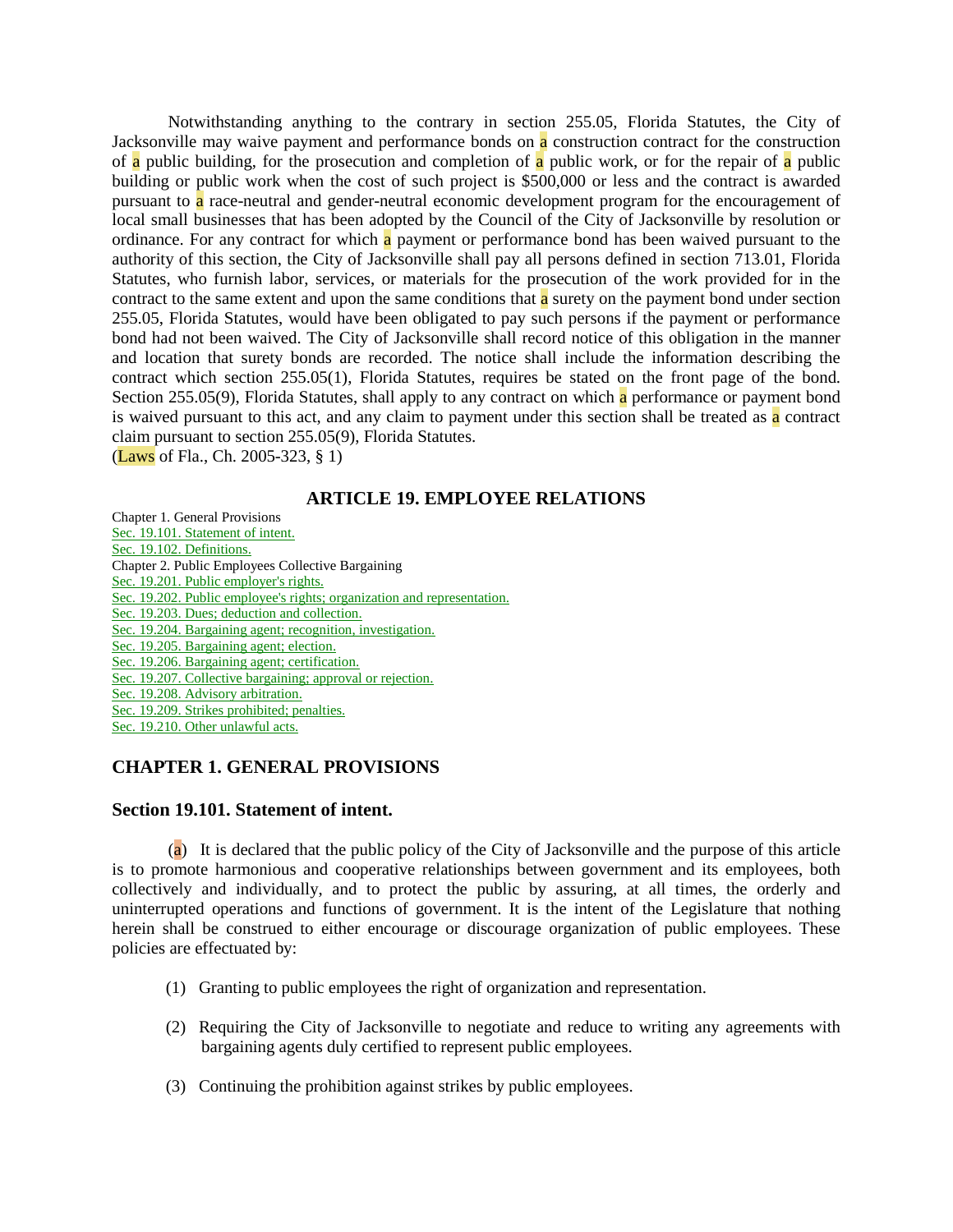(b) The 1968 Constitution of the State of Florida makes provision for public employees to bargain collectively, and further provides that public employees are not accorded the right to strike; the protection of the public health, safety, and welfare demands that public employees, including permanent members of any paid police department, not only must not strike but likewise should not engage in any work stoppage or slowdown. This necessary prohibition does not, however, require the denial of such employees of other well recognized rights of labor, such as the right to organize, and the right to bargain collectively concerning wages, rates of pay, hours, and all other terms and conditions of employment. It is hereby declared to be the intent in the passage of this article that public employees, including policemen and firemen, as defined herein, shall have the full rights of collective bargaining in accordance with the provisions of this law; and, further, to prohibit and present any work stoppages, strikes, slowdowns, or similar activities on the **part** of public employees, including policemen and firemen in conjunction, either directly or indirectly, with the collective bargaining process.

(Ord. 71-344-113; Ord. 84-1307-754, § 23; Laws of Fla., Ch. 92-341, § 1)

## **Section 19.102. Definitions.**

(a) "Public employer" or "employer" means the Duval County School Board and the City of Jacksonville, including any subdivision or independent agency thereof whose annual budget is adopted by the council of the City of Jacksonville.

(b) "Public employee" or "employee" means any person employed by a public employer, including policemen and firemen as defined herein, except those persons appointed by the mayor or elected by the people, department heads, division chiefs, agency heads, members of boards and commissions, individuals acting as **part** of the negotiating team for the employer, attorneys for the City of Jacksonville, one immediate personal or individual assistant or aide and one confidential secretary of each of the foregoing, any other employees specifically listed under section 17.06 of the city charter for the City of Jacksonville, and supervisory employees as defined herein.

(c) "Strike" means the concerted failure to report for duty, the concerted absence of employees from their positions, the concerted stoppage of work, the concerted submissions of resignations, picketing, boycotting in line of performance of duty, sanctioning, refusing to cross a picket line, disruptively demonstrating, or the concerted abstinence in whole or in **part** by any group of employees from the full, faithful, and proper performance of the duties of employment with the public employer for the purpose of inducing, influencing, condoning, or coercing a change in the terms and conditions of employment or the rights, privileges, or obligations of public employment, or participating in any manner in any course of conduct which adversely affects the services of the public employer. Nothing in this section shall be construed to prevent any such employee from going to the public on his or her own time in order to induce, influence, or condone  $\alpha$  change in the terms and conditions of employment or the rights, privileges, or obligations of said employment.

(d) "Policemen" means all permanently classified or full-time law enforcement personnel with power to arrest, employed by the consolidated City of Jacksonville up to and including the rank of sergeant. This definition shall apply to this act only and shall not be construed to alter, change, or amend the term policemen as otherwise used in the statutes of this state.

(e) "Firemen" means all full-time permanently employed classified members of any fire department or firefighting unit of the consolidated City of Jacksonville employed to engage in the extinguishing, prevention, or suppression of fires, up to and including the rank of captain. This definition shall apply to this act only and shall not be construed to alter, change, or amend the term firemen as otherwise used in the statutes of this state.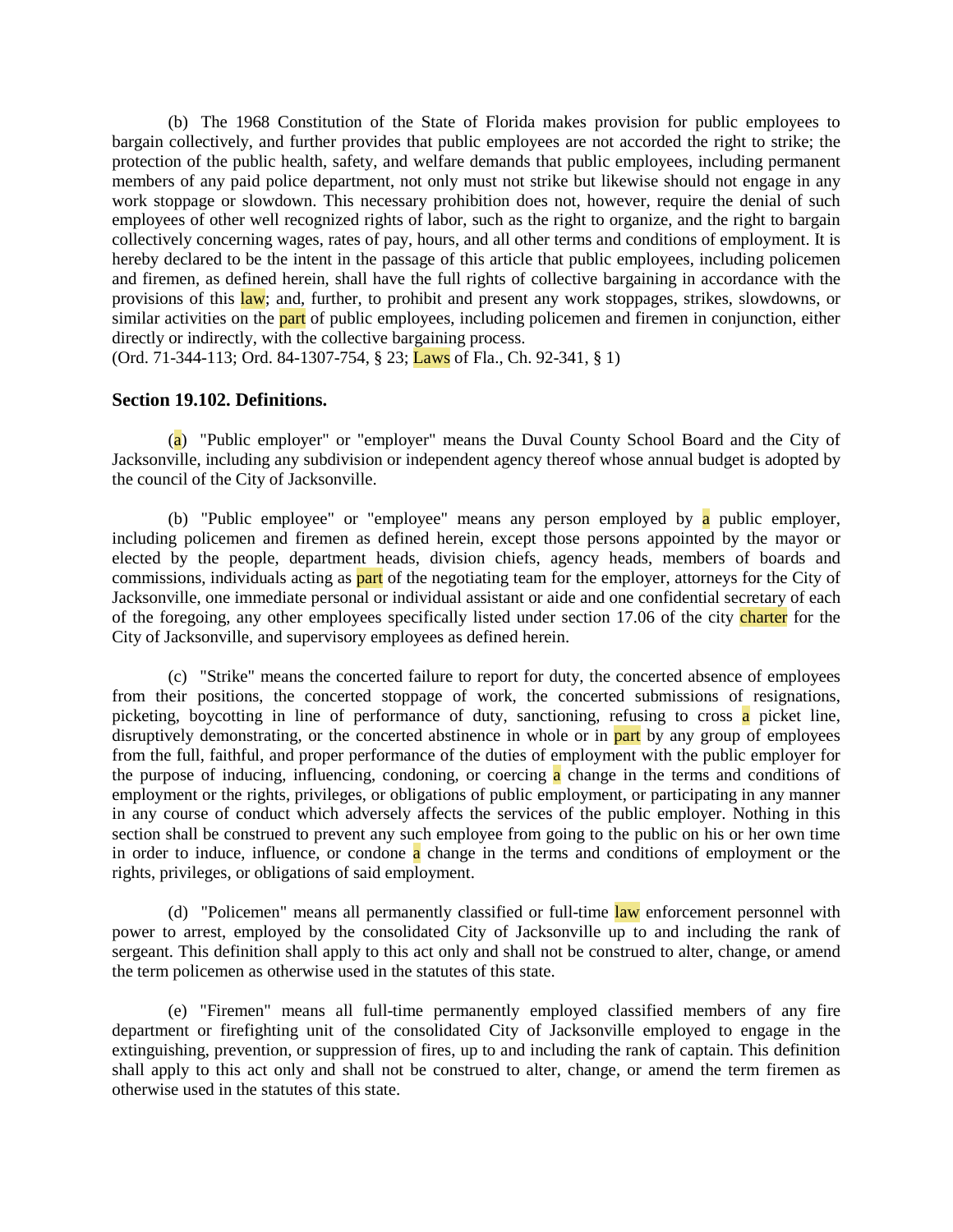(f) "Employee organization" or "organization" means any labor organization, union, association, fraternal order, or group, however organized or constituted, which represents or seeks to represent any public employee or group of public employees concerning wages, rates of pay, hours, working conditions, and other terms and conditions of employment except as otherwise provided in this *charter*.

(g) "Budget submission date" means the date by which, under  $law$  or practice, a public employer's budget, or a budget containing proposed expenditures applicable to such public employer, is required to be submitted to the city council, the legislative body, or other similar body of government for action.

- (h) "Professional employee" means:
	- (1) Any employee engaged in work:
		- (i) Predominantly intellectual and varied in character as opposed to routine mental, manual, mechanical, or physical work.
		- (ii) Involving the consistent exercise of discretion and judgments in its performance;
		- (iii) Of such a character that the output produced or the results accomplished cannot be standardized in relation to  $\alpha$  given period or time; and
		- (iv) Requiring advanced knowledge in a field or science or learning customarily acquired by a prolonged course of specialized intellectual instruction and study in an institution of higher learning or  $\alpha$  hospital, as distinguished from  $\alpha$  general academic education, and apprenticeship or training in the performance or routine mental or physical processes; or
	- (2) Any employee who:
		- (i) Had completed the course or specialized intellectual instruction and study described in subparagraph (1)(iv) herein; and
		- (ii) Is performing related work under supervision of a professional person to qualify himself to become a professional employee as defined in paragraph (1) herein.

(i) "Collective bargaining" means the performance of the mutual obligations of the public employer and the bargaining agent of the employee organization to meet at reasonable times and places to confer and negotiate in good faith, and to reduce to writing and to execute any written agreement with respect to collective negotiations concerning the wages, rates of pay, hours, working conditions, and all other terms and conditions of employment.

(j) The term "supervisory employee" or "supervisor" means any individual having authority, in the interest of the employer, to hire, transfer, suspend, lay off, recall, promote, discharge, assign, reward, discipline other employees, or to adjust their grievances, or effectively to recommend such action, if in connection with the foregoing the exercise of such authority is not of  $\alpha$  merely routine or clerical nature but requires the use of independent judgment, except such term shall not include any individual who on the effective date of this amendment to chapter 67-1320, Laws of Florida, being the charter of the City of Jacksonville, is holding any elective office of the union and this exception shall be applicable to such individual for so long as such individual is holding such office held on the effective date of this amendment to said charter.

(Ord. 71-344-113; Laws of Fla., Ch. 73-505; Laws of Fla., Ch. 74-507; Ord. 84-1307-754, § 23; Laws of Fla., Ch. 92-341, § 1)

# **CHAPTER 2. PUBLIC EMPLOYEES COLLECTIVE BARGAINING**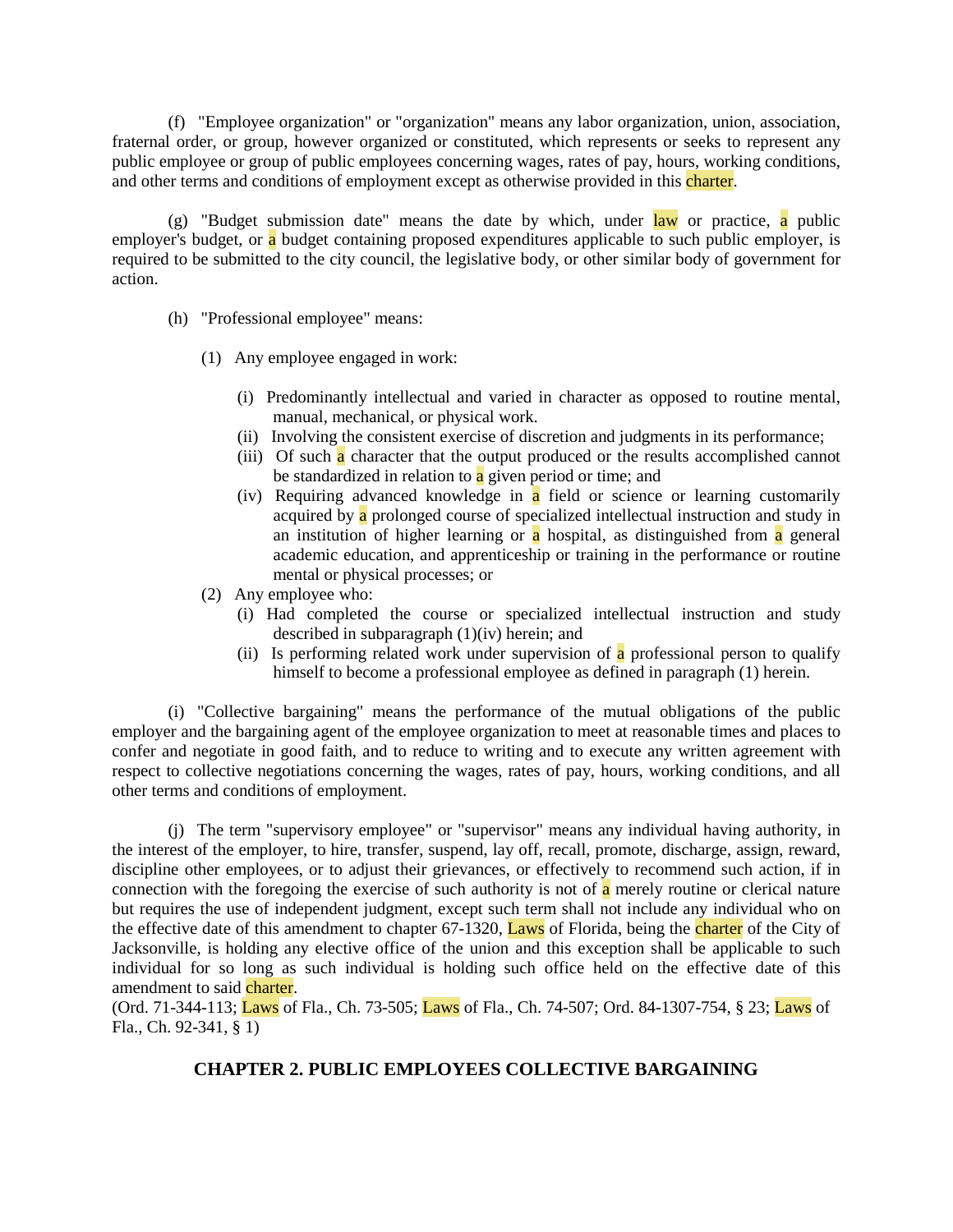#### **Section 19.201. Public employer's rights.**

It is the right of the public employer to determine the purpose of each of its constituent agencies, set standards of service to be offered to the public, and exercise control and discretion over its organization and operations. It is also the right of the public employer to direct its employees, take disciplinary action for just cause, relieve its employees from duty because of lack of work or for other legitimate reasons, determine whether goods or services shall be made, purchased, or contracted for, and determine the methods, means, and personnel by which the employer's operations are to be conducted. However, the exercise of such rights does not preclude employees or their representatives from conferring or raising questions or issues about the practical consequences that decisions on these matters may have on terms and conditions of employment.

(Ord. 71-344-133; Ord. 84-1307-754, § 23; Laws of Fla., Ch. 92-341, § 1)

#### **Section 19.202. Public employee's rights; organization and representation.**

(a) Public employees shall have the right to form, join, and participate in, or to refrain from forming, joining, or participating in any employee organization of their own choosing.

(b) Public employees shall have the right to be represented by an employee organization of their own choosing, to negotiate collectively through **a** certified bargaining agent with their public employer in the determination of the wages, rates of pay, hours, and all other terms and conditions of their employment, and to be represented in the determination of grievances arising thereunder. Public employees shall have the right to refrain from exercising the right to be represented.

(c) Nothing in this article shall be construed to prevent any public employee from presenting, at any time, his own grievances, in person or by legal counsel to his public employer, and having such grievances adjusted without the intervention of the bargaining agent, if the adjustment is not inconsistent with the terms of the collective bargaining agreement when in effect and if the bargaining agent has been given reasonable opportunity to be present at any meeting called for the resolution of such grievance. (Ord. 71-344-133; Ord. 84-1307-754, § 23; Laws of Fla., Ch. 92-341, § 1)

#### **Section 19.203. Dues; deduction and collection.**

Any employee organization certified as a bargaining agent shall be eligible upon agreement with the employer to have its periodic dues which are uniformly required for acquisition and retention of membership or uniform assessments, deducted and collected by the public employer from the salaries of those employees who present cards, which may be revoked in writing at any time, authorizing the deduction of such dues or assessments.

(Ord. 71-344-133; Ord. 84-1307-754, § 23; Laws of Fla., Ch. 92-341, § 1)

## **Section 19.204. Bargaining agent; recognition, investigation.**

(a) Any employee organization acting on behalf of two or more employees may, upon notification to the mayor, file  $\alpha$  petition for recognition as the bargaining agent for the public employees of a proposed bargaining unit. The petition shall contain the signature of 30 percent or more of the public employees within a proposed bargaining unit who desire to be represented for the purpose of collective bargaining. No unit shall be established which includes both professional and nonprofessional employees unless a majority of each group votes for inclusion in such unit. The petition shall also allege that the employee organization presently certified as the bargaining agent, if there is such, is no longer the choice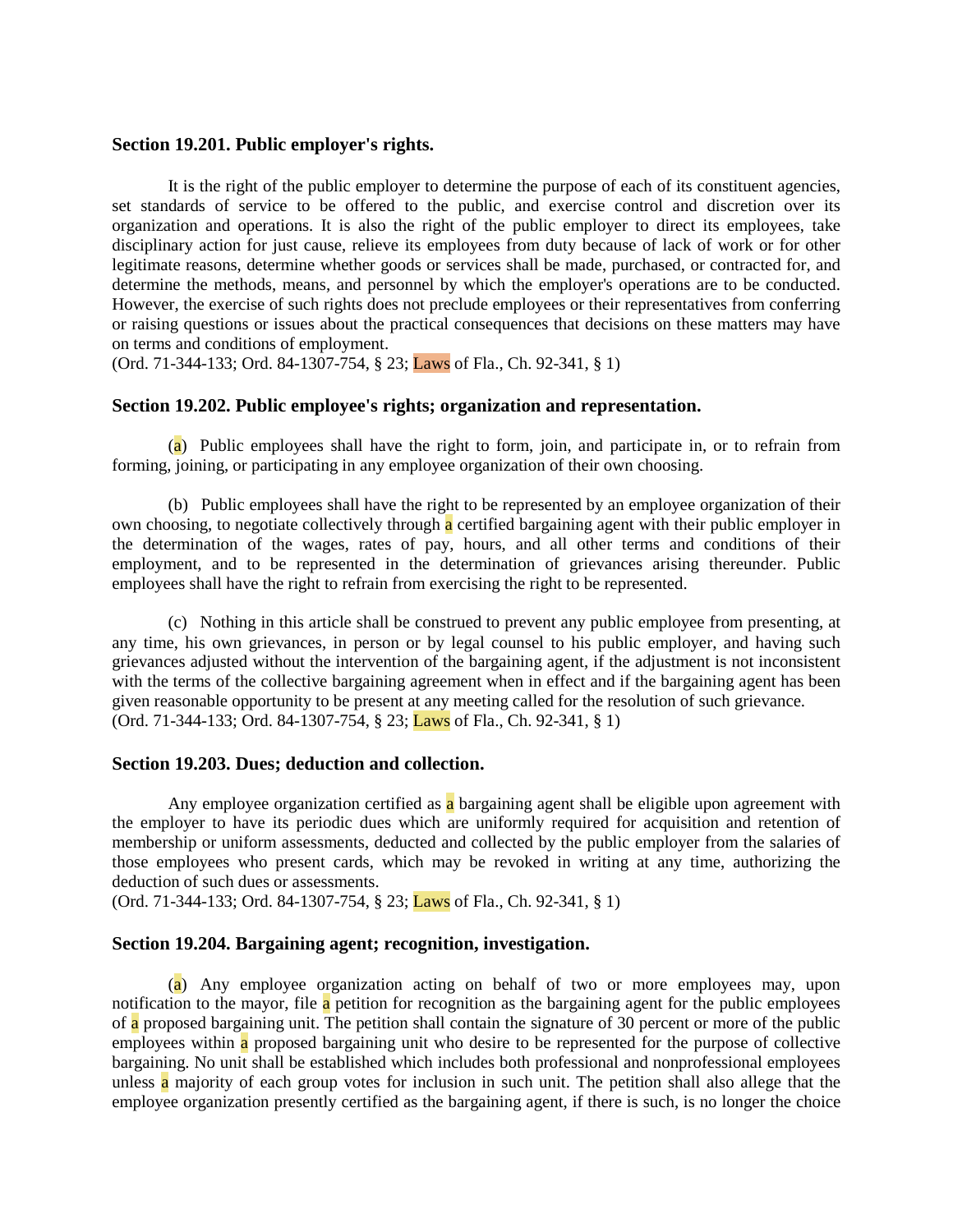of a majority of the public employees of the bargaining unit as their bargaining agent. Any employee, employer, or employee organization having sufficient reason to believe any of the employee signatures were obtained by collusion, coercion, intimidation, or misrepresentation to the employee, or are otherwise invalid, shall be given  $\alpha$  reasonable opportunity to verify and challenge the signatures appearing on the petition.

(b) The mayor or his designated representative shall investigate the petition to determine its sufficiency and whether **a** controversy or question concerning representation exists.

(c) Where a petition is filed pursuant to the provision of subsection  $(a)$ , and the mayor or his designated representative finds after an investigation of the allegations of the petition that  $\alpha$  question concerning representation exists, he shall not later than the sixtieth day following the filing of the petition:

- (1) Define the proposed bargaining unit and determine which public employees shall be qualified and entitled to vote at any election held by the employee organizations concerned.
- (2) In defining a proposed bargaining unit, the mayor or the mayor's designated representative shall establish the broadest unit practicable in which employees have an identifiable community of interest in order to ensure that the representative of public employees is not fractionalized. In determining whether  $\alpha$  unit is appropriate for the purposes of collective bargaining, the extent of organization shall not be considered.
- (3) Order an election by secret ballot, to be conducted by the American Arbitration Association or the city supervisors of elections, the cost of which shall be borne as agreed upon by the employer and the proposed bargaining agent.

(Ord. 71-344-133; Ord. 84-1307-754, § 23; Laws of Fla., Ch. 92-341, § 1)

## **Section 19.205. Bargaining agent; election.**

(a) Where an election for certification has been ordered pursuant to the preceding section of this article, the election ballot shall contain the name of the petitioning employee organization and name or names of any other employee organization showing proof of at least 10 percent representation of the public employees within the defined bargaining unit. The ballot shall also contain a statement that may be marked by any public employee voting that he does not desire to be represented by any of the named employee organizations.

(b) Where the names of two or more employee organizations are on the election ballot and no organization receives a majority of the valid ballot cast by the public employees in the bargaining unit, a runoff election shall be held.

(c) The runoff election ballot shall contain the two choices from the original ballot which received the largest number of votes.

(Ord. 71-344-133; Ord. 84-1307-754, § 23; Laws of Fla., Ch. 92-341, § 1)

## **Section 19.206. Bargaining agent; certification.**

(a) The employee organizations concerned shall not certify the bargaining agent of a bargaining unit unless such bargaining agent receives  $\alpha$  majority of the total number of valid ballots cast by the public employees in a bargaining unit, provided at least 30 percent of the employees in the bargaining unit have votes.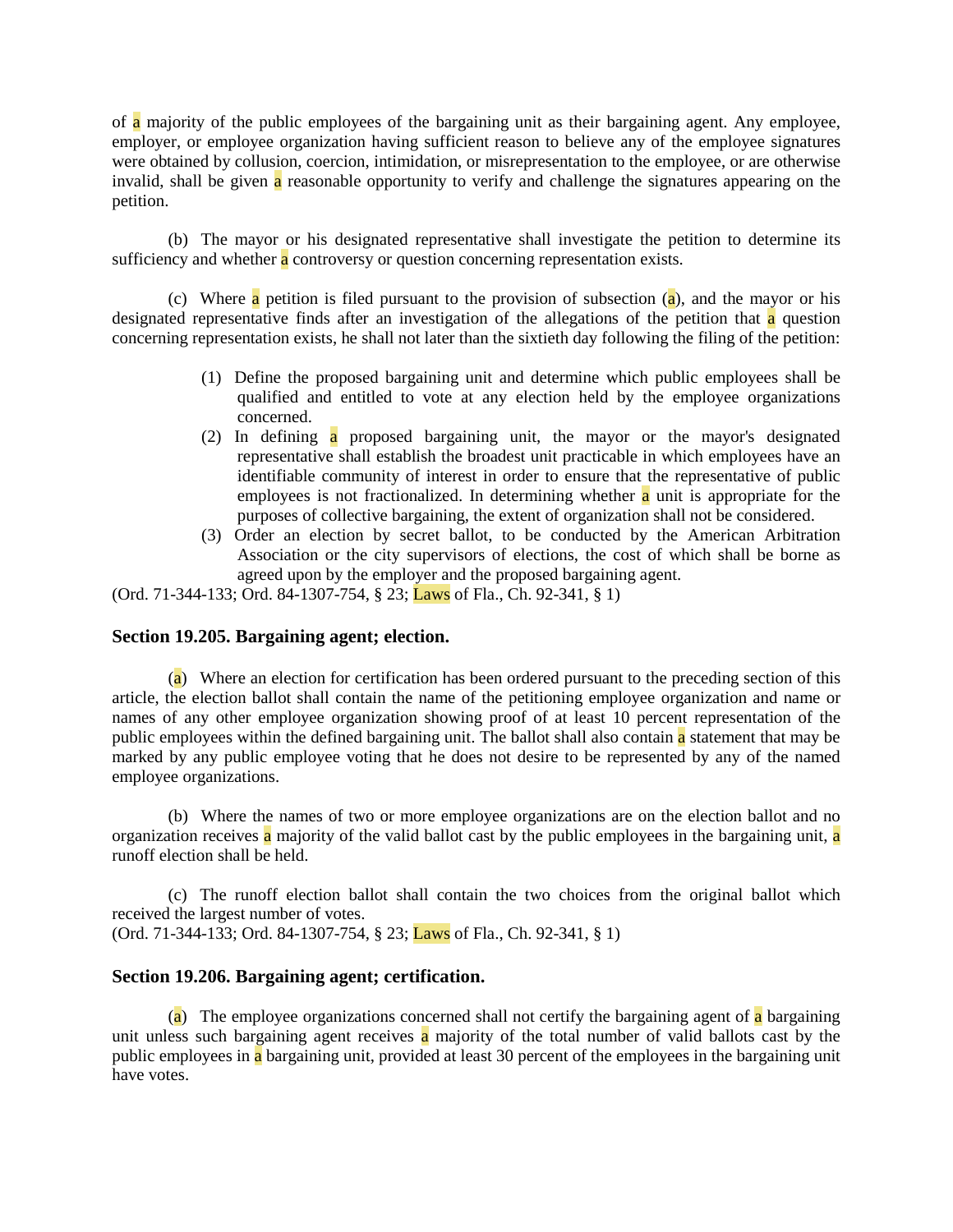(b) The presidents of the employee organizations listed on the election ballot and the mayor or his designated representatives shall affix their signatures to the results of the election and such signatures shall constitute certification of such employee organization as the bargaining agent for the bargaining unit.

- (c) Any bargaining agent so certified shall:
	- (1) Represent all the public employees within the bargaining unit, whether or not any such public employee is a member of said organization, for the purposes of collective bargaining of all wages, rates of pay, hours, working conditions, and all other terms and conditions of aforesaid employment and the resolution of grievances arising thereunder.
	- (2) Represent the unit as provided in this chapter until loss of certification.
- (d) (1) Once a bargaining agent is certified, no petition to decertify shall be entertained if it is filed within 1 year of certification or less than 9 months prior to termination of any existing collective bargaining agreement.
	- (2) Where the majority of the employees vote to not certify a bargaining agent, a petition to certify shall not be entertained if it is filed within 1 year of such election.
- (e) No question concerning representation shall be raised by any public employee, group of public employees, employee organization, or public employer within 1 year after a certification of the bargaining agent.
- (f) Decisions of the mayor or his designated representative relating to the certification or decertification of the bargaining agent as the representative of employees in  $\alpha$  bargaining unit shall be subject to judicial review.
- (g) Nothing in this article shall be construed to prohibit the waiving of elections for the purpose of consent certification where no controversy exists between the employee organization and the public employer.

(Ord. 71-344-133; Ord. 84-1307-754, § 23; Laws of Fla., Ch. 92-341, § 1)

## **Section 19.207. Collective bargaining; approval or rejection.**

(a) Whenever the bargaining agent of a bargaining unit has been certified pursuant to the provisions of this article, such bargaining agent and the appropriate representatives of the public employer shall bargain collectively in the determination of the terms and conditions of employment of the public employees within the bargaining unit, except pension rights or benefits and the following subjects and matters of the civil service system of the city shall not be the subject of any collective bargaining agreement:

- (1) The uniform job classification plan.
- (2) Job specifications for positions.
- (3) Examinations, the method of giving same, the content of same, and the weight to be given the **part** or **parts** thereof.
- (4) Promotions including qualifications therefor and certification thereof.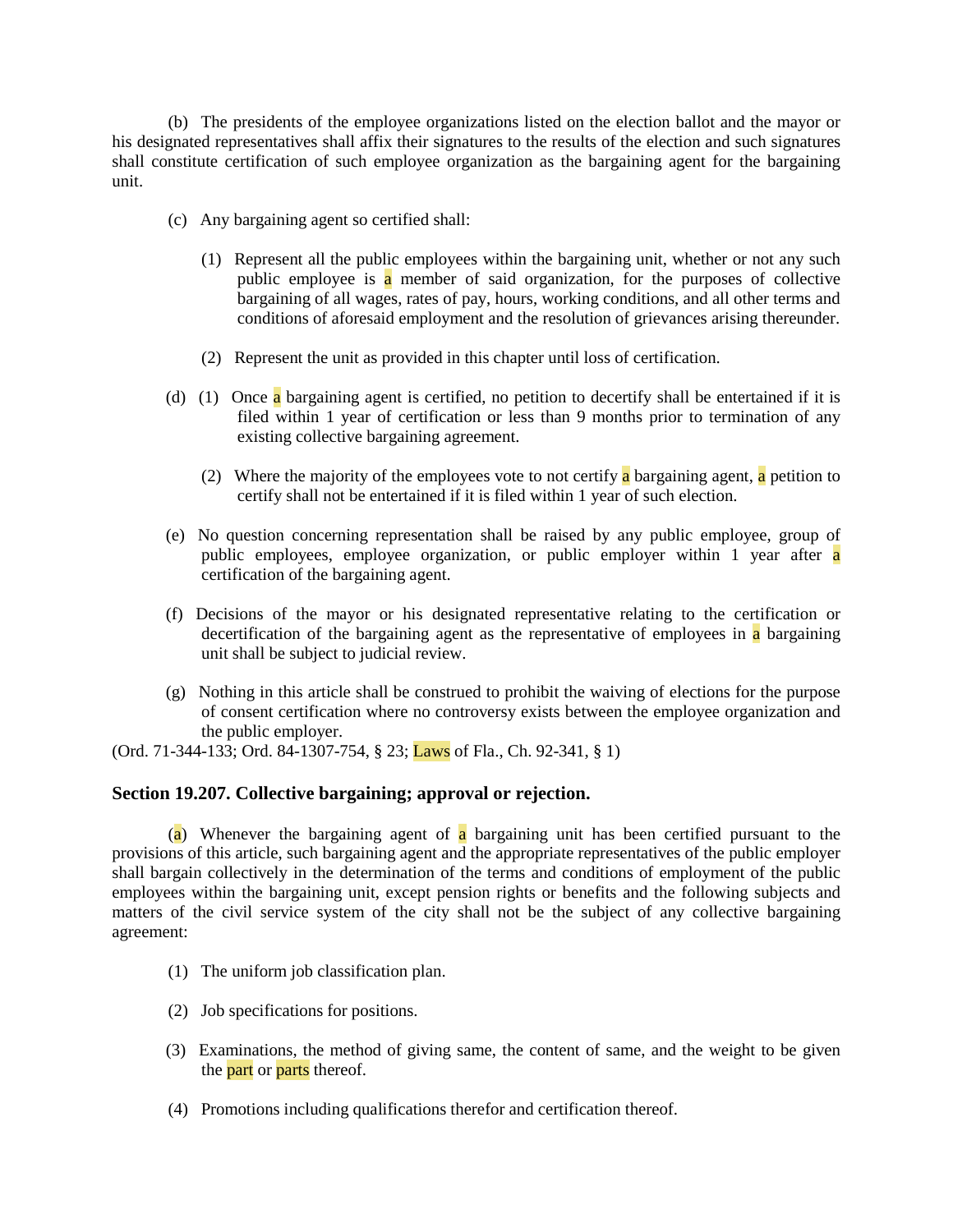- (5) Certification of personnel for employment and promotion.
- (6) The right of the civil service board to review the discharge, suspension, or reduction in pay of any employee and the right of such board to reinstate and return such employee to his former status, and to exercise the rights and authorities as set forth in section 17.07.

The public employer, or its representatives, and the bargaining agent, or its representatives, shall meet at reasonable times and places and confer in good faith, but such obligation does not compel either party to agree to  $\alpha$  proposal or require the making of  $\alpha$  concession. Any agreement reached by the negotiators shall be reduced to writing and such written collective bargaining agreement shall be signed by the negotiators for the public employer and the bargaining agent, and shall become final and binding upon the employer when the same shall have been approved by the mayor and the council and in the event such employees in the bargaining unit are employed by or under the control and under the supervision of an independent agency, approved by such independent agency.

(b) The provisions of any  $law$  or ordinance establishing a civil service system for public employees or the rules or regulations adopted pursuant thereto, except those pertaining to:

- (1) The uniform job classification plan;
- (2) Job specifications for positions;
- (3) Examinations, the method of giving same, the content of same, and the weight to be given the **part** or **parts** thereof;
- (4) Promotions including qualifications therefor and certification thereof;
- (5) Certification of personnel for employment and promotion;
- (6) The right of the civil service board to review the discharge, suspension, or reduction in pay of any employee and the right of such board to reinstate and return such employee to his former status, and to exercise the rights and authorities as set forth in section 17.07 of this charter;

shall not apply to the extent that they are in conflict with the terms and provisions of any collective bargaining agreement that has been duly negotiated and properly ratified regardless of any legal requirement for uniformity. The provisions of any law or ordinance or any rules or regulations adopted pursuant thereto shall continue in effect until the contract containing such conflicting terms and provisions has been properly ratified.

(c) The provisions of any law or ordinance establishing  $\alpha$  civil service system for public employees, or the rules or regulations adopted pursuant thereto, shall not be amended or otherwise altered to increase rights or benefits as to any matter that is made the subject of collective bargaining negotiations by any employee organization as to the employees in the unit represented by said employee organization until the end of the next budget year or the termination date of any collective bargaining agreement that might be negotiated with said employee organization, whichever occurs later, regardless of any legal requirement for uniformity.

(d) Whenever the bargaining agent of  $\alpha$  bargaining unit has been certified pursuant to the provisions of this chapter, such bargaining unit and the representatives of the City of Jacksonville consolidated government shall bargain collectively in the determination of the wages, rates of pay, hours, and all other terms and conditions of employment of the public employees within the bargaining unit. The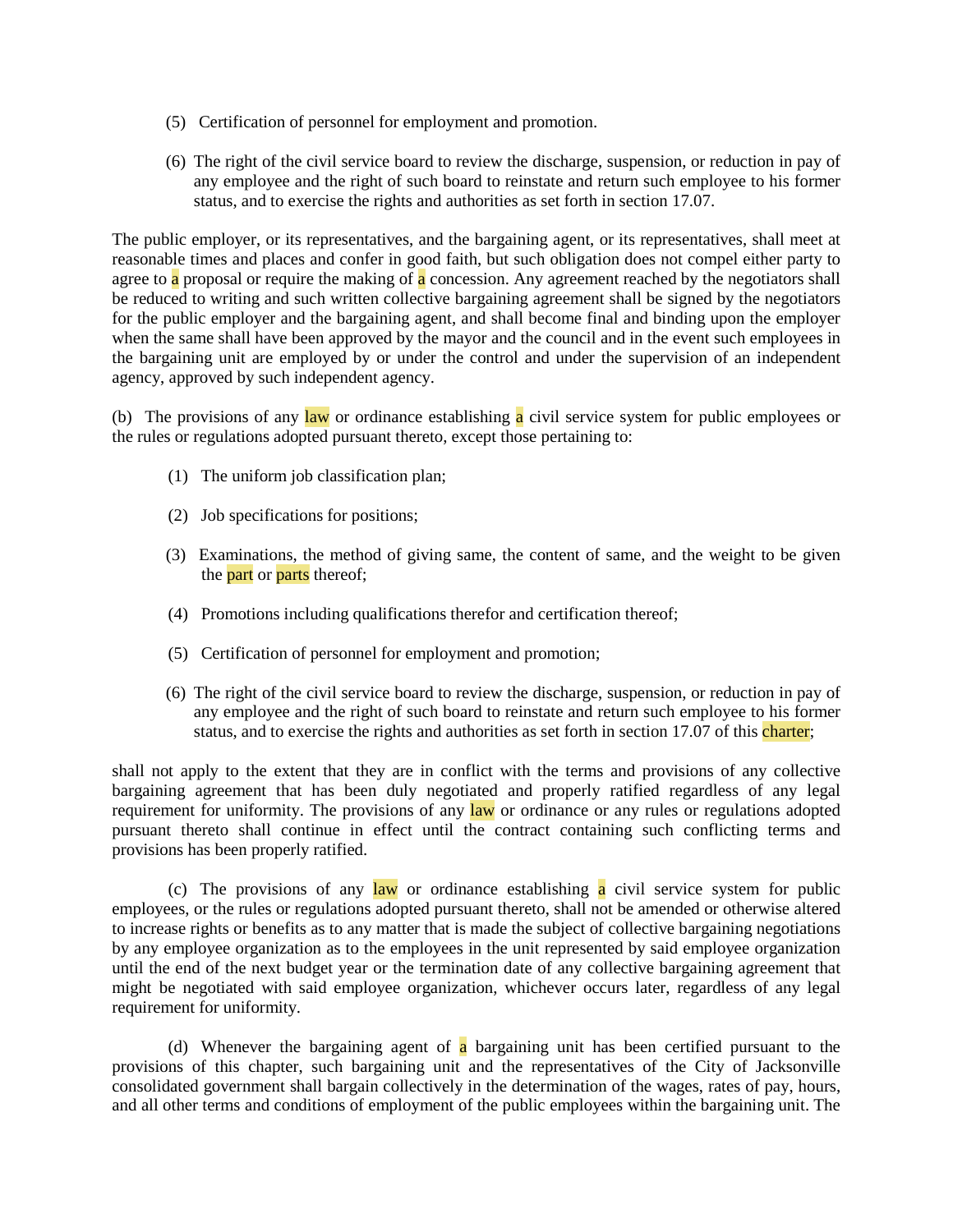public employer, or its representative, and the bargaining agent, or its representative, shall meet at reasonable times and places and confer in good faith within 10 days of receipt of written notice by either party. Any agreement reached by the negotiators shall be reduced to writing and such written collective bargaining agreement shall be signed by the negotiators for the public employer and the bargaining agent.

(e) Any collective bargaining agreement shall not provide for  $\alpha$  term of existence of more than 3 years.

(f) In his annual request to the city council the public employer shall include such amounts as shall be sufficient to fund the provisions of the collective bargaining agreement. If less than the required amount is appropriated, the collective bargaining agreement shall be returned to the public employer and the bargaining unit for further negotiations within the framework of the amount of the funds so appropriated.

(Ord. 71-344-133; Ord. 84-1307-754, § 23; Laws of Fla., Ch. 92-341, § 1)

#### **Section 19.208. Advisory arbitration.**

(a) UNRESOLVED ISSUES SUBMITTED TO ADVISORY ARBITRATION.--In the event the bargaining agent and the employer, within 30 days from the date of their first meeting, are unable to reach an agreement on a contract, any and all unresolved issues shall be submitted to advisory arbitration.

(b) ARBITRATION BOARD COMPOSITION.--Within 5 days from the expiration of the 30 day period referred to in subsection  $(a)$ , the bargaining agent and the employer shall each select and name one arbitrator and shall immediately thereafter notify each other in writing of the name and address of the person so selected. The two arbitrators selected and named shall, within 10 days from and after the expiration of the 5-day period, agree upon and select  $\alpha$  third arbitrator, who shall be chairman. If, on the expiration of the period allowed therefor, the arbitrators are unable to agree upon the selection of  $\alpha$  third arbitrator, the American Arbitration Association shall submit, upon request of either the bargaining agent or the employer, the names of five arbitrators. The employer and the bargaining agent shall alternatively select one name from the list until one name remains, and the remaining arbitrator shall be the chairman of the arbitration board.

(c) HEARINGS.--The arbitration board shall, acting through its chairman, call  $\alpha$  hearing to be held within 10 days after the date of the appointment of the chairman and shall, acting through its chairman, give at least 7 days' notice in writing to each of the other two arbitrators, the bargaining agent and the employer of the time and place of such hearing. The hearing shall be informal and the rules of evidence prevailing in judicial proceedings shall not be observed. Any and all documentary evidence and other data deemed relevant by the arbitrators may be received in evidence. The arbitrators shall have the power to administer oaths and to require by subpoena the attendance and testimony of witnesses and the production of books, records, and other evidence relative or pertinent to the issues presented to them for determination. The hearings concluded by the arbitrators shall be concluded within 20 days of the time of commencement and within 10 days after the conclusion of the hearings, the arbitrators shall make written findings and a written recommendation upon the issues presented, a copy of which shall be mailed or otherwise delivered to the bargaining agent or its designated representative and to the employer. A majority decision of the arbitrators shall be advisory only as to both parties. In its annual budget request to the city council the employer shall include such amounts as shall be sufficient to fund the provisions of the collective bargaining agreement. If less than the requested amount is appropriated, the collective bargaining agreement shall be returned to the employer and the bargaining agent for further negotiations within the framework of the amount of the funds so appropriated. The parties may agree in writing to an extension as to any of the above time periods. Upon written resolution adopted by the city council the time periods prescribed by this section may be modified to conform to the budget submission procedures.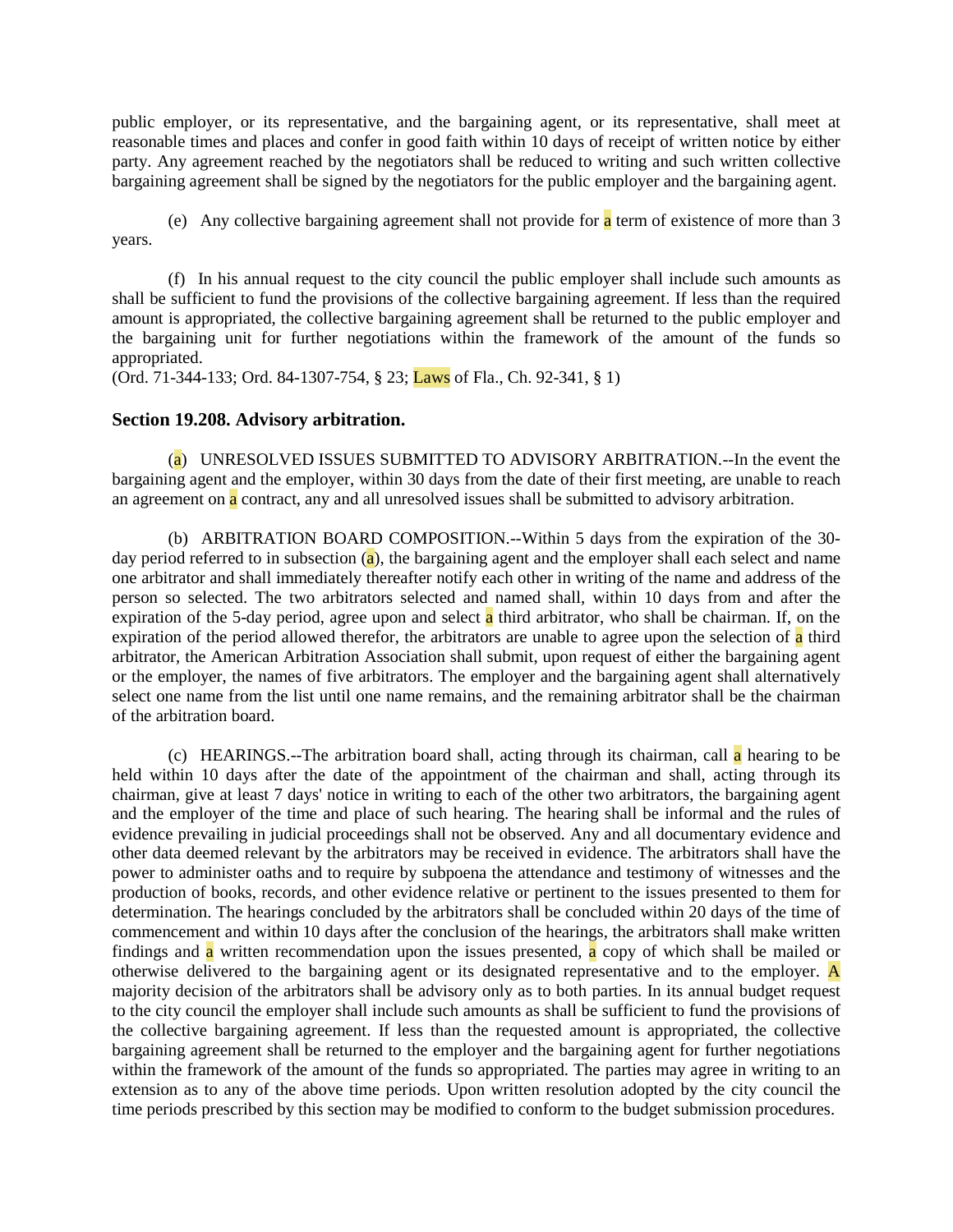(d) FACTORS TO BE CONSIDERED BY THE ARBITRATION BOARD.--The arbitrators shall conduct the hearings and render their decisions upon the basis of a prompt, peaceful, and just settlement of wage, hour, and/or working conditions dispute between the bargaining agent and the employer. The factors, among others, to be given weight by the arbitrators in arriving at a decision for public employees, except policemen and firemen, shall include:

- (1) Interest and welfare of the public.
- (2) Comparison of wage rates, benefits, or hourly conditions of employment of similar skilled crafts or classifications in the general area or in comparable cities.
- (3) Comparison of peculiarities of employment in regard to other trades or professions, specifically, physical, educational and mental qualifications, and/or job training and skills.
- (4) The interest and welfare of the public and the financial ability of the unit of government to meet those costs. The factors, among others, to be given weight by the arbitrators in arriving at a decision for policemen or firemen shall include:
	- (i) Comparison of wage rates or hourly conditions of employment of the employing authority in question with prevailing wage rates or hourly conditions of employment of other skilled or professional employees in the local operating area involved.
	- (ii) Comparison of wage rates or hourly conditions of employment of the employing authority in question with wage rates or hourly conditions of employment maintained for the same or similar work of employees exhibiting like or similar skills under the same or similar working conditions in the local operating area involved.
	- (iii) Comparison of wage rates or hourly conditions of employment of the employing authority in question with wages rates or hourly conditions of employment of comparable employing authorities in municipalities, metropolitan governments, state, or any agencies or departments.
	- (iv) Interest and welfare of the public.
	- (v) Comparison of peculiarities of employment in regard to other trades or professions, specifically.
		- 1. Hazards of employment.
		- 2. Physical qualifications.
		- 3. Educational qualifications.
		- 4. Mental qualifications.
		- 5. Job training and skills.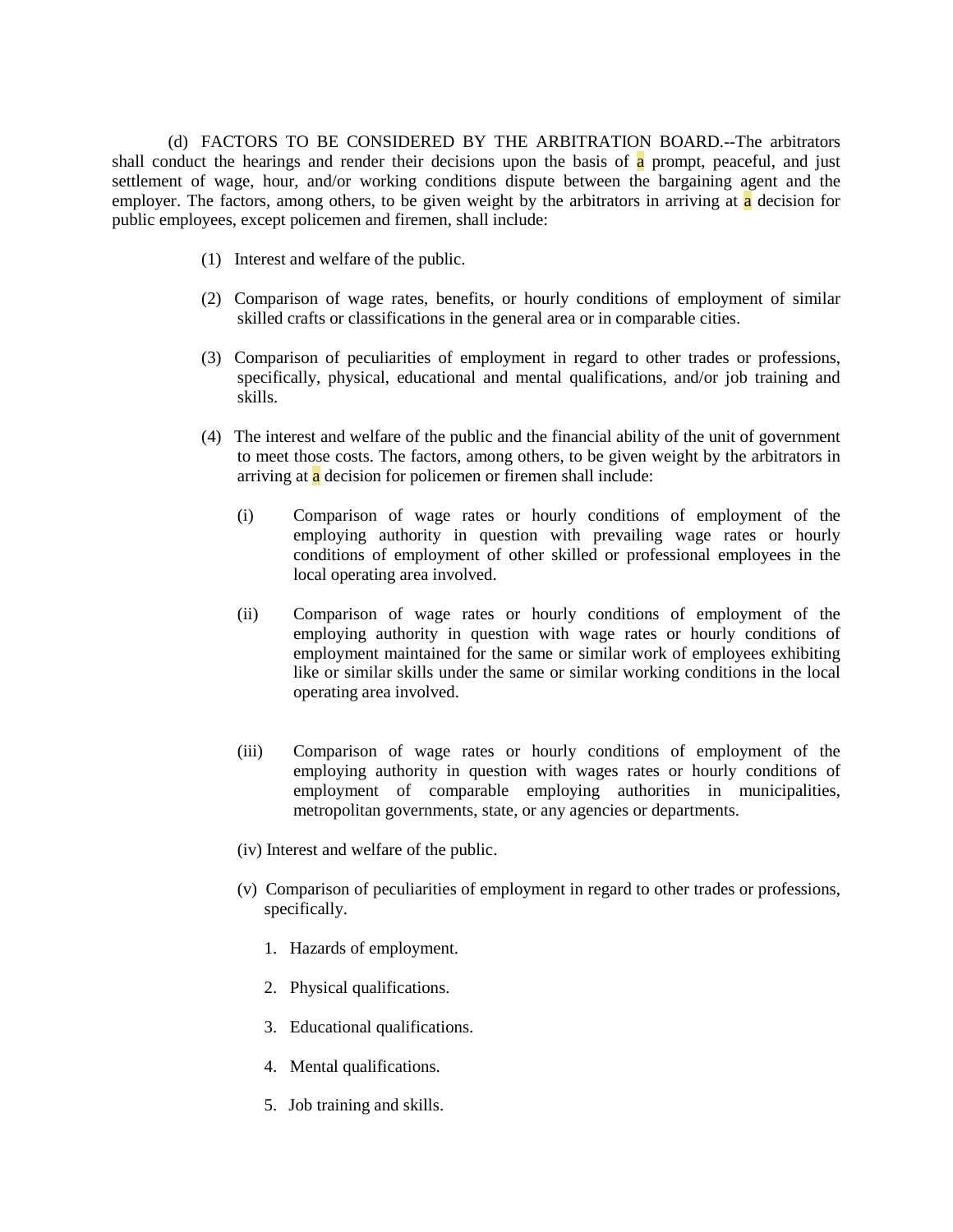- (vi) The interest and welfare of the public and the financial ability of the unit of government to meet those costs.
- (vii) The bargaining agent shall provide for the expenses of its arbitrator, and the employer shall provide for the expenses of its arbitrator. The bargaining agent and the employer shall share equally the expense of the remaining arbitrator and any other costs or expenses incurred in arbitration, including stenographic and clerical expenses.

(Ord. 71-344-133; Ord. 84-1307-754, § 23; Laws of Fla., Ch. 92-341, § 1)

#### **Section 19.209. Strikes prohibited; penalties.**

(a) Strikes by public employees are expressly prohibited. No employee organization shall cause, encourage, or condone a strike.

(b) The courts having jurisdiction of the parties are vested with the authority to hear and determine all actions alleging violations of this act.

(c) If a public employee, a group of employees, an employee organization, or any officer, agent, or representative of any employee organization, engages in **a** strike in violation of subsection (a), the public employer whose employees are involved or whose employees may be affected by the strike, may file suit to enjoin the strike in the court having proper jurisdiction and proper venue of such actions. If the plaintiff makes **a** prima facie showing that **a** strike violation of subsection (**a**) is in progress or that there is a clear, real, and present danger that such a strike is about to commence, the court shall issue a temporary injunction enjoining the strike. Upon final hearing, the court shall either make the injunction permanent or dissolve it.

(d) If an injunction issued pursuant to this section to enjoin  $\alpha$  strike is not promptly complied with, on the application of the plaintiff, the court may immediately initiate contempt proceedings against those who are in violation. Any employee organization which is found to be in contempt of court for violating any injunction against  $\alpha$  strike shall be fined not less than \$5,000 nor more than \$20,000 for each calendar day, or **part** of **a** calendar day, that the violation is in progress. Each officer, agent, or representative of an employee organization or any public employee who is found to be in contempt of court for violating an injunction against  $\alpha$  strike shall be fined not less than \$50 nor more than \$100 for each calendar day, or **part** of **a** calendar day, that the violation is in progress.

(e) A public employer shall have the right to discharge or otherwise discipline any or all public employees who violate subsection  $(a)$ . The only question that may be raised in any proceeding or grievance, judicial or otherwise, contesting such action is whether subsection (a) was violated by the employee to be discharged.

(Ord. 71-344-133; Ord. 84-1307-754, § 23; Laws of Fla., Ch. 92-341, § 1)

#### **Section 19.210. Other unlawful acts.**

(a) Employee organizations, their members, agents, representatives, or any person acting on their behalf are hereby prohibited from:

(1) Distributing literature in areas where public employees work.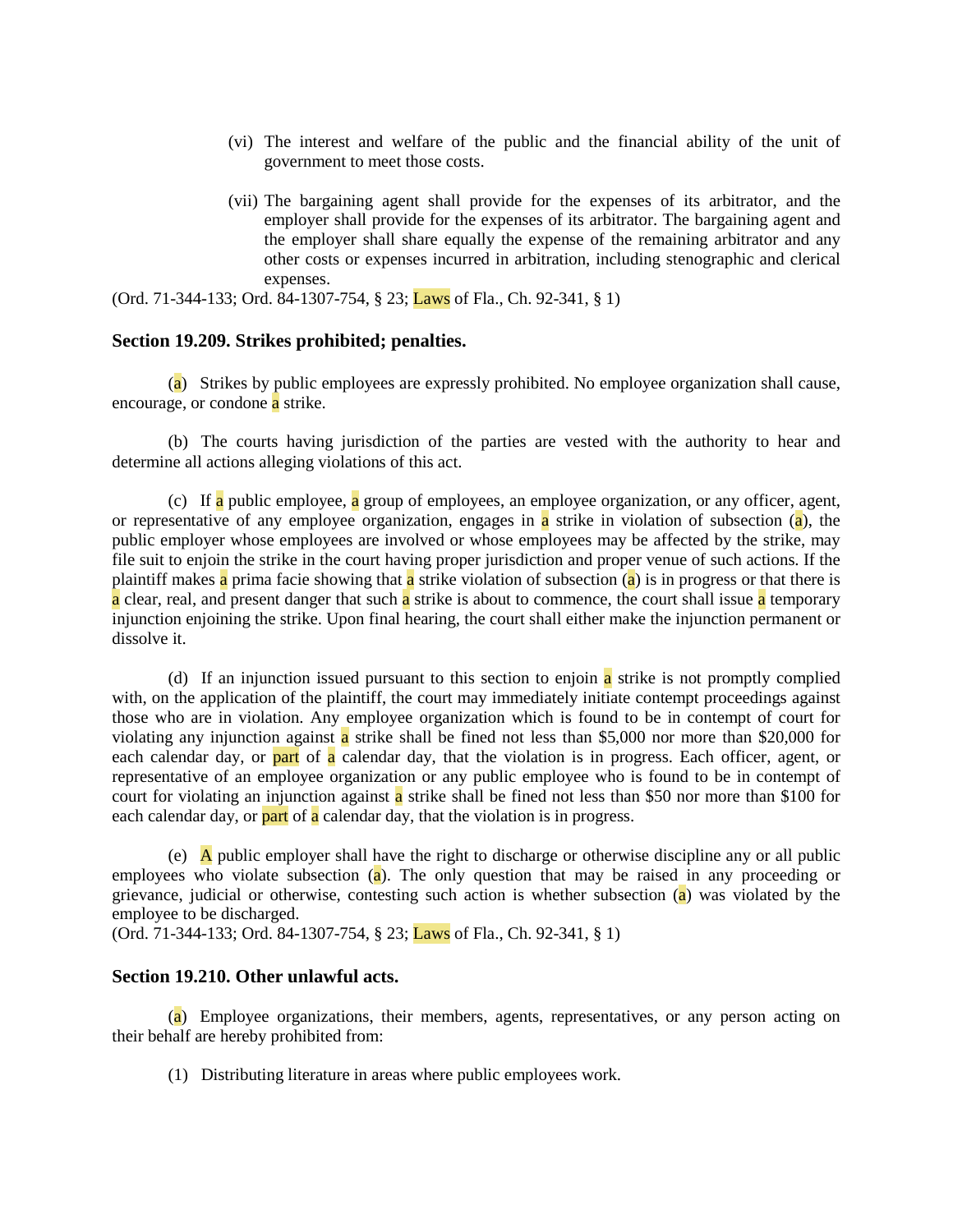(2) Soliciting or advocating support of an employee organization's activities from high school or grade school students during classroom time.

(b) The courts having jurisdiction may enforce the provisions of this section by injunction and contempt proceedings, if necessary. A public employee who is convicted of  $\bf{a}$  violation of any provision of this section may be discharged or otherwise disciplined by his public employer, notwithstanding further provisions of law and notwithstanding the provisions of any collective bargaining agreement. (Ord. 71-344-133; Ord. 84-1307-754, § 23; Laws of Fla., Ch. 92-341, § 1)

# **ARTICLE 20. JACKSONVILLE DOWNTOWN DEVELOPMENT AUTHORITY**

[Sec. 20.01. Authority created.](http://library4.municode.com/mcc/DocView/12174/1/871/895?hilite=part;parts;a;charter;charters;laws;law;#0-0-0-10211#0-0-0-10211) [Sec. 20.02. Definitions.](http://library4.municode.com/mcc/DocView/12174/1/871/895?hilite=part;parts;a;charter;charters;laws;law;#0-0-0-10213#0-0-0-10213) [Sec. 20.03. Transfer of authority.](http://library4.municode.com/mcc/DocView/12174/1/871/895?hilite=part;parts;a;charter;charters;laws;law;#0-0-0-10215#0-0-0-10215) [Sec. 20.04. Governing body.](http://library4.municode.com/mcc/DocView/12174/1/871/895?hilite=part;parts;a;charter;charters;laws;law;#0-0-0-10217#0-0-0-10217) [Sec. 20.05. Functions and duties.](http://library4.municode.com/mcc/DocView/12174/1/871/895?hilite=part;parts;a;charter;charters;laws;law;#0-0-0-10219#0-0-0-10219)

## **Section 20.01. Authority created.**

There is hereby created and established an advisory board to the Jacksonville Economic Development Commission to be known as the Jacksonville Downtown Development Authority, for the general purpose of making recommendations to the commission concerning the revitalization and redevelopment of the Jacksonville downtown area.

(Laws of Fla., Ch. 83-311, § 1; Ord. 84-1307-754, § 24; Laws of Fla., Ch. 92-341, § 1; 1997 Laws of Fla., Ch. 97-339, § 3)

## **Section 20.02. Definitions.**

As used in this article:

- $(a)$  "Authority" means the Jacksonville Downtown Development Authority.
- (b) "Charter" means the charter of the City of Jacksonville.
- (c) "City" and "City of Jacksonville" means the City of Jacksonville created pursuant to s. 9 of Art. VIII of the 1885 Constitution of the state.
- (d) "Council" means the council of the City of Jacksonville.
- (e) "Mayor" means the mayor of the City of Jacksonville.
- (f) "Member" means a member of the authority.
- (g) "Jacksonville Downtown Area" means the core area in the City of Jacksonville designated as lying within the territorial limits of the authority on June 30, 1997 and as may be amended by the council from time to time for purposes of this article.

(h) "Commission" means the Jacksonville Economic Development Commission. (Laws of Fla., Ch. 83-311, § 1; Ord. 84-1307-754, § 24; Laws of Fla., Ch. 92-341, § 1; Laws of Fla., Ch. 97-339, § 5)

## **Section 20.03. Transfer of authority.**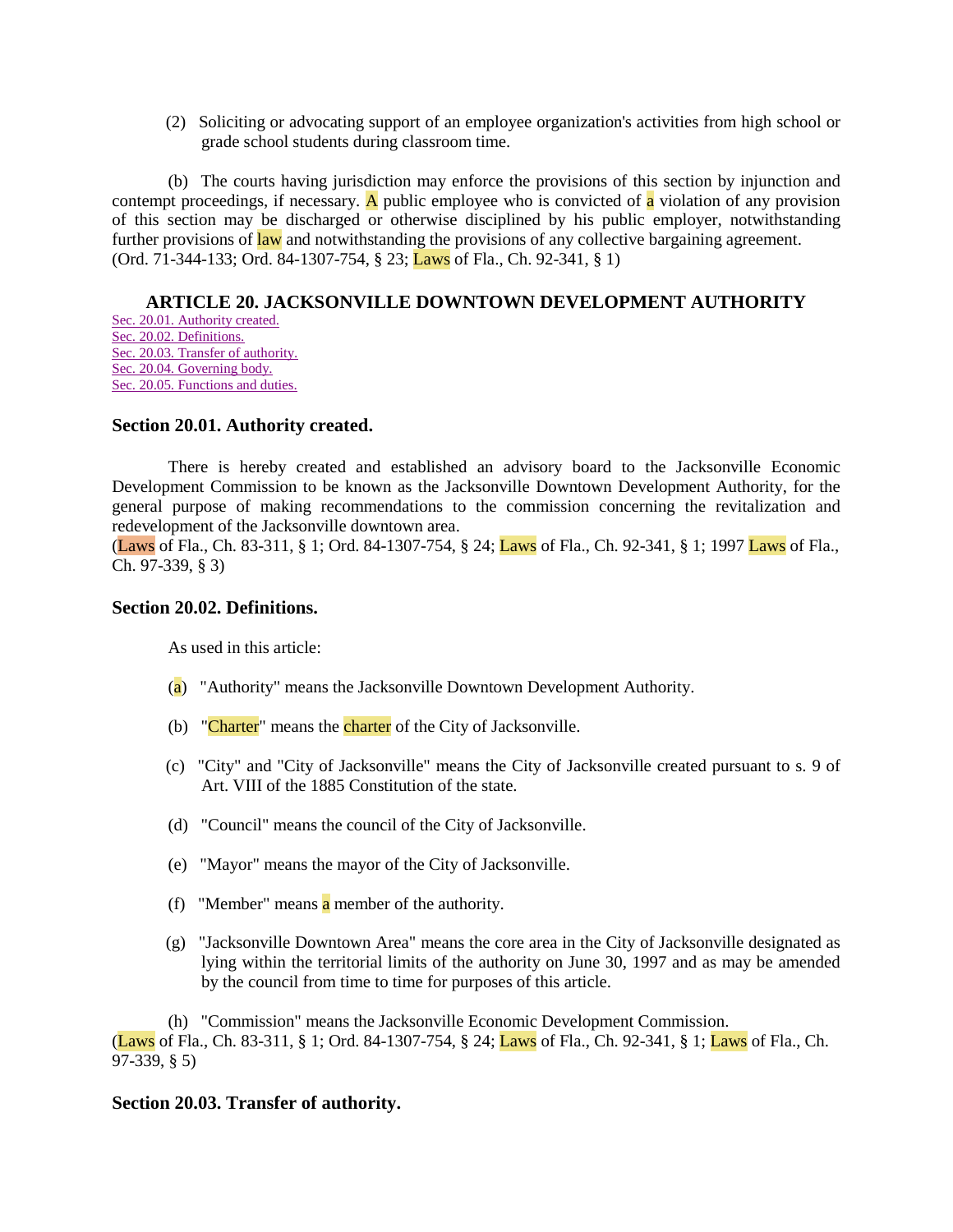(1) On July 1, 1997, the commission shall assume all powers, duties and functions formerly held by the authority, and the commission is hereby declared to be the legal successor to all such powers, duties and functions and shall be entitled to exercise the same as well as any others heretofore delegated to or exercised by the authority.

(2) Any functions of the authority which were performed by it under any  $law$ , resolution, contract, rule or regulation which remain unfulfilled as of July 1, 1997, shall thereafter be performed by the commission and the authority's assets, liabilities, contracts, property, records (as needed by the commission) and unexpended balances of appropriations are transferred to the commission as of that date. The mayor is authorized to make such determinations as may be necessary with regard to the transfers mandated by this section and to make such additional incidental dispositions of personnel, assets, liabilities, contracts, property, records and unexpended balances of appropriations as he may deem necessary to accomplish an orderly transfer from the authority to the commission, subject to the councilapproved budget and accounting code of the city.

(3) All plans, programs, projects, recommendations, contract agreements, rules and regulations which were made, approved or undertaken by the authority prior to July 1, 1997, are ratified and confirmed and shall continue in effect, according to their terms until modified, terminated, superseded or revoked either by their own terms, operation of law, or by action of the commission in accordance with law. The commission shall be substituted for the authority in all such plans, programs, projects, recommendations, contracts, agreements, rules and regulation and shall have full power in connection therewith as provided herein.

(Laws of Fla., Ch. 82-311, § 1; Ord. 84-1307-754, § 24; Laws of Fla., Ch. 92-341, § 1; Laws of Fla., Ch. 97-339, § 6)

### **Section 20.04. Governing body.**

(a) The governing body of the authority shall consist of seven members who shall be appointed by the mayor and confirmed by the council. Each member shall serve for a term of 4 years, expiring on September 30, or thereafter until his successor has been appointed, and the terms shall be so staggered that the terms of two members expire on September 30 of each of the 3 calendar years following the year in which the council adopted Ordinance 73-1019-519, and the term of the seventh member expires on September 30 of the fourth such calendar year.  $\overline{A}$  vacancy on the authority shall be filled for the unexpired term only, and in the same manner as provided for appointments for full terms. Any member appointed to the authority for two consecutive full terms shall not be eligible for appointment to the next succeeding term. The initial members of the authority shall be those members of the former authority who were in office as of September 30, 1981, and shall remain members of the authority for the remainder of their respective unexpired terms.

(b) Each member of the authority shall have attained the age of  $25$  years and shall have been a resident of the city for at least 2 years prior to his appointment. No officer or employee of the city shall be eligible for appointment to the authority. If at any time during his term  $\alpha$  member shall cease to be  $\alpha$ resident of the city or shall become an officer or employee of the city, he shall cease to be a member of the authority. No person may serve more than two consecutive full terms as  $\alpha$  member of the authority.

(c) The members of the authority shall not be entitled to compensation, pension, or other retirement benefits on account of service on the authority, but shall be entitled to receive their traveling expenses and other actual expenses incurred in the performance of their duties of office in a sum per diem equal to and computed in the same manner as the amount allowed officials of the City of Jacksonville for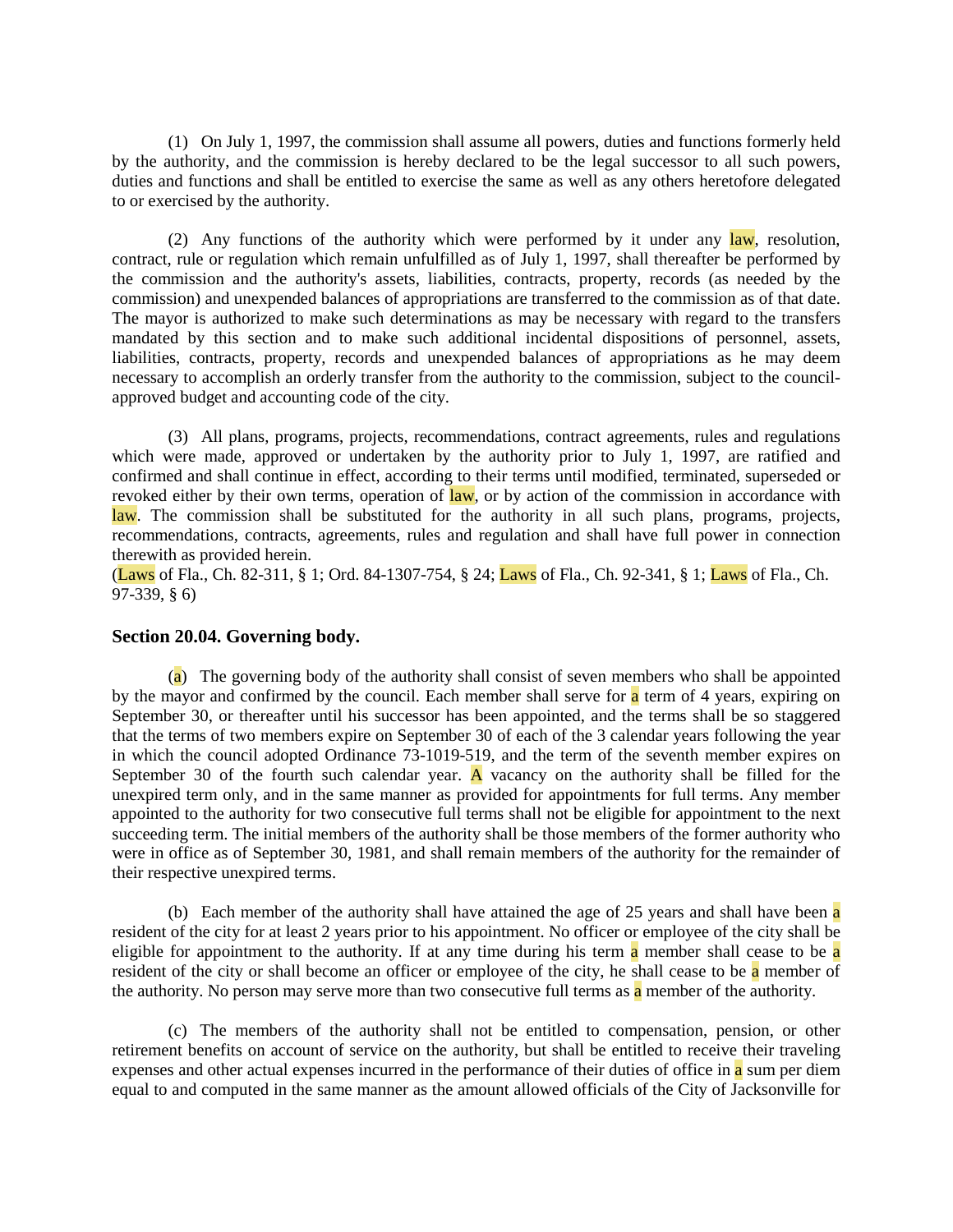travel and subsistence while traveling on public business. Members of the authority shall be subject to the provisions of part III, chapter 112, Florida Statutes.

(d) The authority shall elect  $\alpha$  chairman, vice chairman and secretary, each of whom shall serve for 1 year or until his successor is chosen. The authority shall adopt and promulgate rules governing its procedures subject to approval by the council and shall hold regular meetings no less often than once each month. Special meetings may be held upon the call of the chairman or any three members of the authority. A majority of the membership shall constitute a quorum for the purpose of meeting and transacting business. Each member of the authority shall have one vote.

(Laws of Fla., Ch. 82-311, § 1; Ord. 84-1307-754, § 24; Laws of Fla., Ch. 85-436, § 1; Laws of Fla., Ch. 92-341, § 1)

#### **Section 20.05. Functions and duties.**

On July 1, 1997, all powers and duties formerly exercised by the authority pursuant to this section shall survive, be transferred to and become the powers and duties of the commission as provided in Sections 24.07 and 24.08 of this charter. Thereafter the authority shall function as an advisory body to the commission to undertake fact-finding on downtown issues and provide advice to the commission on issues of importance to the downtown area. The authority will also perform the initial review, analysis and negotiation of downtown development projects. The authority shall have and perform such other duties and responsibilities as may be assigned to it from time to time by the commission. The commission shall be responsible for and shall provide to the authority all resources necessary for the authority to effectively achieve its duties and responsibilities. Such resources shall include a dedicated staff assigned to the authority by the executive director of the commission to manage all matters before the authority. (Laws of Fla., Ch. 82-311, § 1; Ord. 84-1307-754, § 24; Laws of Fla., Ch. 92-341, § 1; Laws of Fla., Ch. 97-339, § 7)

## **ARTICLE 21. JEA**

#### **Section 21.01. JEA created and continued.**

There is hereby created and established a body politic and corporate to be known as JEA, which is authorized to own, manage and operate a utilities system within and without the City of Jacksonville. JEA is created for the express purpose of acquiring, constructing, operating, financing and otherwise having plenary authority with respect to electric, water, sewer, natural gas and such other utility systems as may be under its control now or in the future. Such utilities may be owned, operated or managed by JEA separately or in such combined or consolidated manner as JEA may determine and JEA may use such name or names in the conduct of its business in connection therewith as it may determine. It is the specific purpose of this article 21 to repose in JEA all powers with respect to electric, water, sewer, natural gas and such other utilities which are now, in the future could be, or could have been but for this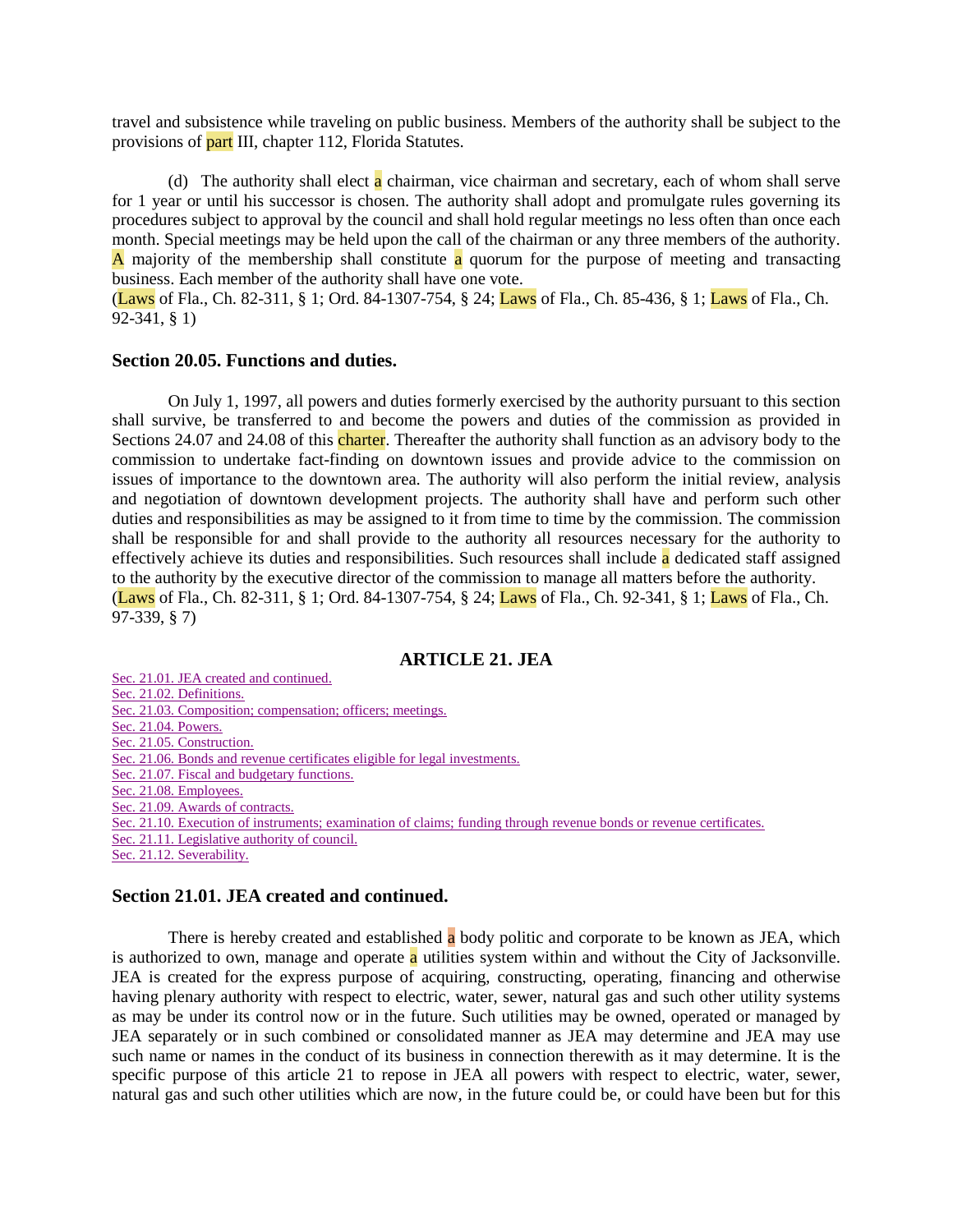article, exercised by the City of Jacksonville. JEA created and established by this article is the same Jacksonville Electric Authority previously created and established by chapter 67-1569, Laws of Florida, as amended, (including as added to Chapter 67-1320, Laws of Florida by Chapter 78-538, Laws of Florida and, as amended and readopted by Chapters 80-515, and 92-341, Laws of Florida) and, except as otherwise provided or authorized by this article, JEA shall continue to function under this article the same as it previously functioned under chapter 67-1569, Laws of Florida, as amended (including as added to Chapter 67-1320, Laws of Florida by Chapter 78-538, Laws of Florida and, as amended and readopted by Chapters 80-515 and 92-341, Laws of Florida).

(Laws of Fla., Ch. 78-538, § 1; Laws of Fla., Ch. 80-515, § 1; Ord. 84-1307-754, § 25; Laws of Fla., Ch. 92-341, § 1; Ord. 93-82-1385, § 1; Ord. 97-12-E, § 2; Ord. 98-253-E, § 1)

## **Section 21.02. Definitions.**

In the interpretation of this article, unless the context otherwise requires:

- (a) The term "utilities systems" means the electric utility system and the water and sewer utility system now operated by JEA which shall include, except where inconsistent with Chapter 80-513, Laws of Florida, as amended, or where the context otherwise requires, any "system" or "project" authorized pursuant to the provisions of Chapter 80-513, Laws of Florida, as amended and any natural gas utility system to be operated in the future by JEA together with any other additional utility systems as may be hereafter designated as a part of the utilities systems operated by JEA as provided in section 21.04(w) herein.
- (b) The term "member" means  $\overline{a}$  member of JEA.
- (c) The term "managing director" means the managing director of JEA.
- (d) The term "utility system" shall mean any of the separate utility systems operated by JEA such as its electric utility system, its water utility system, its wastewater utility system or its natural gas utility system.
- (e) The terms "sewer utility system" and "wastewater utility system" shall each have the same meaning as the other and these terms shall be interpreted as meaning the same.

(Laws of Fla., Ch. 78-538, § 1; Laws of Fla., Ch. 80-515, § 1; Ord. 84-1307-754, § 25; Laws of Fla., Ch. 92-341, § 1; Ord. 93-82-1385, § 1; Ord. 97-12-E, § 2; Ord. 98-253-E, § 1)

## **Section 21.03. Composition; compensation; officers; meetings.**

(a) The governing body of JEA shall consist of 7 members, appointed by the mayor, subject to confirmation by the council, for a term of 4 years or until such member's successor has been appointed and has qualified. Each member of JEA shall have been a resident and elector of the city for at least 6 consecutive months prior to such member's appointment. No member of JEA shall hold any other public office or position. If at any time during a member's tenure on JEA, such member shall cease to possess the qualifications required for membership on JEA, such member shall cease to be  $\alpha$  member and  $\alpha$  vacancy shall exist on JEA. Any vacancy on JEA, however created, shall be filled for the unexpired term in the same manner as the position was originally filled, and the person filling the vacancy shall have and retain all the qualifications prescribed for membership on JEA. Any member appointed to JEA for 2 consecutive full terms shall not be eligible for the succeeding term. The members may be removed by the mayor at any time with or without cause, but  $\alpha$  removal must be approved by  $\alpha$  two-thirds vote of the council.

(b) The members of JEA shall not be entitled to compensation, pension, or other retirement benefits on account of service on JEA, but members and employees shall be entitled to payment of reasonable expenses as provided by the council. Members of JEA shall be subject to the provisions of s. 286.012, Florida Statutes, relating to voting at meetings of JEA, and to the provisions of ss. 112.311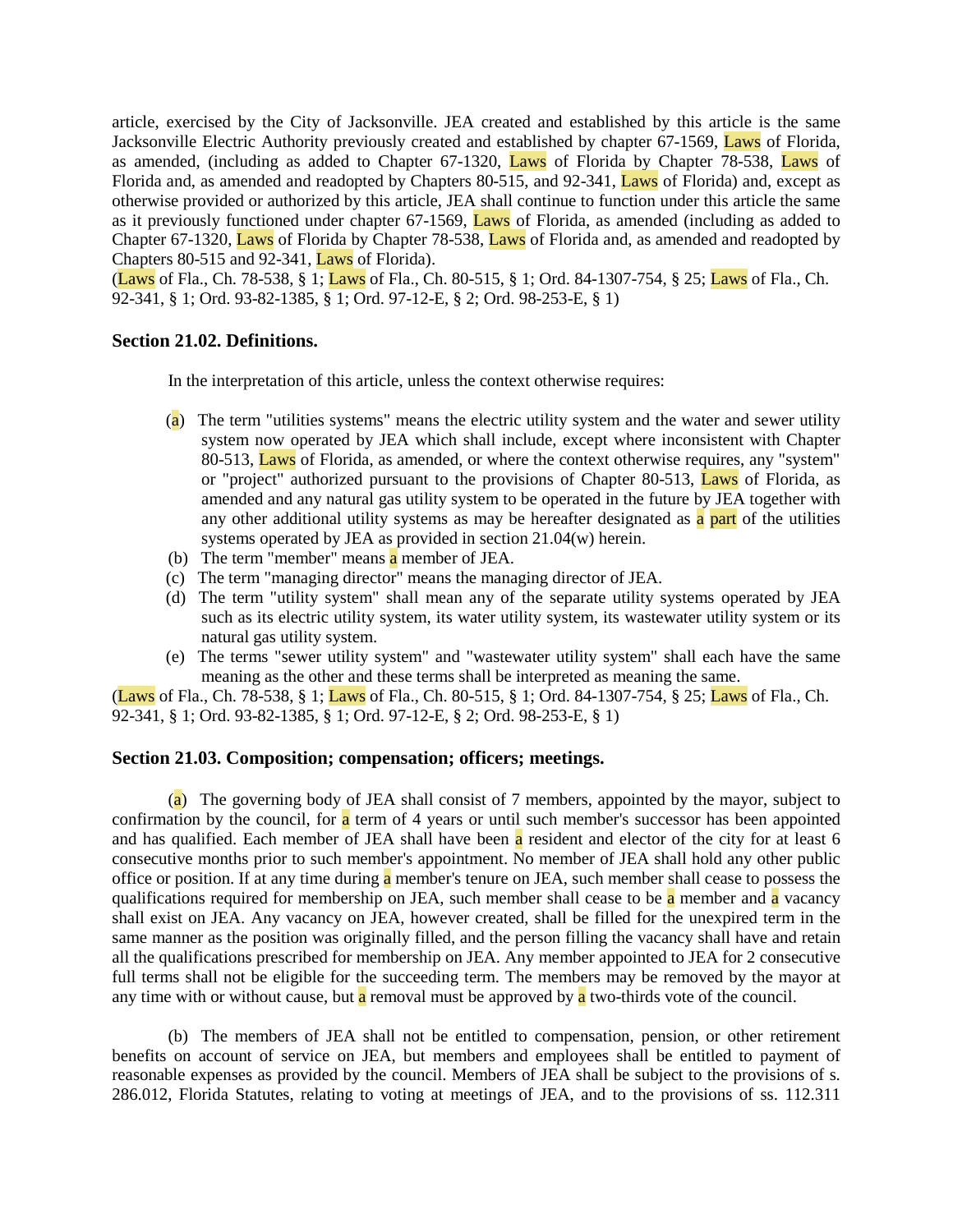through 112.3175, inclusive, Florida Statutes, as from time to time amended, relating to financial disclosure and conflicts of interest.

(c) JEA shall elect a chairperson, vice-chairperson and secretary and may elect one or more assistant secretaries, each of whom shall serve for one year or until such officer's successor is chosen. JEA shall hold regular meetings at least monthly at such times and places as it may designate and may hold more frequent regular meetings. Special meetings may be held upon the call of the chairperson or any 3 members of JEA. A majority of the membership shall constitute  $\alpha$  quorum for the purpose of meeting and transacting business. Each member of JEA shall have one vote. JEA may adopt bylaws and make rules and regulations not inconsistent with this article or general law.

(Laws of Fla., Ch. 75-538, § 1; Laws of Fla., Ch. 80-515, § 1; Ord. 83-693-582, § 1; Ord. 84-1307-754, § 25; Laws of Fla., Ch. 92-341, § 1; Ord. 93-82-1385, § 1; Ord. 98-253-E, § 1)

## **Section 21.04. Powers.**

JEA shall have the following powers, in addition to powers otherwise conferred:

- (a) To construct, own, acquire, establish, improve, extend, enlarge, reconstruct, reequip, maintain, repair, finance, manage, operate and promote the utilities system.
- (b) To acquire for the use of the utilities system by grant, purchase, gift, devise, condemnation by eminent domain proceedings, exchange, lease or in any other manner, all property, real or personal, or any estate or interest therein, including without limitation, property used:
	- (1) In connection with the generation, transmission and distribution of electric power and energy,
	- (2) In connection with the collection, storage, treatment, processing, disposal, transmission and distribution of water and wastewater including, but not limited to, raw water, potable water, non-potable water, chilled water and reused water; however, JEA shall have no power or authority for the function of stormwater runoff and drainage management.
	- (3) In connection with the production, procurement, extraction, manufacture, transmission, transportation, distribution, and storage of natural gas.
	- (4) In connection with the production of steam, the mining, extraction, development, production, manufacture, procurement, transportation, handling, storage, processing or reprocessing of fuel of any kind, to likewise acquire any facility or rights with respect to the supply of water, any rights with respect to minerals, including but not limited to coal, petroleum coke, natural gas and oil and bio-mass facilities for the processing of by-products derived from the operation of the utilities system, solid waste disposal and environmental protection facilities, communication and computer facilities, and any other property, equipment, facilities or property rights whatsoever determined by JEA to be necessary or convenient in connection with the operation, promotion, financing, construction, management, improvement, extension, enlargement, reconstruction, reequipment, maintenance, repair, decommissioning or disposal of the utilities system or any part thereof, and to sell, lease or otherwise transfer, with or without consideration, any such property when in JEA's discretion it is no longer needed or useful, or such sale, lease or transfer otherwise is in the best interest of JEA, all upon such terms and conditions as JEA shall by resolution fix and determine.

The right of eminent domain conferred herein shall be exercised by JEA in the manner provided by law. If JEA leases any real property to another agency, firm, corporation, or individual, it shall cause said lease or leases to be recorded with the clerk of the circuit court as  $\alpha$  matter of public record. JEA shall not sell real property for less than the appraised value as recorded by the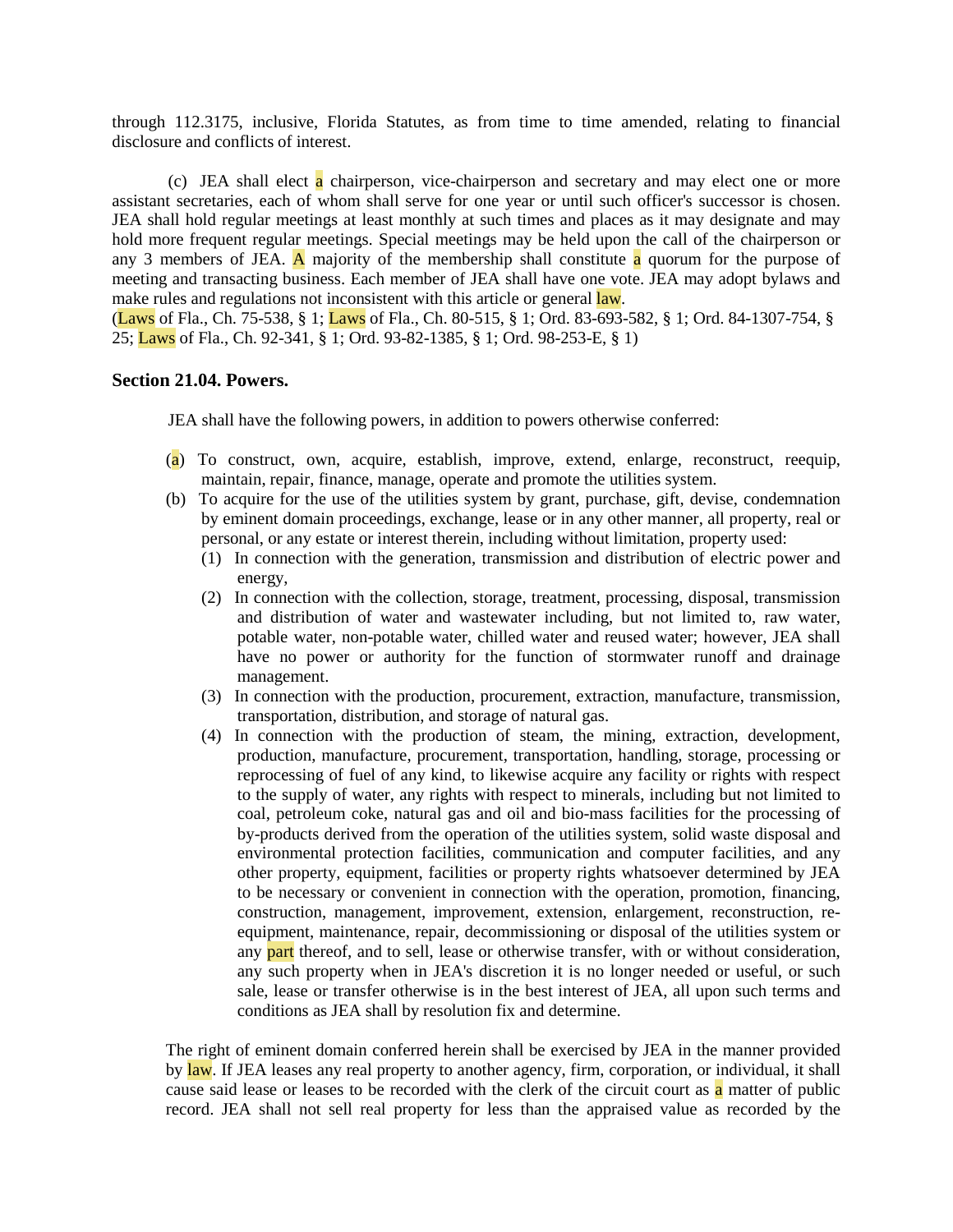property appraiser for Duval County, unless approved by the council. If there is no recorded appraised value, then JEA shall request the property appraiser for Duval County to provide an appraisal prior to the sale of the real property.

- (c) To furnish electricity, water, sanitary sewer service, natural gas and other utility services as authorized herein to any person or entity, public or private, within or without the city and for said purposes shall have the right to construct and maintain electric lines, pipelines, water and sewer mains, natural gas lines and related facilities in and along all public highways and streets within or without the city.
- (d) To sell power and energy, water, sanitary sewer service, natural gas and other utility services as authorized herein at wholesale and retail and/or to provide transmission or other services of any kind to any person or entity, public or private, within or without the State of Florida, directly by JEA, indirectly through other entities and jointly through associations with other utilities or entities engaged in these activities.
- (e) To enter into contracts with any person or entity, public or private, deemed necessary or desirable by JEA in connection with carrying out its powers and duties.
- (f) To fix, pledge to establish or establish, levy, regulate, impose and collect rates, assessments, fees and charges for the use or benefit of the utilities system and to alter and amend same from time to time, which rates, assessments, fees and charges shall result in JEA receiving or possessing an amount which, together with accumulated balances from prior years available therefore is not less than is required to operate and maintain  $\alpha$  self-liquidating or selfsustaining utilities system. When establishing or altering rates, assessments, fees or charges for retail service, JEA shall first give notice of and hold a public hearing in the City of Jacksonville. The notice shall be published not less than one (1) week in advance in at least one (1) newspaper of general circulation in the city. Said notice shall be at least one-fourth page in size, inviting the public to be present and heard. JEA shall have the power to impose sanctions to enforce compliance with any rule or regulation which JEA may adopt in the management and operation of, or the sale or use of any utility service provided by JEA from the utilities system including, without limitation, electricity, water, sewer and natural gas services. The city and other public bodies shall be required to pay for any utility services provided by JEA upon the same basis as other users.
- (g) To sue and be sued, implead and be impleaded, complain and defend in all courts, to adopt and use  $\alpha$  corporate seal, to apply for, hold and own patents and copyrights, to sell or license patents, copyrights, patented or copyrighted materials to other public or private entities. Prices or fees for such sales or licensing may be based upon market considerations. JEA may designate how proceeds from such sales or licensing shall be used. Prices or fees for the sale of copyrighted data processing software, as defined in section 119.083, Florida Statutes, shall be established pursuant to section 119.083, Florida Statutes.
- (h) To make or cause to be made such surveys, investigations, studies, borings, maps, drawings and estimates of cost and revenues as it may deem necessary, and to prepare and adopt a comprehensive plan or plans for the location, relocation, construction, improvement, revision and development of the utilities system.
- (i) (1) To issue revenue bonds or revenue certificates of JEA for the purpose of financing or refinancing the utilities system, including without limitation the financing of any one or more enlargements, expansions, developments, replacements, acquisitions or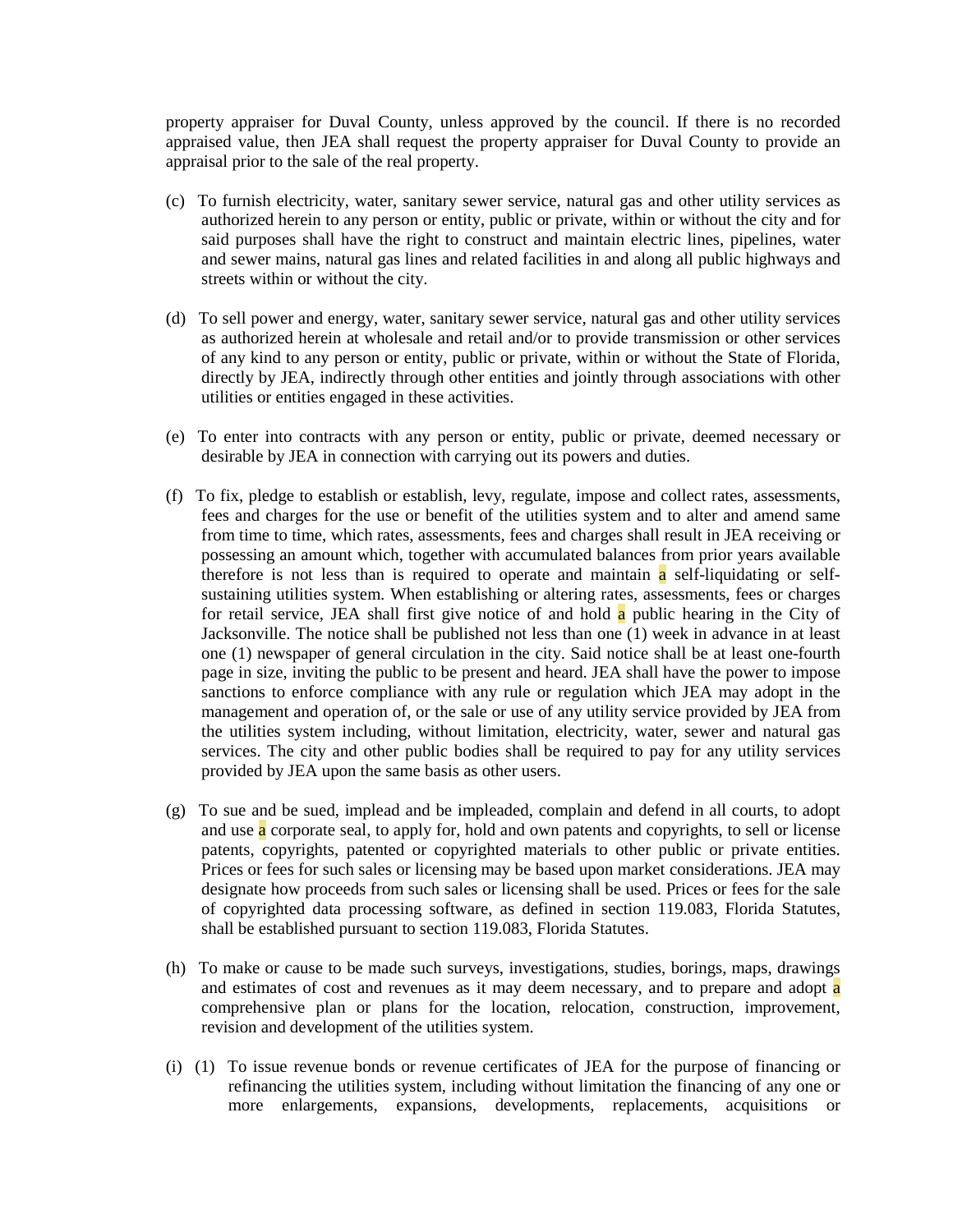modernization of the utilities system, any expenses of the utilities system, any reserves deemed necessary or desirable by JEA and any other purpose not otherwise prohibited by law, and retiring any bond, note or revenue certificate issued under this article, or any bond, note or revenue certificate issued by or on behalf of the city to finance the water and sewer utilities previously owned or operated by the city, and for any combination of one or more such purposes in any single issue of revenue bonds or revenue certificates. At the discretion of JEA, such bonds or revenue certificates may be issued for any one or more of the several utility systems of JEA (or any combination thereof).

- (2) The bonds or revenue certificates of each issue shall be authorized by resolution of JEA, which resolution shall contain such provisions relating to the protection and security of the holders of the bonds or revenue certificates, including their rights and remedies, and the rights, powers, privileges, duties and obligations of JEA with respect to the same. Such resolution may also contain provisions providing for the pledge of all or any **part** of the revenues of the utilities system, to which may, at JEA's discretion, be limited to the revenues of one or more of the several utility systems, to secure the payment of the bonds or revenue certificates of any issue and may provide for the pledge of other funds and accounts of JEA. Such resolution also shall determine the timing and manner of sale, which may be public or private; maturities; rate or rates of interest, which may be fixed or may vary at such time or times as provided or in accordance with a specified formula or method of determination (subject to any legal limitations on interest, as established by s. 215.84, Florida Statutes, or according to said section as it may from time to time be amended); and other terms and conditions of the bonds or revenue certificates, provided that JEA may delegate to the chairperson, managing director or other officer or employee of JEA designated by JEA the power to determine any such terms or conditions. However, the amounts and maturities of such bonds or revenue certificates and the interest rate or rates of such bonds or revenue certificates shall be within the limits prescribed by JEA and its resolution delegating to the chairperson, managing director or such other officer or employee of JEA the power to authorize the issuance and sale of such bonds or revenue certificates, and, in the case of the total aggregate amount of bonds or revenue certificates issued by JEA, within the limits prescribed by ordinance of the council. In case any officer whose signature or facsimile of whose signature shall appear on any bonds or revenue certificates shall cease to be such officer before the delivery of such bonds or revenue certificates, such signature or such facsimile shall nevertheless be valid and sufficient for all purposes the same as if such officer had remained in office until such delivery. All bonds and revenue certificates issued under the provisions of this article shall have and are hereby declared to have all the qualities and incidents of negotiable instruments under the negotiable instruments law of the state. The issuance of such bonds and revenue certificates shall not be subject to any limitations or conditions contained in any other law.
- (3) Bonds or revenue certificates and refunding bonds or refunding revenue certificates issued pursuant to this article if sold by bid shall be sold to the bidder whose bid produces the lowest true interest cost to JEA. JEA may restrict the bidders in any sale by pre-qualification or otherwise and may reserve the right to reject any or all bids. Prior to any sale by bid of bonds or revenue certificates JEA shall cause notice to be given in such manner and at such time as JEA shall determine. Said notice shall specify such matters relating to the bonds or revenue certificates offered for sale as JEA shall determine and shall state the manner in which bids shall be given. JEA may reserve the right to waive any informalities or irregularities if JEA determines that such actions are in its best interest. In no event shall said bonds or revenue certificates be sold at a net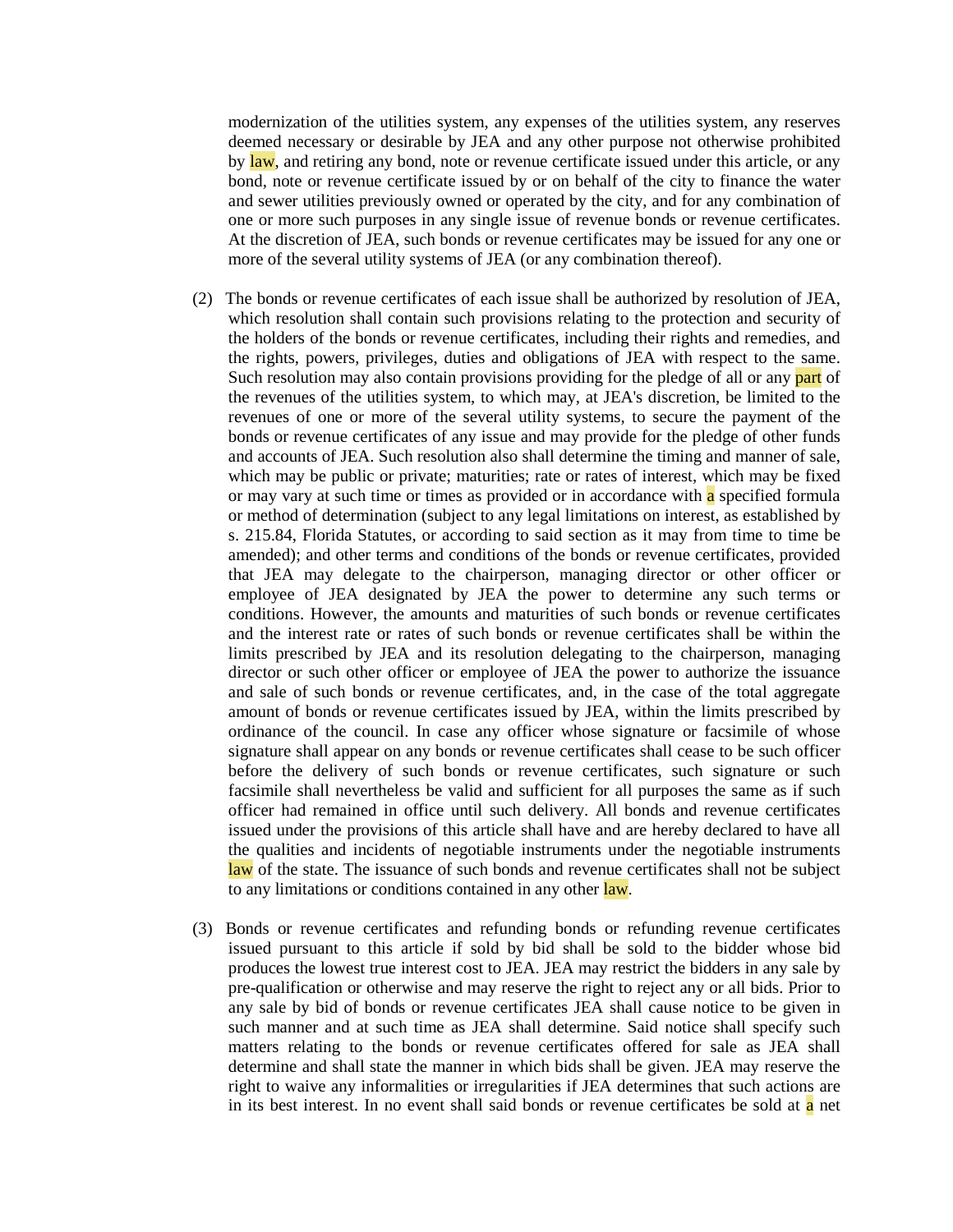interest cost to JEA in excess of the legal limit, as established by s. 215.84, Florida Statutes, or according to said section as it may from time to time be amended.

- (4) In no event shall general obligation bonds be issued hereunder.
- (5) Bonds or revenue certificates may be issued by resolution of JEA, subject only to the approval by ordinance of the council of the aggregate principal amount of such bonds or revenue certificates.
- (j) To borrow money and to issue notes for any purpose or purposes for which bonds or revenue certificates may be issued under the provisions of this article, in accordance with the provisions of this article relating to the issuance of bonds or revenue certificates, and to refund the same and to issue notes in anticipation of the receipt of the proceeds of the sale of any such bonds or revenue certificates.
- (k) To borrow money from the city, for any period not to exceed one year, to provide JEA with working capital to meet routine or emergency cash requirements and to maintain adequate inventories, at such interest rates and upon such conditions concerning the method of borrowing, the time and manner of payment and the maximum amount that may be on loan at any time, as are determined by ordinance of the council; to lend money from one of its utilities operations to another of its utilities operations for such period, at such interest rates and upon such other conditions concerning the method of borrowing, the time and manner of payment and the maximum amount that may be on loan at any time, all as determined by JEA; and to borrow money from lending institutions, including borrowing as **part** of **a** commercial paper or other short-term note financing program which may include provision for payment upon demand by the purchaser or purchasers, as authorized by resolution of JEA. When authorized by resolution of JEA, such notes, including renewals, may be sold by officers of JEA at public or private sale and delivered by such officers to the purchaser or purchasers thereof within the limitations and restrictions contained in such resolution. Such loans between utility systems and such borrowings from lending institutions, or between one or more of the utility systems, including borrowing as **part** of **a** commercial paper or other short-term note financing program, will not require the approval of the council.
- (l) To enter into contracts determined by JEA to be necessary or desirable for the prudent management of JEA's funds, debt or fuels, and any and all other commodities used for the several utility systems including, without limitation, interest rate swaps, option contracts, futures contracts, contracts for the future delivery or price management of power, energy, natural gas or other related commodities, hedging contracts, other risk management techniques, securities lending agreements and forward purchase contracts.
- (m) To invest money of JEA not required for immediate use, including proceeds from the sale of any bonds, revenue certificates or notes, in such obligations, securities, and other investments as JEA shall deem prudent, subject to any agreement with bondholders, revenue certificate holders or note holders.
- (n) To enter into joint project agreements as provided by part II of chapter 361, Florida Statutes, for the purpose of implementing  $\alpha$  project, as such term is defined in **Part** II of Chapter 361, Florida Statutes.  $\overline{A}$  copy of all such joint project agreements shall be filed with the council and the mayor at least thirty days prior to the effective date of the agreement. Anything in this provision to the contrary notwithstanding, (i) any joint project agreement that involves **a** transfer of any function or operation that comprises more than ten percent of the total of the utilities system by sale, lease or otherwise to any other utility, public or private, or (ii) any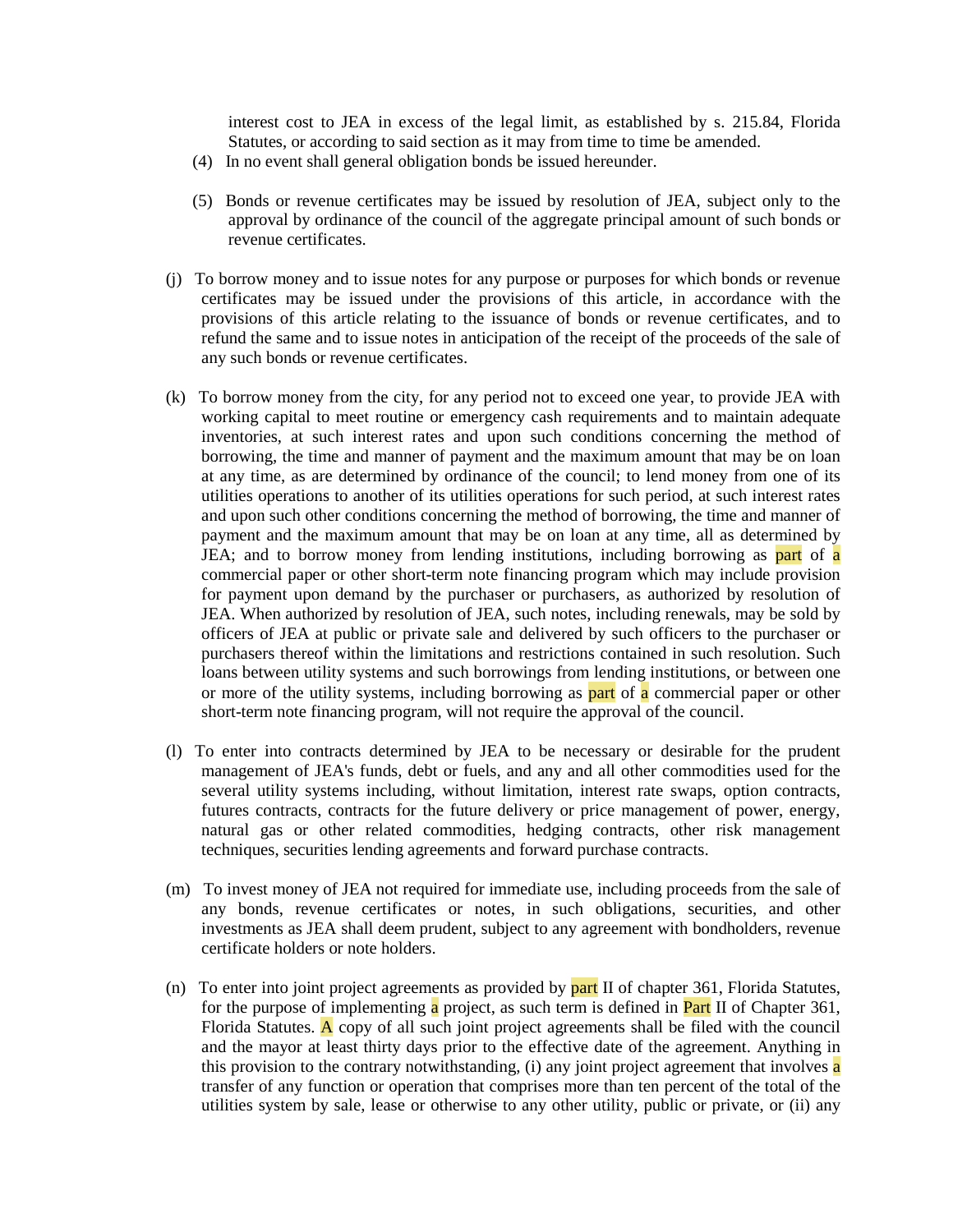joint project agreement that involves the issuance of debt not previously authorized by s. 21.04(i)(2), shall require prior approval of the council.

- (o) To enter into agreements with one or more other electric utilities, public or private, and related contracts with respect to joint electric power projects as provided in section 2 of chapter 80-513, Laws of Florida, as amended. The provisions of said chapter 80-513 shall govern and control JEA in all respects in the carrying out of  $\alpha$  joint electric power project authorized thereunder notwithstanding any provision of the charter or of the Ordinance Code of the City of Jacksonville which may be in conflict therewith.
- (p) To transfer, sell, finance, lease or otherwise provide services or products, or by-products, developed or used by JEA incident to the exercise of the powers conferred by this article, including but not limited to, energy performance contracting, water, sewer and natural gas (and any other utility service hereafter provided by JEA) contracting, power marketing services, the testing and maintenance of customer-owned facilities such as transformers, capacitors, lighting, HVAC systems, water cooling and heating systems, energy management systems, etc.; the temporary leasing of JEA facilities such as oil storage tanks; the supply of steam or other thermal energy; the provision of specially conditioned power on the premises of customers and the provision of services or products to build, transfer, lease, finance, operate or sell cogeneration facilities, small power production facilities, specially conditioned power, energy conservation, energy efficiency and dispersed generation to other electric utilities both within and without the state or to any wholesale or retail customers of JEA, upon such terms and conditions as JEA shall by resolution fix and determine; and to transfer, sell, finance, lease or otherwise provide services, products or by-products developed or used by JEA incident to the exercise of the powers conferred by this article, in the delivery of water, wastewater and natural gas services, including but not limited to the financing, testing, maintenance and operation of customer owned facilities used in water, wastewater and natural gas functions; provided, however, that JEA will not enter into any activity pursuant to this section in addition to those activities listed herein without first providing written notice of such activities to the council auditor no less than 30 days before the commencement of such activity. Nothing in this article shall authorize or be construed to authorize JEA to transfer any function or operation which comprises more than ten percent of the total of the utilities system by sale, lease or otherwise to any other utility, public or private without approval of the council. So long as there are outstanding any of the city's "Capital Project Revenue Bonds" as originally authorized pursuant to Ordinance 97-1054-E, the council may approve only such transfer which does not materially adversely affect future receipts of JEA contributions as defined therein.
- (q) (1) To voluntarily collect from customers and ratepayers the sum of one dollar (\$1.00) or more per month to be deposited into an elderly and/or handicapped or low income customer emergency trust fund administered by JEA. The proceeds of such trust fund may be expended periodically by JEA for the purpose of providing financial assistance to elderly and/or handicapped or otherwise needy low income residents living within the service area of JEA for the payment of their utilities needs. The method of administration of such trust fund, including the collection and distribution thereof, shall be as provided by ordinance of the council.
	- (2) Upon the unanimous approval of the Board, and a two-thirds vote of the City Council, to collect the sum of one dollar (\$1.00) or more per month in voluntary contributions from customers and ratepayers, for  $\alpha$  charitable, scholastic, or public service community giving program. - Contributions from any such program shall be passed through to an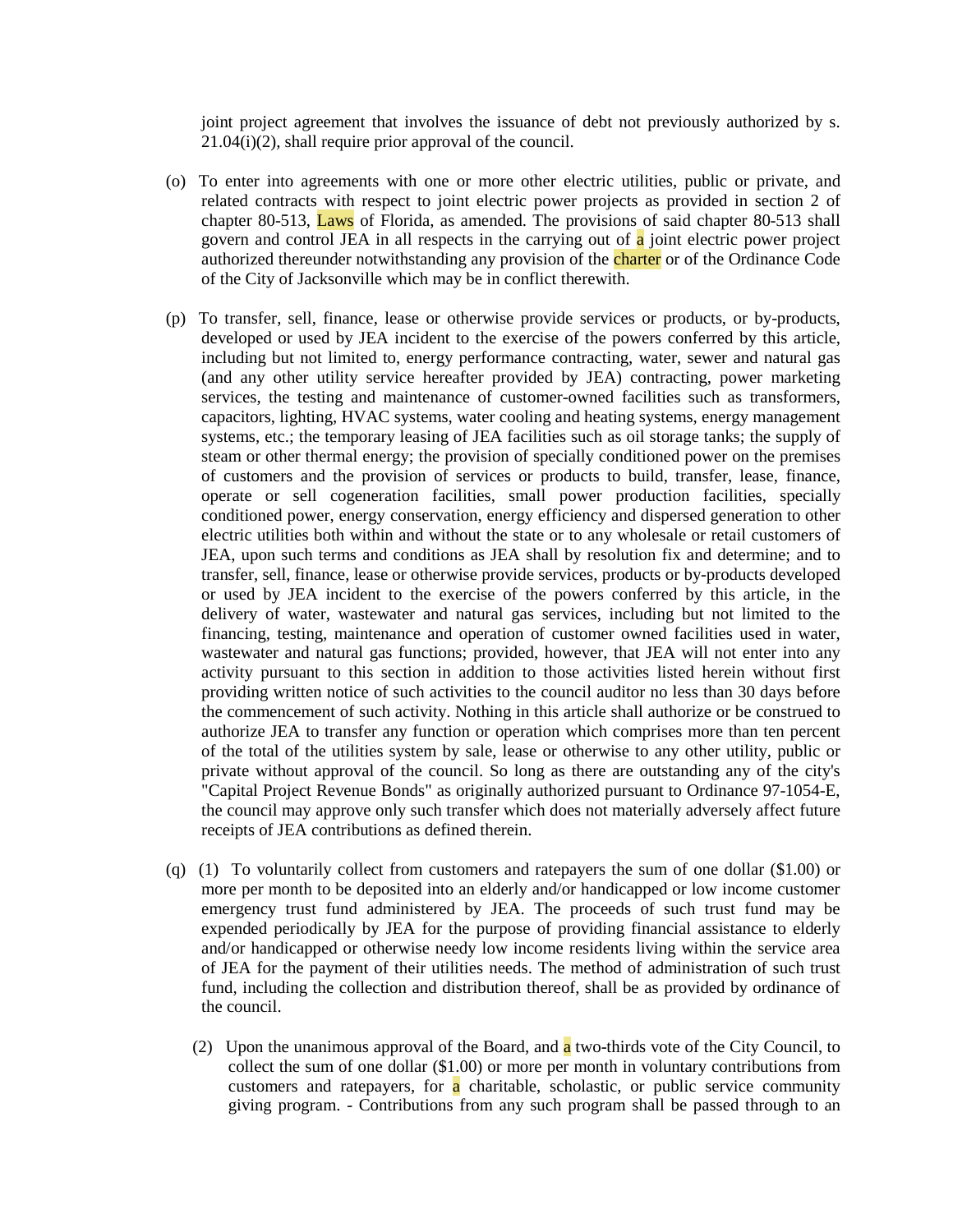appropriate non-profit entity for administration and distribution and shall not be administered by JEA. No additional programs shall be initiated except by future discontinuation of the program authorized in this item (2). The results of such giving program shall be reported annually each July 1st to the Council.

- (r) To jointly or separately plan, finance, operate, use, share costs of, sponsor, publicize or otherwise participate in projects, systems, programs or measures to promote or implement electric and natural gas energy, electrotechnologies, water, wastewater and natural gas conservation and efficiency, power conditioning and load management, including, but not limited to, energy, water and wastewater conservation, energy efficiency and conditioning or load reducing or load shaping modifications to the maintenance and operating procedures and facilities of  $\alpha$  building or facility or in the installation therein; energy, water and wastewater conserving and energy efficiency modifications to windows and doors, pipes, pumps and motors; caulking and weatherstripping; insulation; automatic energy control systems; load management systems; hot water systems; replacements or modifications of lighting fixtures; and energy recovery and recycling systems; and research and development relating thereto within or without the state.
- (s) To delegate any act authorized pursuant to this article to any officer, employee or agent of JEA as it may deem necessary or desirable for the prudent management of JEA.
- (t) To do all acts and deeds necessary, convenient or desirable, incidental to the exercise and performance of the powers and duties granted to JEA in this article.
- (u) Express authority is given JEA to enter into any contracts, leases or other agreements with other governmental bodies (either local, state or federal) for the purpose of carrying out any of the provisions, powers or purposes of this article. JEA is expressly prohibited from appropriating or expending any of its funds for payments, contributions or transfer to any non-profit organization or any other group, association or entity other than those whose primary purpose directly involves the electric, water, wastewater and natural gas utility, (or any other utility which may, in the future, be operated by JEA) industries, or electric energy, water, wastewater and natural gas (or any other utility which may, in the future, be operated by JEA) related matters.
- (v) If JEA determines that it is necessary or appropriate for it to provide, operate or maintain any other utility system or function other than electric, water wastewater and natural gas, JEA shall by resolution identify such additional utility system or systems or function or functions and indicate its desire to provide such utility service or services or function or functions to the council. Upon the adoption and approval of this resolution by JEA and the council, voting as separate entities, JEA, with respect to the specified system or systems, shall be vested with all powers set forth herein or in general **law** that would, but for the provisions of this article, apply to such specified utility system or systems.
- (w) To exercise all powers granted to the city with regard to sewage collection and disposal and to water supply pursuant to chapters 170 and 180, Florida Statutes, including the issuance of bonds or notes in anticipation thereof payable from special assessments under said chapter 170, Florida Statutes.
- (x) To coordinate carefully with the Department of Public Works of the City of Jacksonville and the Jacksonville Transportation Authority the planning and execution of engineering and construction projects involving underground work and streets and highways to seek to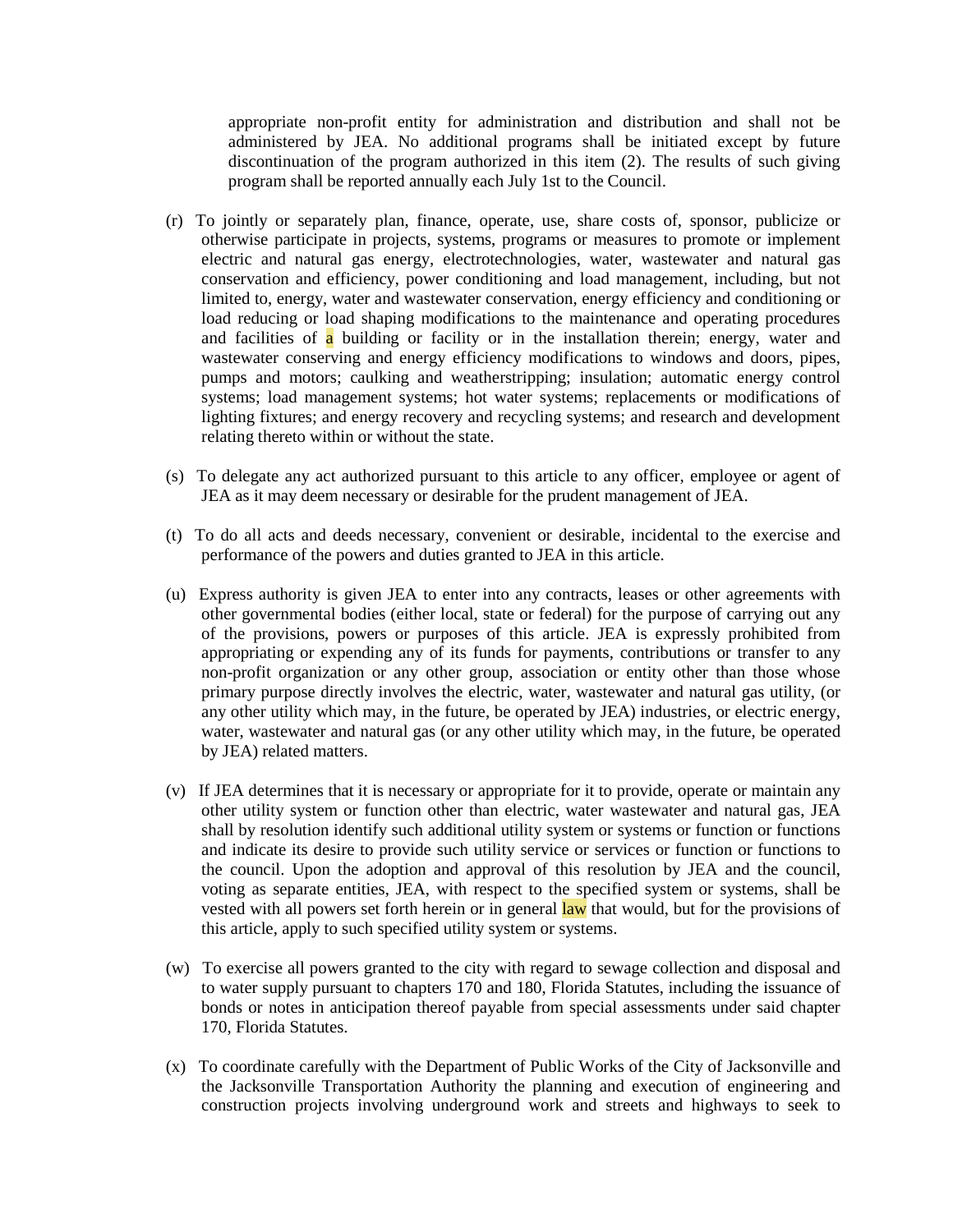minimize the total cost of such projects and to reduce disruption to the citizens of the city to the maximum extent possible.

- (y) To expend JEA funds up to one and one-half (1.5) percent of the prior year's gross revenues to promote the efficient use of JEA's services through public education including exhibits, conferences, displays, tours and other events customary to the utilities industry and also to publicize, advertise and promote the objects of this article and to promote the objectives of JEA in the manner set forth by resolution of JEA. Accordingly, JEA may expend its funds to make known to the users, potential users and public in general the advantages, facilities, resources, products, attractions and attributes of the services provided by JEA and to further create a favorable climate of opinion concerning the activities and projects authorized and indicated by this article. JEA may also, to the extent permitted by the laws of the State of Florida, expend funds in cooperative efforts to and with other agencies, both public and private, in accomplishing the purposes enumerated and indicated by this article; and in furtherance thereof. JEA may also authorize expenditures for any and all of the purposes herein enumerated, including but not limited to, meals, hospitality and entertainment of persons in the interest of promoting and engendering good will toward the activities and projects herein authorized. Whenever an expenditure of funds for any of the foregoing purposes is made by a member or employee of JEA, JEA may reimburse such member or employee therefor, but only after such expenditures have been duly authorized by JEA or its managing director if so delegated to do so. JEA will provide a list of proposed promotional expenditures each year to the council auditors.
- (z) To allocate costs between the electric, water, sewer, natural gas and any other utility system operated now or in the future by JEA on a cost accounted basis.
- (aa) To assist the City of Jacksonville and any of its departments and independent agencies in the development of joint financing programs for the purpose of financing capital improvement programs for the City of Jacksonville and any of its departments and independent agencies.
- (bb) To enter into such interlocal agreements authorized by, and to become  $\bf{a}$  member of such separate legal entity or entities created pursuant to chapter 163, Florida Statutes, as JEA shall determine by resolution are necessary or desirable to accomplish the purposes enumerated and indicated by this article; and, to the extent permitted by the laws of the State of Florida, to enter into such joint ventures, partnerships, joint ownership arrangements, or other similar arrangements with other persons or entities, public or private, as JEA shall determine by resolution are necessary or desirable to accomplish the purposes enumerated and indicated by this article.
- (cc) To allocate and allot the sums appropriated by the council in JEA's annual budget for more specific purposes and to transfer from time to time during the fiscal year, without further council approval, appropriated funds including capital outlay funds from one of the purposes for which funds are appropriated to another of such purposes, if, in the discretion of JEA, such transfer is necessary to carry out all of the purposes for which funds were appropriated, subject to applicable law; provided however, nothing in this section shall authorize JEA to transfer appropriated funds from its operating budget to its capital outlay budget or vice versa, without prior approval of the council. This includes the financing of power conditioning and energy conservation equipment for both residential and nonresidential customers providing that the receivables at any point in time will not exceed ten (10) percent of the prior year's utilities system's revenues.  $\bf{A}$  written summary of all budget transfers shall be provided to the council auditor at the end of each quarter.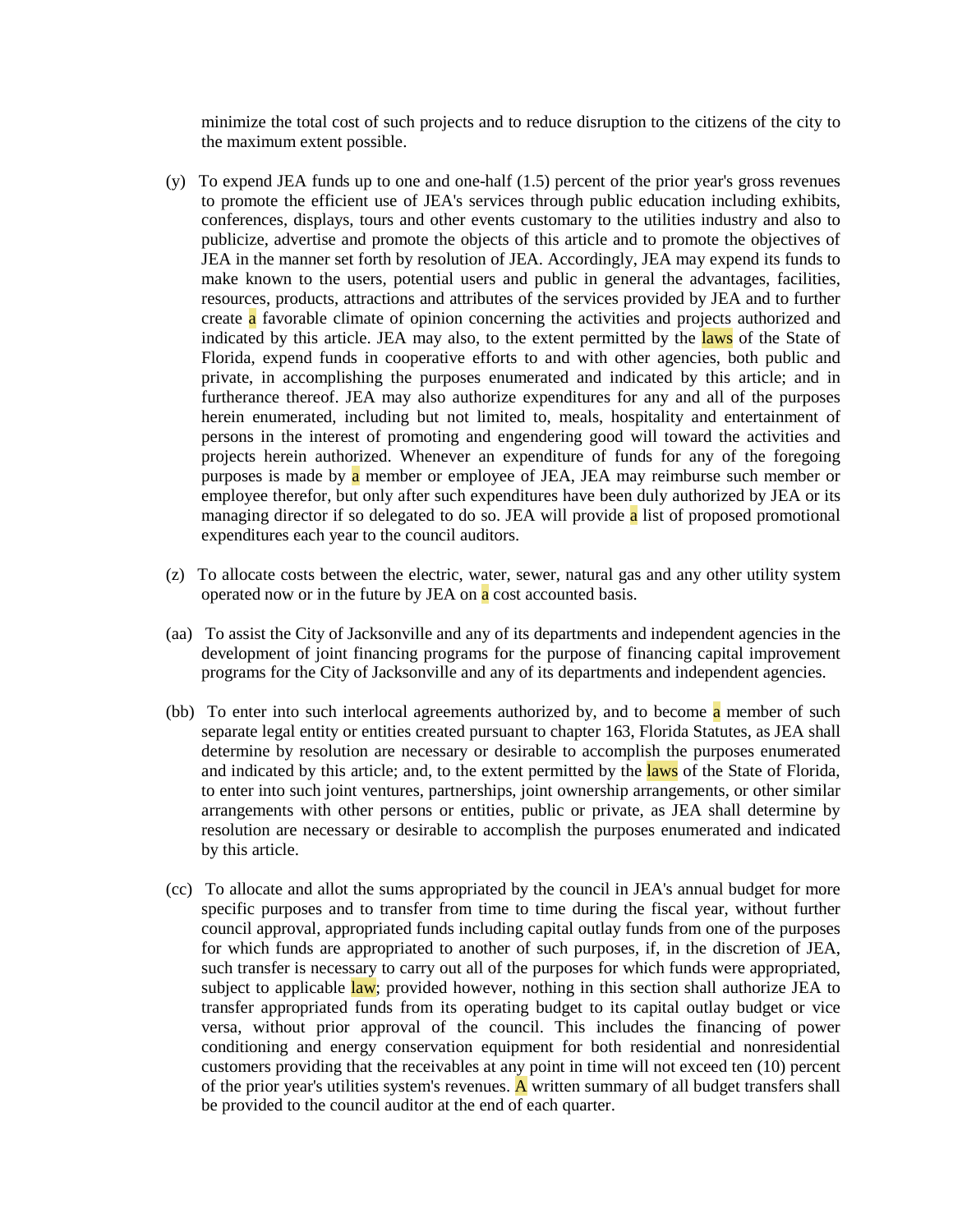- (dd) To the extent permitted by the laws of the State of Florida, to have ownership and membership in separate organization entities, including but not limited to corporations, to conduct utility related activities and functions. A copy of all such ownership agreements shall be filed with the council and the mayor at least thirty (30) days prior to the effective date of the agreement.
- (ee) (1) To shut off and discontinue the supplying of services of one utility system, to any and all users of the utilities system, for the nonpayment, when due, of the rates, assessments, fees or charges, for facilities or services of that particular utility system, or for facilities or services of any other utility system.
	- (2) To deny any application for services of one utility system, to any and all users or potential users of the utilities system for the nonpayment, when due, of rates, assessments, fees or charges for facilities or services of that particular utility system, or for facilities or services of any other utility system.

(Laws of Fla., Ch. 78-538, § 1; Laws of Fla., Ch. 80-515, § 1; Laws of Fla., Ch. 82-312, § 15; Ord. 84- 1307-754, § 25; Ord. 86-164-454, § 1; Ord. 86-1458-879, § 1; Laws of Fla., Ch. 92-341, § 1; Ord. 93-82- 1385, § 1; Ord. 94-1268-757, § 1; Ord. 97-12-E, § 2; Ord. 98-253-E, § 1; Ord. 2005-1032, § 1)

### **Section 21.05. Construction.**

The powers of JEA shall be construed liberally in favor of JEA. No listing of powers included in this article is intended to be exclusive or restrictive and the specific mention of, or failure to mention, particular powers in this article shall not be construed as limiting in any way the general powers of JEA as stated in Section 21.04. It is the intent of this article to grant to JEA full power and right to exercise all authority necessary for the effective operation and conduct of JEA. It is further intended that JEA should have all implied powers necessary or incidental to carrying out the expressed powers and the expressed purposes for which JEA is created. The fact that this article specifically states that JEA possesses a certain power does not mean that JEA must exercise such power unless this article specifically so requires. JEA's power to levy special assessments shall not be deemed to be the power to levy taxes. (Ord. 93-82-1385, § 1; Ord. 97-12-E, § 2; Ord. 98-253-E, § 1)

### **Section 21.06. Bonds and revenue certificates eligible for legal investments.**

Notwithstanding any provisions of any other law or laws to the contrary, all revenue bonds and revenue certificates including refunding bonds and refunding revenue certificates, issued pursuant to this article shall constitute legal investments for savings banks, trust companies, executors, administrators, trustees, guardians, and other fiduciaries, and for any board, body, agency or instrumentality of the State of Florida, or of any county, municipality, or other political subdivision of the State of Florida; and shall be eligible as security for deposits of state, county, municipal and other public funds.

(Laws of Fla., Ch. 78-538, § 1; Laws of Fla., Ch. 80-515, § 1; Ord. 84-1307-754, § 25; Ord. 93-82-1385, § 1)

**Editor's note:** Former § 21.06, relative to transfer of property by the city, was deleted by § 1 of Ord. 93-82-1385, and former § 21.05 was subsequently renumbered as s. 21.06. The provisions of former § 21.06 derived from Laws of Fla., Ch. 78-538, § 1; Laws of Fla., Ch. 80-515, § 1; Ord. 84-1307-754, § 25 and Laws of Fla., Ch. 92-341, § 1.

## **Section 21.07. Fiscal and budgetary functions.**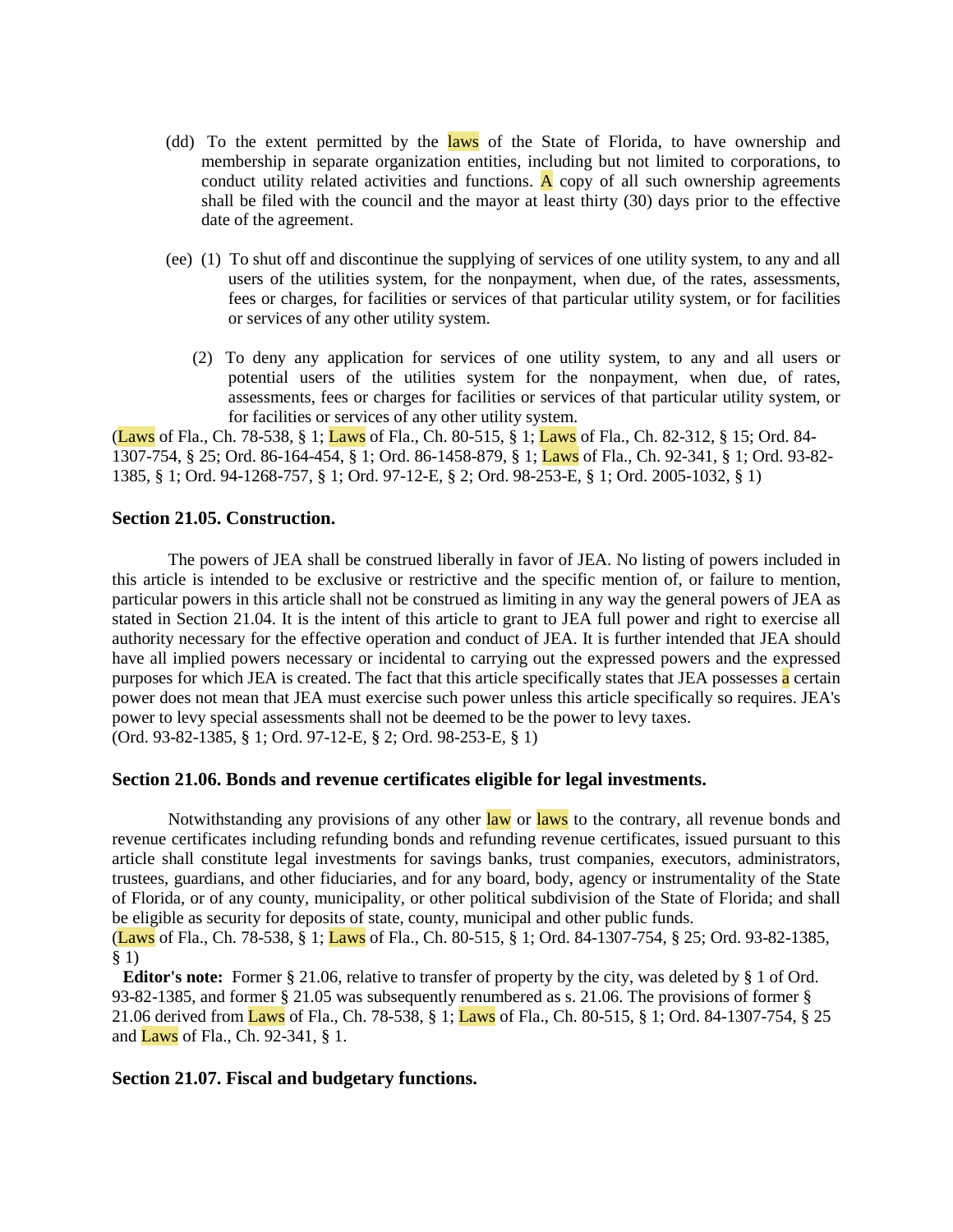JEA shall have fiscal and budgetary functions, subject to the limitations herein expressed:

- (a) The fiscal year of JEA shall commence on October 1 of each year and end on the following September 30.
- (b) JEA shall prepare and submit its budget for the ensuing year to the city on or before July 1 of each year, setting forth its estimated gross revenues and other available funds, and estimated requirements for operations and maintenance expenses, capital outlay, debt service, and depreciation and reserve account. The council and the mayor shall approve or disapprove such budget in the manner provided in article 14 for budgets of independent agencies.
- (c) As consideration for the use by JEA of the public rights-of-way used by it in connection with its electric distribution system and its water and sewer distribution and collection system, there shall be assessed upon JEA in each fiscal year, for the uses and purposes of the city, from the revenues of the electric system and the water and sewer system operated by JEA available after the payment of all costs and expenses incurred by JEA in connection with the operation of such electric system and water and sewer system (including, without limitation, all costs of operation and maintenance, debt service on all obligations issued by JEA in connection with such electric system and water and sewer system and required reserves therefor and the annual deposit to the depreciation and reserve account required pursuant to section  $21.07(g)$ ), an amount as provided herein. Effective October 1, 2003, JEA shall pay the city an assessment for the electric system, calculated by multiplying 9.84346% by the sum of JEA's base rate electric revenues and fuel rate electric revenues during the twelvemonth period ending on April 30 of the fiscal year immediately preceding the fiscal year for which such assessment is applicable. No electric system assessment shall be paid on franchise fees, state utility taxes, fuel related interchange sales, investment income and other revenues. In addition, JEA shall pay the City an assessment for the water and sewer system, calculated by multiplying 9.84346% by the sum of JEA's water rate revenues and sewer rate revenues during the twelve-month period ending on April 30 of the fiscal year immediately preceding the fiscal year for which such assessment is applicable. No water and sewer system assessment shall be paid on franchise fees, state utility taxes, investment income and other revenues. The combined assessment for the electric system and the water and sewer system shall not exceed the sum of (i) the amount calculated by multiplying 5.513 mills by the gross kilowatt-hours delivered by JEA to retail users of electricity in JEA's service area and to wholesale customers under firm contracts having an original term of more than one year (other than sales of energy to Florida Power and Light Company from JEA's St. Johns River Power Park System) during the twelve-month period ending on April 30 of the fiscal year immediately preceding the fiscal year for which such assessment is applicable plus (ii) the amount calculated by multiplying 2.149 mills by the number of cubic feet of potable water and cubic feet of sewer service, excluding reclaimed water service, provided to consumers during the twelve-month period ending on April 30 of the fiscal year immediately preceding the fiscal year for which such assessment is applicable. Notwithstanding the foregoing not-to-exceed amount for the combined assessment, JEA shall pay the city each fiscal year, from fiscal year 2004-2005 through fiscal year 2007-2008, an additional amount, if necessary, to ensure a minimum annual increase of  $$2,750,000$ , using the fiscal year2003-2004 combined assessment of \$83,187,538 as the base year.
- (d) The assessment calculations for the electric system and the water and sewer system shall be in effect until September 30, 2008, when the council may reconsider the assessment calculations. The council may reconsider the assessment calculations every fifth year thereafter. The council may change the assessment calculations by ordinance within the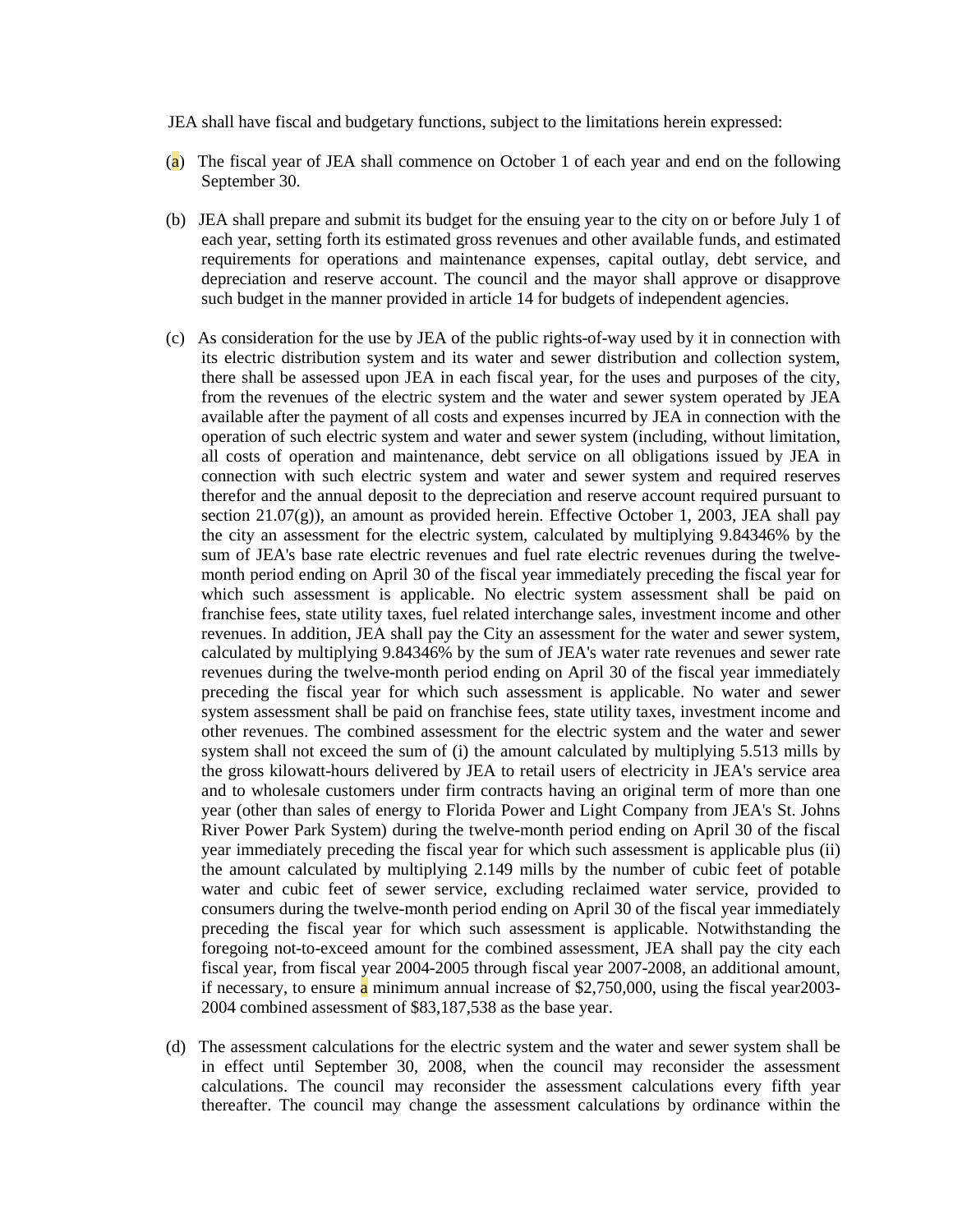provisions of this section 21.07. Should the council not reconsider the assessment calculations, the assessments shall be calculated using the existing formulas. If either federal or state laws are enacted or regulatory actions are taken that adversely impact JEA's financial position for the electric utility system or the water and sewer utility system, the council shall promptly consider enacting such changes to this section 21.07 as may be negotiated by JEA and the council to mitigate such adverse impact.

- (e) The council shall have the power to appropriate annually  $\alpha$  portion of the available revenues of each utility system (other than the electric, water and sewer systems) operated by JEA for the uses and purposes of the city. This appropriation shall be based on a formula to be agreed upon by JEA and the council.
- (f) JEA shall pay over to the city (i) the amounts assessed upon JEA pursuant to section 21.07(c) and (ii) such portions of the funds actually appropriated by the council pursuant to section 21.07(e) at such time as the council may request, but not in advance of collection. Although the calculation for (i) the amounts assessed upon JEA pursuant to section  $21.07(c)$  and (ii) the annual transfer of available revenue from JEA to the city pursuant to section 21.07(e) is based upon formulas that are applied specifically to the respective utility systems operated by JEA, JEA, in its sole discretion, may utilize any of its revenues regardless of source to satisfy its total annual obligation to the city mandated by said sections 21.07(c)and (e).
- (g) JEA shall be required to set aside each year in a depreciation and reserve account established for each utility system it operates, an amount equal to not less than 10 percent of its annual net revenues for the previous year attributable to each such system. For such purpose, "annual net revenue" shall mean annual gross revenues derived by JEA from the operation of such system reduced by expenses for operation and maintenance allocable to such system and debt service allocable to such system. Funds set aside in each such depreciation and reserve account shall be used exclusively for enlargements, extensions, improvements and replacements of capital assets of the utility system for which such account was established or to pay or provide for the payment of JEA's bonds, notes or revenue certificates relating specifically to such system; provided, however, that if JEA by resolution determines that it is in the best interests of JEA to use all or any portion of the funds set aside in the depreciation and reserve account established with respect to  $\alpha$  particular utility system for the purposes of another utility system, then such funds may be so applied.
- (h) JEA shall not be required to utilize the personnel, motorpool, purchasing, communication or information systems services of the city. By mutual agreement of JEA and the city such services may be provided from one party to the other but only on  $\alpha$  cost-accounted basis. JEA shall be required to use the legal services of the city on  $\alpha$  cost-accounted basis except in those cases when the chief legal officer of the city determines that the city legal staff cannot or should not provide legal services in the required legal area. JEA shall appropriate the funds necessary to meet the obligations for outside legal services as determined by the chief legal officer of the city. Such chief legal officer shall consult with JEA before he or she selects outside counsel.
- (i) Unless otherwise determined by JEA, all revenues and service charges receivable by JEA as payment for the sale of utilities services shall be collected and received by the tax collector. The tax collector shall deposit to the account of or otherwise turn over to JEA such funds at such times and in such manner as JEA may from time to time designate by resolution. JEA may provide for the collection of such revenues and service charges directly by JEA, provided that the council auditor shall be notified in writing of any proposed change from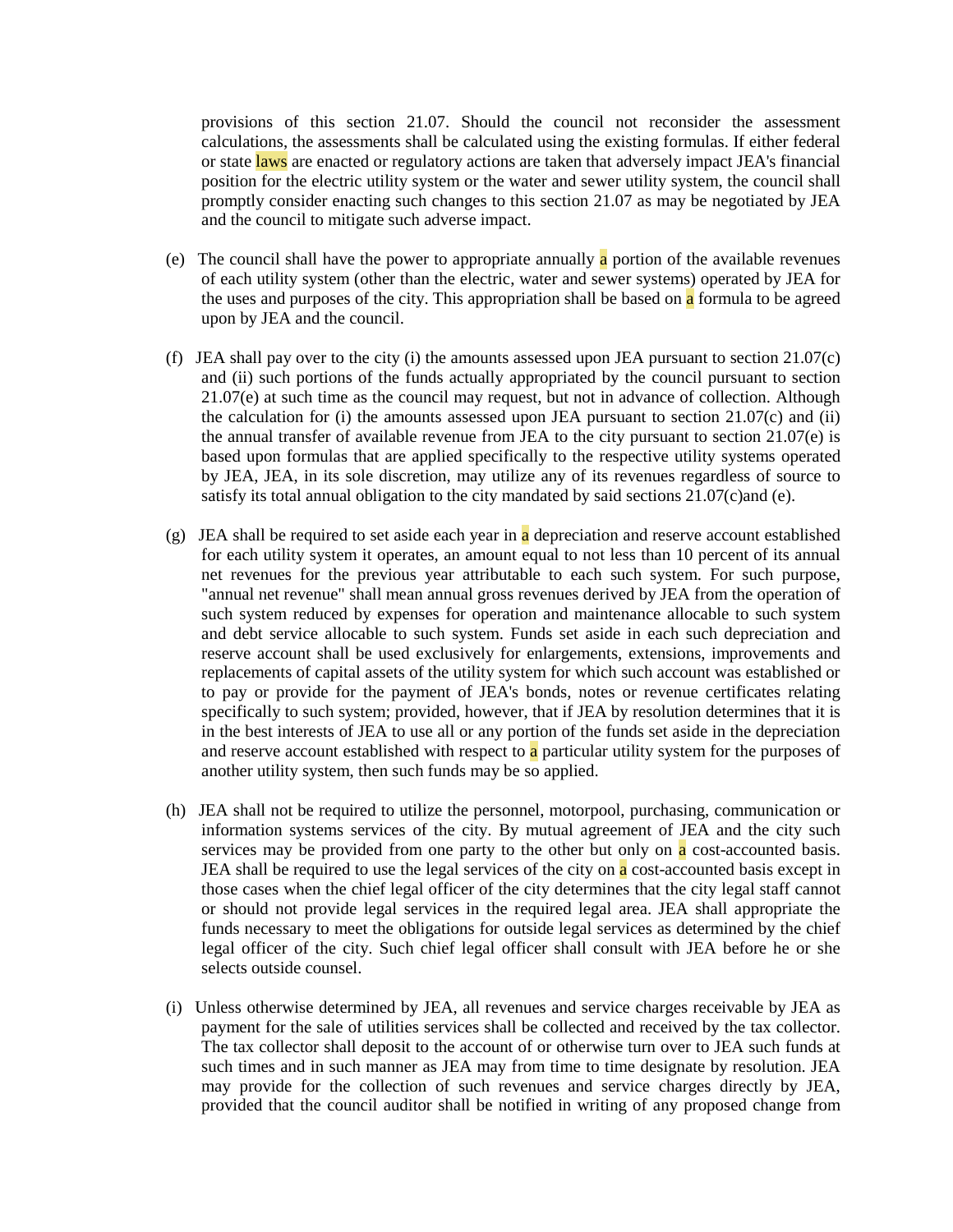the current collection process utilizing the Tax Collector and that such change shall not take place until the next fiscal year after such notice is given.

- (j) JEA shall employ and fix the compensation of the managing director, who shall manage the affairs of the utilities system under the supervision of JEA. The entire working time of such managing director shall be devoted to the performance of the duties of such office and the managing director shall have no outside employment or business. The managing director shall be a graduate of an accredited college or university, or have at least ten years' managerial experience in a consumer-oriented industry or comparable enterprise. JEA may appoint and fix the compensation of 48 staff assistants to the managing director, to serve at the pleasure of JEA. JEA shall employ and fix the compensation of the department heads, deputy directors of departments, division chiefs and assistant division chiefs of the utilities system. JEA may adopt position titles different from those recited herein, consistent with utility industry practice. The managing director, department heads, deputy directors of departments, staff assistants, division chiefs and assistant division chiefs shall not be included within the civil service system of the city. JEA may employ such certified public accountants, consultants and other employees for special purposes, not within the civil service system, as it may require, and fix and pay their compensation. Whenever used in this s. 21.07(i), "compensation" shall mean both salary and benefits, exclusive of city pension benefits. All personnel appointed by JEA pursuant to this s. 21.07(i) shall participate in the City of Jacksonville pension plan in the same manner as other employees of JEA who participate in such plan. However JEA shall have the option to establish an employee deferred compensation program separate from the city's employee deferred compensation program.
- (k) JEA is authorized to pay over to other local governmental units outside the city annually a portion of available revenues derived from operations in such local governmental units' territories, for the uses and purposes of such local governmental units, an amount not to exceed that which would be calculated using the procedures in Sections 21.07(c)and (e), but only to the extent that JEA is able to, and does, include in the rates imposed only upon the customers in such local governmental units' territories the total amounts in respect of such payments.

(Laws of Fla., Ch. 78-538, § 1; Laws of Fla., Ch. 80-515, § 1; Ord. 81-921-490, § 1; Ord. 84-1307-754, § 25; Ord. 89-1001-632, § 1; Laws of Fla., Ch. 92-341, § 1; Ord. 93-82-1385, § 1; Ord. 97-12-E, § 2; Ord. 98-253-E, § 1; Ord. 2003-1320-E, § 1)

## **Section 21.08. Employees.**

All employees of the utilities system shall be employees of JEA and shall be subject to articles 16 and 17 unless otherwise provided by the council, which shall be and continue to be the legislative body as provided in section 447.203(10), Florida Statutes. JEA shall be fully responsible for the administration and operation of all utility services as set out in this article and in order to meet its administrative and operational responsibilities, JEA shall have full and independent authority to hire, transfer, promote, discipline, terminate and evaluate employees engaged to provide any and all of the utilities services for which it is responsible and accordingly, consistent with the provisions of article 17, JEA may establish employment policies relating to hiring, promotion, discipline and termination, and other terms and conditions of employment, and enter into negotiations with employee organizations with respect to wages, hours and terms and conditions of employment and take such other employment related action as needed to assure effective and efficient administration and operation of the utilities system. In order to effectively implement the foregoing, JEA shall perform all functions with regard to its own employees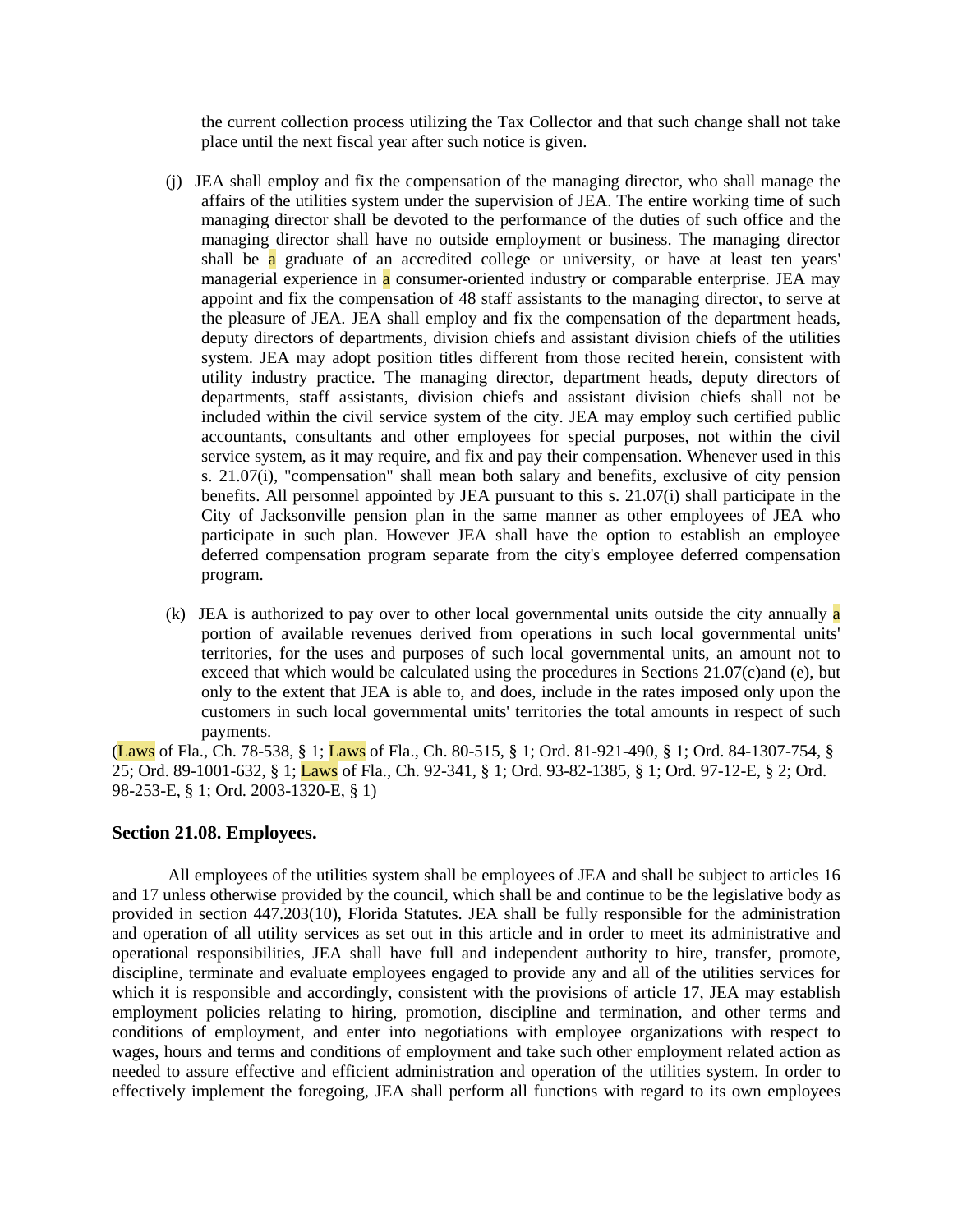that prior to the effective date of the consolidation and expansion of its utility function, were performed by the Personnel Division of the Department of Administration and Finance of the city. JEA, at its expense, shall provide accidental death benefits for all employees engaged in hazardous duty as determined by JEA, in the amount of \$50,000 payable to the beneficiary named by the employee, or as otherwise provided, in the event said employee dies as a result of an accident occurring to any employee in the course of his/her employment. Nothing contained in this section 21.08 shall be construed to supersede or repeal any provision of section 12 of Chapter 80-513, **Laws** of Florida, as amended. (Laws of Fla., Ch. 78-538, § 1; Laws of Fla., Ch. 80-515, § 1; Ord. 84-1307-754, § 25; Ord. 87-203-345, § 1; Laws of Fla., Ch. 92-341, § 1; Ord. 97-12-E, § 2; Ord. 98-253-E, § 1)

### **Section 21.09. Awards of contracts.**

(a) JEA shall not be subject to the provisions of Chapter 126, Ordinance Code of the City of Jacksonville, as the same may be amended from time to time, however, JEA in entering into any contracts relating to the construction, reconstruction, repair, operation or maintenance of the utilities system or the purchase of supplies, equipment, machinery and materials for the utilities system or the contracting or otherwise purchasing for any advisory, professional or any other services may establish such rules, regulations or procedures as it may deem desirable or necessary in connection therewith. In the absence of such specific authority, rules, regulations or procedures, JEA shall follow the provisions of Chapter 126 of the Ordinance Code of the City of Jacksonville, as the same may be amended from time to time. JEA shall have the right to reject any and all bids, in whole or in part, in the best interests of JEA. Nothing in this chapter shall be construed to limit the power of JEA to construct, repair, or improve the utilities system, or any part thereof, or any addition, betterment or extension thereto, directly by the officers, agents, and employees of JEA, or otherwise by contract. JEA is authorized to implement and to take all actions necessary to administer a purchasing and procurement program directed to Minority Business Enterprises including, but not limited to, prime contractors, subcontractors, consultants, subconsultants, and suppliers. Any such Minority Business Enterprise program shall be implemented by JEA to remedy discrimination or the present effects of past discrimination, if any, suffered by Minority Business Enterprises in the business community in the area served by JEA. For purposes of this chapter, the term "Minority Business Enterprise" shall be defined by JEA and shall include, at a minimum, those business entities that are legitimately owned, operated and controlled by persons who have been shown to have been discriminated against or who suffer from the present effects of past discriminations, if any, in the business community in the area served by JEA. Such program shall be used to redress and remedy discrimination or the present effects of past discrimination, if any, as may be determined by JEA, and which are shown to have been suffered by Minority Business Enterprises, in the business community in the area served by JEA.

(b) No member of JEA or officer or employee thereof shall either directly or indirectly be a party to, or be in any manner interested in, any contract or agreement with JEA for any matter, cause or thing whatsoever in which such member shall have a financial interest or by reason whereof any liability or indebtedness shall in any way be created against JEA. If any contract or agreement shall be made in violation of the provisions of this section the same shall be null and void and no action shall be maintained thereon against JEA.

(Laws of Fla., Ch. 78-538, § 1; Laws of Fla., Ch. 80-515, § 1; Ord. 80-113-169, § 1; Ord. 81-921-490, § 2; Ord. 84-1307-754, § 25; Ord. 84-229-307, § 1; Ord. 86-1475-875, § 1; Ord. 88-989-705, § 1; Ord. 91- 678-447, § 1; Laws of Fla., Ch. 92-341, § 1; Ord. 93-82-1385, § 1; Ord. 97-12-E, § 2; Ord. 98-253-E, § 1)

**Section 21.10. Execution of instruments; examination of claims; funding through revenue bonds or revenue certificates.**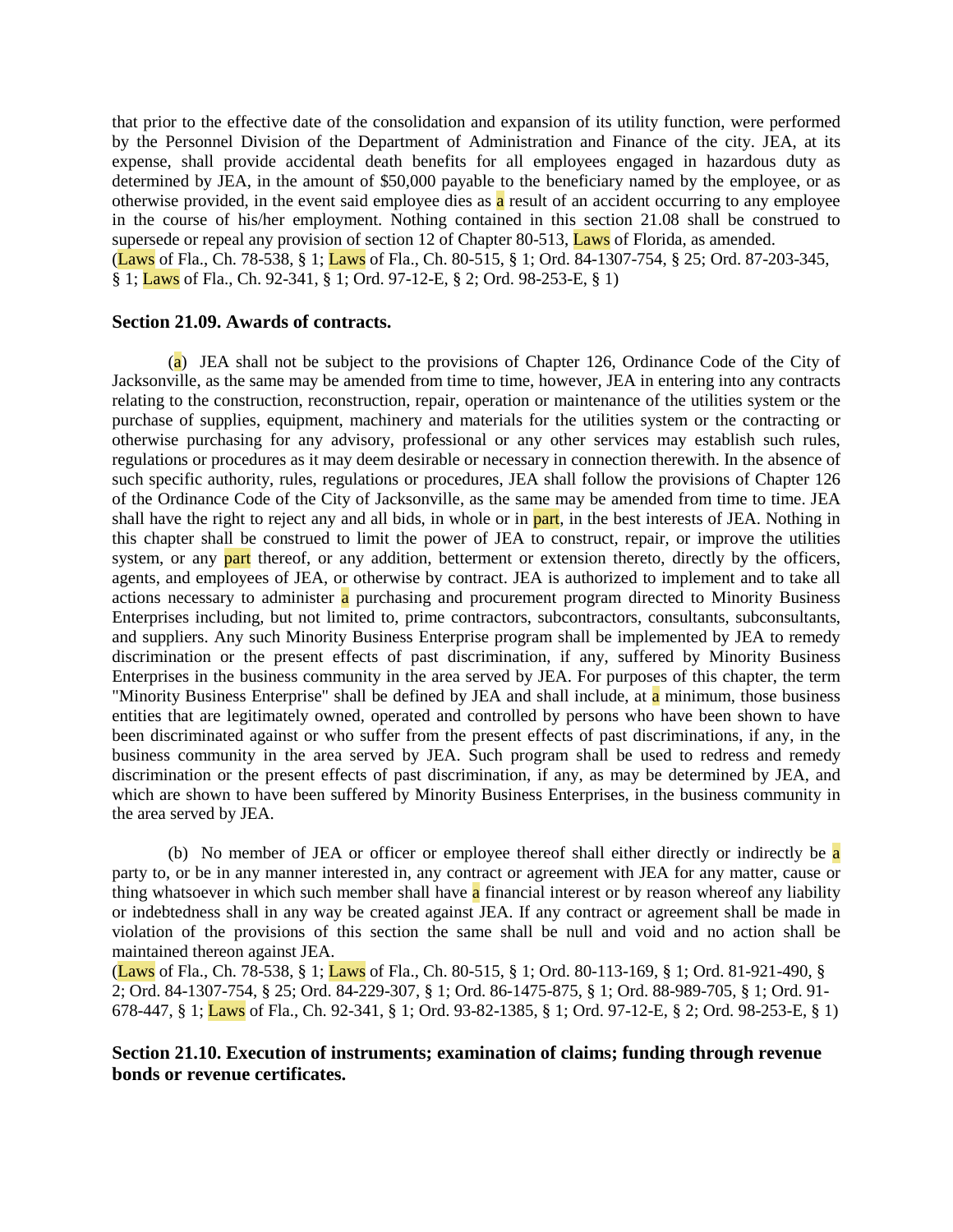All instruments in writing necessary to be signed by JEA shall be executed by the chairperson and secretary or assistant secretary, or by such officer, agent or employee of JEA as it may by resolution designate. JEA shall provide for the examination of all payrolls, bills, and other claims and demands against JEA to determine before the same are paid that they are duly authorized, in proper form, correctly computed, legally due and payable, and that JEA has funds on hand to make payment. Funds on hand to make payment shall be deemed to have been provided when revenue bonds or revenue certificates of JEA (or notes issued in anticipation thereof) to finance the acquisition and construction of plants and facilities for the production and/or transmission of electricity, the production and transmission of water, the transmission and treatment of wastewater and the transmission of natural gas, costing in excess of \$10,000,000.00 have been duly authorized as provided in this article whereupon JEA may enter into instruments in writing for the acquisition and construction of such plants and facilities and may sell such revenue bonds or revenue certificates (or notes issued in anticipation thereof) in the manner provided in this article in installments to provide funds as obligations of JEA under such instruments in writing become due.

(Laws of Fla., Ch. 78-538, § 1; Laws of Fla., Ch. 80-515, § 1; Ord. 84-1307-754, § 25; Laws of Fla., Ch. 92-341, § 1; Ord. 93-82-1385, § 1; Ord. 97-12-E, § 2; Ord. 98-253-E, § 1)

#### **Section 21.11. Legislative authority of council.**

Notwithstanding any provision of this charter to the contrary, the council may repeal or amend any portion of this article, by two-thirds vote of the membership of the council. A public hearing on the adoption of the ordinance shall be advertised in substantially the same manner as the council is required to advertise its intention pursuant to s. 200.065, Florida Statutes, and held not earlier than 30 days after the introduction of the ordinance into the council. The council shall take final action on the ordinance only after the expiration of 60 days after the advertised public hearing, and no ordinance shall be enacted except by  $\alpha$  two-thirds vote of the entire council. If the mayor disapproves the ordinance, the council may enact it notwithstanding such disapproval only by  $\alpha$  four-fifths vote of the entire council. (Laws of Fla., Ch. 78-538, § 1; Laws of Fla., Ch. 80-515, § 1; Ord. 84-1307-754, § 25; Laws of Fla., Ch. 92-341, § 1)

## **Section 21.12. Severability.**

If any provisions of this article or the application thereof to any person or circumstance is held invalid by a court of competent jurisdiction, the invalidity shall not affect other provisions or applications of this article which can be given effect without the invalid provision or application, and to this end the provisions of this article are declared to be severable. (Ord. 93-82-1385, § 1)

## **ARTICLE 22. JACKSONVILLE POLICE AND FIRE PENSION BOARD OF TRUSTEES**

[Sec. 22.01. Creation.](http://library4.municode.com/mcc/DocView/12174/1/871/897#0-0-0-10245#0-0-0-10245) [Sec. 22.02. Membership.](http://library4.municode.com/mcc/DocView/12174/1/871/897#0-0-0-10247#0-0-0-10247) [Sec. 22.03. Definitions.](http://library4.municode.com/mcc/DocView/12174/1/871/897#0-0-0-10249#0-0-0-10249) [Sec. 22.04. General powers.](http://library4.municode.com/mcc/DocView/12174/1/871/897#0-0-0-10251#0-0-0-10251) [Sec. 22.05. Liability of the board.](http://library4.municode.com/mcc/DocView/12174/1/871/897#0-0-0-10253#0-0-0-10253) [Sec. 22.06. Named fiduciaries.](http://library4.municode.com/mcc/DocView/12174/1/871/897#0-0-0-10255#0-0-0-10255) [Sec. 22.07. Amendatory power.](http://library4.municode.com/mcc/DocView/12174/1/871/897#0-0-0-10257#0-0-0-10257) [Sec. 22.08. Applicability of state law.](http://library4.municode.com/mcc/DocView/12174/1/871/897#0-0-0-10259#0-0-0-10259) [Sec. 22.09. Rights of former city employees preserved.](http://library4.municode.com/mcc/DocView/12174/1/871/897#0-0-0-10261#0-0-0-10261) [Sec. 22.10. Declaration of purposes.](http://library4.municode.com/mcc/DocView/12174/1/871/897#0-0-0-10263#0-0-0-10263) [Sec. 22.11. Jacksonville Police and Fire Pension Board continuity.](http://library4.municode.com/mcc/DocView/12174/1/871/897#0-0-0-10265#0-0-0-10265)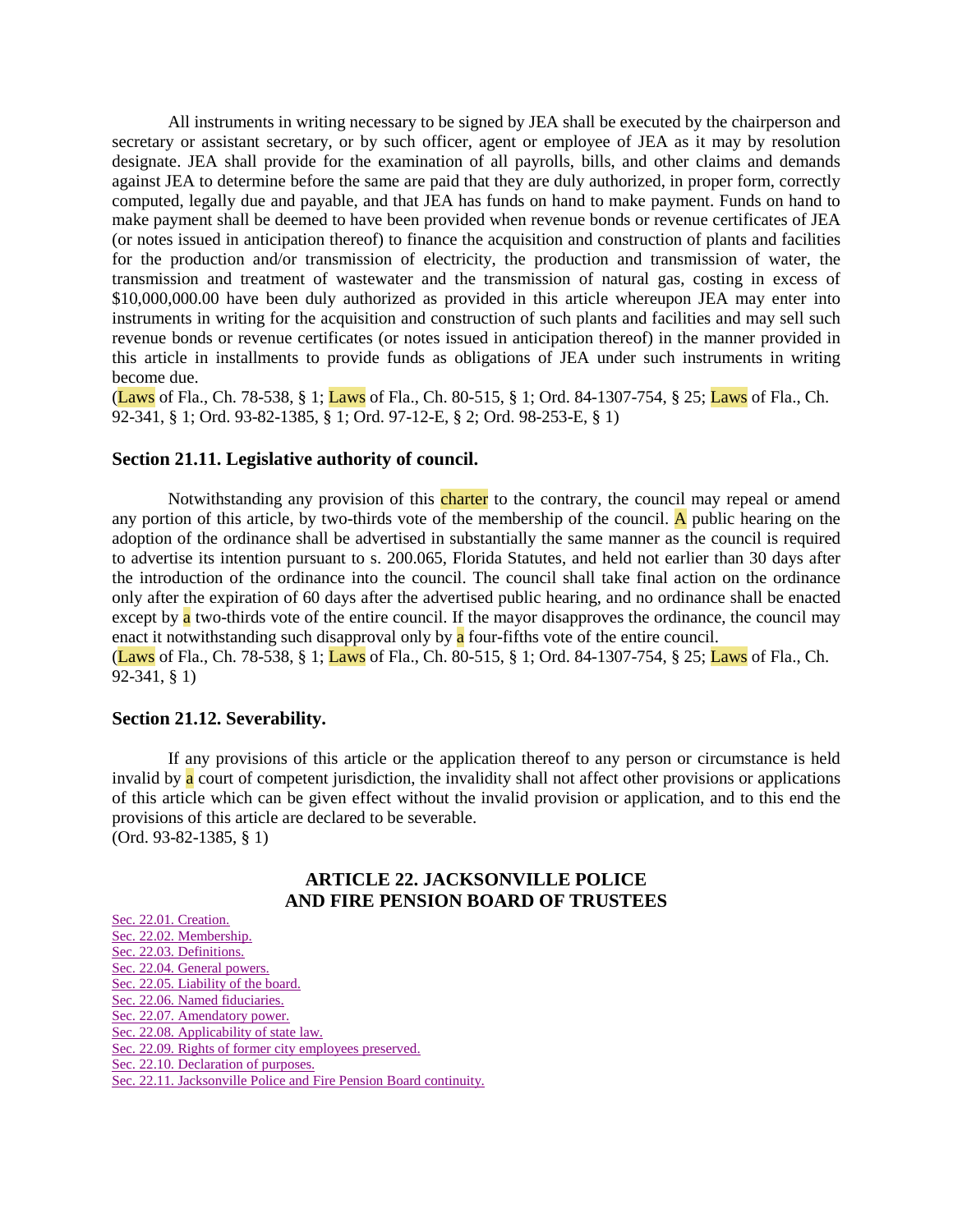## **Section 22.01. Creation.**

There is hereby created and established a body politic and corporate to be known as the Jacksonville Police and Fire Pension Board of Trustees, which is hereby authorized to exercise its jurisdiction, powers, and duties within the territorial limits of Duval County. (Laws of Fla., Ch. 90-442, § 2; Laws of Fla., Ch. 92-341, § 1)

## **Section 22.02. Membership.**

(a) The membership of the Jacksonville Police and Fire Pension Board of Trustees shall consist of five members, of whom two shall be legal residents of the City of Jacksonville appointed by the city council; one shall be a police officer elected by a majority vote of the police officers who are members of the pension fund, one shall be a firefighter elected by a majority of the firefighters who are members of the pension fund, and the last shall be chosen by a majority of the previous four members. The fifth member's name shall be submitted to the City Council, which shall, as a ministerial act, appoint such person as the fifth member of the board. Effective for all new appointments after July 1, 2005, each resident member shall serve as a trustee for a period of 4 years, unless sooner replaced by the City Council at whose pleasure he or she shall serve, and may succeed himself or herself as a trustee. Effective for all elections after July 1, 2005, the police officer and firefighter members shall serve as trustees for a period of 4 years, unless they shall sooner leave the employment of the city as a police officer or firefighter, whereupon the class of employees whose elected representative has left office shall elect a successor to fill the unexpired term of office as provided for in this section. Each employee member may succeed himself or herself in office. Effective for all new appointments after July 1, 2005, the fifth member shall serve a term of 4 years and may succeed himself or herself in office. Members shall continue to serve until their respective successors are appointed, elected, or selected.

(b) The board shall elect a chairman and a secretary. The secretary of the board shall keep a complete minute book of the actions, proceedings, and hearings of the board. Board members shall not receive any compensation as such, but may receive expenses and per diem as provided by law. Three members of the board shall constitute a quorum, but at least three members of the board must approve any action to be taken by the board. Each member of the board shall have one vote. The board shall meet at such times and places designated by it, but shall hold regular meetings at least quarterly. Special meetings may be called by the chairman or any three members of the board.

(c) The treasurer of the city shall be the treasurer of the fund.

(d) The provisions of chapters 175 and 185, Florida Statutes, the provisions of s. 286.012, Florida Statutes, and the provisions of ss. 112.311--112.3175 and chapter 112, part VII, Florida Statutes, and as the same may be amended in the future, shall apply to each member of the board. The board shall have the authority to invest and reinvest the assets of the plan without regard to any limitation in chapters 175 and 185, Florida Statutes, and shall be bound by the provisions of chapter 112, part VII, Florida Statutes, and the applicable provisions of s. 215.47, Florida Statutes. Prior to the adoption of any change in asset allocation or the introduction of a new asset class, the board shall give written notice of the meeting at which the proposed change shall be considered to the City Council Finance Committee. (Laws of Fla., Ch. 90-442, § 2; Laws of Fla., Ch. 92-341, § 1; Laws of Fla., Ch. 2005-330, § 1)

### **Section 22.03. Definitions.**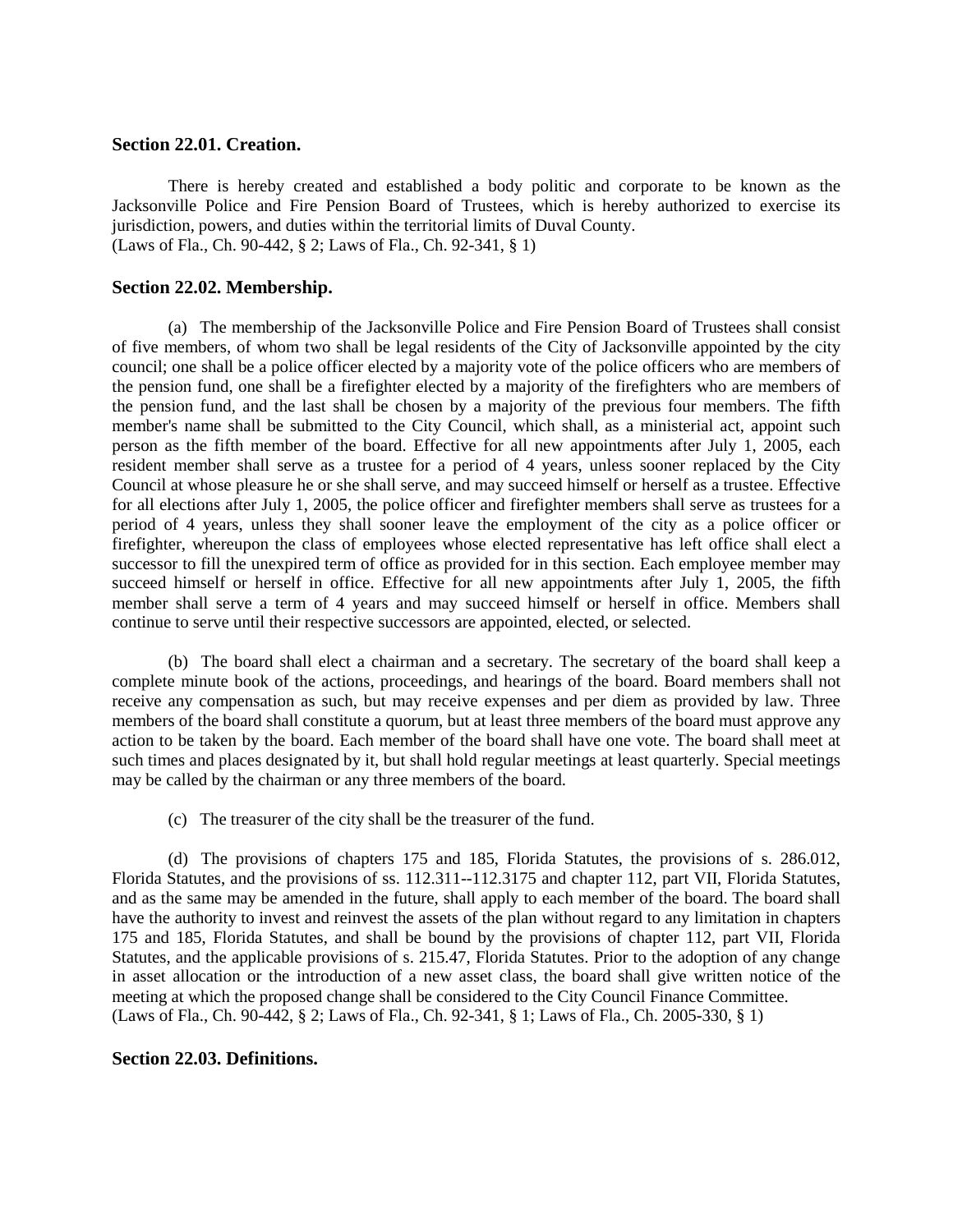As used in this article, the following words and terms shall have the following meanings, unless the context otherwise requires:

- (a) "Board" or "board of trustees" means the body politic and corporate created by this article.
- (b) "County" means the County of Duval.
- (c) "City" means the City of Jacksonville.
- (d) "Pension plan" or "pension fund" refers to the Jacksonville Police and Fire Pension Fund as created by chapter 18615, Laws of Florida, 1937.
- (e) The "council" means the council of the City of Jacksonville.
- (f) Words importing the singular number include the plural number in each case and vice versa, and words importing persons include firms and corporations.

(g) Words indicating the masculine mean both the masculine and feminine. (Laws of Fla., Ch. 90-442, § 2)

## **Section 22.04. General powers.**

The board shall have the power to:

- (a) Be the sole entity responsible for administering the Jacksonville Police and Fire Pension Fund.
- (b) Invest and reinvest the assets of pension fund in:
	- (1) Any lawful investment as provided in applicable provisions of s. 215.47, Florida Statutes, provided the investment is permitted in the written investment policy adopted by the board as provided in chapter 112, part VII, Florida Statutes.
	- (2) Notwithstanding anything to the contrary in the applicable provisions of s. 215.47, Florida Statutes, investments in fixed real estates assets shall not exceed 10 percent of the assets of the plan, at cost.
	- (3) Investment plan.
		- (i) In making investments for the plan, the board shall make no investment after June 30, 1996, which is not in conformance with the plan's investment plan. The investment plan must include, among other items: the investment objectives; permitted types of securities in which the board may not invest; the criteria to measure annual investment performance; and any other applicable criteria established by the board.
		- (ii) The investment plan shall be developed by the plan administrator and shall be approved by the board. Upon adoption by the board, the investment plan and any amendments shall be promptly filed with the Division of Retirement, and the plan's sponsor and plan actuary.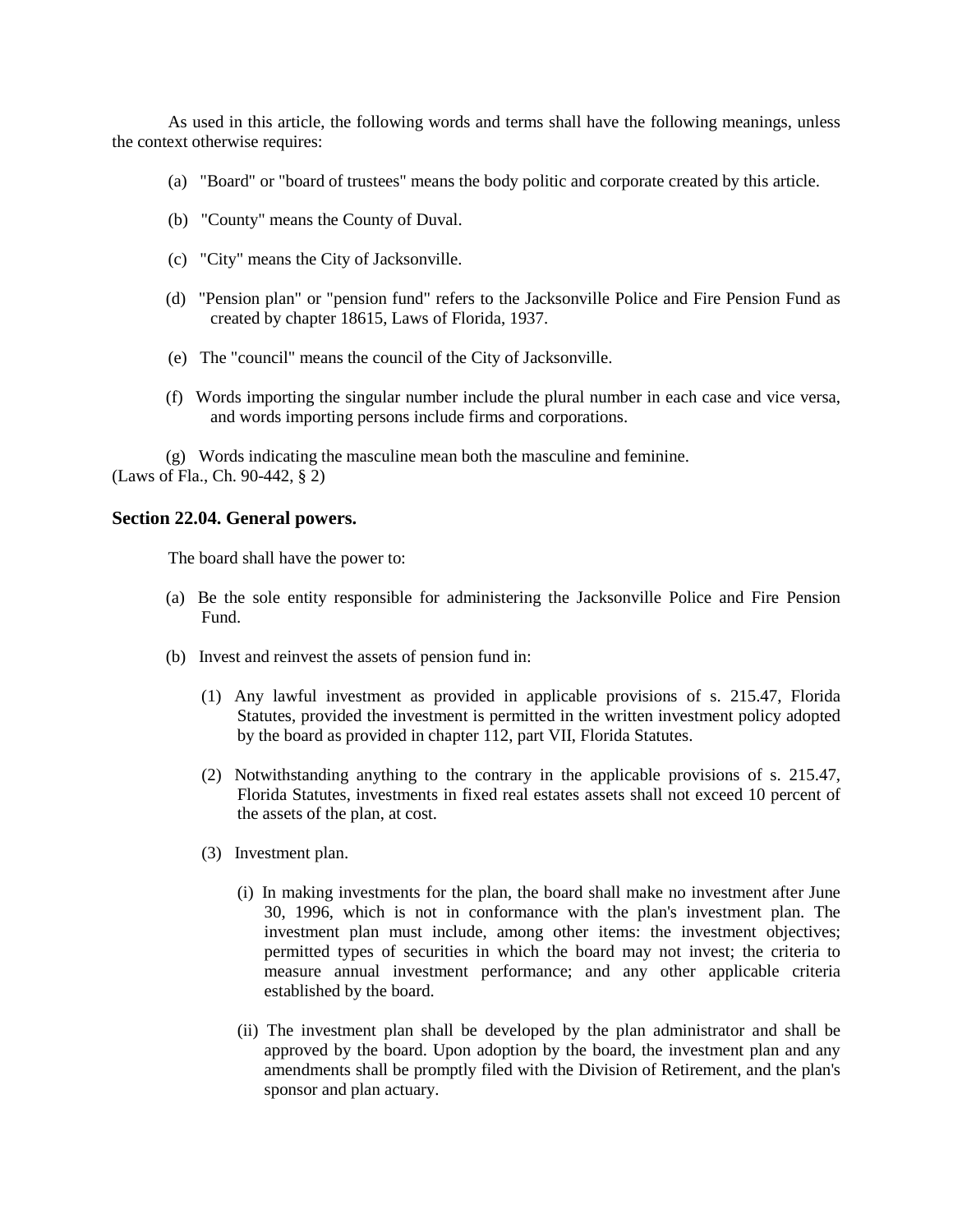- (iii) The effective date of the investment plan shall be the 31st calendar day following the filing date with the plan sponsor. Investments permitted by the investment plan shall not be made prior to the effective date of the investment plan.
- (iv) The investment plan may be amended at any time subject to paragraphs (ii) and  $(iii)$ .
- (v) For each illiquid investment (an investment for which a generally recognized market is not available or for which there is no consistent or generally accepted pricing mechanism) the investment plan shall: include the criteria set forth in s. 215.47(6), Florida Statutes; require a statement as to the additional expected yield anticipated to compensate the plan for the additional risk of such investment which additional yield is not available from an investment for which there is a generally recognized market; require the board to verify the determination of the fair market value for each such investment as of each date as of which an actuarial valuation is prepared and that the determination complies with all applicable state and federal requirements; and require the board to disclose to the Division of Retirement and the plan's sponsor each such investment as of each date as of which an actuarial valuation is prepared for which the fair market value is not provided.
- (vi) Immediately prior to the date as of which each actuarial valuation is prepared, the board shall determine the total expected annual rate of return for the plan's assets for the year beginning with the date as of which the actuarial valuation is prepared, for each of the next several years and for the long-term thereafter. This determination shall be promptly filed with the Division of Retirement, and the plan's sponsor and plan actuary.
- (c) Sue and be sued, implead and be impleaded, and complain and defend in all courts.
- (d) Enter into contracts, leases, or other transactions.
- (e) Employ and fix the compensation of an administrator and any consultants, attorneys, actuaries, accountants, and other employees or contractors as the board may require.
- (f) Delegate to one or more of its agents or employees such of its powers as it may deem necessary to carry out the purposes of this article, subject always to the supervision and control of the board.
- (g) Determine all facts with regard to any participant's age, normal retirement date, disability, amount of compensation, length of service and credited service, and date of initial coverage under the pension plan, and, by application of the facts so determined and any other facts deemed material, determine a participant's amount of benefit.
- (h) Make rules and regulations for the administration of the pension plan which are not inconsistent with the terms and provisions of law.
- (i) Construe all terms, provisions, conditions, and limitations of the pension plan; and its construction thereof, made in good faith, shall be final and conclusive upon the interested parties.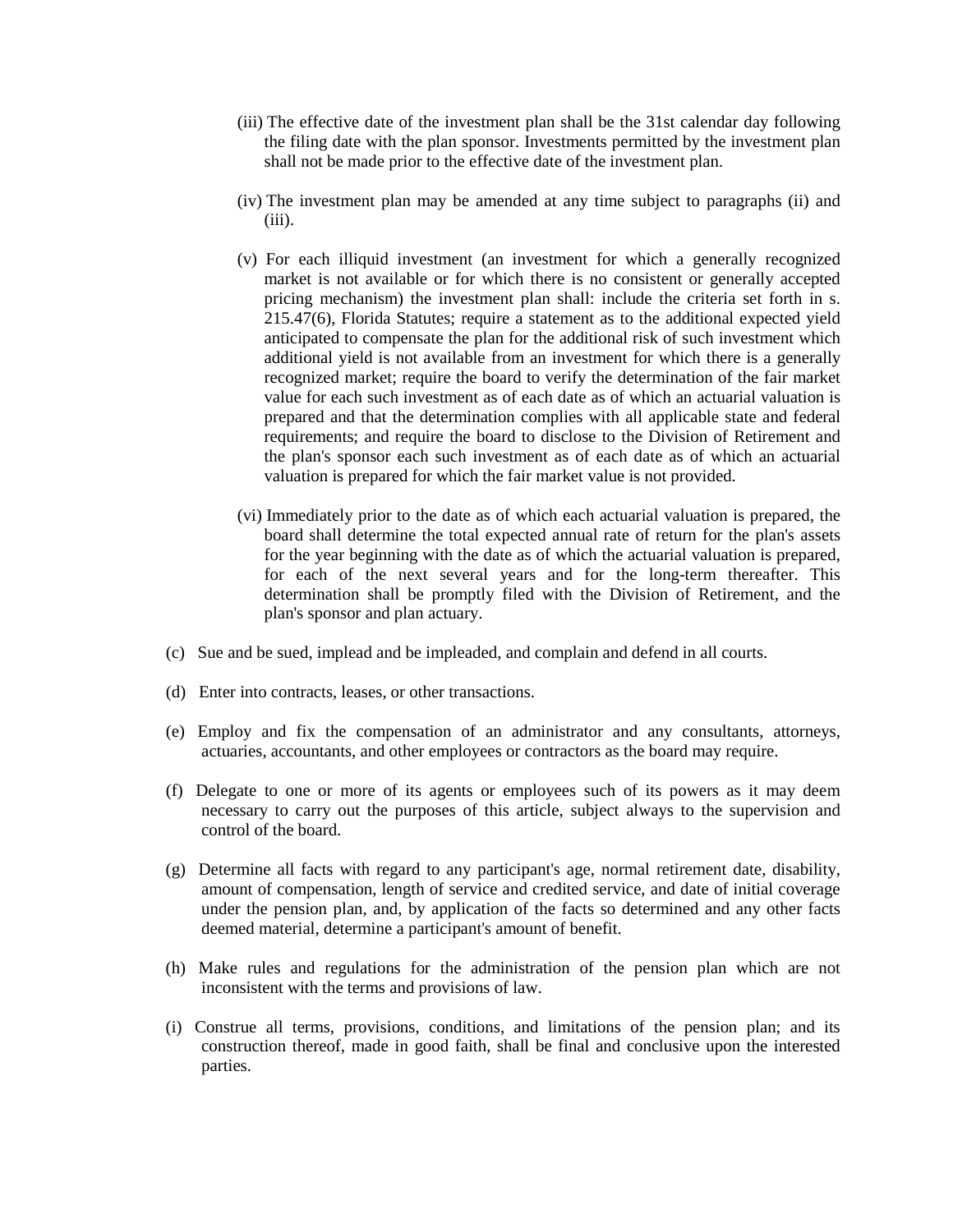- (j) Correct any defect or supply any omission or reconcile any inconsistency that may appear in the pension fund and make any equitable adjustments for any mistakes or errors made in the administration of the pension.
- (k) Determine all questions relating to the administration of the pension fund in order to promote the uniform administration of the pension fund and to effectuate its purposes and provisions.
- (l) Authorize and direct the payment from the pension fund of all expenses and fees incurred in the administration of the pension fund.
- (m) Require such information as may be necessary for the proper operation of the system from any participant, beneficiary, or officer, department head, or other person or persons in authority, as the case may be, of any employer.
- (n) Cause a general investigation to be made by a competent actuary and at least once every 3 years or as required by law thereafter of the retirement, disability, separation, mortality, interest, and employee earning rates; recommended, as a result of such investigation, the tables to be adopted for all required actuarial calculations; cause an annual determination to be made by a competent actuary of the liabilities and reserves of the pension plan and the annual determination of the amount of the contributions required by the city; and maintain the funds of the pension plan on a sound actuarial basis. A copy of this actuarial study shall be furnished to the city council by the board immediately upon its receipt.
- (o) Cause an audit of the affairs of the pension plan to be made annually by an independent certified public accountant, and submit a copy thereof to all interested parties as soon as possible after the end of the fiscal year.
- (p) Issue subpoenas to compel the attendance of witnesses and the production of books, papers, and records pertinent to any investigation or hearing concerning any application for membership or benefits, and to administer oaths to witnesses.

The foregoing list of expressed powers is not intended to be either complete or exclusive, and the board shall, in addition, have all such powers as it may reasonably determine to be necessary or appropriate to the performance of its duties under the retirement system. Any decision or judgment of the board in good faith on any questions arising hereunder in connection with the exercise of its powers shall be final, binding, and conclusive upon all parties concerned.

(Laws of Fla., Ch. 90-442, § 2; Laws of Fla., Ch. 92-341, § 1; Laws of Fla., Ch. 94-466, § 1; Laws of Fla., Ch. 96-528, § 1; Laws of Fla., Ch. 2005-330, § 1)

## **Section 22.05. Liability of the board.**

(a) Each member of the board shall discharge his duties solely in the interest of the participants and beneficiaries of the Jacksonville Police and Fire Pension Fund for the exclusive purpose of providing benefits to participants and their beneficiaries and defraying reasonable expenses of administering the plan and shall exercise such care and diligence as is necessary to accomplish this purpose according to the provisions of s. 112.656, Florida Statutes.

(b) No board member shall be personally liable upon or with respect to any agreement, act, transaction, or omission executed, committed, or suffered to be committed by himself as a member of the board or by any other board member or agent, representative, or employee of the board. Moreover, the board and any member or agent thereof shall be fully protected when relying upon the advice of any attorney employed by the board insofar as legal matters are concerned, any accountant employed by the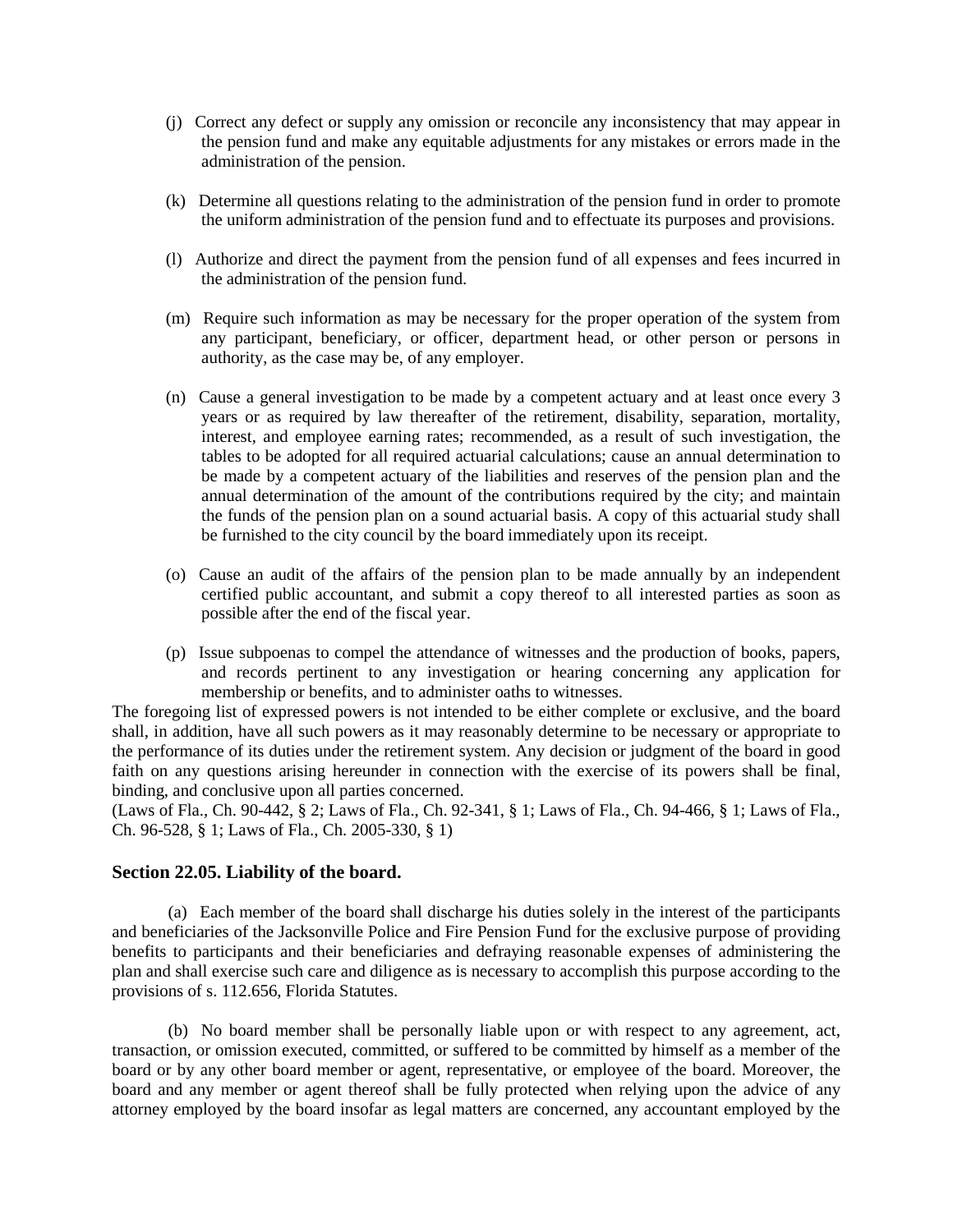board insofar as accounting matters are concerned, any actuary employed by the board insofar as actuarial matters are concerned, and any investment manager employed by the board insofar as investment matters are concerned.

(c) The board shall have the power to purchase liability insurance to cover errors and omissions, provided such insurance shall be with recourse.

(d) The board may, in its discretion, provide life and/or accidental death and disability insurance to the trustees and employees of the board to ensure against risks incurred while in the service of the pension fund.

(Laws of Fla., Ch. 90-442, § 2; Laws of Fla., Ch. 92-341, § 1)

### **Section 22.06. Named fiduciaries.**

The named fiduciaries with respect to the City of Jacksonville Police and Fire Pension Fund are the plan administrator, and any officer, trustee, and custodian, and any counsel, accountant, and actuary of the retirement system or plan who is employed on a full time basis, or any other person or entity who is a fiduciary according to law shall be included as fiduciaries of such system or plan. (Laws of Fla., Ch. 90-442, § 2; Laws of Fla., Ch. 92-341, § 1)

### **Section 22.07. Amendatory power.**

(a) The board of trustees shall have the sole and exclusive responsibility of administering the pension plan, but nothing herein shall empower the board to amend the provisions of the pension plan without the approval of the Jacksonville City Council.

(b) No legislation shall be adopted by the Jacksonville City Council altering the terms of the pension fund without said legislation having first been referred to the board for its consideration and comment. The board may, as it deems necessary, recommend legislative changes and pass those recommendations on to the Jacksonville City Council for their consideration as ordinances.

(c) The benefit plan administered by the board shall be as established by ordinance or charter provision, or by special act or general law of the Legislature, which shall be incorporated in this article by reference.

(Laws of Fla., Ch. 90-442, § 2; Laws of Fla., Ch. 92-341, § 1)

### **Section 22.08. Applicability of state law.**

Except as otherwise provided herein, the board shall be bound in its actions by the applicable provisions of:

- (a) Chapter 185, Florida Statutes, as amended.
- (b) Chapter 175, Florida Statutes, as amended.
- (c) Section 14, Article X of the State Constitution.
- (d) Chapter 112, part VII, Florida Statutes, as amended.
- (e) Section 215.47, Florida Statutes, as amended.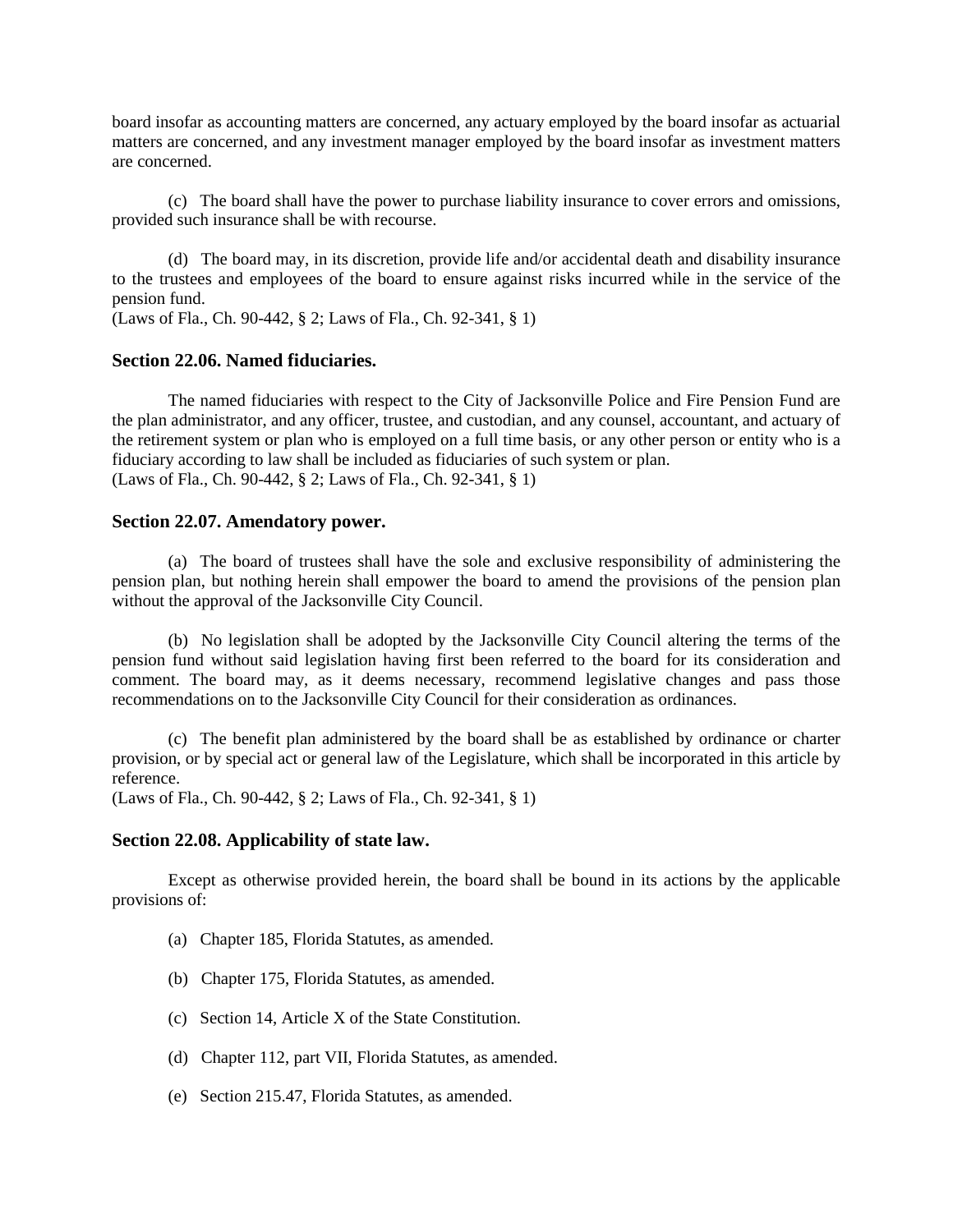(Laws of Fla., Ch. 90-442, § 2; Laws of Fla., Ch. 92-341, § 1; Laws of Fla., Ch. 2005-330, § 1)

## **Section 22.09. Rights of former city employees preserved.**

(a) Any person in the classified civil service of the City of Jacksonville who is appointed to a position in the employ of the board shall be deemed an unclassified employee while in the service of the board and shall serve at the pleasure of the board.

(b) Any such person shall, however, retain his civil service status and be entitled to return to the same civil service classification, rights, status, and job value as held at the time of such appointment.

(c) Any person employed by the board shall be subject to such terms and conditions as shall be set by the board. (Laws of Fla., Ch. 90-442, § 2; Laws of Fla., Ch. 92-341, § 1)

## **Section 22.10. Declaration of purposes.**

The board created by this article and the purposes for which it is intended to serve are hereby found to be for a public purpose. The board shall be considered a governmental unit responsible for the management of an irrevocable trust as that term is used in s. 112.66(8), Florida Statutes. (Laws of Fla., Ch. 90-442, § 2; Laws of Fla., Ch. 92-341, § 1)

## **Section 22.11. Jacksonville Police and Fire Pension Board continuity.**

All provisions of law in conflict with this article are repealed, except to the extent necessary to give effect to employee rights and benefits preserved as provided in this article. The Jacksonville Police and Fire Pension Board shall continue as an independent agency under the Charter of the City of Jacksonville, without any break in its continuity solely because of the adoption of this article. The members of the board in office on the effective date of this article shall continue in office for the remainder of their respective terms and until their successors shall be appointed as provided in this article. (Laws of Fla., Ch. 92-341, § 1)

## **ARTICLE 23. OFFSITE COMMERCIAL BILLBOARD BAN**

- [Sec. 23.01. Findings, intent and purpose.](http://library4.municode.com/mcc/DocView/12174/1/871/898#0-0-0-10267#0-0-0-10267)
- [Sec. 23.02. Definition of offsite commercial billboard.](http://library4.municode.com/mcc/DocView/12174/1/871/898#0-0-0-10269#0-0-0-10269)

[Sec. 23.03. Prohibition on further offsite commercial billboard construction and erection.](http://library4.municode.com/mcc/DocView/12174/1/871/898#0-0-0-10271#0-0-0-10271)

[Sec. 23.04. Removal of certain offsite commercial billboards on or before June 1, 1992.](http://library4.municode.com/mcc/DocView/12174/1/871/898#0-0-0-10273#0-0-0-10273)

[Sec. 23.05. Prohibition on future commercial use of offsite noncommercial billboards.](http://library4.municode.com/mcc/DocView/12174/1/871/898#0-0-0-10275#0-0-0-10275)

- [Sec. 23.06. Enforcement and penalties.](http://library4.municode.com/mcc/DocView/12174/1/871/898#0-0-0-10277#0-0-0-10277)
- [Sec. 23.07. Council's power and right to legislate.](http://library4.municode.com/mcc/DocView/12174/1/871/898#0-0-0-10279#0-0-0-10279)

[Sec. 23.08. Removal by December 1, 1993.](http://library4.municode.com/mcc/DocView/12174/1/871/898#0-0-0-10281#0-0-0-10281)

[Sec. 23.09. Removal by July 30, 1997.](http://library4.municode.com/mcc/DocView/12174/1/871/898#0-0-0-10283#0-0-0-10283)

### **Section 23.01. Findings, intent and purpose.**

The construction, erection, location, and use of offsite commercial billboards affects the public safety and public welfare of the people of the city. The construction and erection of further offsite commercial billboards at any location within the city and the continued location of offsite commercial billboards on property other than along any portion of the interstate highway system and the federal-aid primary highway system will: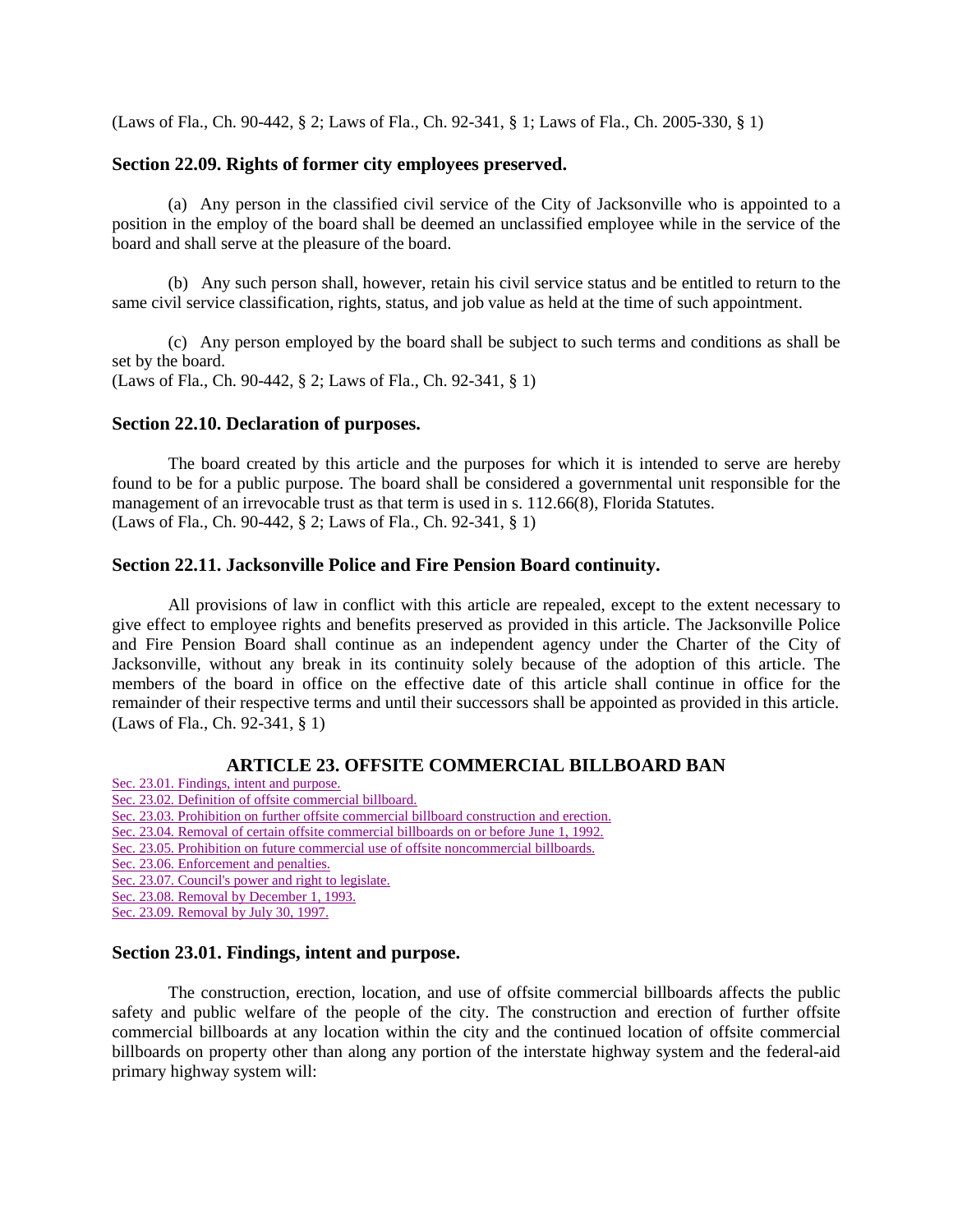(a) Further degrade the aesthetic attractiveness of the natural and manmade attributes of the community, thereby undermining the economic value of tourism and the permanent economic growth that is necessary for the promotion and preservation of the public welfare; and

(b) Have a further detrimental effect on traffic safety. (Referendum of 5-26-87; Ord. 91-756-352, § 1; Laws of Fla., Ch. 92-341, § 1; Ord. 93-174-1054, § 1)

## **Section 23.02. Definition of offsite commercial billboard.**

The term "offsite commercial billboard" as used in this article shall mean any sign, display or device permanently affixed to the ground or permanently affixed to a building which advertises or otherwise identifies a commercial use, commercial establishment, commercial product, commercial activity or commercial service that is not sold, produced, manufactured, located provided or furnished on the property on which the sign is located and which is more than 25 square feet in size; except that the term "offsite commercial billboard" shall not include (i) any sign, display or device erected by a governmental body or governmental agency, (ii) any residential subdivision sign, (iii) any sign erected pursuant to a transfer of sign rights ordinance which provides that sign rights may be transferred from one property to another as long the sign rights for each property are reduced by 300 square feet, or (iv) any sign erected pursuant to a naming right or sponsorship agreement entered into by the City of a publicly owned sports or entertainment venue, or an athletic team which is a tenant thereof under rights assigned to such team pursuant to a written agreement with the City.

(Referendum of 5-26-87; Ord. 91-756-352, § 1; Laws of Fla., Ch. 92-341, § 1; Ord. 93-174-1054, § 1; Ord. 93-976-436, § 2; Ord. 2005-1380-E, § 2)

## **Section 23.03. Prohibition on further offsite commercial billboard construction and erection.**

After June 1, 1987, no person shall construct or erect an offsite commercial billboard within the city at any location, including along any portion of the interstate highway system or federal-aid primary highway system.

(Referendum of 5-26-87; Ord. 91-756-352, § 1; Laws of Fla., Ch. 92-341, § 1; Ord. 93-174-1054, § 1)

## **Section 23.04. Removal of certain offsite commercial billboards on or before June 1, 1992.**

Except for offsite commercial billboards located along any portion of the "interstate highway system" or the "federal-aid primary highway system" as defined in chapter 479, Florida Statutes (1985), all offsite commercial billboards shall be removed on or before June 1, 1992 by the owner of the billboard and the owner of the property on which the billboard is affixed or attached.

(Referendum of 5-26-87; Ord. 91-756-352, § 1; Laws of Fla., Ch. 92-341, § 1; Ord. 93-174-1054, § 1)

## **Section 23.05. Prohibition on future commercial use of offsite noncommercial billboards.**

Any offsite noncommercial billboard constructed or erected within the city subsequent to June 1, 1987 shall not thereafter be converted into, or used as, an offsite commercial billboard. (Referendum of 5-26-87; Ord. 91-756-352, § 1; Laws of Fla., Ch. 92-341, § 1; Ord. 93-174-1054, § 1)

## **Section 23.06. Enforcement and penalties.**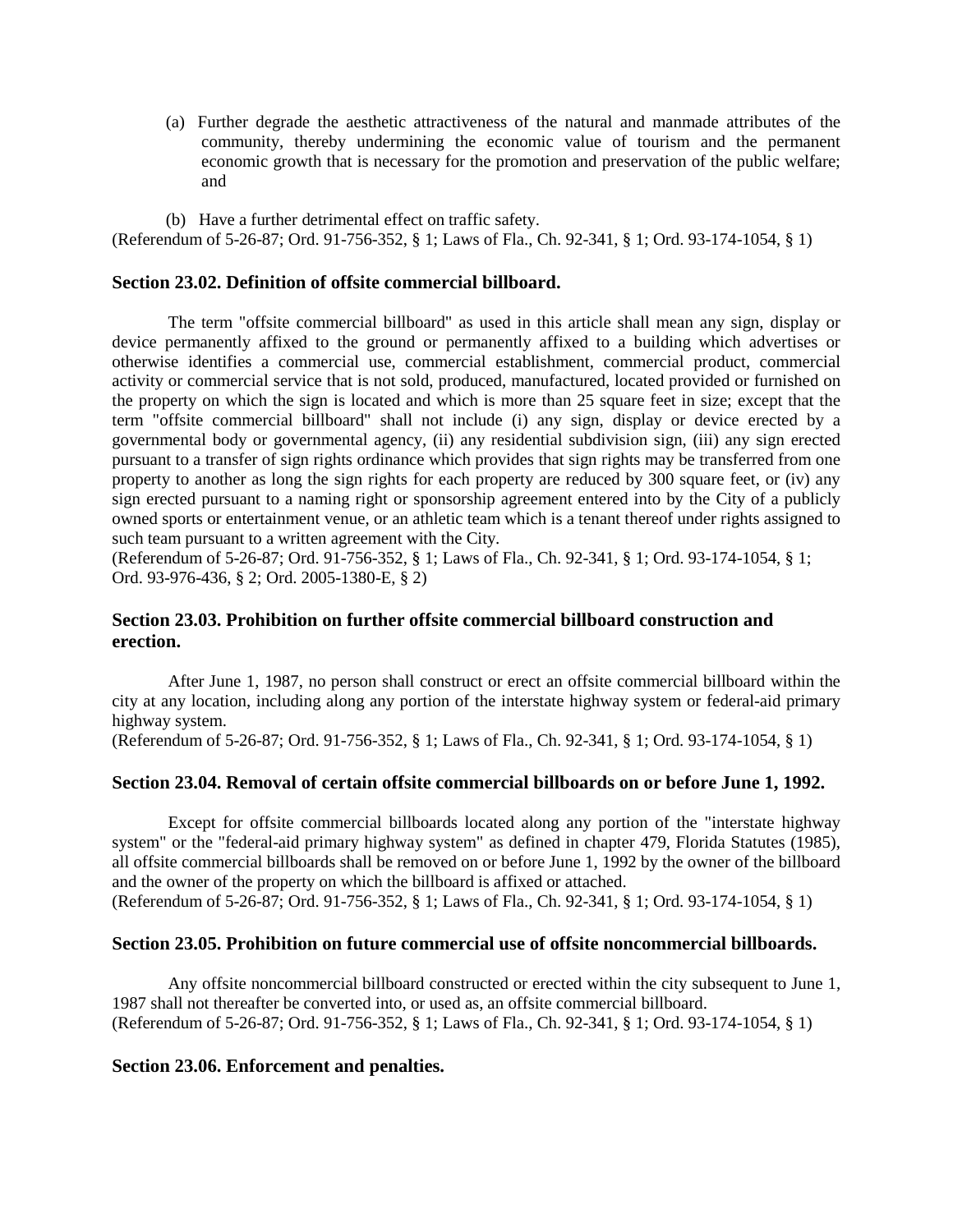(a) The city or any taxpayer or resident of the city may bring a civil action to enforce and compel compliance with the provisions of this article against anyone who erects or constructs an offsite commercial billboard in violation of section 23.03, or against anyone who fails to remove an offsite commercial billboard in violation of the provisions of section 23.04, or against anyone who violates the provisions of section 23.05. If successful, the person bringing the action shall be entitled to recover from the violator the costs and attorneys' fees expended in compelling compliance with the provisions of this article.

(b) In connection with any offsite commercial billboard which is erected or constructed in violation of the provisions of section 23.03, each person responsible for erecting or constructing such offsite commercial billboard shall pay the city a penalty of five hundred dollars per day until the offsite commercial billboard is removed.

(c) In connection with any offsite commercial billboard which is not removed as required by section 23.04, each person responsible for said removal shall pay the city a penalty of five hundred dollars per day for each day until the offsite billboard is removed.

(d) In connection with any offsite noncommercial billboard which is converted into an off-site commercial billboard in violation of section 23.05, the owner thereof shall pay to the city a penalty of five hundred dollars per day for each day said billboard is used in violation of section 23.05. (Referendum of 5-26-87; Ord. 91-756-352, § 1; Laws of Fla., Ch. 92-341, § 1; Ord. 93-174-1054, § 1)

## **Section 23.07. Council's power and right to legislate.**

This article shall not affect the council's powers and right to legislate with respect to (i) an owner's obligation to maintain in good condition any offsite commercial billboard already constructed and erected as of June 1, 1987, or (ii) any sign that does not fall within the definition of "offsite commercial billboard" as defined in section 23.02, or (iii) any legislation which would require removal of any offsite commercial billboard from along any portion of the interstate highway system or the federal-aid primary highway system, or (iv) additional enforcement provisions or additional penalties to enforce the provisions of this article, or (v) any settlement of litigation commenced prior to January 1, 1995, to enforce or interpret this article.

(Referendum of 5-26-87; Ord. 91-756-352, § 1; Laws of Fla., Ch. 92-341, § 1; Ord. 93-174-1054, § 1; Laws of Fla., Ch. 95-530, § 1)

## **Section 23.08. Removal by December 1, 1993.**

(a) Any offsite commercial billboard not located along any portion of the "interstate highway system" or the "federal-aid primary highway system" as defined in Chapter 479, Florida Statutes (1985) which for any reason has not been removed prior to December 1, 1993, shall be removed no later than December 1, 1993. The owner of the billboard and the owner of the land on which the billboard is located shall be jointly and severally responsible for compliance with this section.

(b) Nothing contained herein shall limit the obligation of billboard owners and land owners to comply with the provisions of section 23.04 of this article. This section 23.08 shall be deemed to be supplemental to the provisions of section 23.04.

(c) In lieu of the provisions of section 23.06 of this article, in connection with any offsite commercial billboard which is not removed as required by subsection 23.08(a), each person responsible for said removal shall pay the city a civil penalty for each day said billboard is still in place.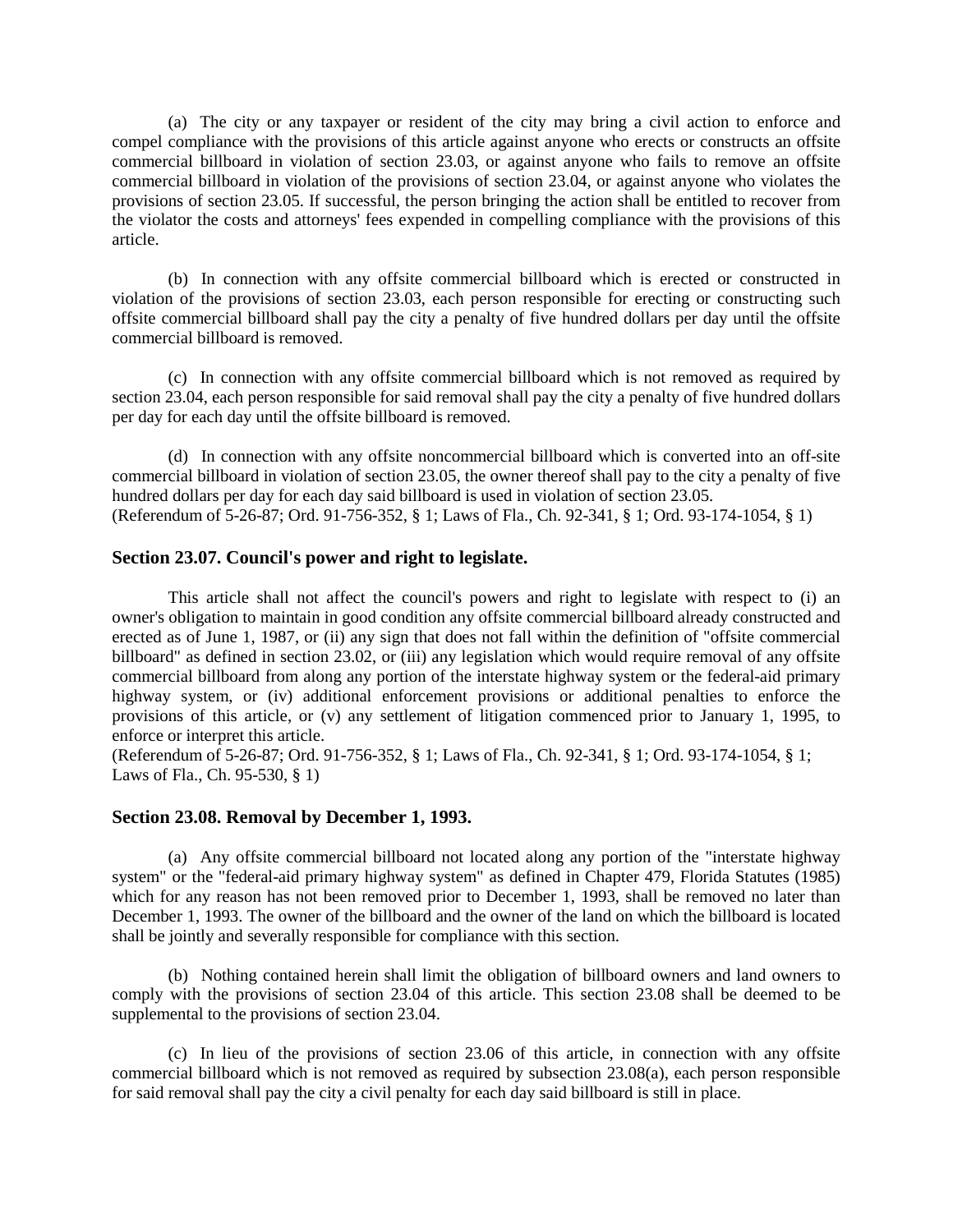(d) The civil penalty to be paid by any responsible party pursuant to section 23.08(c) shall be the gross revenues received per day for said offsite commercial billboard except that such civil penalty shall not be less than one hundred dollars per day per offsite commercial billboard nor greater than five hundred dollars per day per offsite commercial billboard.

(e) This section may be enforced in the same manner as other sections of this article pursuant to section 23.06. (Ord. 93-174-1054, § 1)

## **Section 23.09. Removal by July 30, 1997.**

(a) Any offsite commercial billboard not located along any portion of the "interstate highway system" or the "federal-aid primary highway system" as defined in Chapter 479, Florida Statutes (1985) which for any reason has not been removed prior to July 30, 1997, shall be removed no later than July 30, 1997. The owner of the billboard and the owner of the land on which the billboard is located shall be jointly and severally responsible for compliance with this section.

(b) Nothing contained herein shall limit the obligation of billboard owners and land owners to comply with the provisions of sections 23.04 and 23.08 of this article. This section 23.09 shall be deemed to be supplemental to the provisions of sections 23.04 and 23.08.

(c) In lieu of the provisions of section 23.06 of this article, in connection with any offsite commercial billboard which is not removed as required by subsection 23.09(a), each person responsible for said removal shall pay the city a civil penalty for each day said billboard is still in place.

(d) The civil penalty to be paid by any responsible party pursuant to section 23.09(c) shall be the gross revenues received per day for said offsite commercial billboard except that such civil penalty shall not be less than one hundred dollars per day per offsite commercial billboard nor greater than five hundred dollars per day per offsite commercial billboard.

(e) This section may be enforced in the same manner as other sections of this article pursuant to section 23.06. (Ord. 93-174-1054, § 1)

# **ARTICLE 24. THE JACKSONVILLE ECONOMIC DEVELOPMENT COMMISSION**

[Sec. 24.01. Commission created.](http://library4.municode.com/mcc/DocView/12174/1/871/899#0-0-0-10285#0-0-0-10285) [Sec. 24.02. Definitions.](http://library4.municode.com/mcc/DocView/12174/1/871/899#0-0-0-10287#0-0-0-10287) [Sec. 24.03. Commission membership.](http://library4.municode.com/mcc/DocView/12174/1/871/899#0-0-0-10289#0-0-0-10289) [Sec. 24.04. Individual ex officio advisors to the commission.](http://library4.municode.com/mcc/DocView/12174/1/871/899#0-0-0-10291#0-0-0-10291) [Sec. 24.05. Technical support advisors to the commission.](http://library4.municode.com/mcc/DocView/12174/1/871/899#0-0-0-10293#0-0-0-10293) [Sec. 24.06. Executive director.](http://library4.municode.com/mcc/DocView/12174/1/871/899#0-0-0-10295#0-0-0-10295) [Sec. 24.07. Scope of authority.](http://library4.municode.com/mcc/DocView/12174/1/871/899#0-0-0-10297#0-0-0-10297) [Sec. 24.08. Transfer of functions and personnel.](http://library4.municode.com/mcc/DocView/12174/1/871/899#0-0-0-10299#0-0-0-10299) [Sec. 24.09. Transition period.](http://library4.municode.com/mcc/DocView/12174/1/871/899#0-0-0-10301#0-0-0-10301) [Sec. 24.10. Fiscal and budgetary functions.](http://library4.municode.com/mcc/DocView/12174/1/871/899#0-0-0-10303#0-0-0-10303) [Sec. 24.11. Execution of instruments; examination of claims.](http://library4.municode.com/mcc/DocView/12174/1/871/899#0-0-0-10305#0-0-0-10305) [Sec. 24.12. Utilization of central services.](http://library4.municode.com/mcc/DocView/12174/1/871/899#0-0-0-10307#0-0-0-10307)

**Section 24.01. Commission created.**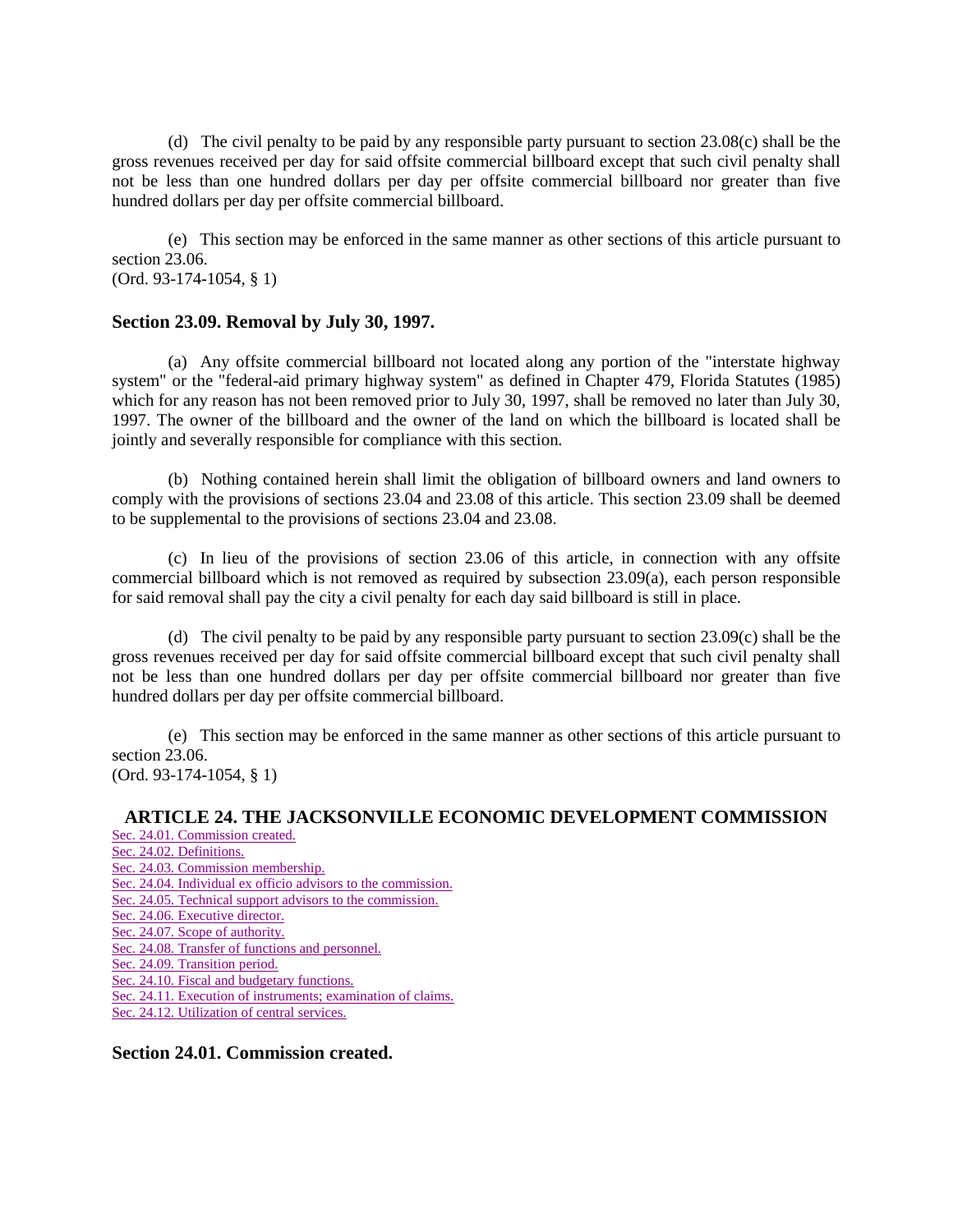There is created and established an autonomous body within the office of the mayor which shall be known as the Jacksonville Economic Development Commission. The commission is designated as the sole community redevelopment agency for the city according to part III, chapter 163, Florida Statutes. The commission shall serve as the city's only countywide industrial development authority with authority over all economic development functions within the City of Jacksonville. (Laws of Fla., Ch. 97-339, § 2)

### **Section 24.02. Definitions.**

As used in this article:

- (1) "Commission" means the Jacksonville Economic Development Commission.
- (2) "City" and "City of Jacksonville" mean the City of Jacksonville created pursuant to s. 9 of Art. VIII of the 1885 Constitution of the State of Florida.
- (3) "Council" means the council of the City of Jacksonville.
- (4) "Mayor" means the mayor of the City of Jacksonville.
- (5) "Executive Director" means the executive director of the commission.

(6) "Code" means the Ordinance Code of the City of Jacksonville. (Laws of Fla., Ch. 97-339, § 2)

### **Section 24.03. Commission membership.**

The membership of the commission is established at seven (7) members, consisting of the chairman of the Downtown Development Authority and six (6) members, who shall be residents of the City of Jacksonville and who shall be appointed by the mayor and confirmed by the Council. The mayor shall appoint a chairman who shall serve until such time as another chairman may be appointed by the mayor. Each member of the commission shall serve a term of two (2) years or until a successor is appointed. Apart from the chairman of the Downtown Development Authority, of the members first appointed, three (3) members shall serve terms of one (1) year each, and the remaining three (3) members shall serve terms of two (2) years each. Thereafter all members appointed to the commission shall serve terms of two (2) years. No member appointed to the commission shall serve terms of two (2) years. No member appointed to the commission for three (3) consecutive full terms shall be eligible for appointment to a next succeeding term. The members shall serve as commissioners of the community redevelopment agency under part III, chapter 163, Florida Statutes, and they shall also serve as members of the industrial development authority under part III, chapter 159, Florida Statutes. All business of the commission shall be conducted at meetings wherein at least four members of the commission are present and voting. (Laws of Fla., Ch. 97-339, § 2)

## **Section 24.04. Individual ex officio advisors to the commission.**

The following individual ex officio advisors are named to assist the commission in an advisory or fact-finding role as may be requested individually or collectively of them by the commission so as to effectuate the centralized economic development goals of the commission. No ex officio advisor shall serve simultaneously as both an ex officio advisor and as an appointed member of the commission. These individual ex officio advisors shall be:

(1) The president of the Council of the City of Jacksonville.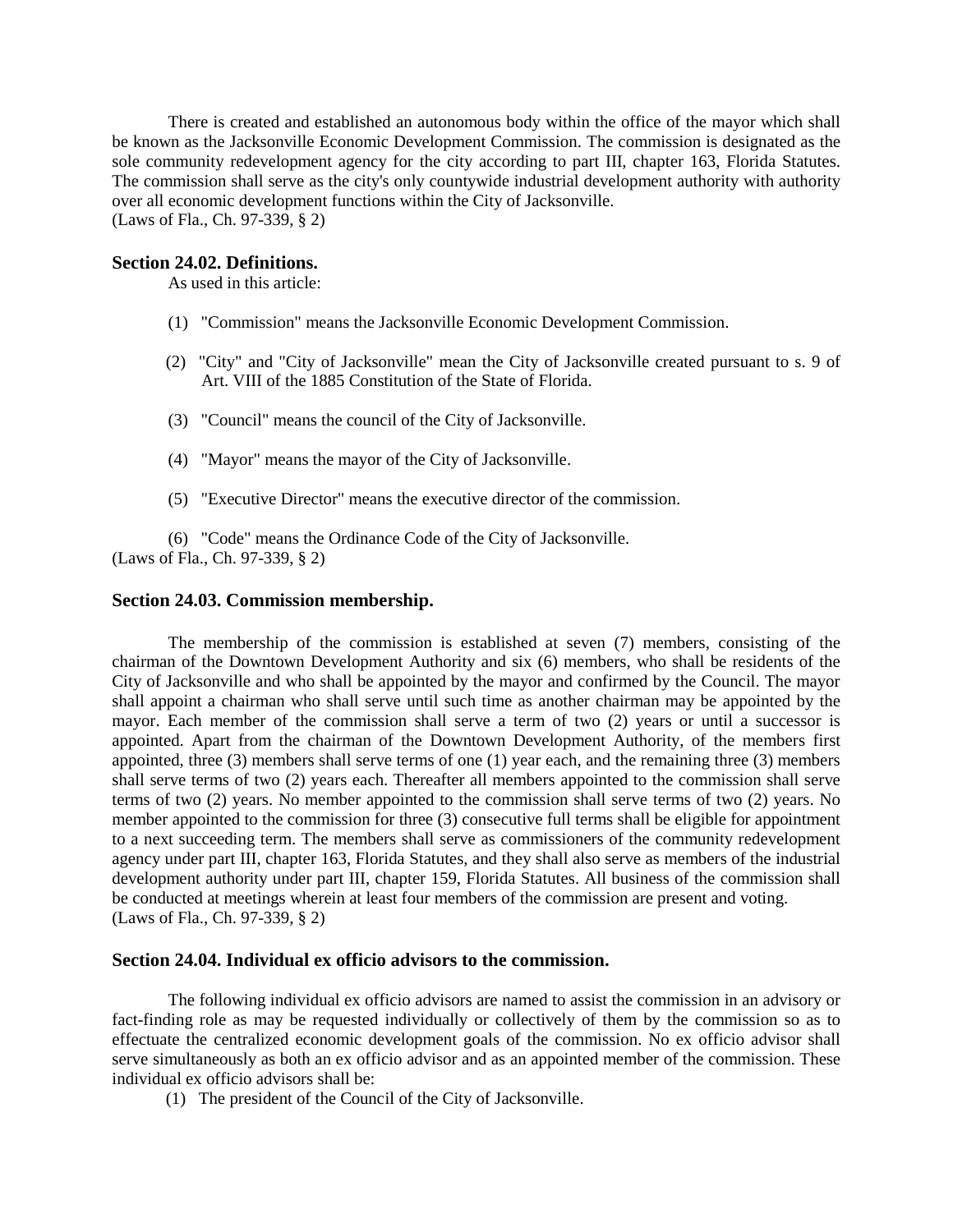- (2) The Managing Director/Chief Executive Officer of the Jacksonville Electric Authority.
- (3) The Managing Director of the Jacksonville Transportation Authority.
- (4) The President/Chief Executive Officer of the Jacksonville Port Authority.
- (5) The Chairman of the Sports and Entertainment Board.
- (6) The Chairman of the Cecil Field Development Commission.
- (7) The Chairman of the Jacksonville International Airport Community Redevelopment Authority.
- (8) The Executive Director of the Duval County Housing Finance Authority.
- (9) The Chairman of the Duval County State Legislative Delegation or his or her designee, who shall be a member of the delegation.
- (10) The Chairman of the NAACP or his or her designee.
- (11) The Chairman of the Urban League or his or her designee.

(Laws of Fla., Ch. 97-339, § 2; Laws of Fla., Ch. 99-443, § 1; Laws of Fla., Ch. 2001-319, § 3; Laws of Fla., Ch. No. 2003-341, § 4; Laws of Fla., Ch. 2004-464, § 4; Laws of Fla. Ch. 2004-465, § 4)

## **Section 24.05. Technical support advisors to the commission.**

The following individual technical support advisors are named to assist the commission in such technical support roles as may be requested individually or collectively of them by the commission so as to effectuate the centralized economic development goals of the commission. These individual technical support advisors shall be the directors or the board members, as appropriate, of the following entities:

- (1) The Planning and Development Department of the city.
- (2) The Jacksonville Film Commission.
- (3) Sister cities.
- (4) International relations and marketing development commission.
- (5) Research and Development Authority.
- (6) Jacksonville Enterprise Zone Development Agency.
- (7) Northwest Jacksonville Economic Development Fund Advisory Committee.
- (8) Overall Economic Development Plan Committee.
- (9) Jacksonville Economic Development Company.
- (10) Enterprise North Florida Corporation.
- (11) City departments as appropriate.
- (12) Small Business Advisory Committee.
- (13) Tourist Development Council.
- (14) Convention and Visitor Bureau.
- (15) The Superintendent of Duval County Public Schools.
- (16) The President of the University of North Florida.
- (17) The President of Florida Community College, Jacksonville.

(Laws of Fla., Ch. 97-339, § 2)

## **Section 24.06. Executive director.**

The chief operating officer of the commission shall be its executive director, who shall be appointed by the mayor after consultation with the commission. The executive director shall be responsible for managing the affairs of the commission subject to its supervision and shall serve at the pleasure of the mayor. The executive director shall also serve as an administrative aide to the mayor and in that capacity shall serve as the mayor's liaison to the Downtown Development Authority and shall attend all meetings of the authority. The executive director will employ the personnel to administer and operate the commission in accordance with applicable law, available appropriations and employee authorizations. The executive director shall have such other duties and responsibilities as required by the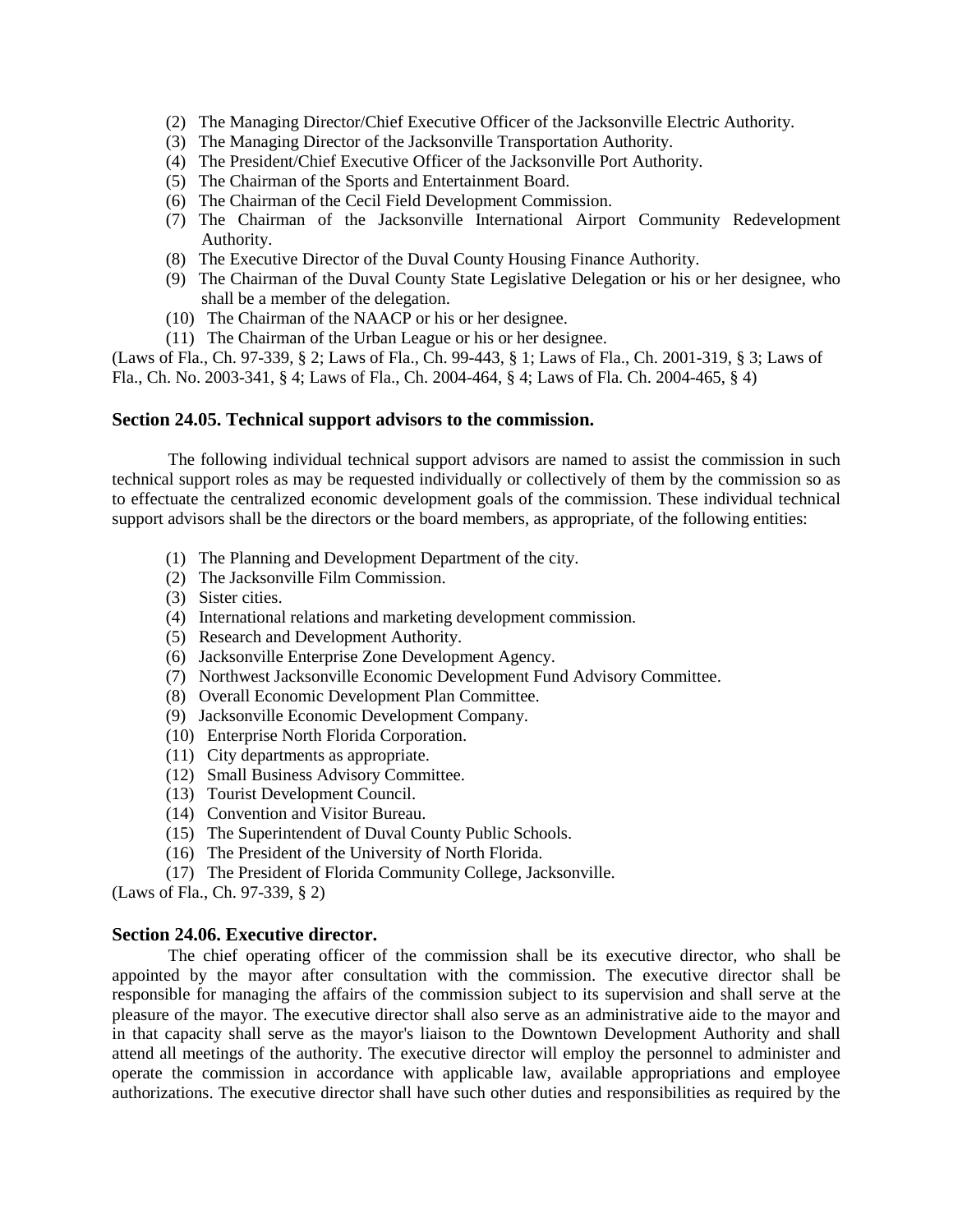commission. The executive director's salary shall be set by the mayor after consultation with the commission.

(Laws of Fla., Ch. 97-339, § 2)

## **Section 24.07. Scope of authority.**

The commission shall operate with all the powers and authority of a community redevelopment agency under part III, chapter 163, Florida Statutes, and as an industrial development authority under part III, chapter 159, Florida Statutes, and is authorized to function throughout all of the territorial limits of the City of Jacksonville, Florida, as its only community redevelopment agency and only industrial development authority. As the city's sole community redevelopment agency, the commission shall be successor to and hereafter exercise all authority, power and responsibility which has heretofore been vested by resolution or ordinance of the council in either the Jacksonville Downtown Development Authority or the Jacksonville International Airport Community Redevelopment Authority. While it is intended that the commission shall have city-wide authority as both the city's industrial development authority and community redevelopment agency, the commission must secure council approval consistent with those powers and duties specifically retained by the council in Section 30.705 of the code and as required by part III of chapter 159 and part III of chapter 163, Florida Statutes. (Laws of Fla., Ch. 97-339, § 2)

## **Section 24.08. Transfer of functions and personnel.**

On July 1, 1997, the powers, duties, functions, liabilities, property and personnel of certain entities shall be transferred to and become the responsibility of the Jacksonville Economic Development Commission, as it is intended that these entities become advisory bodies to the commission which shall succeed to their former duties, responsibilities and functions. Any ordinance or law, the provisions of which conflict with the transfer authorized and mandated in this act are repealed to the extent of such conflict. Those entities whose powers, duties, functions, liabilities, property and personnel shall be transferred to the commission are:

- (1) The Jacksonville Downtown Development Authority, except for its advisory and fact-finding responsibilities.
- (2) The Jacksonville Sports Development Authority created under chapter 89-509, Laws of Florida, except for its advisory and fact-finding responsibilities.
- (3) The Economic Development Division of the Planning and Development Department as set forth in the Jacksonville City Code, including, but not limited to, chapter 30, part 7, including all boards and commissions concerned with economic development which are staffed by the division.
- (4) Any existing authority, functions or personnel held by the Jacksonville International Airport Community Redevelopment Authority. Upon completion of this transition, the Jacksonville International Airport Community Redevelopment Authority shall continue to function in the nature of an advisory and fact-finding body to the commission concerning the area formerly under its jurisdiction.
- (5) Any existing authority, functions or personnel held by the Cecil Field Development Commission, including any personnel under the authority of the mayor who are similarly assigned. Upon completion of this transition, the Cecil Field Development Commission shall continue to function in the nature of an advisory and fact-finding body to the commission concerning the area formerly under its jurisdiction.
- (6) On July 1, 1997, all of the employees of the organizations listed above, both appointed and within the classified civil service of the city, shall be transferred to the commission and shall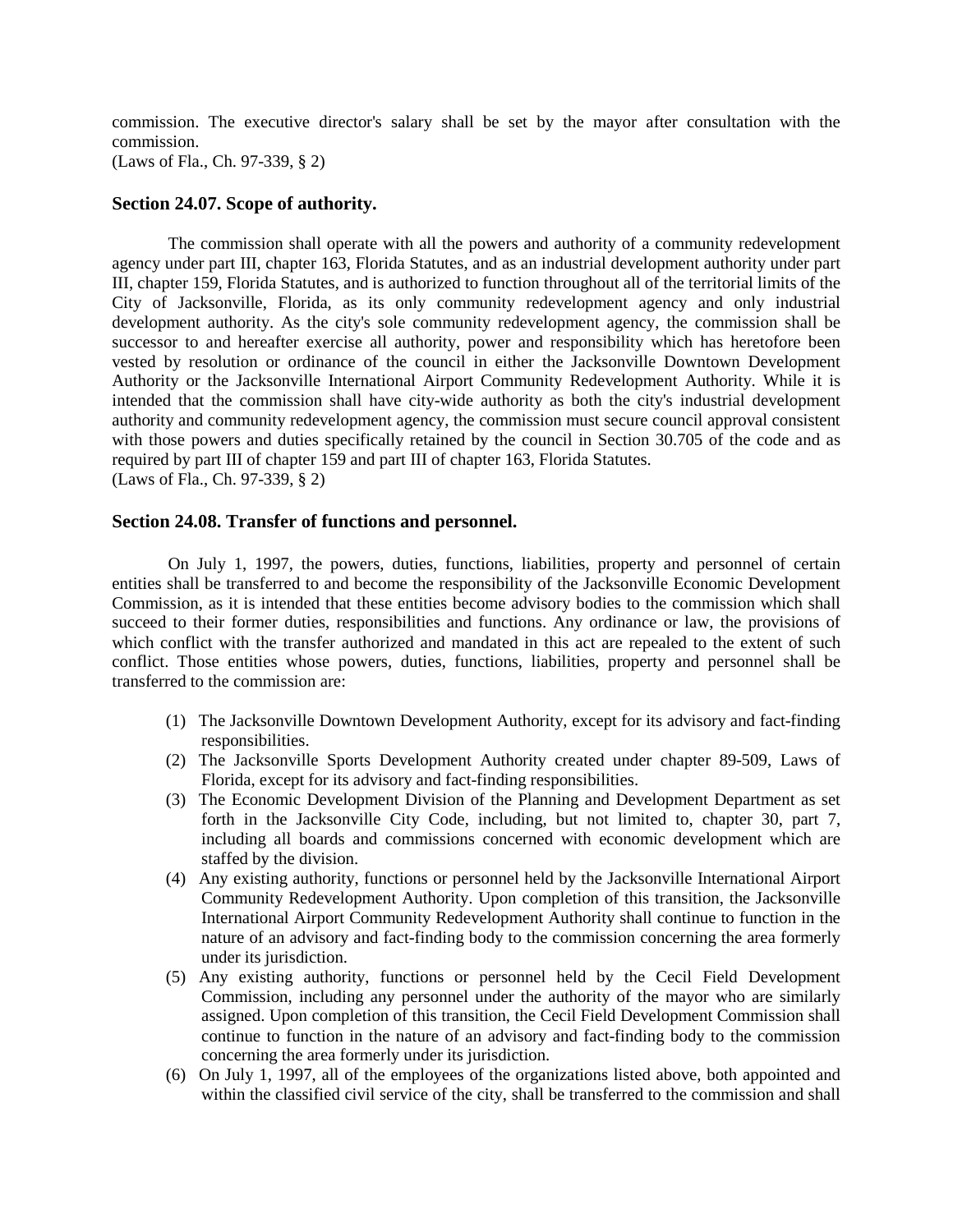become appointed employees of the commission. These employees shall not retain any civil service status that they may have had prior to becoming an employee of the commission unless any civil service employee who is to be transferred elects to retain his or her civil service status and in such case he or she shall serve as an employee of the commission with no loss in civil service status or benefits that he or she may have accrued prior to transfer.

(Laws of Fla., Ch. 97-339, § 2)

## **Section 24.09. Transition period.**

The ninety (90) calendar days immediately following the effective date of this act or as soon thereafter as is practicable, shall be a period of transition during which the operations and function of all of the city's economic development efforts shall be transitioned to the commission. During this period the city shall exercise all due diligence to effectuate this process of transition and shall assign the manpower and provide the resources necessary to accomplish this objective. (Laws of Fla., Ch. 97-339, § 2)

## **Section 24.10. Fiscal and budgetary functions.**

The commission shall have fiscal and budgetary functions subject to the following limitations:

- (1) The fiscal year of the commission shall commence on October 1 of each year and end on the following September 30.
- (2) The commission shall prepare and submit its proposed budget for the ensuing year to the mayor setting forth its estimated gross revenues and estimated requirements for operations and maintenance expenses, debt service and depreciation. The commission's budget shall be included within the annual budget of the general government and shall be submitted in accordance with Section 106.204 of the Ordinance Code as it exists or may be from time to time amended.
- (3) All revenues generated from Tax Increment Funds shall be used only for the purposes for which such funds are raised. There shall be a full and separate annual accounting for each such Tax Increment Fund which shall be reserved for economic initiatives with no charges for the city's full cost allocation plan (indirect costs).

(Laws of Fla., Ch. 97-339, § 2)

## **Section 24.11. Execution of instruments; examination of claims.**

All instruments in writing necessary to be signed by the commission shall be executed by the chairman and secretary or by such officer, agent, or employee of the commission as it may by resolution designate. The commission shall provide for the examination of all payrolls, bills, and other claims and demands against the commission to determine before the same are paid that they are duly authorized, in proper form, correctly computed, legally due and payable and that the commission has funds on hand to make payment.

(Laws of Fla., Ch. 97-339, § 2)

## **Section 24.12. Utilization of central services.**

Except as the council may provide, the commission shall utilize the central services of the city and shall pay for them on a cost-accounted basis. The commission may utilize such other services of the city as may be mutually agreed upon from time to time and may pay for them on a fair and reasonable basis. The commission shall purchase all supplies, contractual services, capital improvements and professional services in compliance with the same ordinances and regulations which apply to the city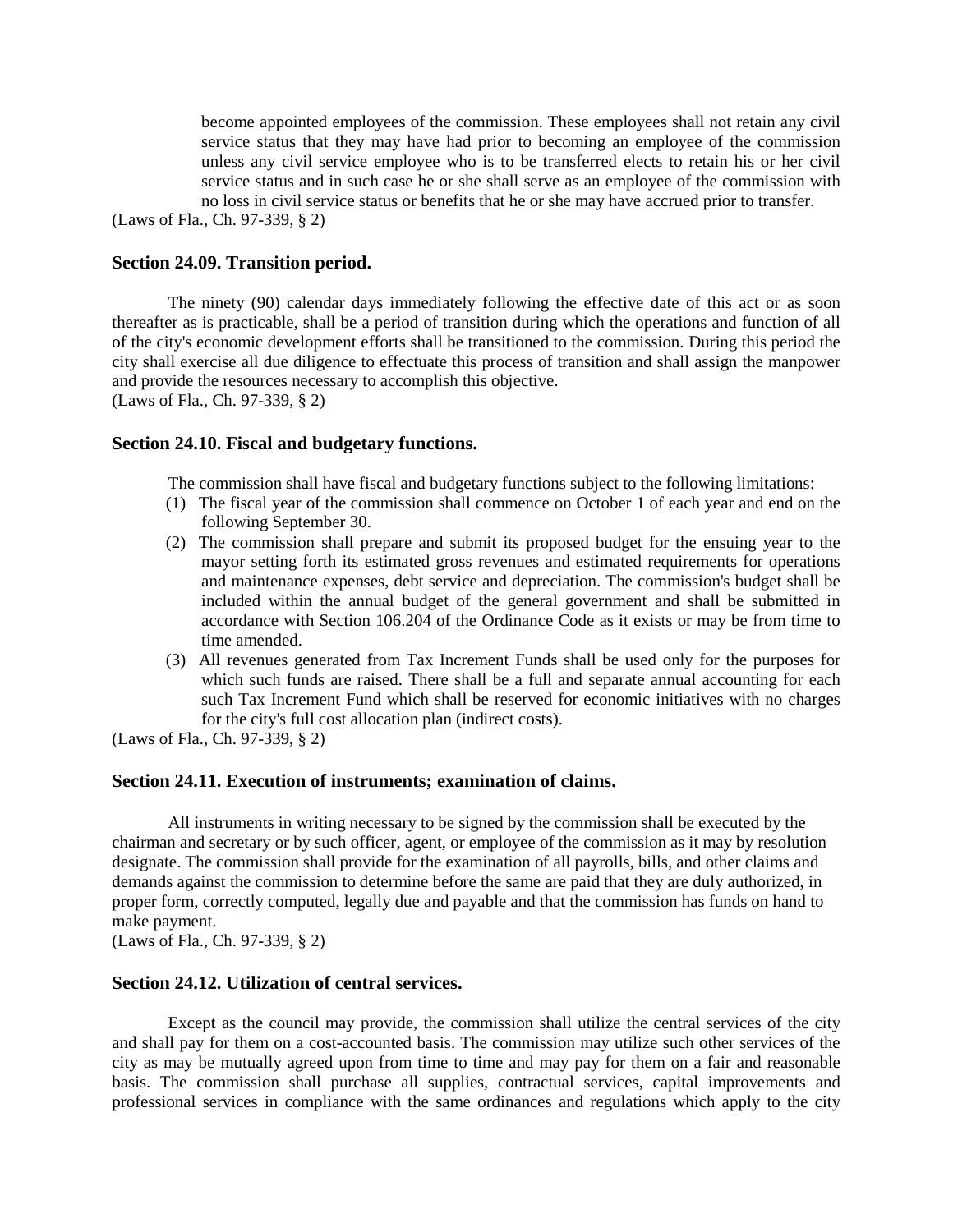when making such purchases. The commission shall be required to use the legal services of the city, except in those cases when the chief legal officer of the city determines that the legal staff cannot provide legal services in the required legal area.

(Laws of Fla., Ch. 97-339, § 2)

## **ARTICLE 25. MINIMUM STANDARDS FOR TREE PROTECTION, CONSERVATION AND MITIGATION DURING DEVELOPMENT**

[Section 25.01. Findings, intent and purpose.](http://library4.municode.com/mcc/DocView/12174/1/871/900#0-0-0-10309#0-0-0-10309) [Section 25.02. Definitions.](http://library4.municode.com/mcc/DocView/12174/1/871/900#0-0-0-10311#0-0-0-10311) [Section 25.03. Tree protection and conservation; mitigation for loss or destruction of protected trees during development.](http://library4.municode.com/mcc/DocView/12174/1/871/900#0-0-0-10313#0-0-0-10313) [Section 25.04. Tree protection and related expenses trust fund.](http://library4.municode.com/mcc/DocView/12174/1/871/900#0-0-0-10315#0-0-0-10315) [Section 25.05. Enforcement.](http://library4.municode.com/mcc/DocView/12174/1/871/900#0-0-0-10317#0-0-0-10317) [Section 25.06. Single-family, mobile home and City drainage exemptions.](http://library4.municode.com/mcc/DocView/12174/1/871/900#0-0-0-10319#0-0-0-10319) [Section 25.07. Protection of Private Property Rights.](http://library4.municode.com/mcc/DocView/12174/1/871/900#0-0-0-10321#0-0-0-10321) [Section 25.08. Severability; savings clause.](http://library4.municode.com/mcc/DocView/12174/1/871/900#0-0-0-10323#0-0-0-10323) [Section 25.09. No repeal or modification of any existing ordinance.](http://library4.municode.com/mcc/DocView/12174/1/871/900#0-0-0-10325#0-0-0-10325) [Section 25.10. Protection of property rights of single-family dwellings and mobile homes.](http://library4.municode.com/mcc/DocView/12174/1/871/900#0-0-0-10327#0-0-0-10327)

## **Section 25.01. Findings, intent and purpose.**

The loss of mature and maturing tree species during the clearing of land for development has an adverse effect on the environment. Many communities throughout the United States require tree protection and conservation during development, and reasonable mitigation for the loss of trees as a consequence of development. The presence of trees aids in energy conservation by cooling the atmosphere, reduces air pollution by removing particulates such as dust and pollen, increases oxygen production, slows surface water runoff, reduces soil erosion, provides food, nesting sites and protection for wildlife, enhances scenic beauty, and provides other environmental benefits. The minimum standards set forth in this article for tree protection, conservation and mitigation during development are desirable environmental goals that will advance the quality of life for Duval County and its residents. Furthermore, these minimum standards should be balanced with the rights of owners of single-family residential and mobile homes to remove and/or replace trees on their property without restriction and such property rights should be protected. The intent and purpose of this article, consistent with the foregoing findings, is to establish the standards set forth in this article as minimum standards for Duval County so as to promote the health, safety and welfare of the current and future residents of Duval County. (Referendum of 11-7-00)

## **Section 25.02. Definitions.**

The following definitions apply to words or phrases in this article.

- a. *Protected Tree; exceptions for certain species.* The term "protected tree" shall mean a tree with a circumference at breast height of three feet or more, and any tree with a smaller circumference that is utilized by a developer as a tree conservation credit or that is planted by a developer to meet mitigation requirements. However, a protected tree shall not include (a) any species of pine, other than the Long Leaf Pine ( *Pinus palustris* ), (b) any species of palm, other than the Cabbage Palm ( *Sabal palmetto* ), or (c) any tree currently identified as an invasive species, terrestrial weed or noxious weed by the Florida Department of Environmental Protection or the St. Johns River Water Management District.
- b. Development *Site; exceptions for land in bona-fide agricultural use, cemeteries, existing single-family residential lots and land within a City drainage easement or City drainage right-of-way.* The term "development site" as used in this article shall mean any land area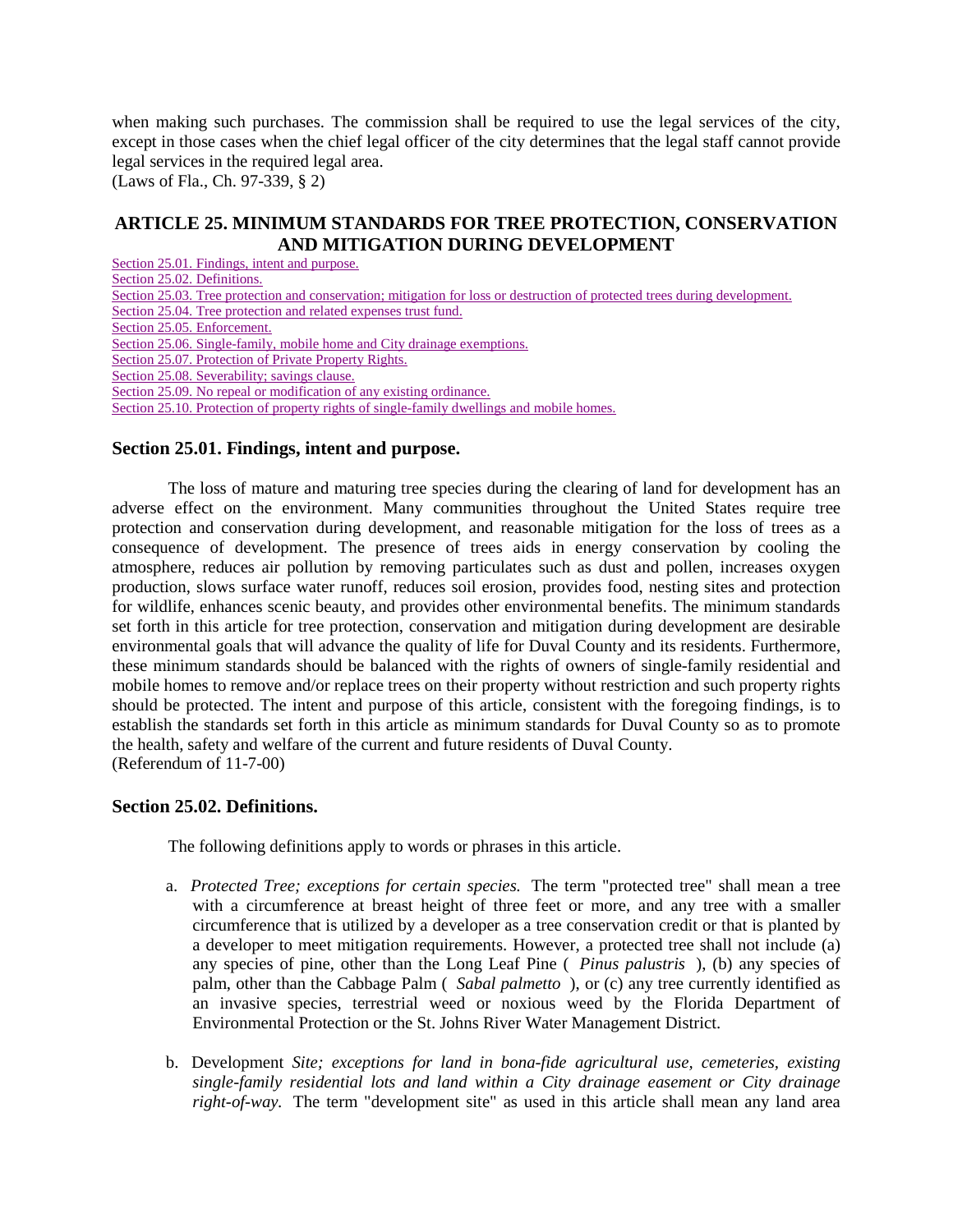which is being cleared for any horizontal or vertical improvements or construction. However, the term "development site" shall not include (a) any land area that is being used for bona fide agricultural purposes, (b) cemeteries, (c) any lot on which either a single-family dwelling or mobile home is located that meets the exemption criteria described in Section 25.06 of this article, or (d) any land area located within a City drainage easement or City drainage right-ofway that meets the exemption criteria described in Section 25.06 of this article.

- c. *Developer.* The term "developer" shall mean any individual, corporation, partnership, joint venture, agency, estate, trust, business trust, syndicate, authority or other entity, including any public agency, authority or entity, that clears land in whole or in part for purposes of development.
- d. *Breast Height.* For purposes of measurement, the term "breast height" shall mean the measurement of a tree's trunk four and one-half feet above ground level.
- e. *DBH.* The term "dbh" shall mean the measurement of a tree trunk's diameter in inches at breast height. For trees with less than four and one-half feet of clear trunk, diameter shall be of the largest leader measured four and one-half feet above ground level. For multi-trunk trees it shall be the sum of the individual trunks measured four and one-half feet above ground level.
- f. *Caliper.* The term "caliper" shall mean the measurement of a tree trunk's diameter in inches at a height six inches above the ground for trees up to and including four inches in caliper, and at a height 12 inches above the ground for trees exceeding four inches in caliper.
- g. *Mitigation Tree (Replacement Tree).* The terms "mitigation tree" and "replacement tree" shall mean a Live Oak ( *Quercus virginiana* ), Red Maple ( *Acer rubrum* ), Sycamore ( *Platanus occidentalis* ), Loblolly Bay ( *Gordonia lasianthus* ), Bald Cypress ( *Taxodium distichum* ), Swamp Chestnut Oak ( *Quercus michauxii* ), Tulip Poplar ( *Liriodendron tulipifera* ), Pecan ( *Carya illinoensis* ), Sweet Gum ( *Liquidambar styraciflua* ), Pignut Hickory ( *Carya glabra* ), Shumard Oak ( *Quercus shumardii* ), Catalpa ( *Catalpa bignonioides* ), Southern Magnolia ( *Magnolia grandiflora* ), Red Cedar ( *Juniperus silicicola* ), Leyland Cypress ( *Cupressocyparis leylandii* ), River Birch ( *Betula nigra* ), as well as any indigenous tree that reaches a height at maturity of at least 45 feet and a spread at maturity of at least 30 feet.
- h. *Preserve Area.* The term "Preserve Area" shall mean any vegetative area required to be preserved under the jurisdiction of the Florida Department of Environmental Protection, the St. Johns River Water Management District, or the United States Army Corps of Engineers.
- i. *Tree conservation credits.* The term "tree conservation credits" shall mean the aggregate number of dbh-inches for those trees between 2-inch dbh and 12-inch dbh that are preserved on the development site and are identified for preservation by the developer on a registered tree survey; however, notwithstanding the foregoing, there shall be no tree conservation credits for (a) any species of pine, other than the Long Leaf Pine ( *Pinus palustris* ), (b) any tree identified as an invasive species, terrestrial weed or noxious weed by the Florida Department of Environmental Protection or the St. Johns River Water Management District, or (c) any tree located in a Preserve Area. If any such tree or trees do not survive for a period of three years after the end of the development activities, the developer shall replace the same or shall pay a monetary contribution to the City of Jacksonville's Tree Protection and Related Expenses Trust Fund in the manner described in Section 25.03(c)(ii) of this article.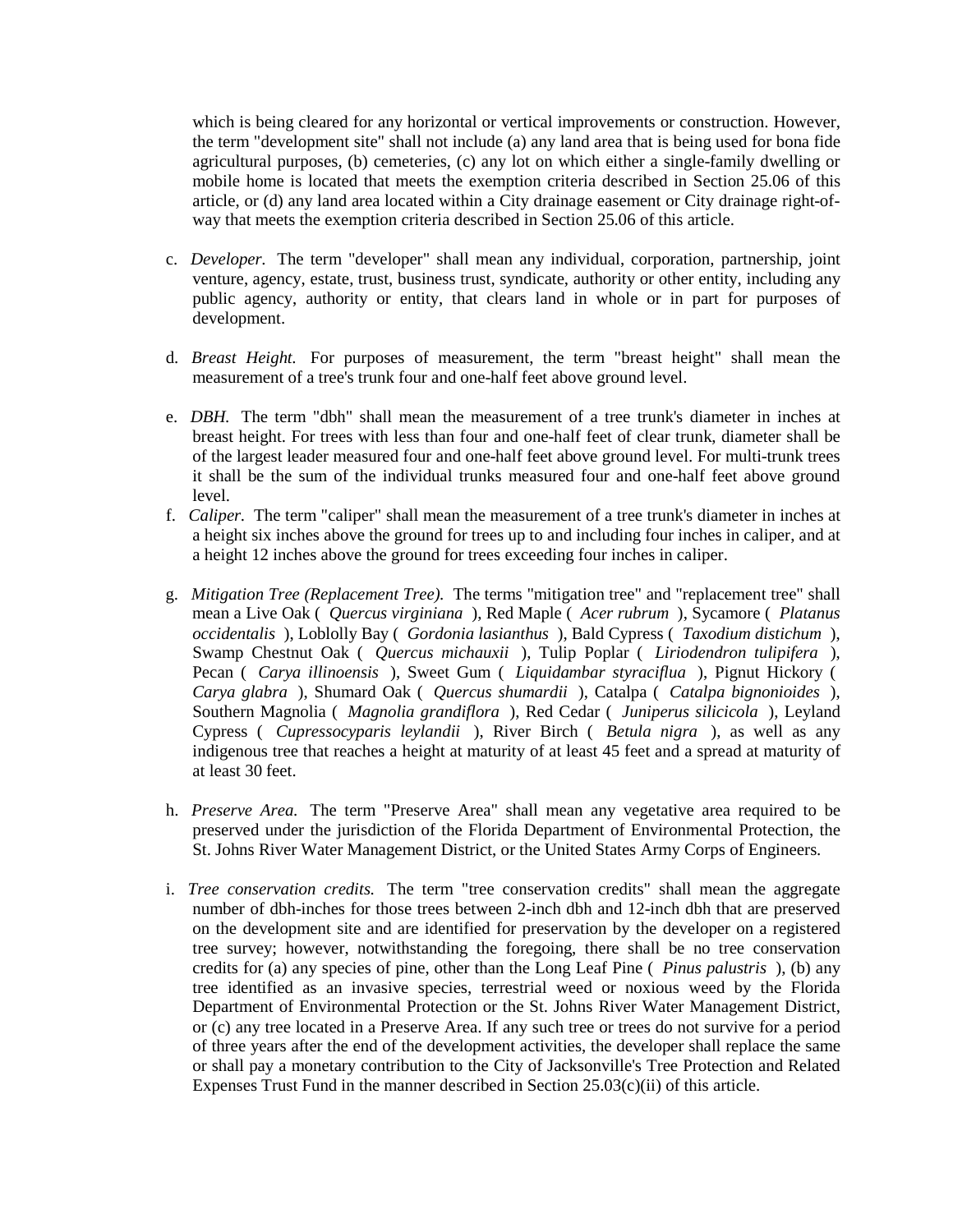j. *Bona fide agricultural purposes.* The term "bona fide agricultural purposes" shall mean the use of land for bona fide agricultural purposes as described in Section 193.461, Florida Statutes, provided the land is classified for assessment purposes by the property appraiser as "agricultural" pursuant to Chapter 193, Florida Statutes.

(Referendum of 11-7-00; Ord. 2002-857-E, § 1)

## **Section 25.03. Tree protection and conservation; mitigation for loss or destruction of protected trees during development.**

During the clearing of land for development purposes, protected trees shall be conserved on the development site wherever and whenever reasonably possible. To the extent that protected trees are lost or destroyed as a result of the clearing of a development site, the developer shall mitigate for their loss or destruction by the planting of replacement trees as follows:

- (a) The total caliper-inches of replacement trees required to be planted shall equal (i) the total number of dbh-inches of protected Live Oaks (*Quercus virginiana* ) lost or destroyed on the development site, plus (ii) one-third of the total number of dbh-inches of other protected trees lost or destroyed on the development site, less (iii) the total dbh-inches for the tree conservation credits for those trees preserved on the site that qualify for tree conservation credits as defined in this article.
- (b) The required amount of replacement trees shall be planted, established and nurtured on the development site to the extent determined practicable by the developer, provided that such trees shall be at least two caliper-inches and shall be planted no closer than ten feet to any other tree.
- (c) To the extent that the developer is unable to, or fails to, plant the required number of replacement trees on the development site, the developer shall complete the mitigation requirements.
	- (i) by planting, establishing and nurturing the balance of the required amount of replacement trees at some other site in Duval County, sometimes referred to as offsite mitigation, provided that such trees shall be at least two-caliper inches and shall be planted no closer than ten feet to any other tree, and/or
	- (ii) by paying a monetary contribution to the City of Jacksonville's Tree Protection and Related Expenses Trust Fund for the total caliper-inches of required replacement trees that are not planted on the development site or at some other site in Duval County. For each caliper-inch, the contribution amount shall equal the lesser of  $(x)$  eighty-five dollars or  $(y)$ one-half of the median wholesale price, published by North Florida nurseries located within Duval, St. Johns, Clay, Baker and Nassau Counties, for a container grown two-inch caliper Live Oak calculated as of October 1 of the prior calendar year. The contribution amount shall be recalculated annually by the City of Jacksonville's Landscape Architect at or before the beginning of each calendar year.

(Referendum of 11-7-00)

## **Section 25.04. Tree protection and related expenses trust fund.**

All monetary contributions paid to the City of Jacksonville's Tree Protection and Related Expenses Trust Fund pursuant to section  $25.03(c)(ii)$  of this article shall be used exclusively for the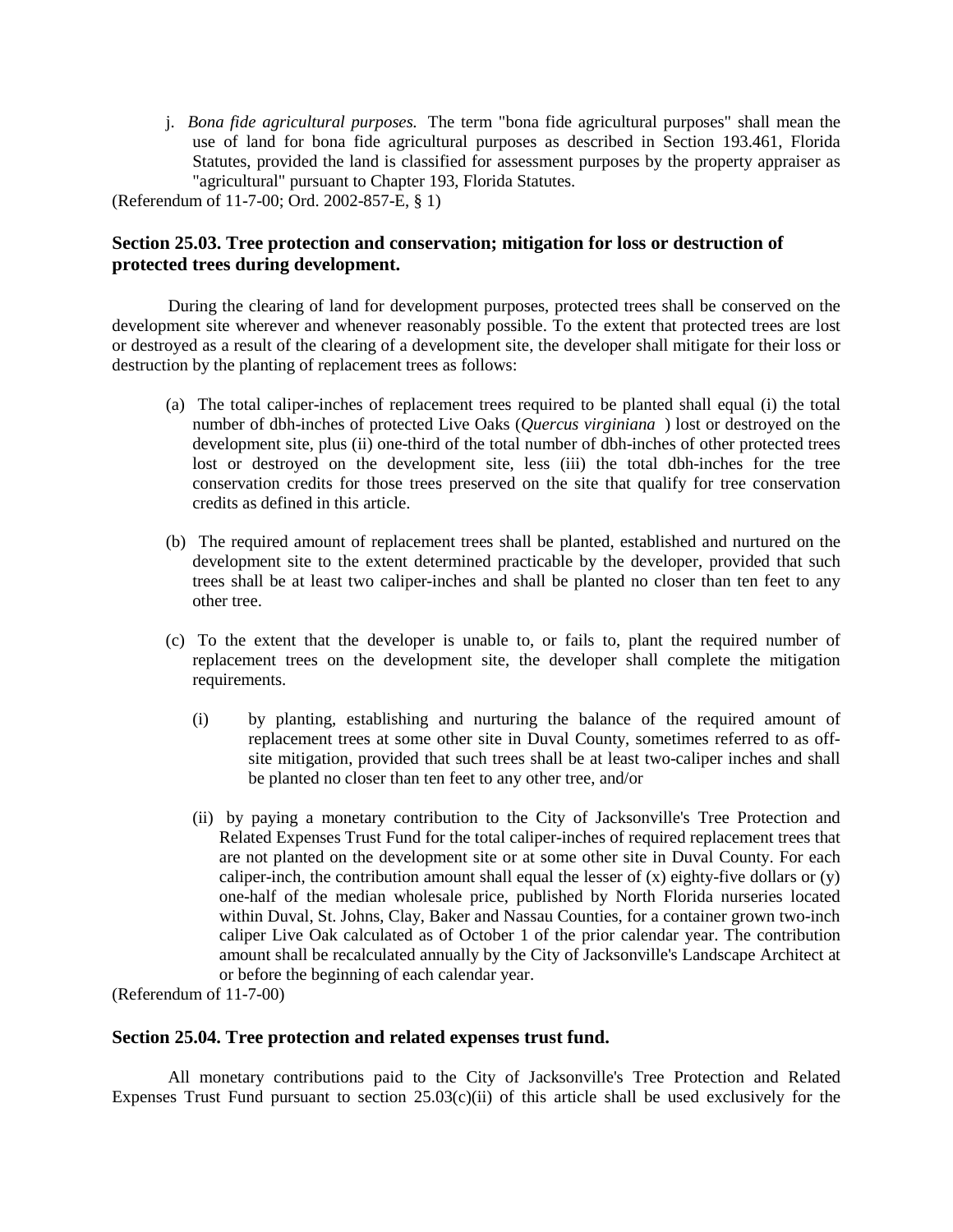planting or replanting of mitigation trees, and for their maintenance, along the public rights-of-way and on public lands within Duval County, Florida, so as to mitigate for the loss or destruction of protected trees during development.

(Referendum of 11-7-00)

## **Section 25.05. Enforcement.**

The City of Jacksonville and any governing body of an urban service district may bring a civil action to enforce and compel compliance with the provisions of this article. In addition, any taxpayer or resident of the consolidated City of Jacksonville may bring a civil action to enforce or compel compliance with the provisions of this article. Any person or entity bringing an action to enforce the provisions of this article shall be entitled to recover reasonable attorneys' fees if such person or entity is the prevailing party.

(Referendum of 11-7-00)

## **Sec. 25.06. Single-family, mobile home and City drainage exemptions.**

This Article shall not apply to any individual lot on which either a single-family dwelling or a mobile home is located, provided (a) the lot is not capable of further subdivision under applicable law and (b) the single-family dwelling or mobile home is (i) occupied and used for residential purposes, or (ii) capable of occupancy in compliance with applicable law. This article shall not apply to any land area located within a City drainage easement, a City drainage right-of-way, and/or a City access way right-ofway (excluding road rights-of-way, or road easements requiring drainage) where trees must be removed, as reasonably necessary, to provide access to, or maintenance and/or construction of, the City's drainage ditches and drainage-related facilities.

(Referendum of 11-7-00; Ord. 2002-857-E, § 1)

## **Section 25.07. Protection of Private Property Rights.**

This article shall not apply to any property or person to the extent that its application would constitute an unconstitutional taking of private property in violation of the Florida Constitution or the United States Constitution. (Referendum of 11-7-00)

**Section 25.08. Severability; savings clause.**

The provisions of this article are severable. If any section, subsection, sentence, clause, phrase or portion of this article is held invalid or unconstitutional, in whole or in part and as to any person or persons or state of fact or facts, by any court of competent jurisdiction, then the remainder of this article shall remain in full force and effect to the maximum extent possible. (Referendum of 11-7-00)

## **Section 25.09. No repeal or modification of any existing ordinance.**

This article shall not be deemed or construed to repeal, modify or otherwise affect any existing ordinance. (Referendum of 11-7-00)

## **Section 25.10. Protection of property rights of single-family dwellings and mobile homes.**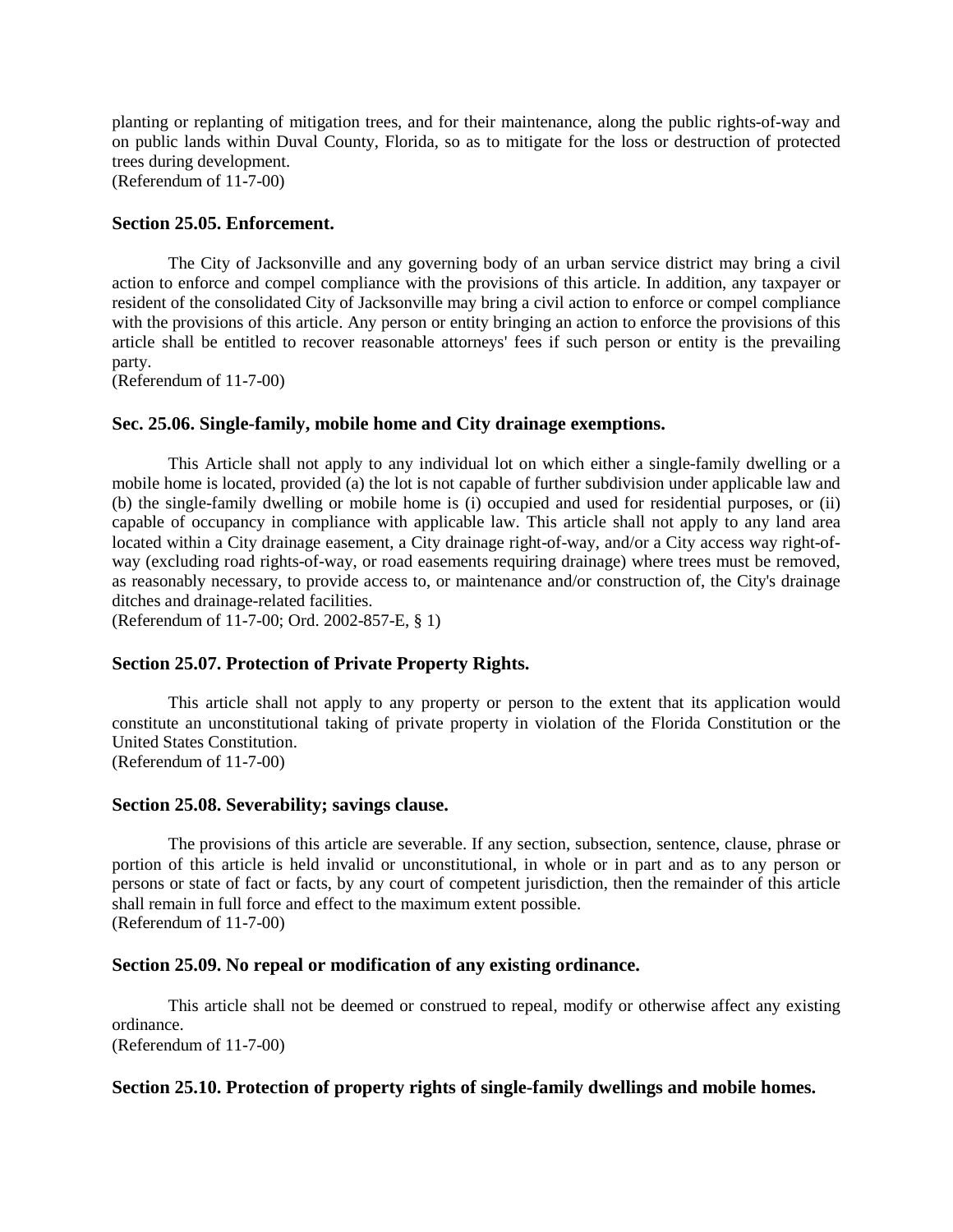No owner of any single-family dwelling or mobile home that is exempt under Section 25.06 of this article shall be limited in any way in connection with the removal of any tree that is located on such property. The owners of such single-family dwellings and mobile homes shall be free from the tree protection, conservation and mitigation provisions set forth in this article. (Referendum of 11-7-00)

## **ARTICLE 26. WATER AND SEWER EXPANSION AUTHORITY**

[Section 26.01. Water and Sewer Expansion Authority created.](http://library4.municode.com/mcc/DocView/12174/1/871/901#0-0-0-10329#0-0-0-10329) [Section 26.02. Composition; compensation; officers; meetings.](http://library4.municode.com/mcc/DocView/12174/1/871/901#0-0-0-10331#0-0-0-10331) [Section 26.03. Powers and limits of authority.](http://library4.municode.com/mcc/DocView/12174/1/871/901#0-0-0-10333#0-0-0-10333) [Section 26.04. Fiscal and budgetary functions.](http://library4.municode.com/mcc/DocView/12174/1/871/901#0-0-0-10335#0-0-0-10335) [Section 26.05. Construction.](http://library4.municode.com/mcc/DocView/12174/1/871/901#0-0-0-10337#0-0-0-10337) [Section 26.06. Execution of instruments; examination of claims.](http://library4.municode.com/mcc/DocView/12174/1/871/901#0-0-0-10339#0-0-0-10339) [Section 26.07. Severability.](http://library4.municode.com/mcc/DocView/12174/1/871/901#0-0-0-10341#0-0-0-10341)

### **Section 26.01. Water and Sewer Expansion Authority created.**

There is hereby created and established a body politic and corporate to be known as the Water and Sewer Expansion Authority (the "Agency"), authorized under the City of Jacksonville Charter to coordinate with the City, JEA, the Department of Public Works and other agencies and/or entities for the express purpose of acquiring, constructing, operating, financing and otherwise having authority only with respect to the voluntary expansion of water and sewer infrastructure into existing areas of development within JEA's Duval County water and sewer service territory. Areas of existing development are defined as areas with vertical structures and improvements. Such utilities may be owned, operated or managed by the Agency separately or in such manner, combined, consolidated, or otherwise, as the Agency may determine. With respect to the limited purpose of water and sewer expansion described herein, the Agency shall exercise those powers conveyed upon JEA by the City pursuant to Article 21 of the City of Jacksonville Charter addressing the water and sewer utility services only. The Agency shall function as a clearing-house and/or single point of contact for the implementation of voluntary water and sewer expansion and activities related thereto, whereby property owners within existing developed neighborhoods of JEA's Duval County service territory may voluntarily request and signify their desire for water and/or sewer infrastructure expansion, by signing a letter of intent to make payment of the sewer tap charge, sewer capacity fee and capital costs of infrastructure installation and water and sewer rates to be established by the Agency, the water pollution control charge, water meter tap fee and water capital recovery fee, sewer capacity recovery fee and all other applicable capital costs, the payment of which will be over time up to but no more than 30 years, through monthly billings, commencing upon connection. The Agency shall draw from JEA and other City agencies for expertise in areas such as engineering, construction, financing, communications, operations and maintenance and billing, in an effort to create efficiencies, minimize staff and maximize financial economies of scale. It is the intent of this legislation to authorize the Agency in its discretion to consider financing any and all associated costs for such voluntary hook up to water and sewer lines.

(Ord. 2003-586-E, § 2)

### **Section 26.02. Composition; compensation; officers; meetings.**

The structure of the Agency shall be comprised of a seven-member board (the "Board"), to be appointed by the Mayor and confirmed by the Council within 120 calendar days after enactment hereof, for a term of four years or until such member's successor has been appointed and confirmed; provided that the members first appointed shall be appointed for staggered terms to lend continuity to the membership of the board, with three of the initial members being appointed for four years, with two of the initial members being appointed for three years and with two of the initial members being appointed for two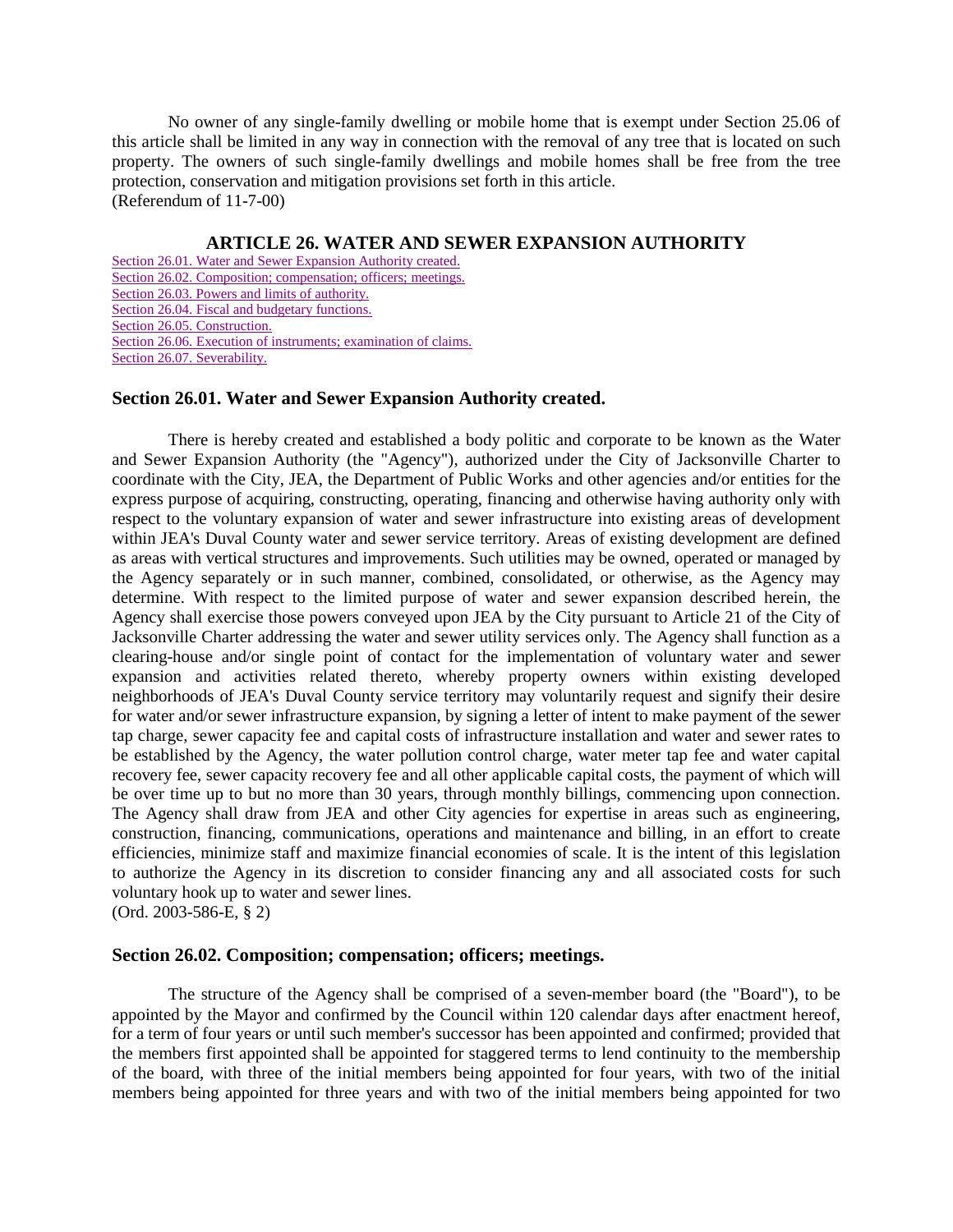years. Each member shall have been a resident of the City for at least six consecutive months prior to such member's appointment. If, at any time during a member's tenure, such member shall cease to possess the qualifications required for board membership, such member shall cease to be a member and a vacancy shall exist, which vacancy, as with any vacancy on the Board, no matter how created, shall be filled, for the unexpired term, in the same manner as the position was originally filled, and the person filling the vacancy shall have and retain all the qualifications prescribed for Board membership. Any member appointed for two consecutive full terms shall not be eligible for the succeeding term. The mayor may remove members from the Board at any time, with or without cause; however, such removals must be approved by a two-thirds vote of the council. The members shall not be entitled to compensation, pension, or other retirement benefits on account of their Board service; however, members shall be entitled to payment of reasonable expenses as provided by the council. Members shall be subject to the provisions of § 286.012, Florida Statutes, as from time to time amended, relating to voting at meetings, and to the provisions of §§ 112.311 through 112.3175, inclusive, Florida Statutes, as from time to time amended, relating to financial disclosure and conflicts of interest. The Board shall elect a chairperson, vicechairperson and secretary, and may elect one or more assistant secretaries, each of whom shall serve for one year or until such officer's successor is chosen. The Board shall hold regular meetings at least monthly at such times and places that the Board shall designate. The Board may hold more frequent regular meetings. Special meetings may be held upon the call of the chairperson or any three members. A majority of the membership shall constitute a quorum for the purpose of meeting and transacting business. Each member shall have one vote. The Board may adopt bylaws and make rules and regulations not inconsistent with this article or general law. Except as the City Council may provide, the Agency shall utilize the central services of the City and JEA, for engineering, construction and operations and maintenance, and shall pay for them on a cost-accounted basis. The Agency may utilize such other services of the City and JEA as may be mutually agreed upon from time to time, and will pay for said services on a fair and reasonable basis. The Agency shall purchase all supplies, contractual services, capital improvements and professional services in compliance with the same ordinances and regulations, which apply to JEA when making such purchases. The Agency shall award contracts pursuant to the JEA Procurement Code, and, in doing so, may use existing State of Florida, City, JEA and other City agency vendor contracts. The Agency shall be required to use the legal services of the City, except in those cases when the General Counsel for the City determines that the legal staff cannot provide legal services in the required legal area. The Agency shall employ a limited number of individuals in positions, as authorized by the City Council from time to time. The City and JEA shall be authorized to provide assistance to the Agency board as needed. Any employees of the City or its agencies, both appointed and within the classified civil service of the City, that may be selected to be transferred to the Agency, shall become appointed employees. Employees transferred to the Agency shall not retain any civil service status that they may have had prior to becoming an employee of the Agency, however they will retain civil service reversion rights. New employees hired by the Agency shall be appointed and shall have the same benefits available to JEA employees including pension, health insurance, etc. where available. (Ord. 2003-586-E, § 2)

### **Section 26.03. Powers and limits of authority.**

The Agency shall have the following powers, in addition to powers otherwise conferred:

- (A) It is the intent of this legislation that no new rights will be created for any current or future water and sewer utility to provide service within JEA's service territory.
- (B) The Agency shall coordinate and arrange the engineering, construction and financing of water and sewer utility lines in existing areas of development within JEA's Duval County water and sewer service territory, where such public utility lines are not currently available. The Agency will not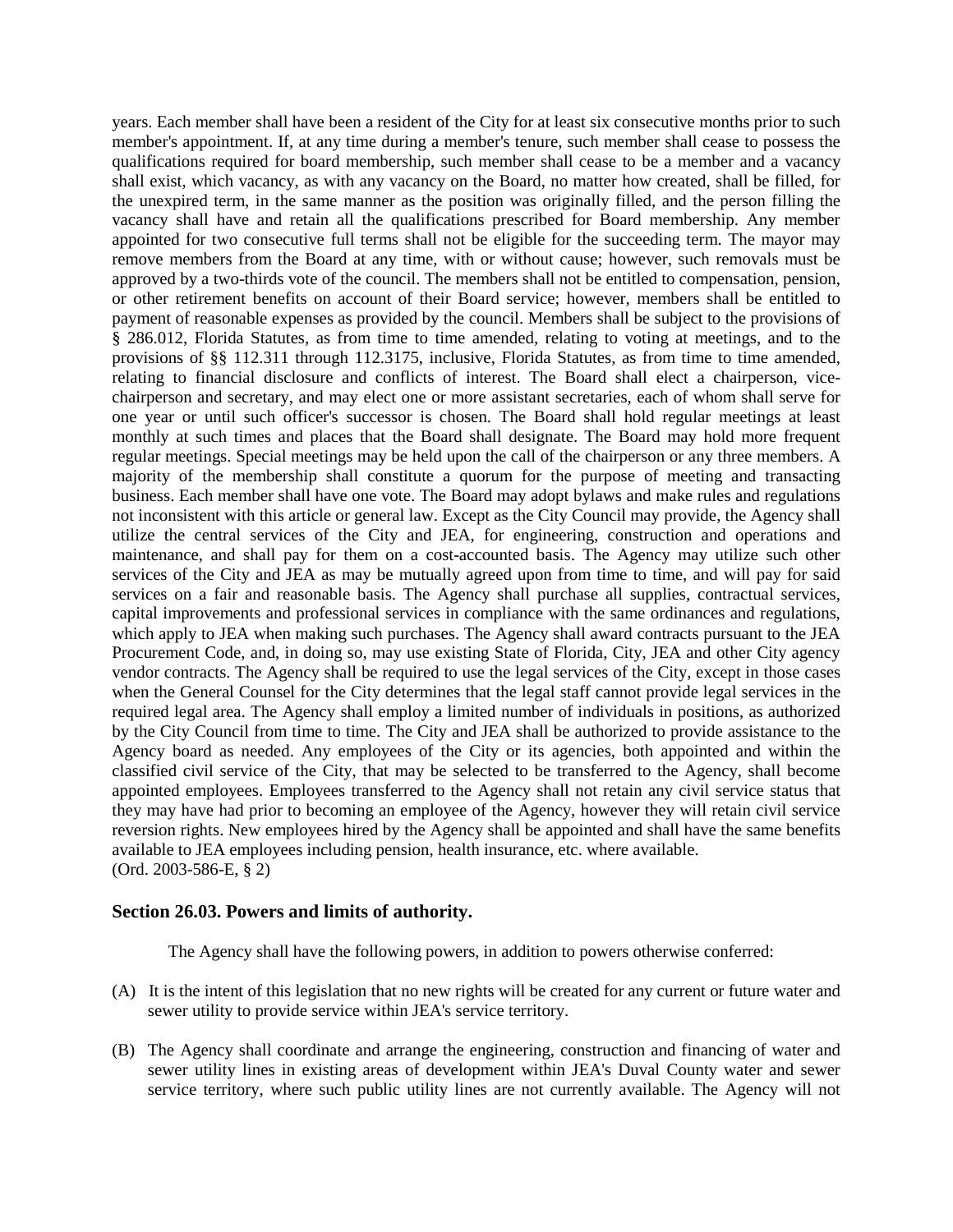address infrastructure needs in other utility service territories and will only address infrastructure needs in existing neighborhoods on wells and/or septic tanks.

- (C) The Agency may:
	- 1. Contract with the City, JEA or other entities to perform the planning, engineering, construction, operation, maintenance, financing, billing and collection of the utility assets and to pay a fee for these services;
	- 2. Coordinate with the City, JEA, Jacksonville Transportation Authority ("JTA"), Jacksonville Economic Development Commission ("JEDC"), and other City agencies to minimize the total cost of water and sewer expansion projects and to reduce disruption to citizens;
	- 3. Solicit and receive various sources of loan and grant funds and utilize such funds in the pursuit of its function as it may determine to reduce the costs to the Agency's customers;
	- 4. Issue various forms of debt subject to City council authorization for the purpose of financing or refinancing capital expenditures of the Agency;
	- 5. Own, acquire, establish, improve, extend, enlarge, lease, assign, reconstruct, repair, operate, maintain, and promote the assets of this distribution and collection system;
	- 6. Obtain wholesale water and sewer services only from JEA and charge and collect fees for the distribution of water and collection of wastewater services from customers;
	- 7. Acquire assets and easements by grant, purchase, gift, condemnation, exchange or lease for use by the Agency;
	- 8. Enter into contracts in order to carry out its various functions;
	- 9. Enter into financial management contracts, such as, but not limited to, interest rate swaps, forward supply agreements, security lending agreements or other risk management techniques;
	- 10. Invest Agency money not required for immediate use or to contract with the City, JEA or another entity to invest said funds;
	- 11. Shut off or discontinue services to Agency customers as necessary for nonpayment;
	- 12. Set nonuniform rates for Agency customers, based on operating and maintenance costs, cost of funds, capital costs, and other factors as the Agency may determine;
	- 13. Establish mechanisms to assist low-income customers. The Agency's board shall use its best endeavors to create policies and procedures relative to qualifying low-income individuals;
	- 14. Request the City Council to return to the Agency some or all of the City public service tax and/or the JEA City contribution from Agency water and sewer sales for the purposes of reducing the cost for qualifying low-income customers; and
	- 15. Establish policies and procedures for administrative and other operations of the Agency to include but not limited to perfection of security interests in such financial arrangements, real estate disclosures, seller's disclosures, and other related matters as appropriate.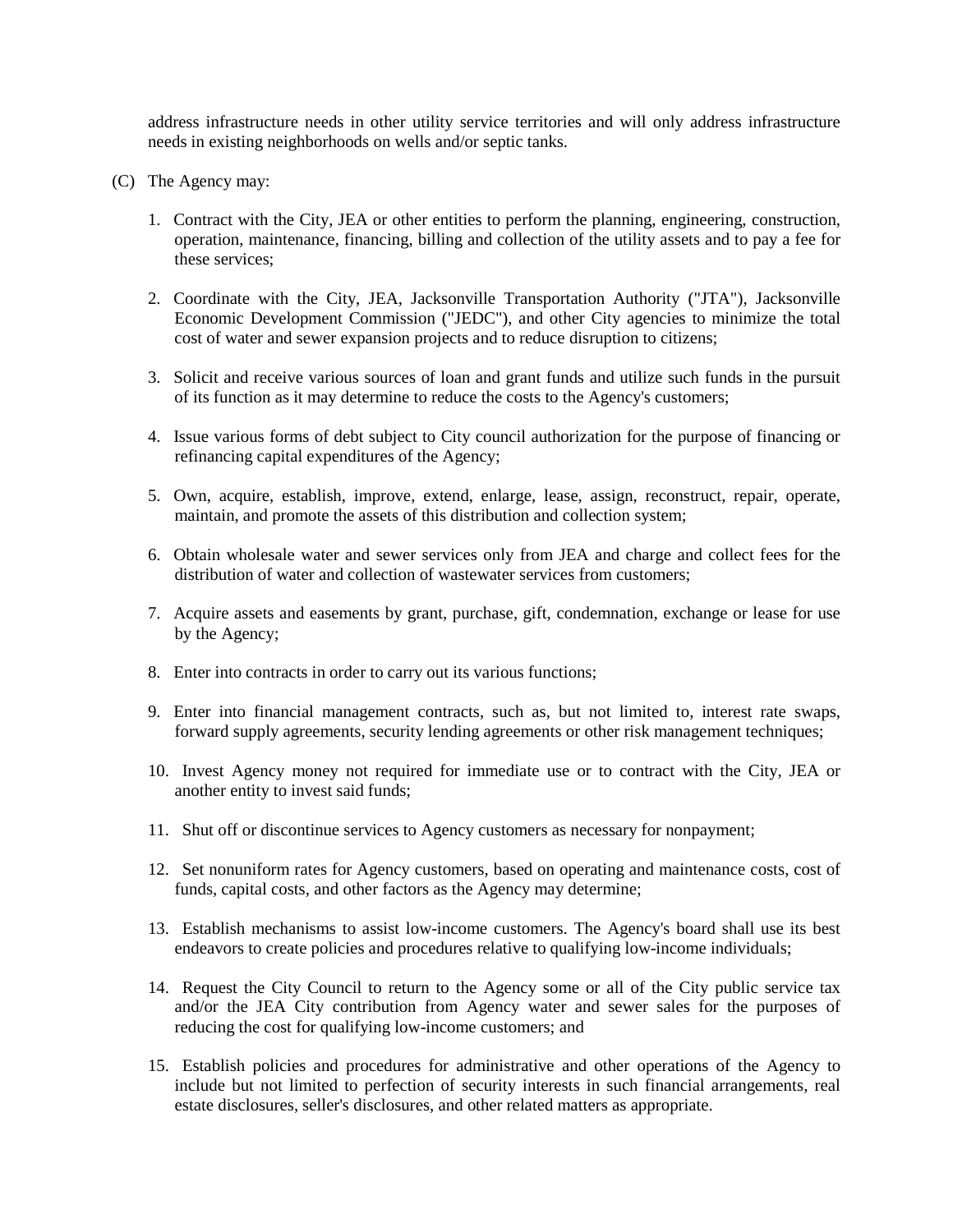(Ord. 2003-586-E, § 2)

#### **Section 26.04. Fiscal and budgetary functions.**

The Agency's fiscal year shall begin on October 1st of each year and shall end on the following September 30th. The Agency will be subject to annual audit, and must prepare and submit its budget for the ensuing year by July 1 to the City Council for review and approval. For the Agency's initial budget submittal, the JEA and City are directed to evaluate and fund the start-up costs for the Agency's first year. The Agency may also:

- (A) establish a depreciation and reserve account;
- (B) utilize internal services of the City or JEA; and
- (C) utilize the billing and receivable services of JEA to bill, collect and remit the appropriate fees and charges from the customer. Collection of the Agency's tax-based revenues will be through the Tax Collector's Office; however, the Agency shall have the option to utilize JEA or outside services to perform this function.

(Ord. 2003-586-E, § 2)

## **Section 26.05. Construction.**

The powers of the Agency shall be construed liberally in favor of the Agency. Unless otherwise expressly limited or restricted herein, no listing of powers included in this article is intended to be exclusive or restrictive and the specific mention of, or failure to mention, particular powers in this article shall not be construed as limiting in any way the powers of the Agency as stated in Section 26.03. It is the intent of this article to grant to the Agency full power and right to exercise all authority necessary for the effective operation and conduct of water and sewer infrastructure expansion. It is further intended that the Agency should have all implied powers necessary or incidental to carrying out the expressed powers and the expressed purposes for which the Agency is created. The fact that this article specifically states that the Agency possesses a certain power does not mean that the Agency must exercise such power unless specifically required herein.

(Ord. 2003-586-E, § 2)

## **Section 26.06. Execution of instruments; examination of claims.**

All instruments in writing necessary to be signed by the Agency shall be executed by the chairman and secretary or by such officer, agent, or employee of the Agency as it may by resolution designate. The Agency shall provide for the examination of all payrolls, bills, and other claims and demands against the Agency to determine before the same are paid that they are duly authorized, in proper form, correctly computed, legally due and payable and that the Agency has properly appropriated funds on hand to make payment.

(Ord. 2003-586-E, § 2)

#### **Section 26.07. Severability.**

If any provisions of this article or the application thereof to any person or circumstance is held invalid by a court of competent jurisdiction, the invalidity shall not affect other provisions or applications of this article which can be given effect without the invalid provision or application, and to this end the provisions of this article are declared to be severable. (Ord. 2003-586-E, § 2)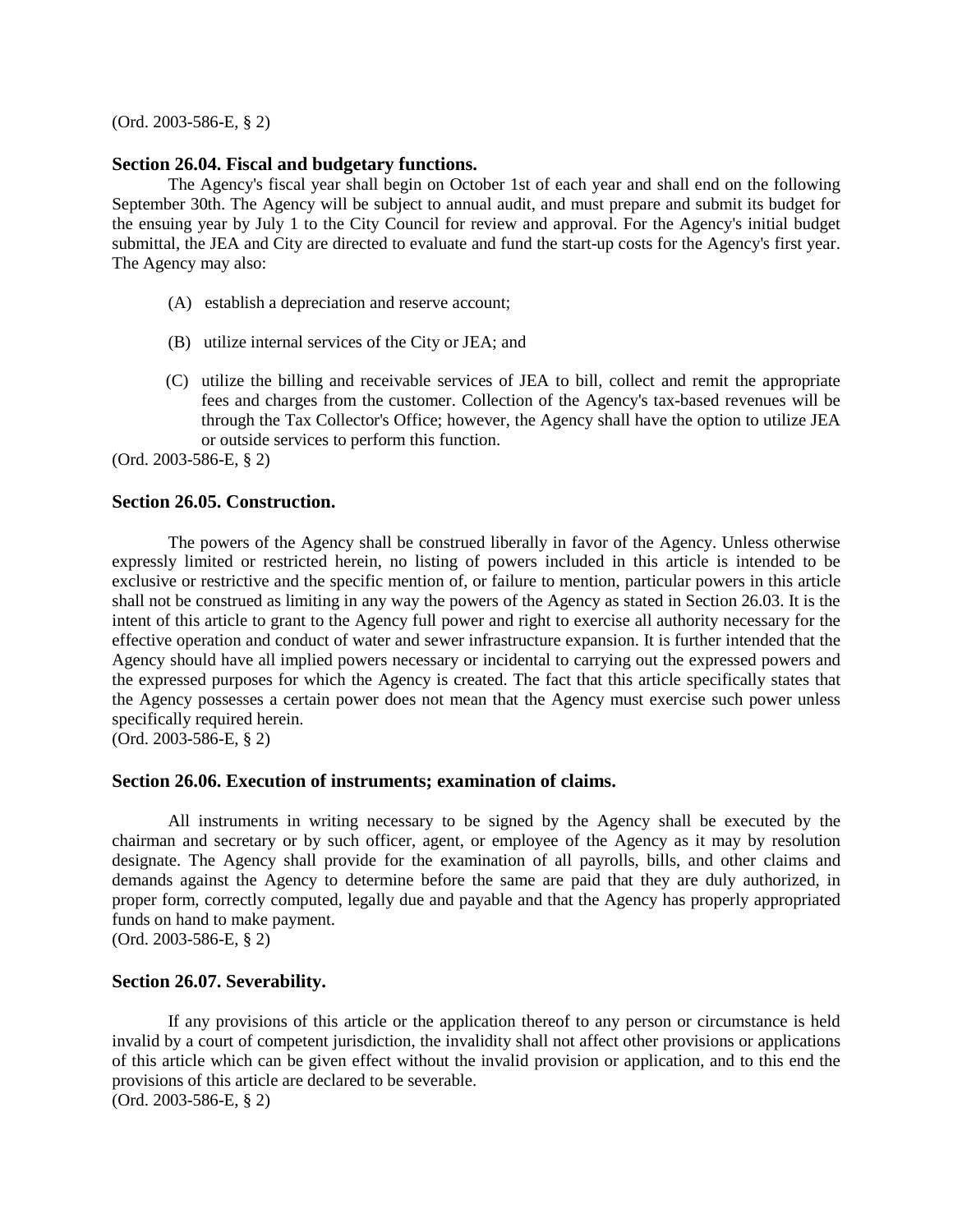## **APPENDIX 1. COUNCIL DISTRICTS** JACKSONVILLE CITY COUNCIL DISTRICTS 2000 CENSUS REAPPORTIONMENT DISTRICT 1

Begin at the southwesterly corner of the district at the intersection of Arlington Expressway and Bert Road; thence easterly on the Arlington Expressway to Atlantic Boulevard; thence easterly on Atlantic Boulevard to Lee Road; thence northerly on Lee Road to Lone Star Road; thence easterly on Lone Star Road to St. Johns Bluff Road; thence northerly on St. Johns Bluff Road to Fort Caroline Road; thence northeasterly on Fort Caroline Road to Harbour Cove Drive; thence easterly on Harbour Cove Drive to Monument Road; thence southerly on Monument Road to McCormick Road; thence easterly on McCormick Road to Mount Pleasant Road; thence easterly on Mount Pleasant Road into Mount Pleasant Creek; thence northerly through Mount Pleasant Creek into Chicopit Bay; thence westerly through Chicopit Bay along a line southerly of Great Marsh Island into the main shipping channel of the St. Johns River; thence westerly along the main shipping channel of the St. Johns River, southerly of Blount Island through Dames Point, north of Quarantine Island (also known as Bartram Island) to a point southerly of Drummond Point; thence westerly along the main shipping channel of the St. Johns River, and thence southerly around Reddie Point to the intersection with the westerly prolongation of Boys Home Road; thence easterly along said westerly prolongation thereof to Boys Home Road; thence easterly on Boys Home Road to University Boulevard; thence northerly on University Boulevard to Fort Caroline Road; thence easterly on Fort Caroline Road to Cesery Road; thence southerly on Cesery Road to Merrill Road; thence easterly on Merrill Road to Rogero Road; thence southerly on Rogero Road to Lone Star Road; thence easterly on Lone Star Road to Bert Road; thence southeasterly on Bert Road to Lillian Road; thence northeasterly on Lillian Road to Chapeau Road; thence southeasterly on Chapeau Road to Blackard Road; thence southwesterly on Blackard Road to Bert Road; thence southeasterly on Bert Road to the Arlington Expressway and the point of beginning.

#### DISTRICT 2

Begin at the southwesterly corner of the district at the intersection of Southside Boulevard and Beach Boulevard; thence easterly on Beach Boulevard to St. Johns Bluff Road; thence northerly on St. Johns Bluff Road to Alden Road; thence easterly on Alden Road to Kernan Boulevard; thence northerly on Kernan Boulevard to Atlantic Boulevard; thence easterly on Atlantic Boulevard to Girvin Road; thence northerly on Girvin Road to Mount Pleasant Road; thence westerly on Mount Pleasant Road to its intersection with McCormick Road; thence westerly on McCormick Road to Monument Road; thence northerly on Monument Road to Harbour Cove Drive South; thence westerly on Harbour Cove Drive South to Fort Caroline Road; thence southerly on Fort Caroline Road to St. Johns Bluff Road; thence southerly on St. Johns Bluff Road to Lone Star Road; thence westerly on Lone Star Road to Lee Road; thence southerly Lee Road to Atlantic Boulevard; thence westerly on Atlantic Boulevard to the Arlington Expressway; thence westerly on the Arlington Expressway and on the Matthews Bridge, westerly of Exchange Island to the St. Johns River; thence southerly along the main shipping channel of St. Johns River to the Isaiah D. Hart Bridge; thence easterly on the Isaiah D. Hart Bridge to Highland Avenue; thence easterly on Highland Avenue to Atlantic Boulevard; thence easterly on Atlantic Boulevard to Arlington Road; thence southerly on Arlington Road into Silversmith Creek; thence easterly through Silversmith Creek to Century 21 Boulevard; thence southerly on Century 21 Boulevard to Century Point Drive North; thence easterly on Century Point Drive North to Century Point Drive East; thence southerly on Century Point Drive East to Century Point Drive South; thence westerly on Century Point Drive South to Century 21 Boulevard; thence southerly on Century 21 Boulevard to Gemini Road; thence southeasterly on Gemini Road to Duskin Drive; thence southerly on Duskin Drive to Ivey Road; thence easterly on Ivey Road to Southside Boulevard; thence southerly on Southside Boulevard to Beach Boulevard and the point of beginning.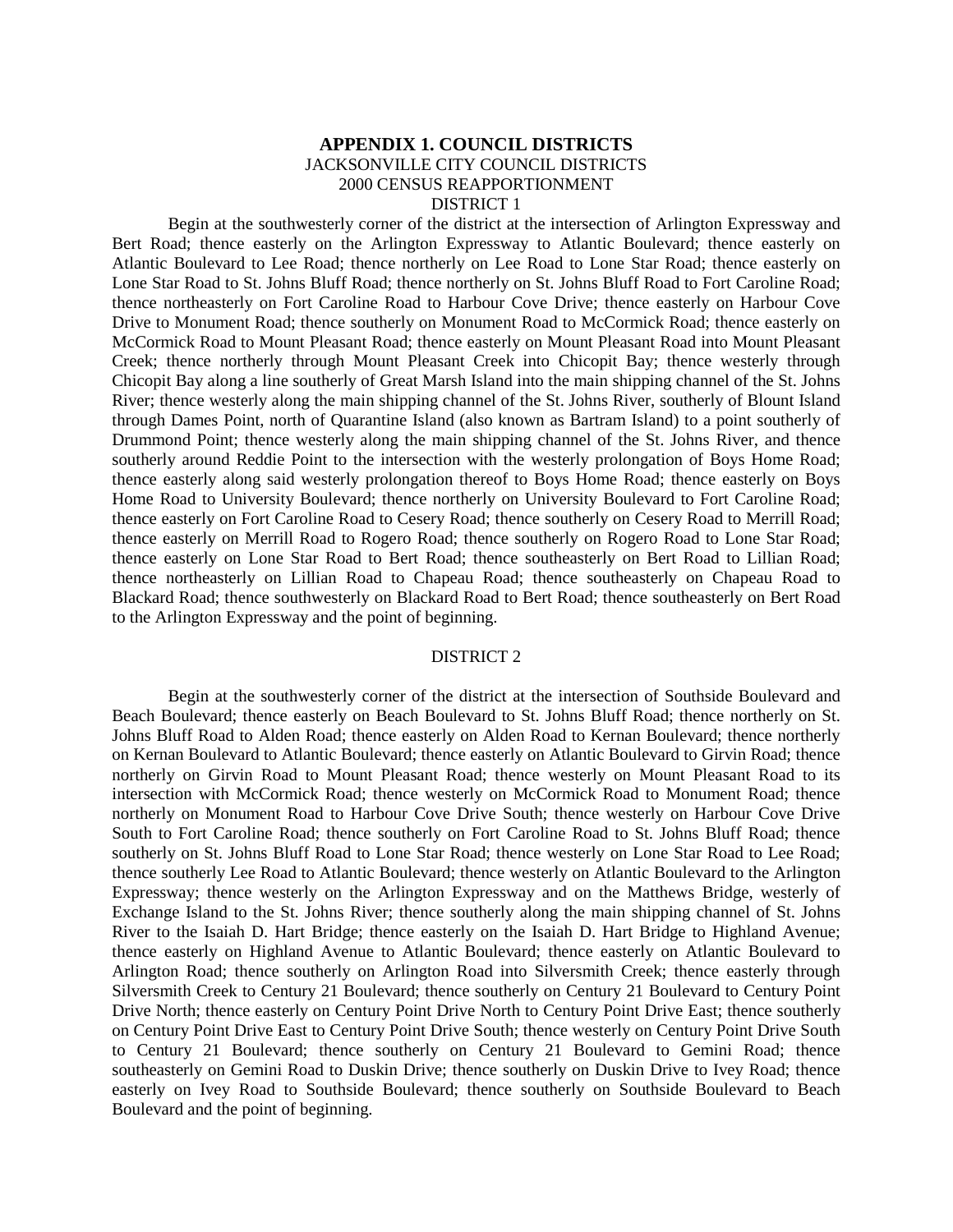#### DISTRICT 3

Begin at the southeasterly section of the district at the intersection of San Pablo Road and J. Turner Butler Boulevard; thence easterly on J. Turner Butler Boulevard into the Intracoastal Waterway; thence northerly through the Intracoastal Waterway into the main shipping channel of the St. Johns River, northerly of Great Marsh Island; thence westerly and southerly along the main shipping channel of the St. Johns River around Great Marsh Island into Chicopit Bay; thence easterly through Chicopit Bay into Mount Pleasant Creek; thence southerly through Mount Pleasant Creek to Mount Pleasant Road; thence easterly on Mount Pleasant Road to Girvin Road; thence southerly on Girvin Road to Atlantic Boulevard; thence westerly on Atlantic Boulevard to Kernan Boulevard; thence southerly on Kernan Boulevard to Alden Road; thence westerly on Alden Road to St. Johns Bluff Road; thence southerly on St. Johns Bluff Road, southerly of University of North Florida Drive, to the southwesterly corner Census Block Number 1031, Census Tract Number 144.04, as defined by the 2000 U.S. Census Bureau Topologically Integrated Geographically Encoded and Referenced (TIGER) File; thence easterly along the southerly line of Census Blocks 1031 and 1037, of said Census Tract 144.04, to Ryals Swamp; thence southerly through Ryals Swamp to J. Turner Butler Boulevard; thence easterly on J. Turner Butler Boulevard to San Pablo Road and the point of beginning.

#### DISTRICT 4

Begin at the southwesterly corner of the district at the intersection of Florida East Coast Railroad and Baymeadows Road; thence easterly on Baymeadows Road to Baymeadows Circle West; thence northerly on Baymeadows Circle West to Linkside Drive; thence northerly on Linkside Drive to Baymeadows Circle West; thence northerly on Baymeadows Circle West to Las Canas Court; thence northerly on Las Canas Court to Baymeadows Circle West; thence northerly and thence easterly on Baymeadows Circle West to Southbrook Drive; thence easterly on Southbrook Drive to Southside Boulevard; thence northerly on Southside Boulevard to J. Turner Butler Boulevard; thence easterly on J. Turner Butler Boulevard to Ryals Swamp; thence northerly through Ryals Swamp to the southeasterly corner of Census Block 1031, Census Tract Number 144.04, as defined by the 2000 U.S. Census Bureau Topologically Integrated Geographically Encoded and Referenced (TIGER) File; thence westerly along the southerly line of said Census Blocks 1031, and 1037,of said Census Tract number 144.04, to St. Johns Bluff Road; thence northerly on St. Johns Bluff Road to Beach Boulevard; thence westerly on Beach Boulevard to Southside Boulevard; thence northerly on Southside Boulevard to Ivey Road; thence westerly on Ivey Road to Duskin Drive; thence northerly on Duskin Drive Gemini Road; thence northwesterly on Gemini road to Century 21 Boulevard; thence northerly on Century 21 Boulevard to Century Point Drive South; thence easterly on Century Point Drive South to Century Point Drive East; thence northerly on Century Point Drive East to Century Point Drive North; thence westerly on Century Point Drive North to Century 21 Boulevard; thence northerly on Century 21 Boulevard to Silversmith Creek; thence westerly through Silversmith Creek to Arlington Road; thence northerly on Arlington Road to Atlantic Boulevard; thence westerly on Atlantic Boulevard to Highland Avenue; thence northwesterly on Highland Avenue to the Isaiah Hart Bridge; thence northerly on the Hart Bridge into the main shipping channel of the St. Johns River; thence westerly along the main shipping channel of the St. Johns River to the intersection of the northerly shoreline of the St. Johns River and Hogan Creek; thence westerly along said northerly shoreline to Liberty Street; thence northerly on Liberty Street to Beaver Street; thence westerly on Beaver Street to Broad Street; thence southerly on Broad Street to the Acosta Bridge; thence southeasterly on the Acosta Bridge into the main shipping channel of the St. Johns River; thence easterly along said main shipping channel of the St. Johns River to the Main Street Bridge; thence southerly on the Main Street Bridge to Prudential Drive; thence easterly on Prudential Drive to Hendricks Avenue; thence southerly on Hendricks Avenue to Interstate 95 (I-95); thence southerly on I-95 to southerly prolongation of Merrill Avenue; thence northerly along said southerly prolongation thereof to its intersection with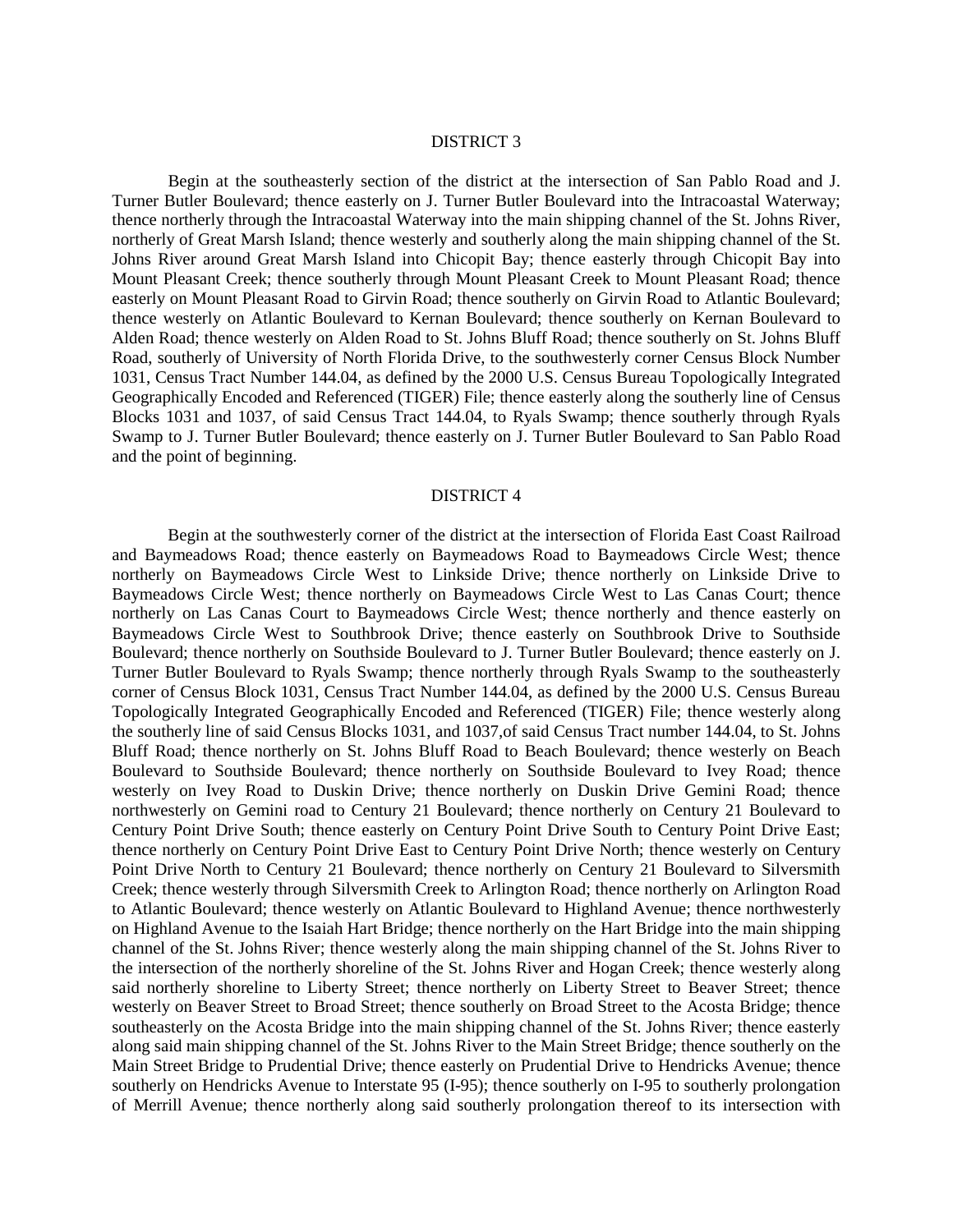Woodale Street; thence easterly on Woodale Street to Flesher Avenue; thence northerly on Flesher Avenue to Atlantic Boulevard; thence southeasterly on Atlantic Boulevard to White Avenue; thence southerly on White Avenue to San Diego Road; thence easterly on San Diego Road to Springmont Street; thence southerly on Springmont Street to the intersection of I-95 and Woodmont Avenue; thence westerly on Woodmont Avenue to Rockmont Street; thence southerly on Rockmont into Craig Creek; thence westerly through Craig Creek to the Florida East Coast Railroad; thence southeasterly on the Florida Coast Railroad to Baymeadows Road and the point of beginning.

#### DISTRICT 5

Begin at the southerly section of the district at the intersection of St. Augustine Road and Philips Highway; thence northerly on Philips Highway to Southside Boulevard; thence northerly on Southside Boulevard to Deer Creek Club Road; thence easterly on Deer Creek Club Road to the easterly line of Census Block Number 1019, Census Tract Number 144.07, as defined by the 2000 U.S. Census Bureau Topologically Integrated Geographically Encoded and Referenced (TIGER) File, in the Timberlin Parc Subdivision; thence northerly along said easterly Line of Census Block Number 1019 to Belle Rive Boulevard; thence westerly on Belle Rive Boulevard to Southside Boulevard; thence northerly on Southside Boulevard to Old Baymeadows Road; thence westerly on Old Baymeadows Road to Baymeadows Road; thence westerly on Baymeadows Road to the CSX Transportation Railroad; thence northerly along CSX Railroad to its intersection with the northerly prolongation with Julien Avenue; thence southerly along said northerly prolongation thereof to its intersection with Rochelle Avenue; thence southeasterly on Rochelle Avenue to Hackett Avenue; thence southerly on Hackett Avenue to the end of Hackett Avenue, being the southerly line of Census Block Number 1002, Census Tract 163 as defined in said TIGER File; thence easterly on said southerly line of Census Block 1002 to its intersection with Kelly Street; thence southerly on Kelly Street to Southern Avenue; thence easterly on Southern Avenue to Victor Street; thence southerly on Victor Street to Larsen Road; thence westerly on Larsen Road to Clairmont Street; thence northerly on Clairmont Street to Ocie Street; thence westerly on Ocie Street to Lamont Street; thence southerly on Lamont Street to Jernigan Road; thence westerly on Jernigan Road to St. Augustine Road; thence northerly on St. Augustine Road to Caljon Road; thence westerly on Caljon Road to Towhee Lane; thence northerly on Towhee Lane to Orlando Terrace; thence westerly on Orlando Terrace to Orlando Circle West; thence northerly on Orlando Circle West to Orlando Circle South; thence westerly on Orlando Circle South to Hendricks Avenue; thence northerly on Hendricks Avenue to Emerson Street; thence easterly on Emerson Street to St. Augustine Road; thence northerly on St. Augustine Road to CSX Transportation Railroad; thence northerly on CSX Transportation Railroad to the intersection with the southwesterly prolongation of Olevia Street; thence northeasterly along said prolongation thereof to its intersection with Perry Place; thence northerly on Perry Place to Landon Avenue; thence westerly on Landon Avenue to the CSX Transportation Railroad; thence northerly on the CSX Transportation Railroad to Nira Street; thence westerly on Nira Street to San Marco Boulevard; thence northerly on San Marco Boulevard to Interstate 95 (I-95); thence northerly on I-95 to the Fuller Warren Bridge; thence northerly on the Fuller Warren Bridge into the main shipping channel of the St. Johns River; thence southerly along the main shipping channel of the St. Johns River to the westerly prolongation of Goodby's Creek; thence easterly along said westerly prolongation thereof into Goodby's Creek; thence easterly through Goodby's Creek to San Jose Boulevard; thence southerly on San Jose Boulevard to Sunbeam Road; thence easterly on Sunbeam Road to Melvina Road; thence southerly on Melvina Road to Castlebay Drive; thence southeasterly on Castlebay Drive to Bayou Bluff Drive; thence southerly on Bayou Bluff Drive to Laurelwood Drive; thence westerly on Laurelwood Drive to Old St. Augustine Road; thence southerly on Old St. Augustine Road to Hood Road; thence easterly on Hood Road to its intersection with Shad Road; thence from Shad Road, southerly on Hood Road to Losco Road; thence westerly on Losco Road to Landing Estates Drive; thence southerly on Landing Estates Drive, and its southerly prolongation to Interstate 295 (I-295); thence westerly on I-295 to the northwesterly prolongation of Joliet Falls Lane; thence southeasterly on said northwesterly prolongation to the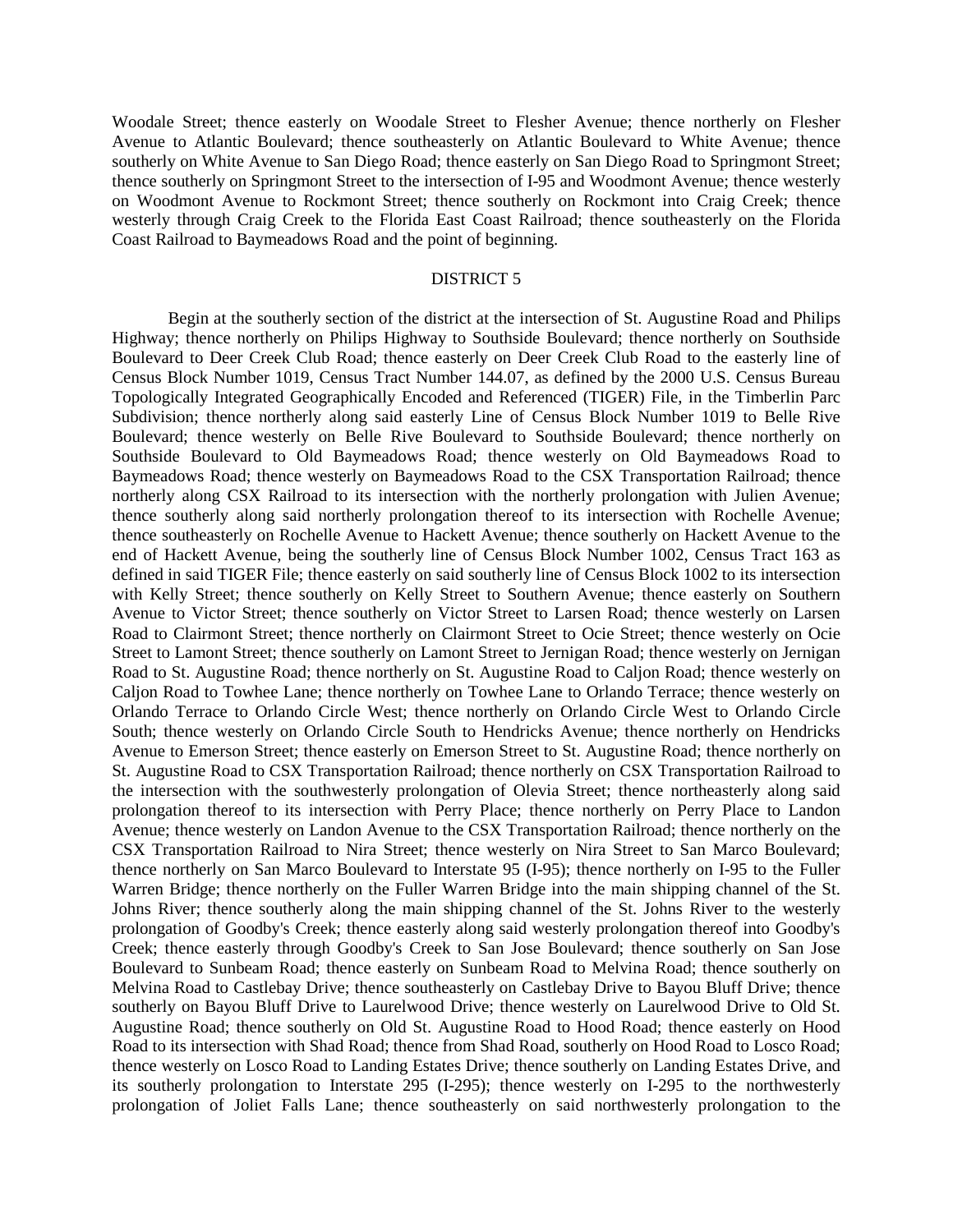northwesterly end of Joliet Falls Lane; thence southeasterly on Joliet Falls Lane to Derby Forest Drive; thence easterly, and thence southerly on Derby Forest Drive to Greenland Road; thence easterly on Greenland Road to I-95; thence southerly on I-95 to Old St. Augustine Road; thence easterly on Old St. Augustine Road to Philips Highway and the point of beginning.

### DISTRICT 6

Beginning at the intersection of Old St. Augustine Road and Philips Highway; thence southeasterly on Philips Highway to an intersection with the south line of Duval County, Florida; thence westerly along the south line of Duval County to a point; thence north along the southwesterly line of Duval County into Durbin Creek; thence westerly along the southerly line of Duval County and Durbin Creek into Julington Creek; thence westerly through Julington Creek along the southerly line of Duval County, Florida into the St. Johns River; thence northerly along the main shipping channel of the St. Johns River to the westerly prolongation of Goodby's Creek; thence easterly along said westerly prolongation thereof into Goodby's Creek; thence easterly through Goodby's Creek to San Jose Boulevard; thence southerly on San Jose Boulevard to Sunbeam Road; thence easterly on Sunbeam Road to Melvina Road; thence southerly on Melvina Road to Castlebay Drive; thence southeasterly on Castlebay Drive to Bayou Bluff Drive; thence southerly on Bayou Bluff Drive to Laurelwood Drive; thence westerly on Laurelwood Drive to Old St. Augustine Road; thence southerly on Old St. Augustine Road to Hood Road; thence easterly on Hood Road to its intersection with Shad Road; thence from Shad Road, southerly on Hood Road to Losco Road; thence westerly on Losco Road to Landing Estates Drive; thence southerly on Landing Estates Drive, and its southerly prolongation to Interstate 295 (I-295); thence westerly on I-295 to the northwesterly prolongation of Joliet Falls Lane; thence southeasterly on said northwesterly prolongation to the northwesterly end of Joliet Falls Lane; thence southeasterly on Joliet Falls Lane to Derby Forest Drive; thence easterly, and thence southerly on Derby Forest Drive to Greenland Road; thence easterly on Greenland Road to I-95; thence southerly on I-95 to Old St. Augustine Road; thence easterly on Old St. Augustine Road to Philips Highway and the point of beginning.

### DISTRICT 7

Begin at the northerly section of the district at the intersection of Interstate 95 (I-95) with State Road 9A; thence easterly on State Road 9A to Main Street; thence southerly on Main Street to Busch Drive; thence easterly and thence southerly on Busch Drive to Heckscher Drive; thence easterly on Heckscher Drive to Drummond Point at the mouth of the Broward River; thence southerly from Drummond Point into the main shipping channel of the St. Johns River; thence southerly through the main shipping channel of the St. Johns River to the westerly prolongation of Boys Home Road; thence easterly on said westerly prolongation thereof to Boys Home Road; thence easterly on Boys Home Road to University Boulevard; thence northerly on University Boulevard to Fort Caroline Road; thence easterly on Fort Caroline Road to Cesery Road; thence southerly on Cesery Road to Merrill Road; thence easterly on Merrill Road to Rogero Road; thence southerly on Rogero Road to its intersection with Arlington Road; thence southeasterly on Arlington Road to Lone Star Road; thence easterly on Lone Star Road to Bert Road; thence southeasterly on Bert Road to Lillian Road; thence northeasterly on Lillian Road to Chapeau Road; thence southeasterly on Chapeau Road to Blackard Road; thence southwesterly on Blackard Road to Bert Road; thence southeasterly on Bert Road to the Arlington Expressway; thence westerly on Arlington Expressway to the Matthews Bridge; thence southerly from the Matthews Bridge, and thence westerly along the main shipping channel of the St. Johns River, to the intersection of Hogan Creek and the northerly shoreline of said St. Johns River; thence westerly along the northerly shoreline of the St. Johns River to Liberty Street; thence northerly on Liberty Street to Beaver Street; thence westerly on Beaver Street to Broad Street; thence northerly on Broad Street to State Street; thence westerly on State Street to I-95; thence northerly on I-95 to the CSX Transportation Railroad; thence easterly along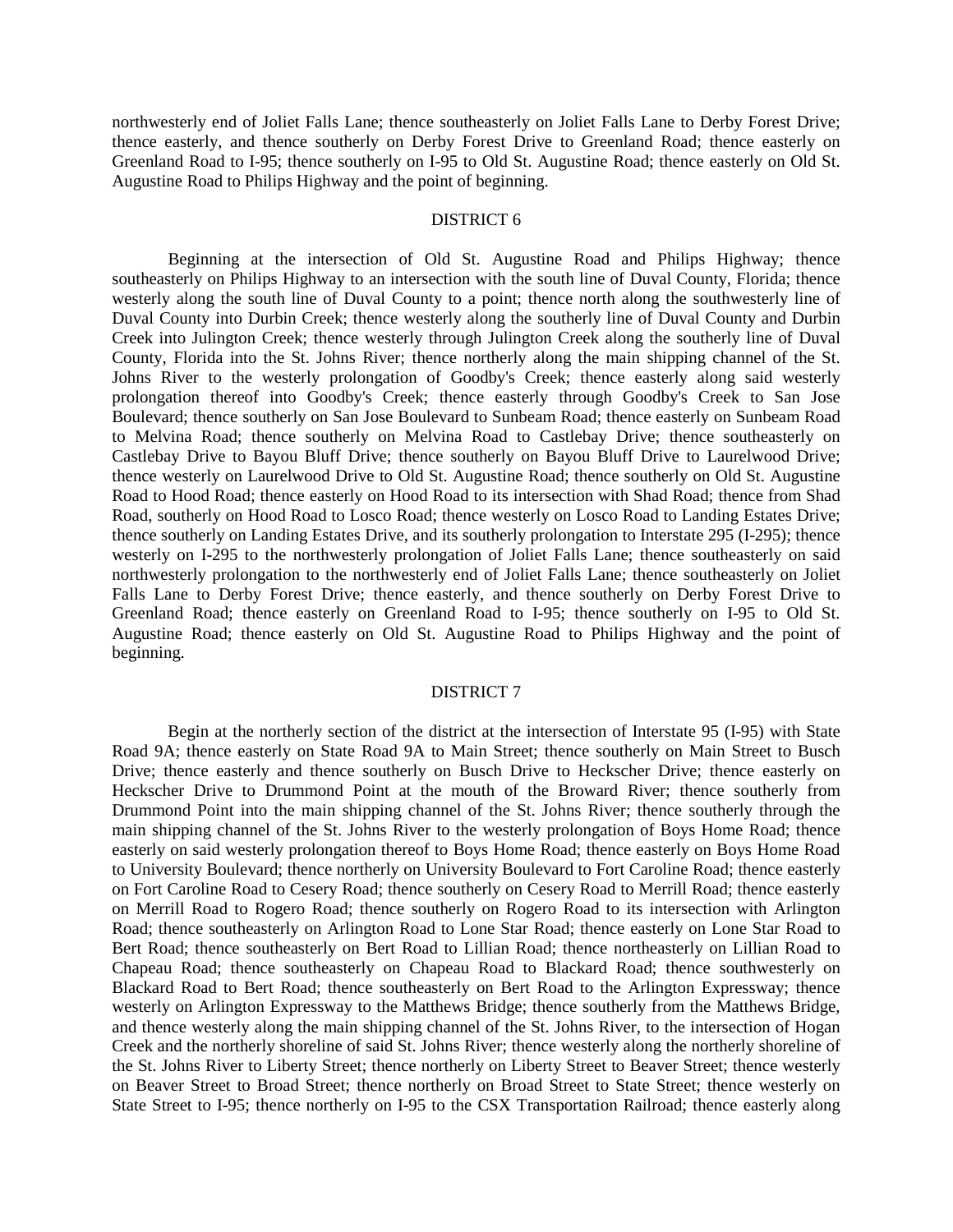the CSX Transportation Railroad to Main Street; thence northerly on Main Street to Clark Road; thence westerly on Clark Road to I-95; thence northerly I-95 to Dunn Avenue; thence westerly on Dunn Avenue to Duval Road; thence northerly on Duval Road to Interstate 295 (I-295); thence easterly on I-295 to its intersection with I-95 and State Road 9A, and the point of beginning.

#### DISTRICT 8

Begin at the southerly section of the district at the intersection of Interstate 95 (I-95) and the easterly prolongation of 6th Street; thence westerly along said easterly prolongation thereof to its intersection with Johnson Street; thence westerly on 6th Street to Grunthal Street; thence northerly on Grunthal Street to 12th Street; thence westerly on 12th Street to Fairfax Street; thence northerly on Fairfax Street to the Martin Luther King, Jr. Expressway (20th Street); thence westerly on the Martin Luther King, Jr. Expressway to Canal Street; thence northerly on Canal Street to 33rd Street; thence westerly on 33rd Street to Almeda Street; thence northerly on Almeda Street to its intersection with Avenue B; thence continue northerly on Avenue B to Moncrief Road; thence westerly on Moncrief Road to Owen Avenue; thence northeasterly on Owen Avenue to McMillan Avenue; thence northwesterly on McMillan Avenue to Winton Drive; thence northeasterly on Winton Drive to Ribault Scenic Drive; thence northwesterly on Ribault Scenic Drive into the Ribault River; thence easterly through the Ribault River to the southerly prolongation of Ribault Avenue; thence northerly along said southerly prolongation thereof to its intersection with southerly end of Ribault Avenue; thence northerly on Ribault Avenue to Soutel Drive; thence westerly on Soutel Drive to Gibson Avenue; thence northerly on Gibson Avenue to Trout River Boulevard; thence westerly on Trout River Boulevard to Nine Mile Creek; thence westerly through Nine Mile Creek to the CSX Transportation Railroad; thence southeasterly on the CSX Transportation Railroad to Moncrief Road West; thence westerly on Moncrief Road West to Interstate 295 (I-295); thence southerly on I-295 to Pritchard Road; thence westerly on Pritchard Road to Bulls Bay Highway; thence southerly on Bulls Bay Highway to Old Plank Road; thence westerly on Old Plank Road to Hanna Road; thence from Hannah Road, northerly to the southwesterly corner of Census Block 9041, of Census Tract 106, as defined in the 2000 U.S. Census Bureau Topologically Integrated Geographically Encoded and Referenced (TIGER) File; thence northerly along the westerly line of said Census Block Number 9041 to an intersection with Chaffee Road and Pritchard Road; thence northerly on Chaffee Road to Cisco Drive; thence continue northerly on Cisco Drive to Cisco Gardens Drive; thence northerly on Cisco Gardens Drive to Cisco Gardens Road North; thence westerly on Cisco Gardens Road North to Trout River; thence northerly and thence easterly along Trout River to the CSX Transportation Railroad; thence southeasterly along the CSX Transportation Railroad to Garden Street; thence northerly on Garden Street to its most northwesterly point; thence easterly on Garden Street to Iowa Avenue; thence northwesterly on Iowa Avenue to Palmetto Avenue; thence northeasterly on Palmetto Avenue to Ogalla Avenue; thence southeasterly on Ogalla Avenue to Trout River Boulevard; thence easterly on Trout River Boulevard to Moncrief-Dinsmore Road; thence northwesterly on Moncrief-Dinsmore Road to Barth Road; thence northeasterly on Barth Road to New Kings Road; thence northwesterly on New Kings Road to Dunn Avenue; thence easterly on Dunn Avenue to Braddock Road; thence northerly on Braddock Road to Braddock Home Road; thence northwesterly and thence northeasterly on Braddock Home Road to Lem Turner Road; thence southerly on Lem Turner Road to I-295; thence southerly on I-295 to Dunn Avenue; thence easterly on Dunn Avenue to I-95; thence southerly on I-95 to Clark Road; thence easterly on Clark Road to Main Street; thence southerly on Main Street across the Trout River to the CSX Transportation Railroad; thence westerly on the CSX Transportation Railroad to I-95; thence southerly on I-95 to the easterly prolongation of 6th Street and the point of beginning.

#### DISTRICT 9

Begin at the southwesterly section of the district at the intersection of San Juan and Lane Avenues; thence northerly on Lane Avenue to 12th Street; thence easterly on 12th Street to the CSX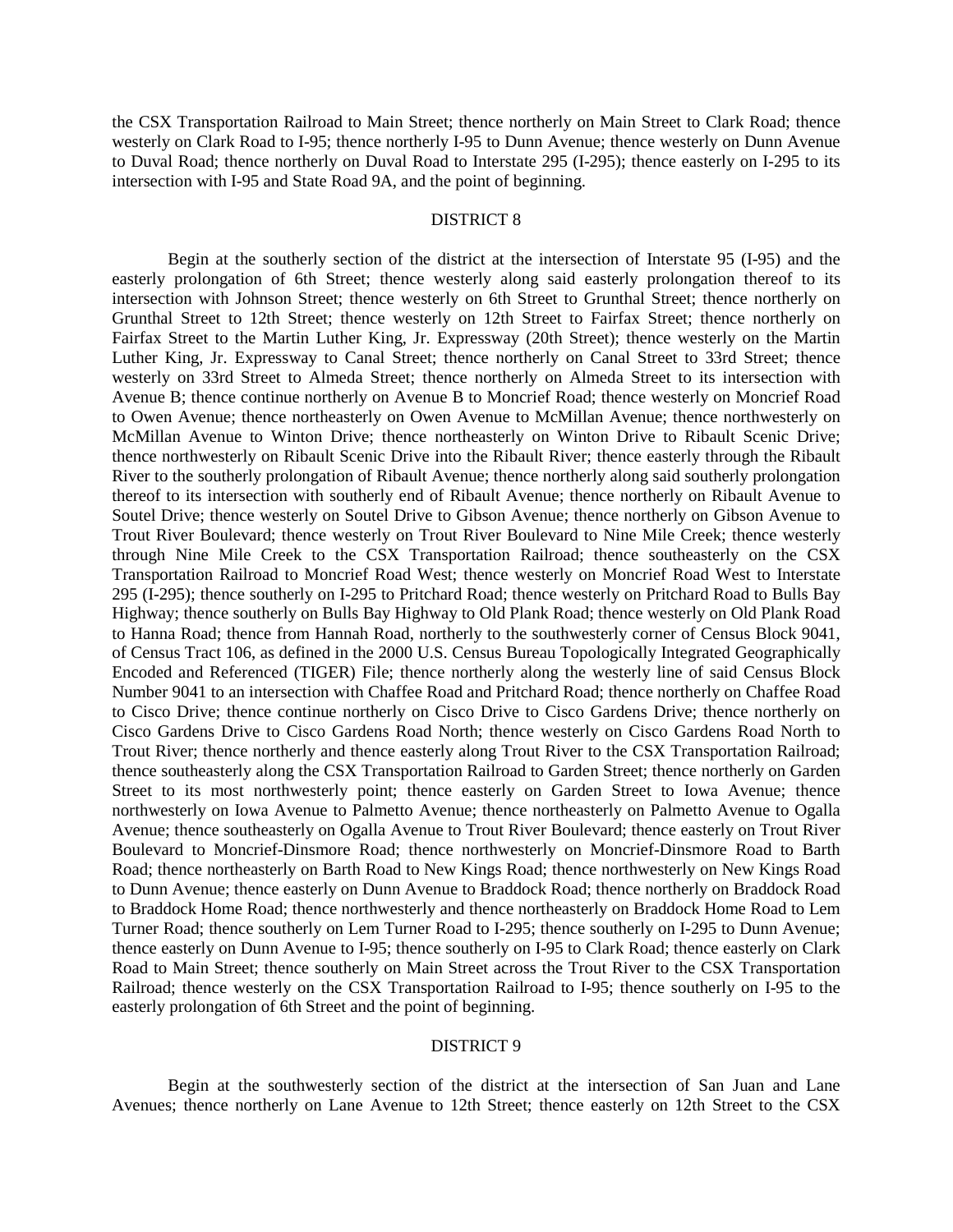Transportation Railroad; thence easterly on the CSX Transportation Railroad across Old Kings Road to a point; thence southeasterly on the CSX Transportation Railroad to Old Kings Road; thence southeasterly on Old Kings Road to the CSX Transportation Railroad; thence easterly on the CSX Transportation Railroad to New Kings Road; thence northwesterly on New Kings Road to the CSX Transportation Railroad; thence easterly on the CSX Transportation Road to Vernon Road; thence southerly on Vernon Road to 30th Street; thence easterly on 30th Street to Canal Street; thence southerly on Canal Street to Martin Luther King, Jr. Expressway (20th Street); thence easterly on the Martin Luther King, Jr. Expressway to Fairfax Street; thence southerly on Fairfax Street to 12th Street; thence easterly on 12th Street to Grunthal Street; thence southerly on Grunthal Street to 6th Street; thence easterly on 6th Street to its intersection with Johnson Street; thence easterly along the easterly prolongation of said 6th Street to Interstate 95 (I-95); thence southerly on I-95 to Old Kings Road; thence easterly on Old Kings Road to Broad Street; thence southerly on Broad Street to the Acosta Bridge; thence southeasterly on the Acosta Bridge to the main shipping channel of the St. Johns River; thence easterly from the Acosta Bridge, along the main shipping channel of St. Johns River, to Main Street; thence southerly on Main Street to Prudential Drive; thence easterly on Prudential Drive to Hendricks Avenue; thence southerly on Hendricks Avenue to I-95; thence southerly on I-95 to the southerly prolongation of Merrill Avenue; thence northerly along said southerly prolongation thereof to its intersection with Woodale Street; thence easterly on Woodale Street to Flesher Avenue; thence northerly on Flesher Avenue to Atlantic Boulevard; thence southeasterly on Atlantic Boulevard to White Avenue; thence southerly on White Avenue to San Diego Road; thence easterly on San Diego Road to Springmont Street; thence southerly on Springmont Street to the intersection of I-95 and Woodmont Avenue; thence westerly on Woodmont Avenue to Rockmont Street; thence southerly on Rockmont Street into Craig Creek; thence westerly through Craig Creek to the CSX Transportation Railroad; thence southerly on the CSX Transportation Railroad to its intersection with the northerly prolongation of Julien Avenue; thence southerly along said northerly prolongation thereof to its intersection with Rochelle Avenue; thence southeasterly on Rochelle Avenue to Hackett Avenue; thence southerly on Hackett Avenue to the end of Hackett Avenue, being the southerly line of Census Block Number 1002, Census Tract Number 163, as defined in the 2000 U.S. Census Bureau Topologically Integrated Geographically Encoded and Referenced (TIGER) File; thence easterly on the southerly line of said Census Block Number 1002 to its intersection with Kelly Street; thence southerly on Kelly Street to Southern Avenue; thence easterly on Southern Avenue to Victor Street; thence southerly on Victor Street to Larsen Road; thence westerly on Larsen Road to Clairmont Street; thence northerly on Clairmont Street to Ocie Street; thence westerly on Ocie Street to Lamont Street; thence southerly on Lamont Street to Jernigan Road; thence westerly on Jernigan Road to St. Augustine Road; thence northerly on St. Augustine Road to Caljon Road; thence westerly on Caljon Road to Towhee Lane; thence northerly on Towhee Lane to Orlando Terrace; thence westerly on Orlando Terrace to Orlando Circle West; thence northerly on Orlando Circle West to Orlando Circle South; thence westerly on Orlando Circle South to Hendricks Avenue; thence northerly on Hendricks Avenue to Emerson Street; thence easterly on Emerson Street to St. Augustine Road; thence northerly on St. Augustine Road to the CSX Transportation Railroad; thence northerly on CSX Transportation Railroad to the intersection with the southwesterly prolongation of Olevia Street; thence northeasterly along said prolongation thereof to its intersection with Perry Place; thence northerly on Perry Place to Landon Avenue; thence westerly on Landon Avenue to CSX Transportation Railroad; thence northerly on CSX Transportation Railroad to Nira Street; thence westerly on Nira Street to San Marco Boulevard; thence northerly on San Marco Boulevard to Interstate 95; thence northerly on Interstate 95 to the Fuller Warren Bridge; thence northerly on the Fuller Warren Bridge, across the St. Johns River, to College Street; thence southwesterly on College Street to Margaret Street; thence southerly on Margaret Street to College Street; thence westerly on College Street to Roosevelt Boulevard; thence southwesterly on Roosevelt Boulevard to Post Street; thence westerly on Post Street to Edgewood Avenue; thence northwesterly on Edgewood Avenue to Hamilton Street; thence southerly on Hamilton Street to Royal Avenue; thence westerly on Royal Avenue to Murray Drive; thence southerly on Murray Drive to Park Street; thence easterly on Park Street to the CSX Transportation Railroad; thence southerly along the CSX Transportation Railroad to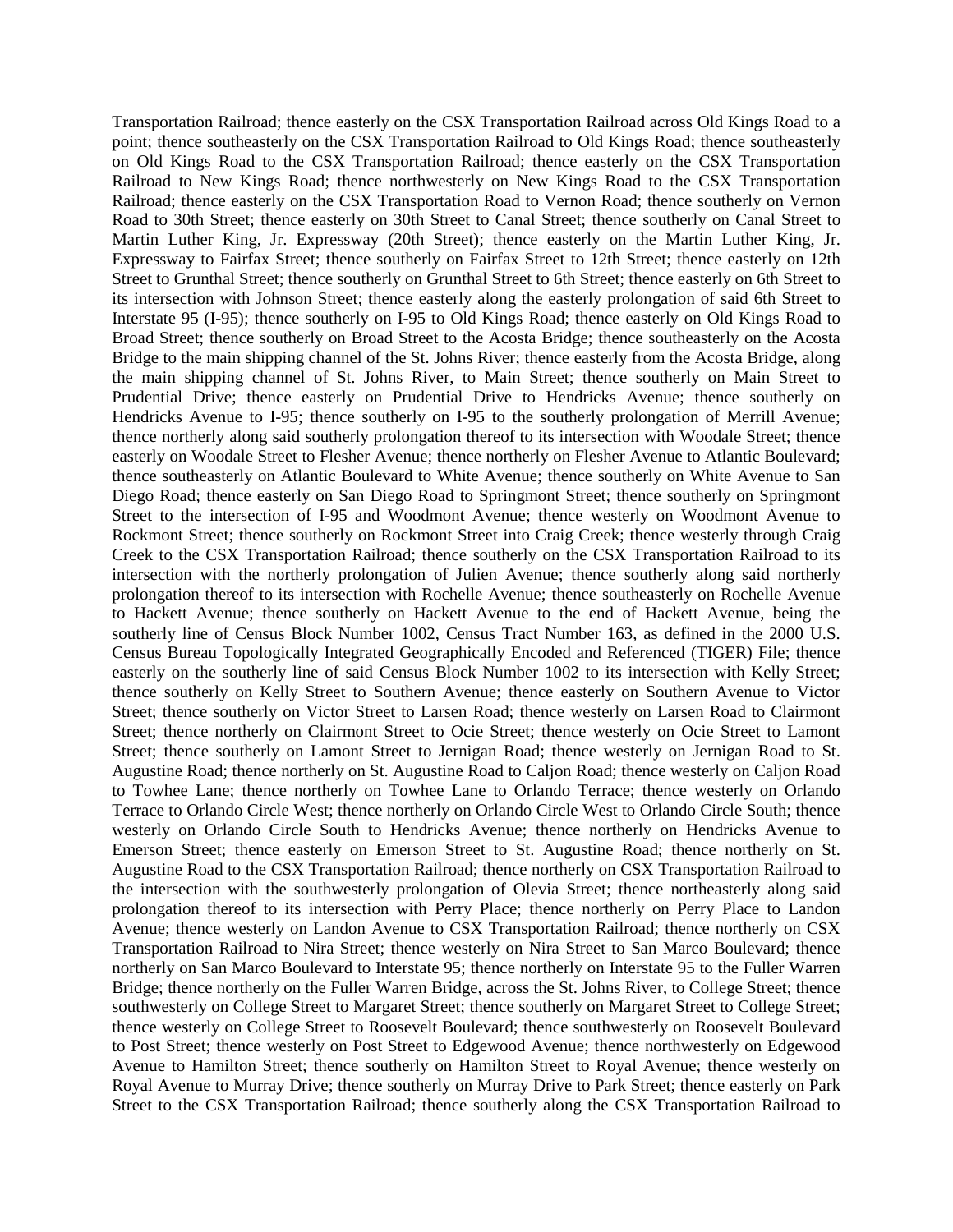Lakeshore Boulevard; thence westerly on Lakeshore Boulevard to Blanding Boulevard; thence southwesterly on Blanding Boulevard into the Cedar River; thence northerly along the Cedar River to San Juan Avenue; thence westerly on San Juan Avenue to Lane Avenue and the point of beginning.

## DISTRICT 10

Begin at the southerly section of the district at the intersection of Interstate 295 (I-295) and 103rd Street; thence westerly on 103rd Street to California Avenue; thence northerly on California Avenue to McGlothlin Street; thence easterly on McGlothlin Street to the westerly line Census Block Number 3015, Census Tract Number 127.01, as defined in the 2000 U.S. Census Bureau Topologically Integrated Geographically Encoded and Referenced (TIGER) File; thence northerly on the westerly line of said Census Block Number 3015 to the intersection of Fouraker and Old Middleburg Roads; thence northerly on Fouraker Road to Patou Drive South; thence easterly on Patou Drive South to Patou Drive East; thence northerly on Patou Drive East to Lemans Drive; thence easterly from Lemans Drive into Willis Branch; thence northeasterly through Willis Branch to Herlong Road; thence easterly on Herlong Road to Old Middleburg Road; thence northeasterly on Old Middleburg Road to Willis Branch; thence northeasterly through Willis Branch to the southwesterly end of Hanson Court; thence northerly on Hanson Court to Hanson Drive South; thence easterly on Hanson Drive South to Hanson Drive North; thence westerly on Hanson Drive North to Hanson Drive; thence northerly on Hanson Drive to Old Middleburg Road; thence northerly on Old Middleburg Road into Willis Branch; thence southeasterly through Willis Branch to Delaware Court; thence northerly on Delaware Court to Seneca Avenue; thence easterly on Seneca Avenue to Bakersfield Drive; thence southeasterly on Bakersfield Drive to Montrose Avenue East; thence northerly on Montrose Avenue East to Montrose Avenue North; thence westerly on Montrose Avenue North to Navaho Avenue; thence northerly on Navaho Avenue to Sallie Avenue; thence easterly on Sallie Avenue to Cherokee Avenue (now closed); thence northeasterly on Cherokee Avenue to Manotak Avenue; thence northwesterly on Manotak Avenue to Winnebago Avenue; thence northeasterly on Winnebago Avenue into the Cedar River; thence northerly through the Cedar River to Normandy Boulevard; thence southwesterly on Normandy Boulevard to Memorial Park Road; thence northerly on Memorial Park Road to Westgate Drive; thence northerly on Westgate Drive to Ramona Boulevard; thence westerly on Ramona Boulevard to Permento Avenue; thence northerly on Permento Avenue to Interstate 10 (I-10); thence westerly on I-10 to Cahoon Road; thence northerly on Cahoon Road to Devoe Street; thence westerly on Devoe Street to Jackson Avenue; thence northerly on Jackson Avenue to Old Plank Road; thence westerly on Old Plank Road to Bulls Bay Highway; thence northerly on Bulls Bay Highway to Pritchard Road; thence easterly on Pritchard Road to Interstate 295 (I-295); thence northerly on I-295 to Moncrief Road West; thence easterly on Moncrief Road West to the CSX Transportation Road; thence northerly on CSX Transportation Road into Nine Mile Creek; thence easterly through Nine Mile Creek to Trout River Boulevard; thence easterly on Trout River Boulevard to Gibson Avenue; thence southerly on Gibson Avenue to Soutel Drive; thence easterly on Soutel Drive to Ribault Avenue; thence southerly on Ribault Avenue into the Ribault River; thence westerly through the Ribault River to Ribault Scenic Drive; thence southeasterly on Ribault Scenic Drive to Winton Drive; thence southwesterly on Winton Drive to McMillan Avenue; thence southeasterly on McMillan Avenue to Owen Avenue; thence southwesterly on Owen Avenue to Moncrief Road; thence easterly on Moncrief Road to Avenue B; thence southerly on Avenue B to 33rd Street; thence easterly on 33rd Street to Canal Street; thence southerly on Canal Street to 30th Street; thence westerly on 30th Street to Vernon Road; thence northwesterly on Vernon Road to the CSX Transportation Railroad; thence westerly along the CSX Transportation Railroad to New Kings Road; thence southeasterly on New Kings Road to the CSX Transportation Railroad; thence westerly on the CSX Transportation Railroad to Old Kings Road; thence westerly on Old Kings Road to the CSX Transportation Railroad; thence westerly on the CSX Transportation Railroad to 12th Street; thence westerly on 12th Street to Lane Avenue; thence southerly on Lane Avenue to San Juan Avenue; thence easterly on San Juan Avenue into the Cedar River; thence easterly through the Cedar River to Blanding Boulevard; thence southwesterly on Blanding Boulevard to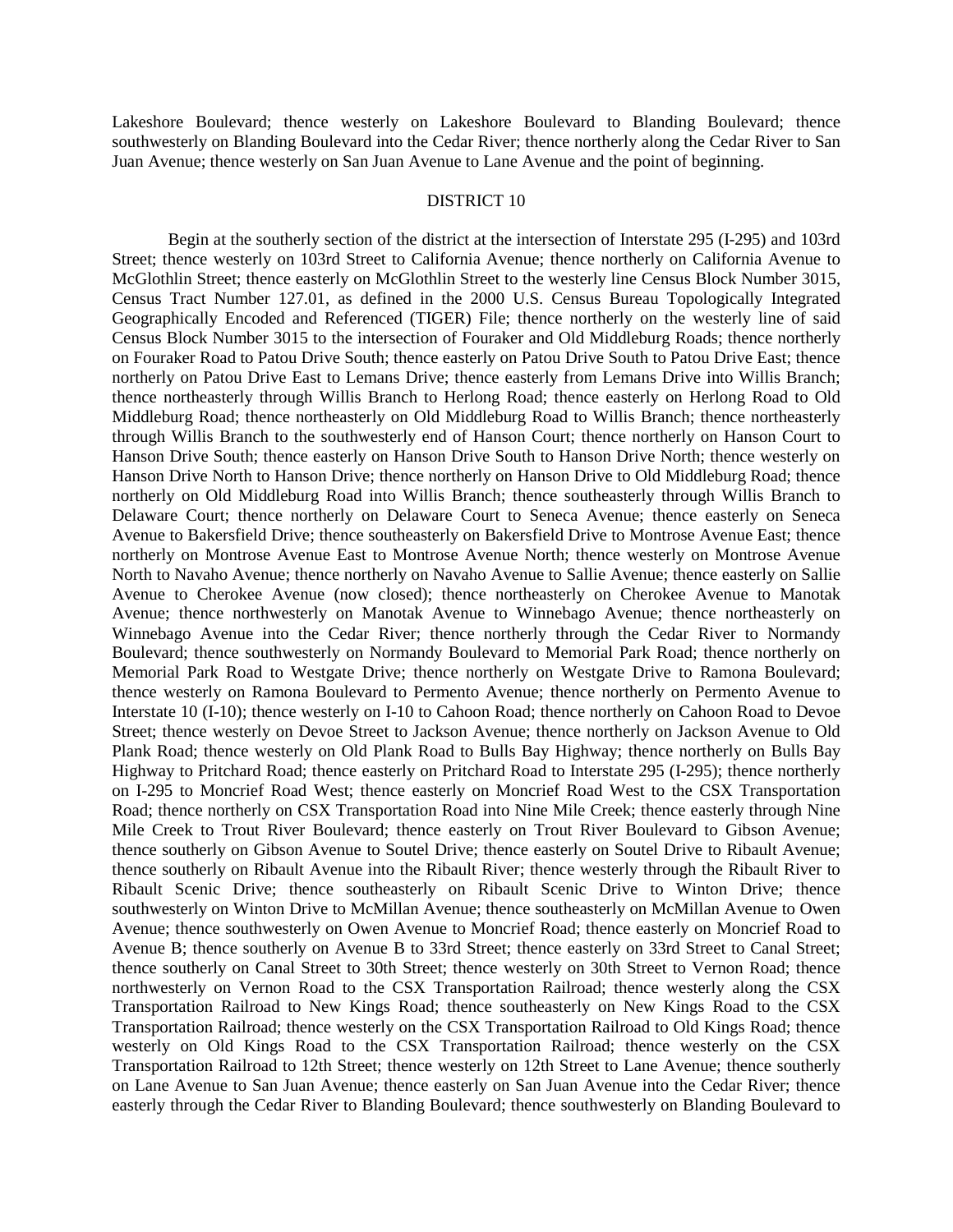Wesconnett Boulevard; thence southerly on Wesconnett Boulevard to 103rd Street; thence westerly on 103rd Street to I-295 and the point of beginning.

#### DISTRICT 11

Begin at the southwest corner of Duval County, Florida (being the northwest corner of Clay County, and also being a point on the easterly line of Baker County, Florida); thence northerly along the westerly line of Duval County to its northwesterly corner; thence northeasterly along the northerly line of Duval County, Florida into Nassau Sound; thence easterly through Nassau Sound to the easterly line of Duval County, Florida as it borders the Atlantic Ocean; thence southerly along the easterly line of Duval, County Florida, easterly of Little Talbot Island, across the main shipping channel of the St. Johns River to the easterly line of Mayport, Florida; thence southerly along the easterly line of Mayport, Florida to southerly line of Katherine Abbey Hanna Park; thence westerly along the southerly line of Katherine Abbey Hanna Park, being the northerly municipal boundary of Atlantic Beach, Florida to Old Sherry Drive; thence southerly and thence westerly along the northerly line of Atlantic Beach, Florida to Mayport Road; thence southerly on Mayport Road to the southeast corner of Fairway Villas Subdivision, as shown and recorded in Plat Book 39, Page 22 of the public records of Duval County, Florida; thence easterly along the southerly line of said Fairways Villas Subdivision to the westerly line of Selva Marina Country Club as described in Official Records Volume 652 Page 452, of the public records of Duval County, Florida; thence northerly along said westerly line of Selva Marina Country Club to its northwesterly corner; thence easterly along the northerly line of Selva Marina Country Club to its northeasterly corner; thence southerly along the easterly line of Selva Marina Country Club to its intersection with the easterly prolongation of Church Road; thence westerly along said easterly prolongation thereof to its intersection with Church Road; thence westerly on Church Road, to its intersection with Main Street and Dutton Drive; thence westerly on Dutton Drive to its intersection with Featherwood Drive, being the southeasterly corner of Census Block Number 1001, Census Tract Number 139.01, as by defined the 2000 U.S. Census Bureau Topologically Integrated Geographically Encoded and Referenced (TIGER) File; thence westerly along the southerly line of said Census Block Number 1001 into the Intracoastal Waterway; thence northerly through the Intracoastal Waterway into the main shipping channel of the St. Johns River; thence westerly along said main shipping channel of St. Johns River, southerly of Blount Island and northerly of Quarantine Island to Heckscher Drive at Drummond Point; thence westerly on Heckscher Drive to Busch Drive; thence northerly and thence westerly on Busch Drive to Main Street; thence northerly on Main Street to Interstate 295 (I-295); thence westerly on I-295 to Duval Road; thence southerly on Duval Road to Dunn Avenue; thence westerly on Dunn Avenue to I-295; thence northerly on I-295 to Lem Turner Road; thence northerly on Lem Turner to Braddock Home Road; thence southwesterly and thence southeasterly on Braddock Home Road to Braddock Road; thence southerly on Braddock Road to Dunn Avenue; thence westerly on Dunn Avenue to New Kings Road; southeasterly on New Kings Road to Barth Road; thence southwesterly on Barth Road to Moncrief-Dinsmore Road; thence southeasterly on Moncrief-Dinsmore Road to Trout River Boulevard; thence westerly on Trout River Boulevard to Ogalla Avenue; thence northwesterly on Ogalla Avenue to Palmetto Street; thence southwesterly on Palmetto Street to Iowa Avenue; thence southeasterly on Iowa Avenue to Garden Street; thence westerly on Garden Street to its most northwesterly point; thence southerly on Garden Street to the CSX Transportation Railroad; thence northwesterly on CSX Transportation Railroad into Trout River; thence westerly, and thence southerly along the Trout River to Cisco Gardens Road North; thence easterly on Cisco Gardens Road North to Cisco Gardens Drive; thence southerly on Cisco Gardens Drive to Cisco Drive; thence southerly on Cisco Drive to Chaffee Road; thence continue southerly on Chaffee Road to its intersection with Pritchard Road, being the northwesterly corner of Census Block 9041, of Census Tract 106, as defined by the 2000 U.S. Census Bureau TIGER File; thence southerly along said westerly line of said Census Block Number 9041 to Hannah Road; thence southerly on Hannah Road to the Seaboard Coastline Railroad; thence westerly on the Seaboard Coastline Railroad to Halsema Road; thence southerly on Halsema Road to Interstate 10 (I-10); thence westerly on I-10 to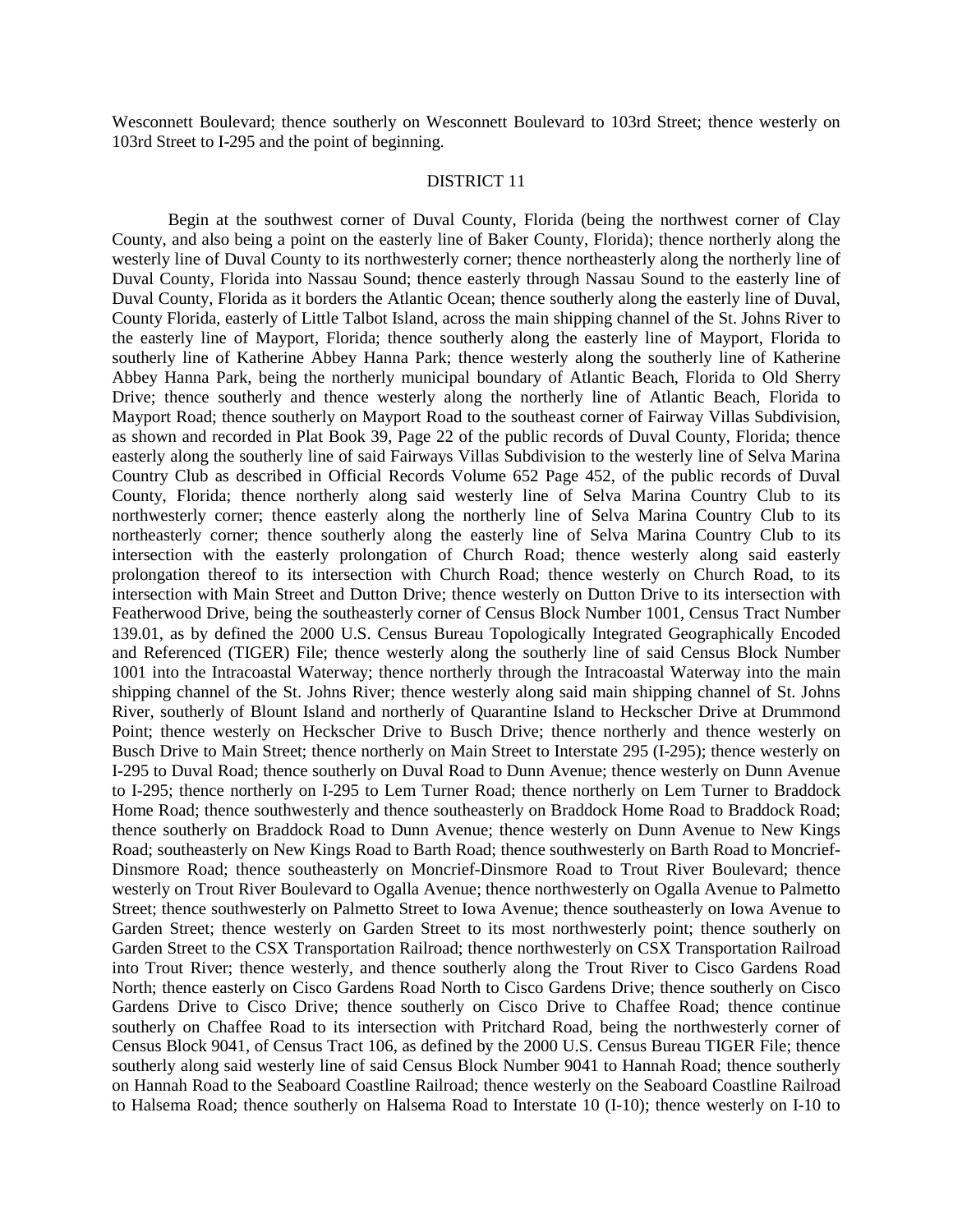the northwesterly corner of Census Block Number 9000, Census Tract Number 136, as defined in said 2000 U.S. Census Bureau TIGER File; thence southerly along said westerly line of said Census Block Number 9000 to Normandy Boulevard; thence northeasterly on Normandy Boulevard to Nathan Hale Road; thence easterly and thence northerly on Nathan Hale Road to Normandy Boulevard; thence northeasterly on Normandy Boulevard to 103rd Street; thence easterly on 103rd Street to the northeastern corner of Census Block Number 9002, Census Tract Number 136, as defined in said 2000 U.S. Census Bureau TIGER File; thence southerly along the easterly line of said Census Block Number 9002 to Sandler Road; thence easterly on Sandler Road to Old Middleburg Road; thence southerly on Old Middleburg Road into Mile Branch; thence easterly through Mile Branch into McGirts Creek; thence southeasterly through McGirts Creek to Collins Road; thence westerly on Collins Road to Shindler Drive; thence northerly on Shindler Drive to Falcon Trace Drive South; thence westerly on Falcon Trace Drive South to Falcon Trace Drive West; thence northerly on Falcon Trace Drive West to Petrell Drive; thence continue northerly on Petrell Drive to Taylor Field Road; thence westerly on Taylor Field Road to Exline Road; thence northerly on Exline Road to Hipps Road; thence westerly on Hipps Road to Old Middleburg Road; thence southerly on Old Middleburg Road to the south line of Duval County, Florida; thence westerly along the south line of Duval County, Florida to its southwest corner and the point of beginning.

#### DISTRICT 12

Begin at the northerly section of the district at the intersection of Interstate 10 (I-10) and Halsema Road; thence northerly on Halsema Road to the Seaboard Coastline Railroad; thence easterly on the Seaboard Coastline Railroad to Hanna Road; thence southerly on Hanna Road to Old Plank Road; thence easterly on Old Plank Road to Jackson Avenue; thence southerly on Jackson Avenue to Devoe Street; thence easterly on Devoe Street to Cahoon Road; thence southerly on Cahoon Road to I-10; thence easterly on I-10to Permento Avenue; thence southerly on Permento Avenue to Ramona Boulevard; thence easterly on Ramona Boulevard to Westgate Drive; thence southerly on Westgate Drive to Memorial Park Road; thence southerly on Memorial Park Road to Normandy Boulevard; thence northeasterly on Normandy Boulevard into the Cedar River; thence southerly through the Cedar River to Winnebago Avenue; thence southwesterly on Winnebago Avenue to Manotak Avenue; thence southeasterly on Manotak Avenue to Cherokee Avenue (now closed); thence southwesterly on Cherokee Avenue to Sallie Avenue; thence northwesterly on Sallie Avenue to Navaho Avenue; thence southerly on Navaho Avenue to Montrose Avenue North; thence easterly on Montrose Avenue North to Montrose Avenue East; thence southerly on Montrose Avenue East to Bakersfield Drive; thence westerly on Bakersfield Drive to Seneca Avenue; thence westerly on Seneca Avenue to Delaware Court; thence southwesterly on Delaware Court into Willis Branch; thence westerly through Willis Branch to Old Middleburg Road; thence southerly on Old Middleburg Road to Hanson Drive; thence southeasterly on Hanson Drive to Hanson Drive North; thence easterly on Hanson Drive North to Hanson Drive South; thence westerly on Hanson Drive South to Hanson Court; thence southwesterly on Hanson Court into Willis Branch; thence westerly through Willis Branch to Old Middleburg Road; thence southerly on Old Middleburg Road to Herlong Road; thence westerly on Herlong Road into Willis Branch; thence southwesterly through Willis Branch to Lemans Drive; thence westerly on Lemans Drive to Patou Drive East; thence southerly on Patou Drive East to Patou Drive South; thence westerly on Patou Drive South to Fouraker Road; thence southerly on Fouraker Road to its intersection with Old Middleburg Road, being the northwesterly corner of Census Block Number 3015, Census Tract Number 127.01, as defined by the 2000 U.S. Census Bureau Topologically Integrated Geographically Encoded and Referenced (TIGER) File; thence southerly along the westerly line of said Census Block Number 3015 to McGlothlin Street; thence westerly on McGlothlin Street to California Avenue; thence southerly on California Avenue to 103rd Street; thence easterly on 103rd Street to Wesconnett Boulevard; thence northerly on Wesconnett Boulevard to Blanding Boulevard; thence northerly on Blanding Boulevard into the Cedar River; thence southerly through the Cedar River into Fishing Creek; thence southerly through Fishing Creek to Timuquana Road; thence easterly on Timuquana Road to Seaboard Avenue; thence southerly on Seaboard Avenue 118th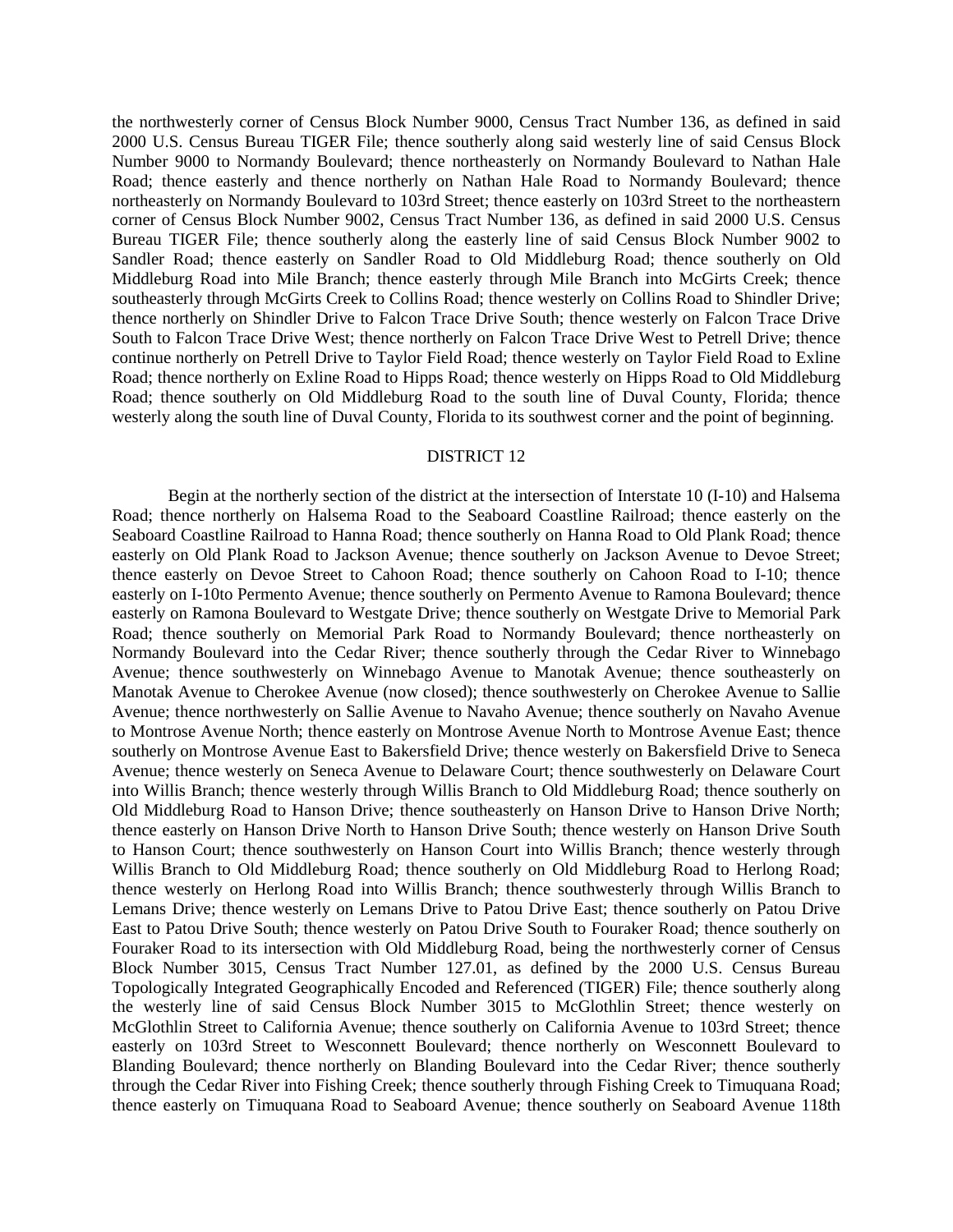Street; thence westerly on 118th Street to Blanding Boulevard; thence southerly on Blanding Boulevard to Duclay Road; thence westerly on Duclay Road to Plantation Club Drive; thence southerly on Plantation Club Drive to Lake Plantation Drive; thence southerly on Lake Plantation Drive to Plantation Club Drive; thence southerly on Plantation Club Drive to Plantation Bay Drive; thence southerly on Plantation Bay Drive to Collins Road; thence westerly on Collins Road into McGirts Creek; thence northerly through McGirts Creek into Mile Branch; thence westerly through Mile Branch to Old Middleburg Road; thence northerly on Old Middleburg Road to Sandler Road; thence westerly on Sandler Road to the easterly line of Census Block Number 9002, Census Tract Number 136 as defined in said 2000 U.S. Census Bureau TIGER File; thence northerly along the easterly line of said Census Block Number 9002 to 103rd Street; thence westerly on 103rd Street to Normandy Boulevard; thence southwesterly on Normandy Boulevard to Nathan Hale Road; thence southerly and thence westerly on Nathan Hale Road to Normandy Boulevard; thence southwesterly on Normandy Boulevard to the westerly line of Census Block Number 9000, Census Tract Number 136, of said U.S. Census Bureau TIGER File; thence northerly along the westerly line of said Census Block Number 9000 to I-10; thence easterly on I-10 to Halsema Road and the point of beginning.

## DISTRICT 13

Begin at the southwest corner of the district at the intersection of Philips Highway and the south line of Duval County, Florida; thence easterly along said south line of Duval County, Florida, being the northerly line St. Johns County, Florida, to its southeasterly corner; thence northerly along the easterly line of Duval County, Florida to its intersection with San Pablo Road; thence easterly along the southerly line of Duval County, Florida to the easterly municipal boundary line of Jacksonville Beach, Florida at its southeasterly corner bordering the Atlantic Ocean; thence northerly along the easterly line of Jacksonville Beach to the southeast corner of the municipal boundary line of Neptune Beach, Florida; thence continue northerly along the easterly line of Neptune Beach to the southeasterly corner of the municipal boundary line of Atlantic Beach, Florida; thence northerly along the easterly line of Atlantic Beach to its northeast corner being the intersection with the southerly line of Katherine AbbeyHanna Park; thence westerly along the southerly line of Katherine Abbey Hanna Park, being the northerly municipal boundary of Atlantic Beach to Old Sherry Drive; thence southerly and thence westerly along the northerly line of Atlantic Beach, Florida to Mayport Road; thence southerly on Mayport Road to the southeast corner of Fairway Villas Subdivision, as shown and recorded in Plat Book 39, Page 22 of the public records of Duval County, Florida; thence easterly along the south line of said Fairway Villas Subdivision to the westerly line of Selva Marina Country Club as described in Official Records Volume 652 Page 452, of the public records of Duval County, Florida; thence northerly along the westerly line of Selva Marina Country Club to its northwesterly corner; thence easterly along the northerly line of Selva Marina Country Club to its northeasterly corner; thence southerly along the easterly line of Selva Marina Country Club to its intersection with the easterly prolongation of Church Road; thence westerly along said easterly prolongation thereof to Church Road; thence westerly on Church Road, to its intersection with Main Street and Dutton Drive; thence westerly on Dutton Drive to its intersection with Featherwood Drive, being the southeasterly corner of Census Block Number 1001, Census Tract Number 139.01, as by defined the 2000 U.S. Census Bureau Topologically Integrated Geographically Encoded and Referenced (TIGER) File; thence westerly along the southerly line of said Census Block Number 1001 into the Intracoastal Waterway; thence southerly through the Intracoastal Waterway to J. Turner Butler Boulevard; thence westerly on J. Turner Butler Boulevard to southside Boulevard; thence southerly on southside Boulevard to southbrook Drive; thence westerly on southbrook Drive to Baymeadows Circle West; thence southerly on Baymeadows Circle West to Las Canas Court; thence southerly on Las Canas Court to Baymeadows Circle West; thence southerly on Baymeadows Circle West to Linkside Drive; thence southerly on Linkside Drive to Baymeadows Circle West; thence southerly on Baymeadows Circle West to Baymeadows Road; thence easterly on Baymeadows Road to Old Baymeadows Road; thence easterly on Old Baymeadows Road to Southside Boulevard; thence southerly on Southside Boulevard to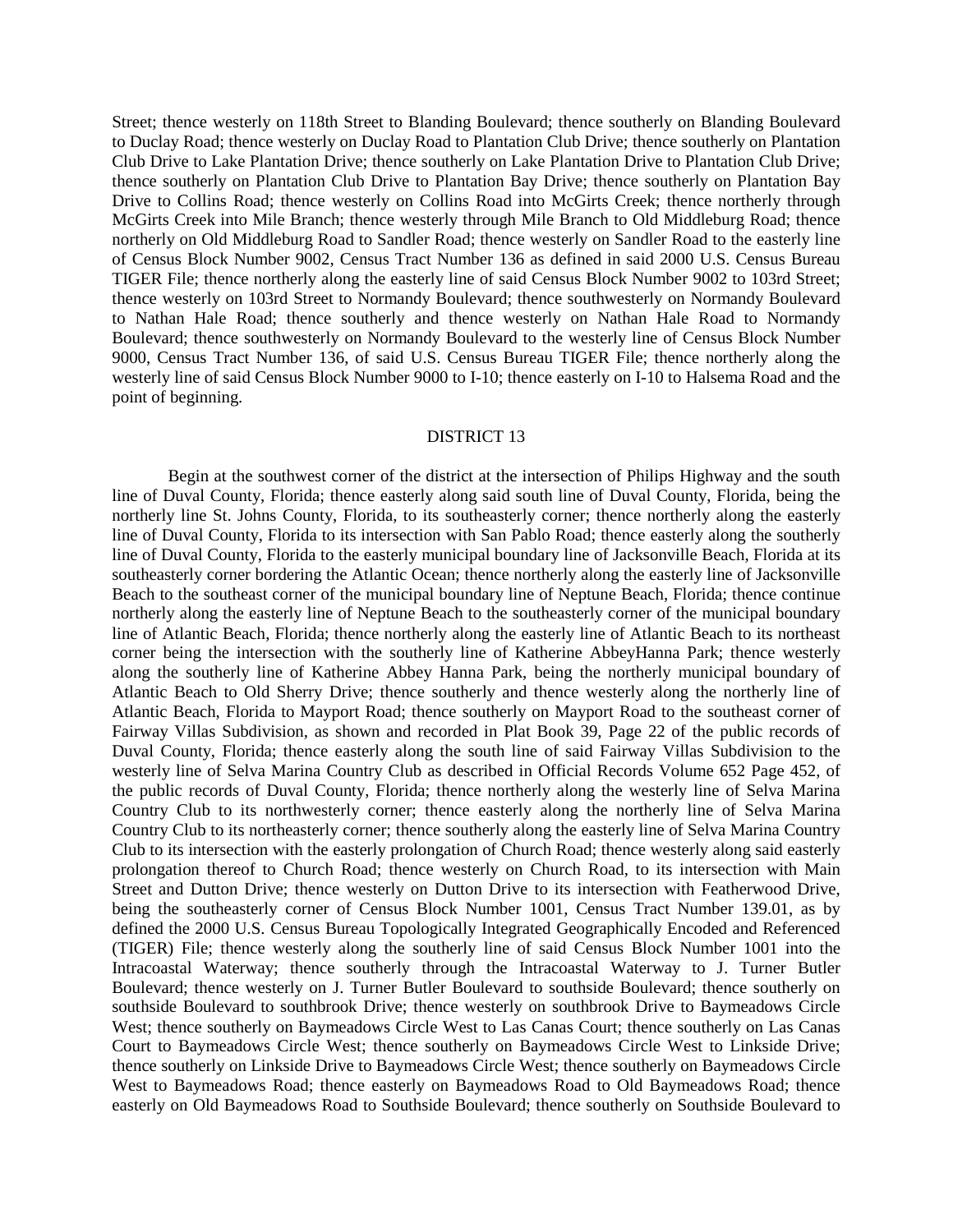Belle Rive Boulevard; thence easterly on Belle Rive Boulevard to the northeast corner of Census Block Number 1019, Census Tract Number 144.07 as defined in said 2000 U.S. Census Bureau (TIGER) File; thence southerly along the easterly line of said Census Block Number 1019 to Deercreek Club Road; thence westerly on Deercreek Club Road to Southside Boulevard; thence southerly on Southside Boulevard to Philips Highway; thence southeasterly on Philips Highway to the south line of Duval County, Florida and the point of beginning.

## DISTRICT 14

Begin at the southwest corner of the district at the intersection of the south line of Duval County, Florida with Old Middleburg Road; thence northerly on Old Middleburg Road to Hipps Road; thence easterly on Hipps Road to Exline Road; thence southerly on Exline Road to Taylor Field Road; thence easterly on Taylor Field Road to Petrell Drive; thence southerly on Petrell Drive to Falcon Trace Drive West; thence southerly on Falcon Trace Drive West to Falcon Trace Drive South; thence easterly on Falcon Trace Drive South to Shindler Drive; thence southerly on Shindler Drive to Collins Road; thence easterly on Collins Road to Plantation Bay Drive; thence northerly on Plantation Bay Drive to Plantation Club Circle; thence northerly on Plantation Club Circle to Lake Plantation Drive; thence northerly on Lake Plantation Drive to Plantation Club Drive; thence northerly on Plantation Club Drive to Duclay Road; thence easterly on Duclay Road to Blanding Boulevard; thence northerly on Blanding Boulevard to 118th Street; thence easterly on 118th Street to Seaboard Avenue; thence northerly on Seaboard Avenue to Timuquana Road; thence westerly on Timuquana Road to Fishing Creek; thence northerly along Fishing Creek into the Cedar River; thence northerly through the Cedar River to Blanding Boulevard; thence northeasterly on Blanding Boulevard to Lakeshore Boulevard; thence easterly along Lakeshore Boulevard to the CSX Transportation Railroad; thence northerly on the CSX Transportation Railroad to Park Street; thence westerly on Park Street to Murray Drive; thence northerly on Murray Drive to Royal Avenue; thence easterly on Royal Avenue to Hamilton Street; thence northerly on Hamilton Street to Edgewood Avenue; thence southeasterly on Edgewood Avenue to Post Street; thence easterly on Post Street to Roosevelt Boulevard; thence northeasterly on Roosevelt Boulevard to College Street; thence easterly on College Street to Margaret Street; thence northerly on Margaret Street to College Street; thence northeasterly on College Street to the Fuller Warren Bridge; thence easterly on the Fuller Warren Bridge (I-95) to the St. Johns River; thence southerly along the main shipping channel of the St. Johns River to the south line of Duval County Florida (also being the northerly line of Clay County, Florida); thence westerly along said south line of Duval County, Florida to Old Middleburg Road and the point of beginning.

(Ord. 82-360-192, § 1; Ord. 91-1075-446, § 1; Laws of Fla., Ch. 92-341, § 1; Ord. 92-927-535, § 1; Ord. 92-954-557, §§ 1, 2; Ord. 2001-675-E, § 1)

## **APPENDIX 1-A. JACKSONVILLE CITY COUNCIL AT-LARGE RESIDENCY AREAS**

#### AT-LARGE RESIDENCY AREA 1

Begin at the southwest corner of Duval County, Florida (being the northwest corner of Clay County, and also being a point on the easterly line of Baker County, Florida); thence northerly along the westerly line of Duval County to its northwesterly corner; thence northeasterly along the northerly line of Duval County, Florida into Nassau Sound; thence easterly through Nassau Sound to the easterly line of Duval County as it borders the Atlantic Ocean; thence southerly along the east line of Duval, County Florida, east of Little Talbot Island, into the main shipping channel of the St. Johns River; thence westerly along the main shipping channel of the St. Johns River, southerly of Blount Island into Trout River; thence westerly through Trout River to a point on the Trout River Bridge (Interstate 95); thence northerly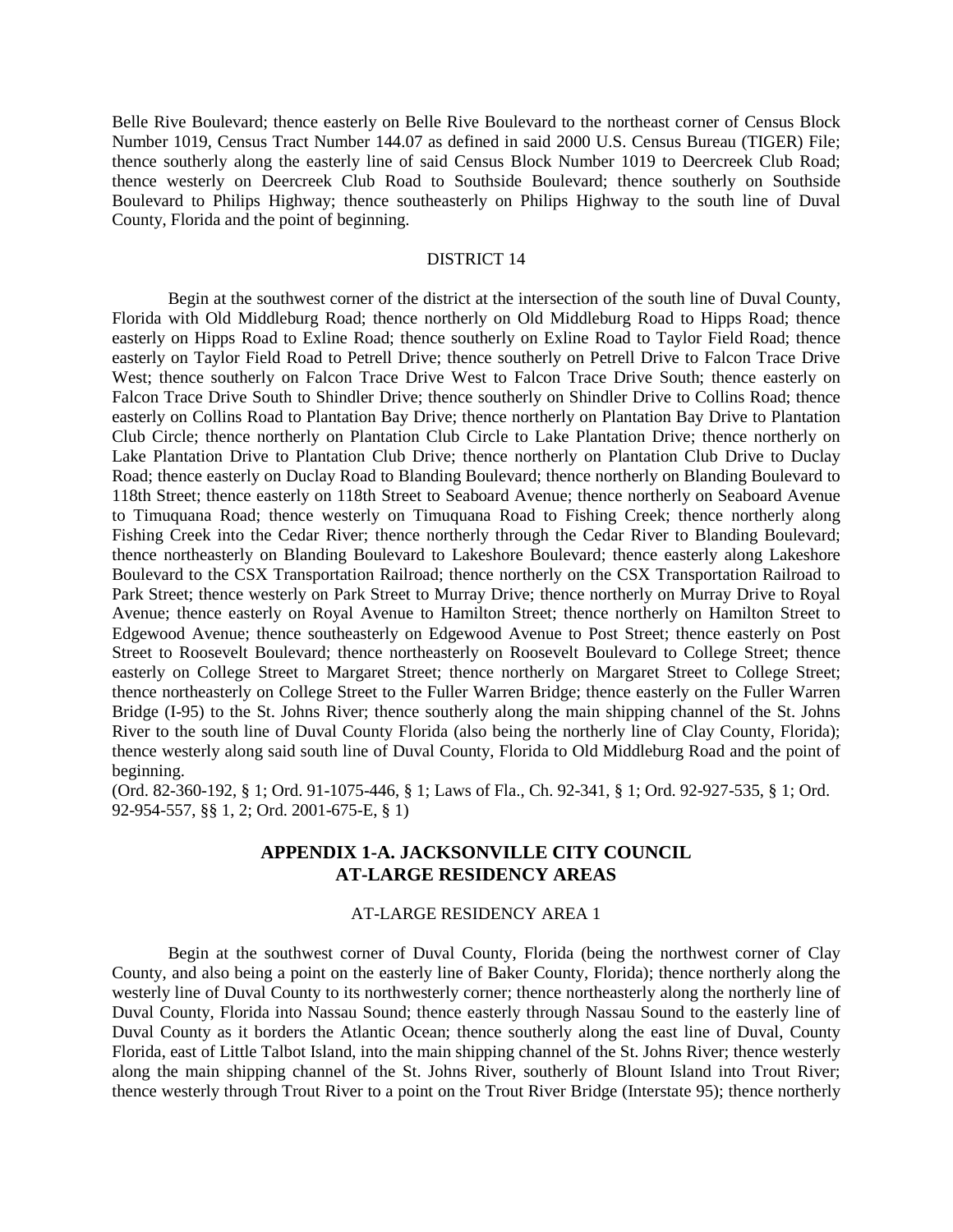on I-95 to Interstate 295 (I-295); thence westerly on I-295 to Duval Road; thence southerly on Duval Road to Dunn Avenue; thence easterly on Dunn Avenue to Monaco Drive; thence southerly on Monaco Drive to Depaul Drive; thence easterly on Depaul Drive to Interstate Center Drive; thence southerly on Interstate Center Drive to Clark Road; thence westerly on Clark Road to Broward Road; thence northwesterly on Broward Road to a point northwesterly of Belleshore Circle West and southeasterly of Haverford Road; thence southwesterly from Broward Road into the Trout River; thence westerly through the Trout River to I-295; thence southerly on I-295 to Wilson Boulevard; thence easterly on Wilson Boulevard to Blanding Boulevard; thence northerly on Blanding Boulevard into the Cedar River; thence southeasterly through the Cedar River to the Ortega River; thence southerly through the Ortega River to the south line of Duval County, Florida; thence westerly along the south line of Duval County, Florida to its southwest corner and the point of beginning.

### AT-LARGE RESIDENCY AREA 2

Begin at the westerly portion of the district at point on the Matthews Bridge westerly of Exchange Island; thence easterly on the Matthews Bridge to the Arlington Expressway; thence easterly on the Arlington Expressway to Atlantic Boulevard; thence easterly on Atlantic Boulevard to San Pablo Road; thence southerly on San Pablo Road to the southerly line of Duval County, Florida (being a northwesterly corner of St. Johns County, Florida); thence easterly along the southerly line of Duval County, Florida to the easterly municipal boundary line of Jacksonville Beach, Florida at its southeasterly corner bordering the Atlantic Ocean; thence northerly along the easterly line of Jacksonville Beach to the southeasterly corner of the municipal boundary line of Neptune Beach, Florida; thence continue northerly along the easterly line of Neptune Beach to the southeasterly corner of the municipal boundary line of Atlantic Beach, Florida; thence continue northerly along the easterly line of Atlantic Beach to the northeasterly corner on Mayport, Florida; thence continue northerly into the main shipping channel of the St. Johns River; thence westerly along said main shipping channel of the St. Johns River, southerly of Blount Island, and northerly of Reddie Point; thence southerly along the main shipping channel of the St. Johns River to a point on the Matthews Bridge, easterly of Exchange Island, and the point of beginning.

### AT-LARGE RESIDENCY AREA 3

Begin at the intersection of Philips Highway and the south line of Duval County, Florida; thence easterly along the south line of Duval County, Florida, being the northerly line of St. Johns County, Florida, to its southeasterly corner; thence northerly along the easterly line of Duval County, Florida to the intersection with San Pablo Road; thence northerly on San Pablo Road to Atlantic Boulevard; thence westerly on Atlantic Boulevard to the Arlington Expressway; thence westerly on the Arlington Expressway to Southside Boulevard; thence southerly on Southside Boulevard to Old Baymeadows Road; thence westerly on Old Baymeadows Road to Baymeadows Road; thence westerly on Baymeadows Road to San Jose Boulevard; thence southerly on San Jose Boulevard into Goodby's Creek; thence westerly through Goodby's Creek into the main shipping channel of the St. Johns River; thence southerly along said main shipping channel of the St. Johns River to the southerly line of Duval County, Florida, as it lies in said St. Johns River; thence easterly through the St. Johns River, along the southerly line of Duval County, Florida into Julington Creek; thence easterly through said Julington Creek, along said southerly line of Duval County, Florida, being the northerly line of St. Johns County, Florida, into Durbin Creek; thence easterly through Durbin Creek, on the southerly line of Duval County, Florida to its southwesterly boundary; thence southerly on the westerly line of Duval County, Florida to its southwesterly corner; thence easterly on the south line of Duval County, Florida to Philips Highway and the point of beginning.

#### AT-LARGE RESIDENCY AREA 4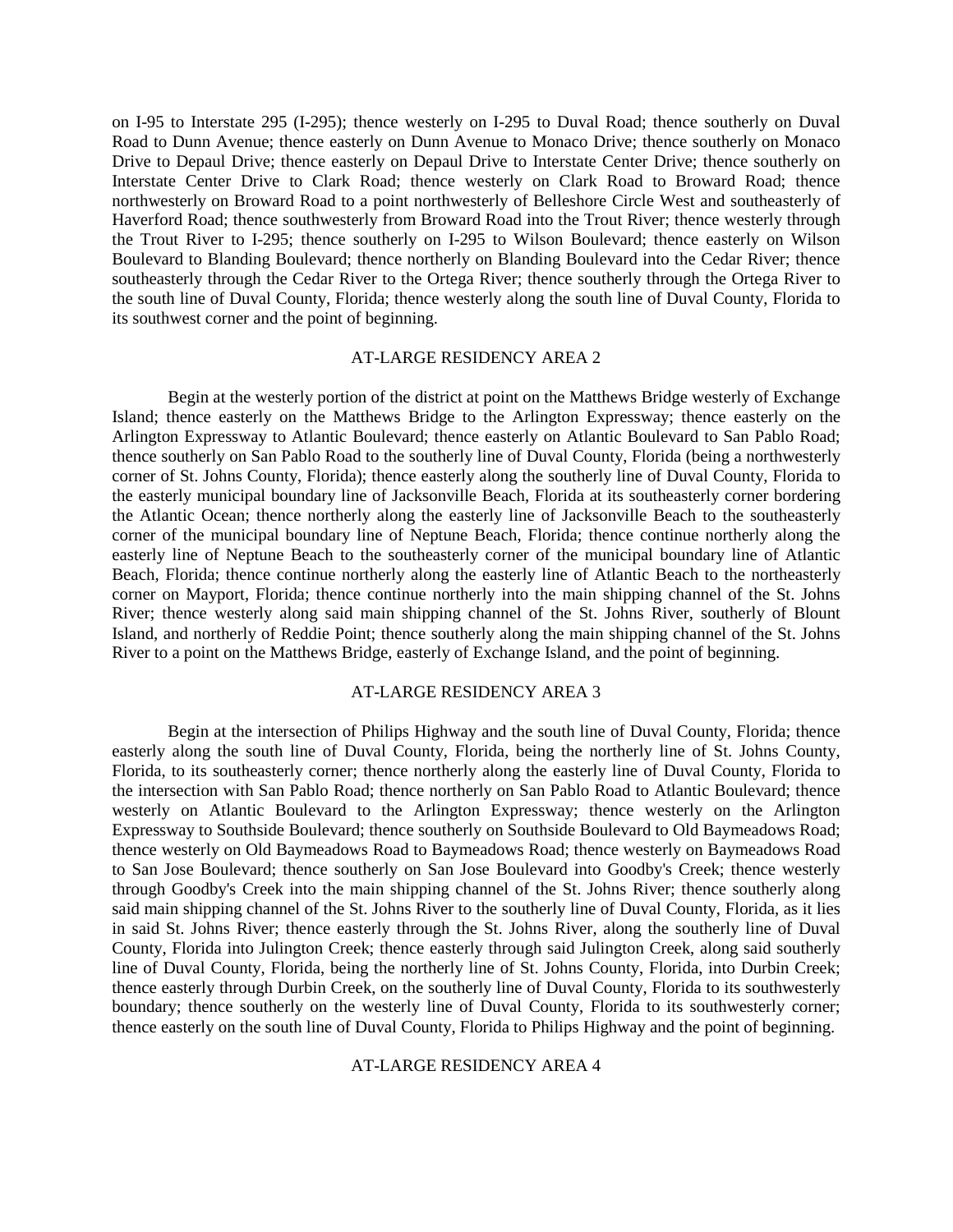Begin at the intersection of the Arlington Expressway and Southside Boulevard; thence southerly on Southside Boulevard to Old Baymeadows Road; thence westerly on Old Baymeadows Road to Baymeadows Road; thence westerly on Baymeadows Road to San Jose Boulevard; thence southerly on San Jose Boulevard into Goodby's Creek; thence westerly through Goodby's Creek into the main shipping channel of the St. Johns River; thence southerly along said main shipping channel of the St. Johns River to the south line of Duval County, Florida, being the north line of Clay County, Florida; thence westerly along the south line of Duval County, Florida to Blanding Boulevard; thence northerly on Blanding Boulevard to the Ortega River; thence northerly through the Ortega River, westerly of Ortega Island into the Cedar River; thence northerly through the Cedar River to Normandy Boulevard; thence easterly on Normandy Boulevard to Cassat Avenue; thence northerly on Cassat Avenue to Dignan Street; thence easterly on Dignan Street to Luray Street; thence southerly on Luray Street to Lenox Avenue; thence easterly on Lenox Avenue to Nelson Street; thence southerly on Nelson Street to Post Street; thence easterly on Post Street to Day Avenue; thence southerly on Day Avenue to Fairwood Lane West; thence easterly on Fairwood Lane West to Fairwood Lane South; thence southeasterly on Fairwood Lane South to Plymouth Street; thence northeasterly on Plymouth Street to Post Street; thence easterly on Post Street to Park Street; thence northeasterly on Park Street to Interstate 95 (I-95); thence southeasterly on I-95 to the Fuller Warren Bridge; thence southeasterly on the Fuller Warren Bridge into the St. Johns River; thence northeasterly from the Fuller Warren Bridge along the main shipping channel of the St. Johns River, to a point southerly of Commodore's Point; thence northerly and thence easterly along the main shipping channel of the St. Johns River to a point on the Matthews Bridge, easterly of Exchange Island; thence easterly on the Matthews Bridge to the Arlington Expressway; thence easterly on the Arlington Expressway to Southside Boulevard and the point of beginning.

### AT-LARGE RESIDENCY AREA 5

Begin at the intersection of Wilson Boulevard and Old Middleburg Road; thence northerly on Old Middleburg Road to Interstate 295 (I-295); thence northerly on I-295 to the Trout River; thence easterly through the Trout River to a point on Broward Road, southeasterly of Haverford Road and northwesterly of Belleshore Circle West; thence southeasterly on Broward Road to Clark Road; thence easterly on Clark Road to Interstate Center Drive; thence northerly on Interstate Center Drive to Depaul Drive; thence westerly on Depaul Drive to Monaco Drive; thence northerly on Monaco Drive to Dunn Avenue; thence westerly on Dunn Avenue to Duval Road; thence northerly on Duval Road to I-295; thence easterly on I-295 to Interstate 95 (I-95); thence southerly on I-95 to the Trout River Bridge; thence southerly on the Trout River Bridge into the Trout River; thence easterly, from the Trout River Bridge, through the Trout River into the main shipping channel of the St. Johns River; thence southerly and thence westerly along said main shipping channel of the St. Johns River to a point on the Fuller Warren Bridge; thence northwesterly across the Fuller Warren Bridge, being I-95, to Park Street; thence southwesterly on Park Street to Post Street; thence westerly on Post Street to Plymouth Street; thence southwesterly on Plymouth Street to Fairwood Lane South; thence northwesterly on Fairwood Lane South to Fairwood Lane West; thence westerly on Fairwood Lane West to Day Avenue; thence northerly on Day Avenue to Post Street; thence westerly on Post Street to Nelson Street; thence northerly on Nelson Street to Lenox Avenue; thence westerly on Lenox Avenue to Luray Street; thence northerly on Luray Street to Dignan Street; thence westerly on Dignan Street to Cassat Avenue; thence southerly on Cassat Avenue to Normandy Boulevard; thence westerly on Normandy Boulevard into the Cedar River; thence southerly through the Cedar River to Blanding Boulevard; thence southerly on Blanding Boulevard to Wilson Boulevard; thence westerly on Wilson Boulevard to Old Middleburg Road and the point of beginning. (Ord. 92-1982-1455, § 2; Ord. 2001-675-E, § 1)

#### **APPENDIX 2. SCHOOL BOARD DISTRICTS**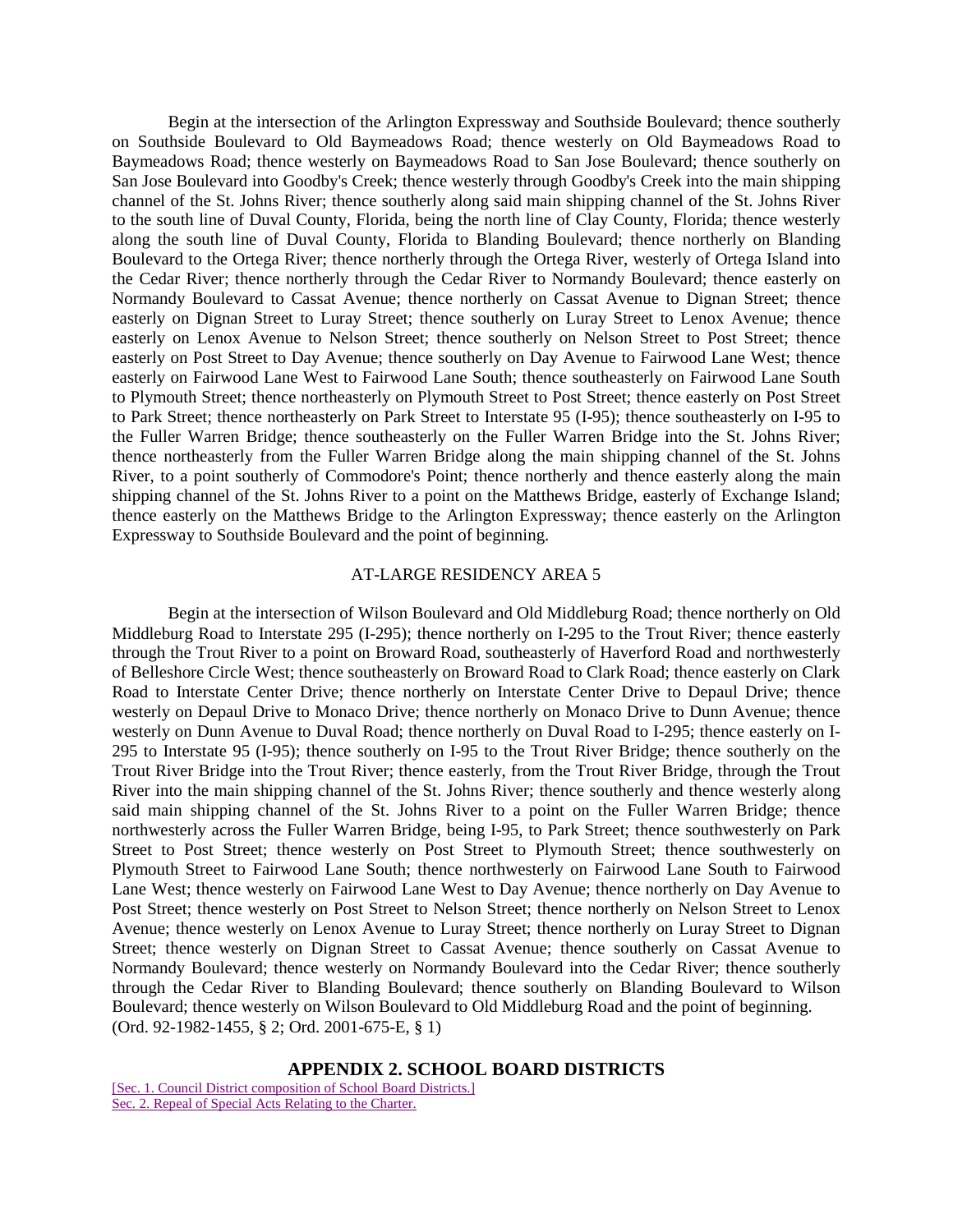[Sec. 3. Directions to City Council.](http://library4.municode.com/mcc/DocView/12174/1/871/904?hilite=part;parts;a;charter;charters;laws;law;#0-0-0-10345#0-0-0-10345) [Sec. 4. \[Conflicting laws.\]](http://library4.municode.com/mcc/DocView/12174/1/871/904?hilite=part;parts;a;charter;charters;laws;law;#0-0-0-10347#0-0-0-10347) [Sec. 5. \[Constitutionality.\]](http://library4.municode.com/mcc/DocView/12174/1/871/904?hilite=part;parts;a;charter;charters;laws;law;#0-0-0-10349#0-0-0-10349) [Sec. 6. \[Repeal and amendment.\]](http://library4.municode.com/mcc/DocView/12174/1/871/904?hilite=part;parts;a;charter;charters;laws;law;#0-0-0-10351#0-0-0-10351) [Sec. 7. \[When effective.\]](http://library4.municode.com/mcc/DocView/12174/1/871/904?hilite=part;parts;a;charter;charters;laws;law;#0-0-0-10353#0-0-0-10353)

# **[Section 1. Council District composition of School Board Districts.]**

School Board District 1--Council Districts 1 and 2

School Board District 2--Council Districts 3 and 13

School Board District 3--Council Districts 4 and 5

School Board District 4--Council Districts 7 and 8

School Board District 5--Council Districts 9 and 10

School Board District 6--Council Districts 11 and 12

School Board District 7--Council Districts 6 and 14 (Ord. 91-1075-446, § 2; Laws of Fla., Ch. 92-341, § 1; Ord. 92-927-535, § 2; Ord. 2001-675-E, § 2)

# **Section 2. Repeal of Special Acts Relating to the Charter.**

The following special acts of the Legislature, which amend, repeal, or otherwise relate to provisions contained in the Charter of the City of Jacksonville, and which are contained in the following enumerated chapters of Laws of Florida, are hereby repealed:

67-542 67-1310 67-1312 67-1320 67-1329 67-1535 67-1547 67-1569 68-88 69-1032 69-1167 69-1168 69-1169 69-1170 69-1171 69-1172 69-1173 69-1175 69-1177 69-1179 69-1180 69-1181 70-670 70-743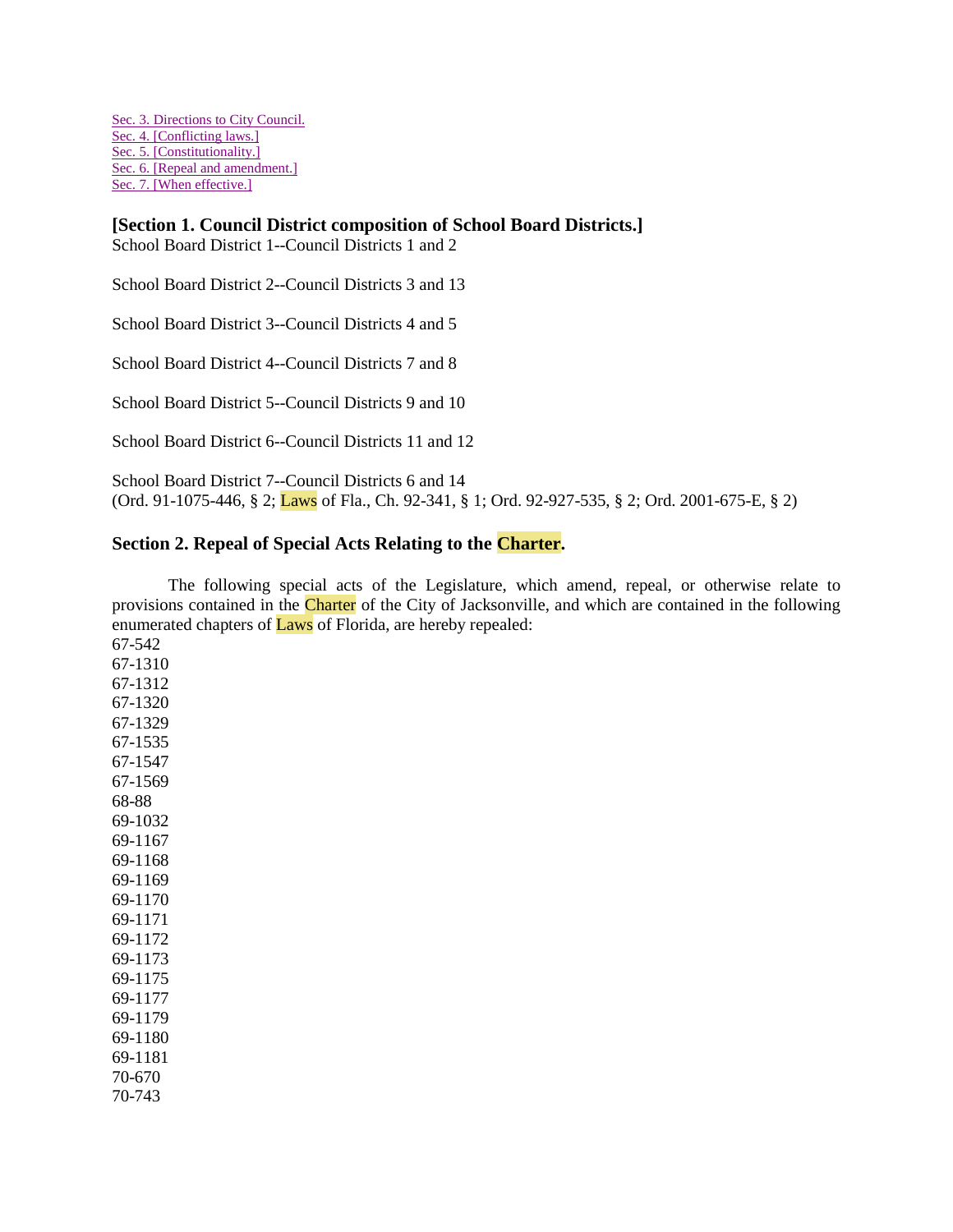| 70-745     |
|------------|
| 70-746     |
| 70-748     |
| 70-749     |
| 70-750     |
|            |
| 70-752     |
| 70-756     |
| 71-693     |
| 71-694     |
| 71-695     |
| 71-696     |
| 71-700     |
| 71-703     |
| 71-704     |
| 71-707     |
| 71-709     |
|            |
| 71-710     |
| 71-712     |
| 71-714     |
| 72-572     |
| 72-573     |
| 72-578     |
| 73-503     |
| 73-504     |
| 73-505     |
| 73-507     |
| 73-508     |
| 73-509     |
| 73-510     |
|            |
| $73 - 511$ |
| 74-503     |
| 74-504     |
| 74-505     |
| 74-506     |
| 74-507     |
| 74-509     |
| 74-513     |
| 74-514     |
| 74-515     |
| 75-404     |
| 76-392     |
| 77-543     |
|            |
| 77-575     |
| 77-576     |
| 77-577     |
| 77-580     |
| 77-582     |
| 77-583     |
| 77-584     |
| 78-536     |
| 78-537     |
|            |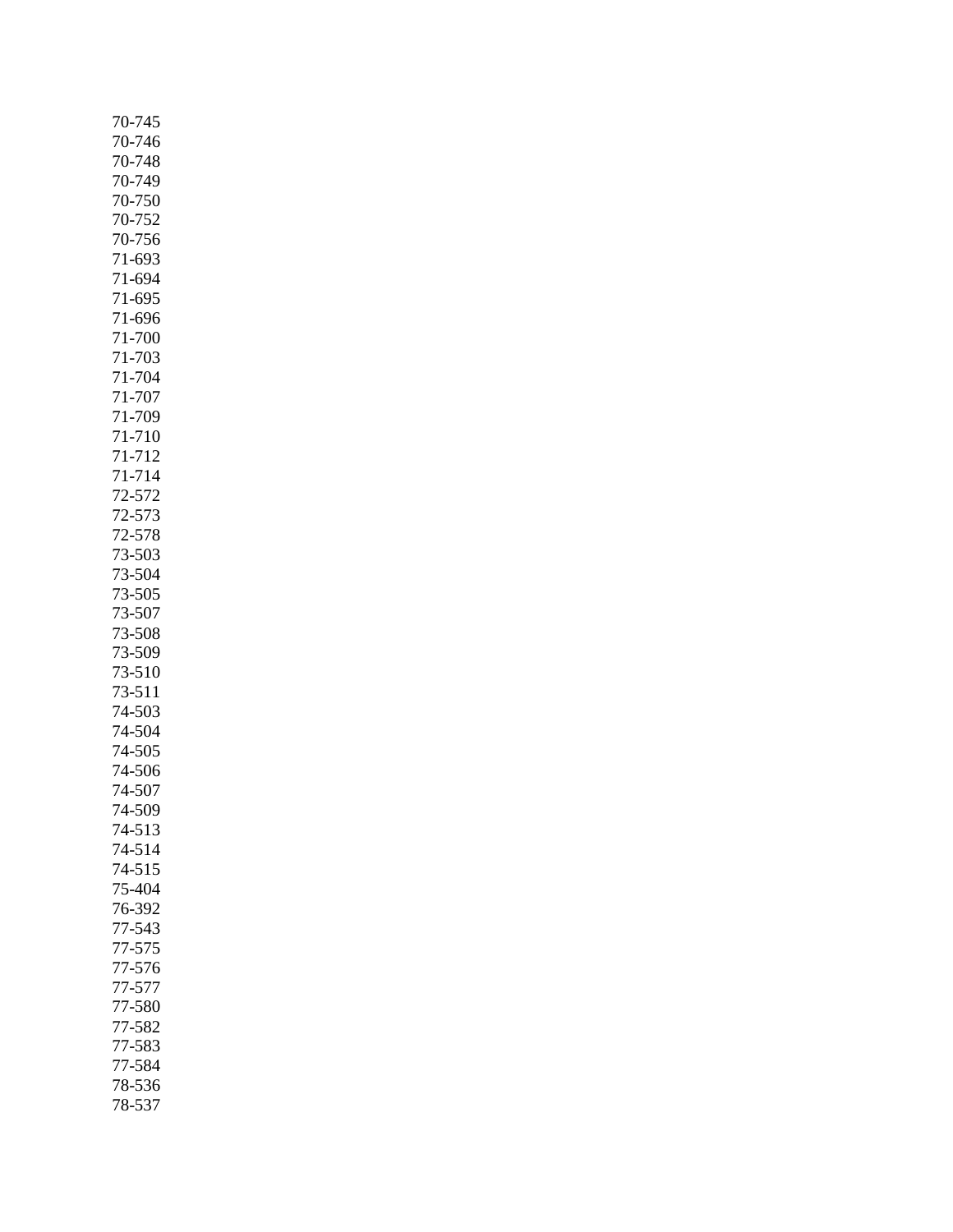78-538 79-485 79-486 80-512 80-514 80-515 80-516 81-401 81-402 82-292 82-309 82-310 82-311 83-427 83-431 83-433 84-455 85-430 85-431 85-432 85-433 85-436 85-437 86-400 87-470 87-474 87-475 88-490 88-498 89-411 89-487 89-497 89-554 90-441 90-442 90-443 90-452 92-237

# **Section 3. Directions to City Council.**

The City Council of the City of Jacksonville is directed to advise the Legislature of any home rule or referendum amendments or revisions to the Charter of the City of Jacksonville which are made and become effective subsequent to the effective date of this act. Such advice shall be in the form of a reviser's bill for such further legislative revision of the Legislature after such local charter amendments or revisions have occurred.

# **Section 4. [Conflicting laws.]**